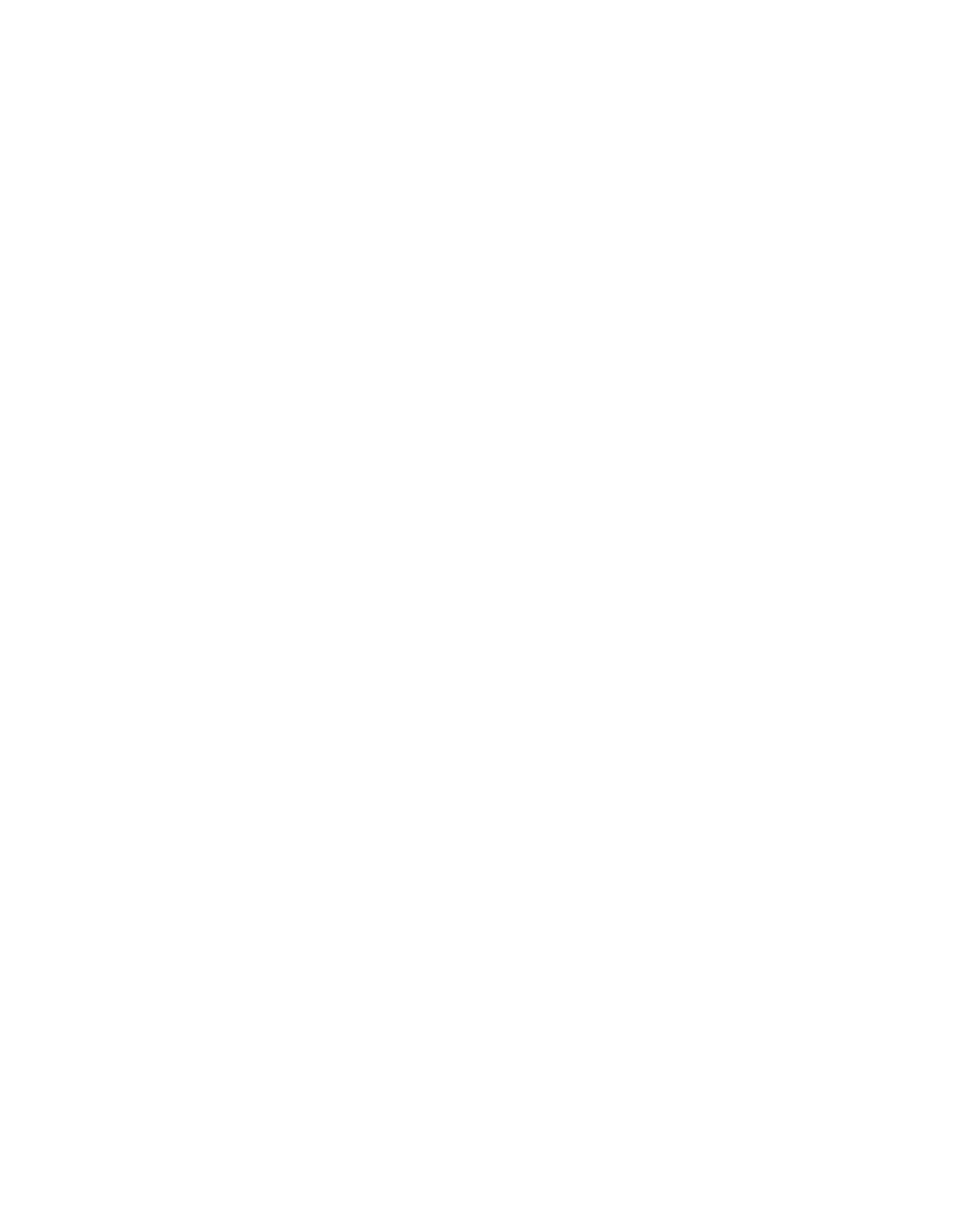# **Table of Contents**

| 8 |
|---|
|   |
|   |
|   |
|   |
|   |
|   |
|   |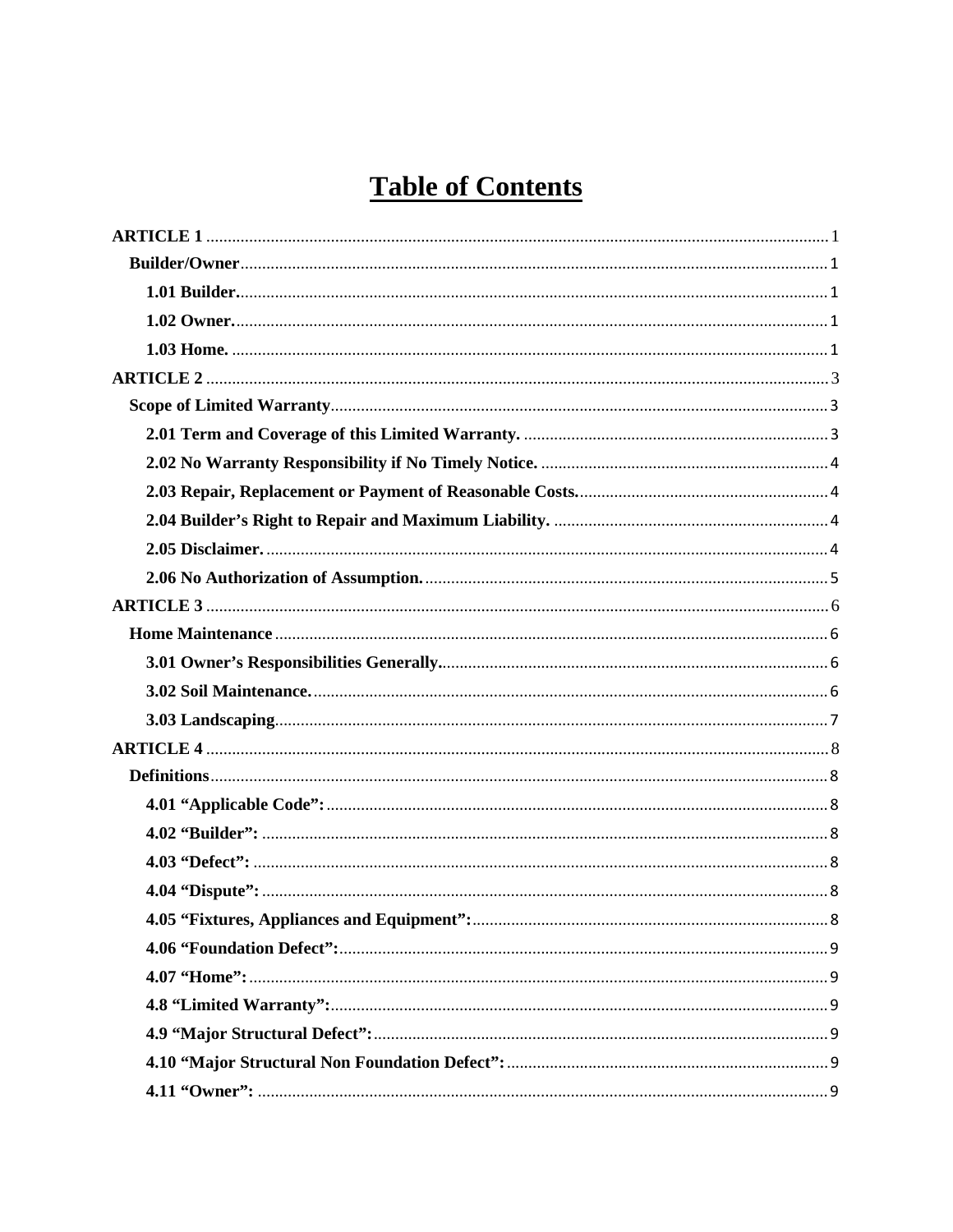| 5.01 Warranty Limited to Items Specified in this Limited Warranty and not Excluded 11 |  |
|---------------------------------------------------------------------------------------|--|
|                                                                                       |  |
|                                                                                       |  |
|                                                                                       |  |
|                                                                                       |  |
|                                                                                       |  |
|                                                                                       |  |
|                                                                                       |  |
|                                                                                       |  |
|                                                                                       |  |
|                                                                                       |  |
|                                                                                       |  |
|                                                                                       |  |
|                                                                                       |  |
|                                                                                       |  |
|                                                                                       |  |
|                                                                                       |  |
|                                                                                       |  |
|                                                                                       |  |
|                                                                                       |  |
|                                                                                       |  |
|                                                                                       |  |
|                                                                                       |  |
|                                                                                       |  |
|                                                                                       |  |
|                                                                                       |  |
|                                                                                       |  |
|                                                                                       |  |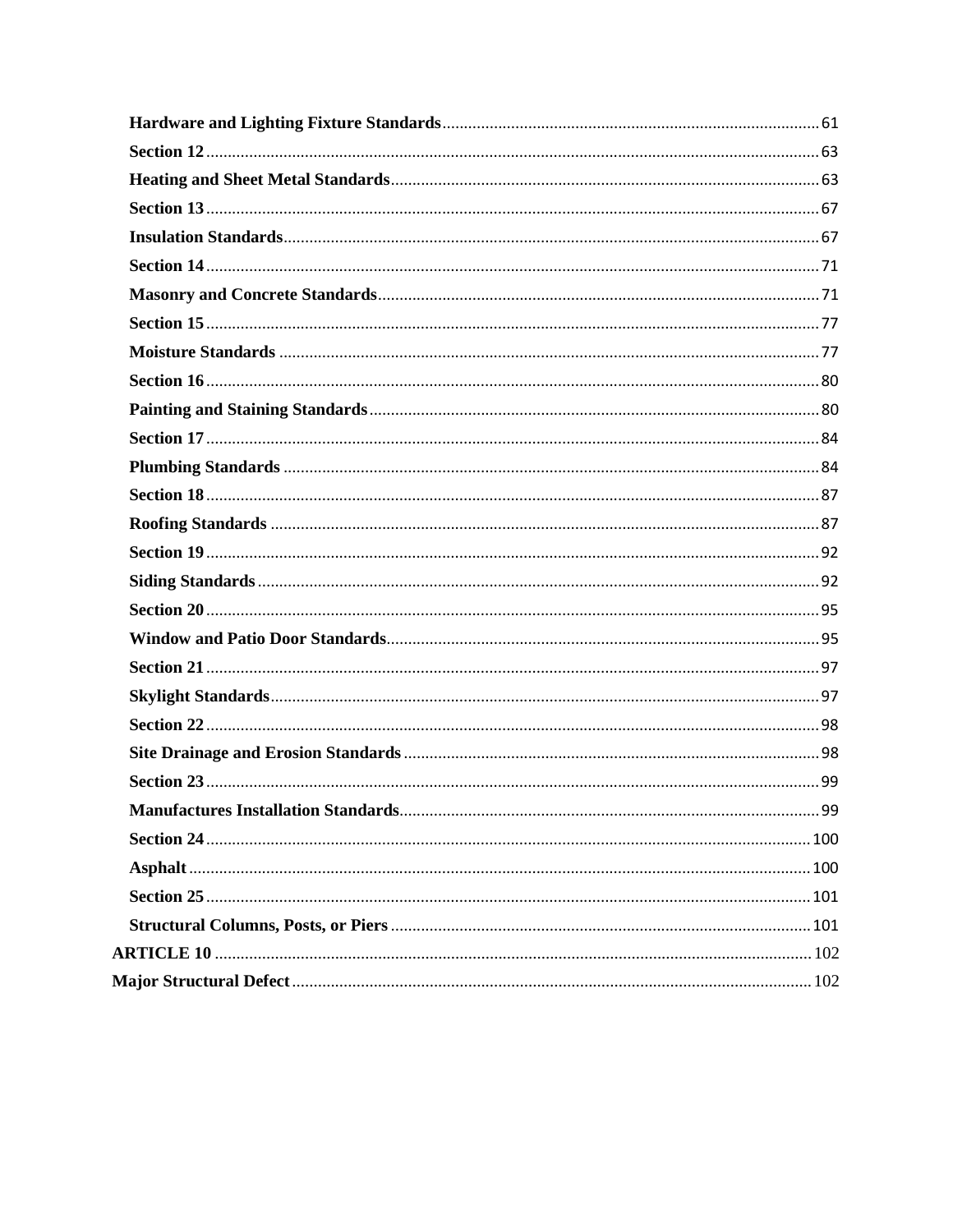This page is intentionally left blank.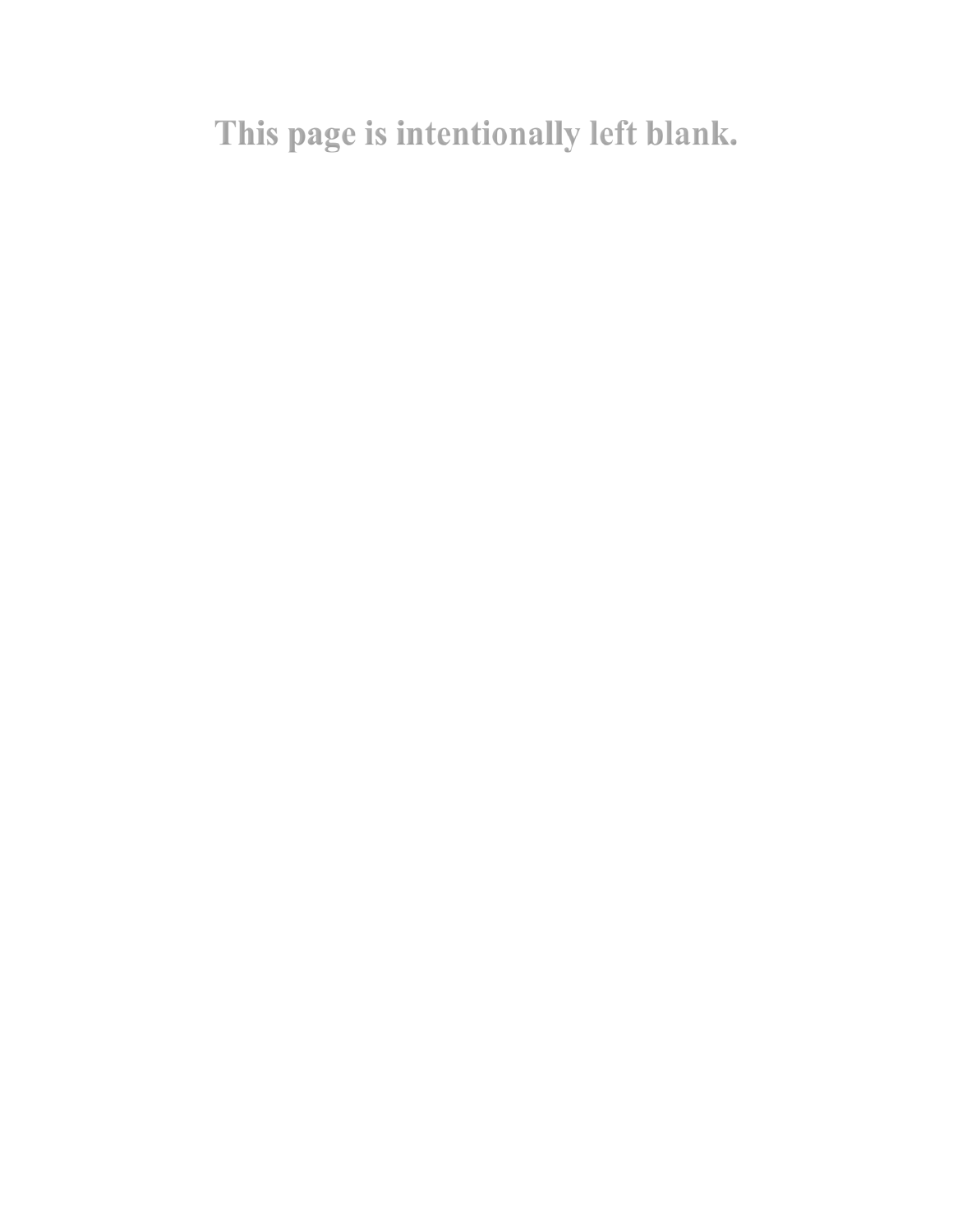# **ARTICLE 1 Builder/Owner**

### **1.01 Builder.**

Builder is the entity providing this Limited Warranty. This Limited Warranty is provided solely by Builder, which is the entity that deeded the home to the Owner. No other person or entity is responsible for fulfilling the obligations of Builder under this Limited Warranty. Owner acknowledges and understands that it has contracted with Builder and no other entity. Owner acknowledges that it has no claim against any other entity including affiliates, subsidiaries, parents or otherwise in their common control including, but not limited to, Providence Real Estate Development LLC, and Owner waives and releases any such claims, if any.

### **1.02 Owner.**

Owner is the person who can make a claim under this Limited Warranty. This Limited Warranty is extended solely to the initial home buyer. The initial home buyer is defined as the person listed on the deed who occupies the new home as its first occupancy; and occupies the new home as a residence.

### **1.03 Home.**

Home is the residential structure and the subdivided lot upon which it is constructed by the Builder that is intended for residential occupancy, and it excludes all other real estate and improvements.

Capitalized terms in this Limited Warranty shall have the meanings given to such terms in Article IV.

THE WARRANTY PROVIDED BY THIS LIMITED WARRANTY IS LIMITED IN COVERAGE. THE PERFORMANCE STANDARDS PROVIDED IN THIS LIMITED WARRANTY ARE THE ONLY EXPRESS WARRANTIES COVERING THE HOME. BUILDER DISCLAIMS ANY AND ALL OTHER WARRANTIES, INLCUDING BUT NOT LIMITED TO THE IMPLIED WARRANTY OF WORKMANLIKE CONSTRUCTION AND THE IMPLIED WARRANTY OF HABITABLILITY. THE WARRANTIES PROVIDED IN THIS EXPRESS, LIMITED WARRANTY ARE IN LIEU OF ALL OTHER WARRANTIES, EXPRESS OR IMPLIED, AND OWNER ACCEPTS ONLY THESE EXPRESS, LIMITED WARRANTIES. IN ANY AND ALL EVENTS, BUILDER SHALL NOT BE LIABLE FOR ANY PERSONAL INJURY, EMOTIONAL DISTRESS, LOSS OF INCOME, LOSS OF VALUE AND ADVERSE HEALTH EFFECTS OR OTHER SPECIAL, INDIRECT, PUNITIVE, CONSEQUENTIAL OR SECONDARY DAMAGES AND/OR LOSSES WHICH MAY ARISE FROM OR OUT OF ANY AND ALL DEFECTS, RADON AND/OR MOLD, AND OWNER RELEASES BUILDER FROM ALL SUCH DAMAGES AND LOSSES.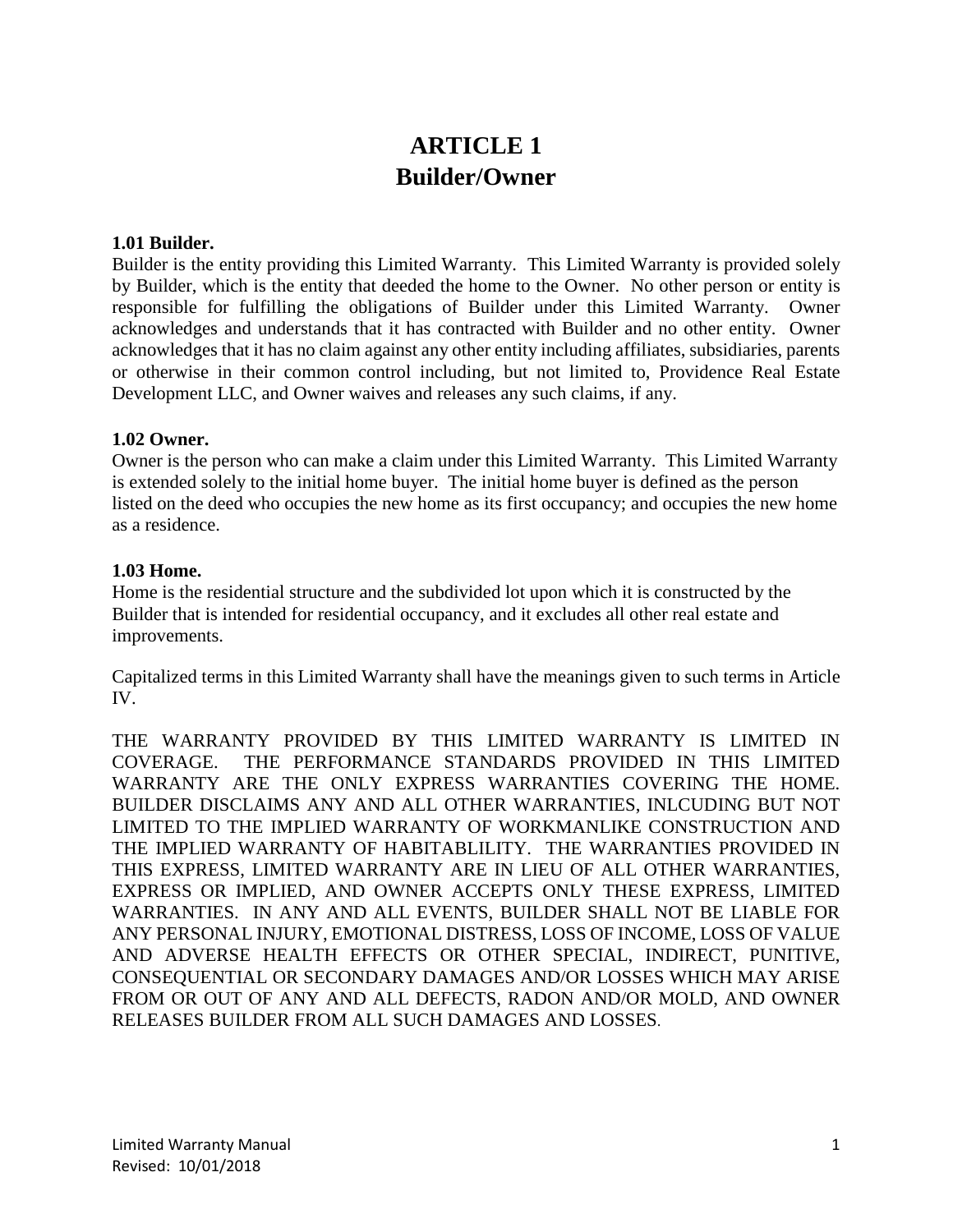ANY AND ALL CLAIMS, DISPUTES AND CONTROVERSIES RELATING TO THE HOME AND THIS LIMITED WARRANTY INCLUDING BUT NOT LIMITED TO ANY CLAIM FOR BREACH OF CONTRACT OR WARRANTY, DECEPTIVE TRADE PRACTICE, NEGLIGENCE, MISREPRESENTION, NON-DISCLOSURE, FRAUD, TRESPASS, OR DEFECT; ITS IMPLEMENTATION AND/OR INTERPRETATION; OR OTHERWISE ARISING IN CONNECTION WITH THE CONSTRUCTION OF THE HOME OR OTHER IMPROVEMENTS WILL BE RESOLVED THROUGH THE ALTERNATIVE DISPUTE RESOLUTION PROCEDURES WHICH INCLUDE BINDING ARBITRATION AS SET FORTH IN THIS LIMITED WARRANTY.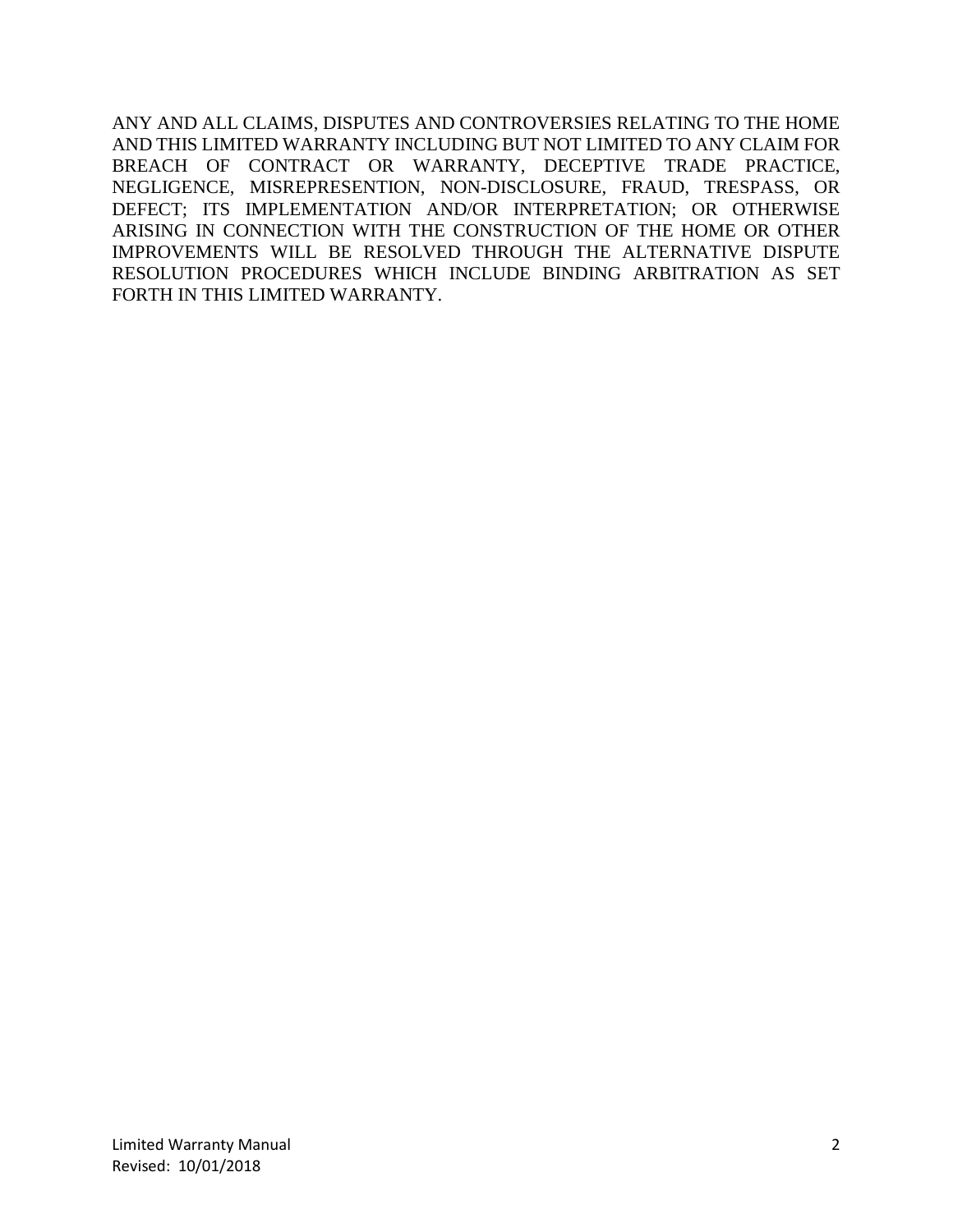# **ARTICLE 2 Scope of Limited Warranty**

**2.01 Term and Coverage of this Limited Warranty.**

**OWNER HEREBY RECOGNIZES THAT BY ACCEPTING THE EXPRESS, LIMITED WARRANTIES FOR THE PERIODS OF TIME PROVIDED IN THIS LIMITED WARRANTY, OWNER IS GIVING UP THE RIGHT TO ANY CLAIMS FOR IMPLIED WARRANTIES, WHICH MAY BE GREATER THAN THE EXPRESS, LIMITED WARRANTIES. IMPLIED WARRANTIES ARE UNWRITTEN WARRANTIES RELATING TO THE REASONABLE EXPECTATIONS OF A HOMEOWNER WITH REGARD TO THE CONSTRUCTION OF THE HOMEOWNER'S HOME, AS THOSE REASONABLE EXPECTATIONS ARE DEFINED BY THE COURTS ON A CASE BY CASE BASIS.**

This Limited Warranty expressly provides the warranties listed in Ind. Code §32-27-2-I, etc. as it may be amended, and this Limited Warranty contains the disclaimer of implied warranties as authorized by that statute. Builder is a "builder" and Owner is a "home buyer" and an "initial home buyer," as those terms are defined in the statute.

Builder warrants to the Owner the following:

1. Workmanship and Defective Materials. During the one (1) year period beginning on the Warranty Commencement Date, the Home will be free from Defects caused by faulty workmanship or defective materials as they are defined in the Performance Standards.

2. Mechanicals. During the two (2) year period beginning on the Warranty Commencement Date, the Home will be free from Defects caused by faulty installation of plumbing, electrical heating, cooling or ventilating systems, exclusive of fixtures, appliances or other items of equipment, as they are defined in the Performance Standards.

3. Roofing. During the four (4) year period beginning on the Warranty Commencement Date, the Home will be free from Defects caused by faulty workmanship or defective materials in the roof or roof systems of the Home as they are defined in the Performance Standards.

4. Structural. During the ten (10) year period beginning on the Warranty Commencement Date, the Home will be free from Major Structural Defects as they are defined in the Performance Standards.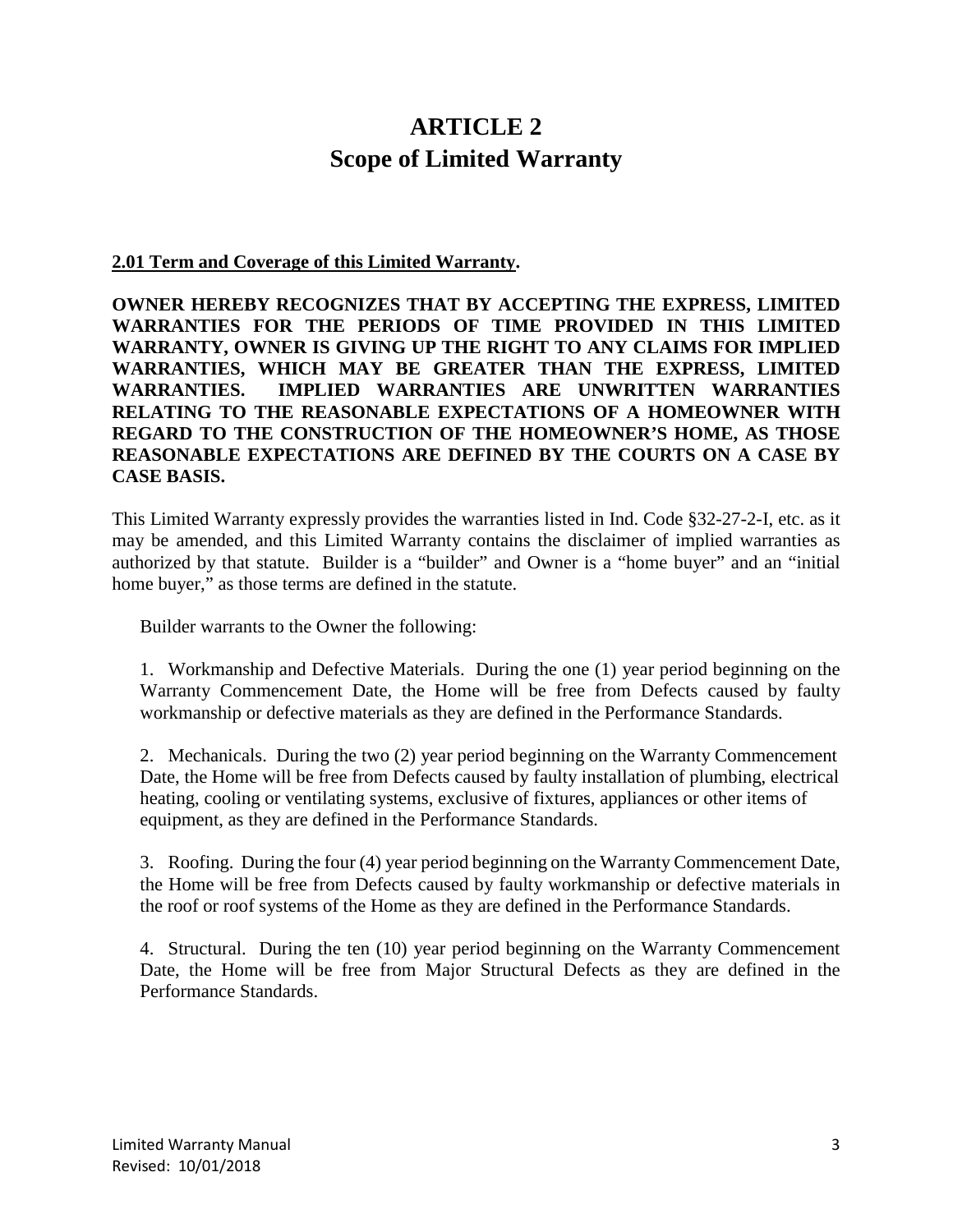# **2.02 No Warranty Responsibility if No Timely Notice.**

BUILDER SHALL NOT BE RESPONSIBLE OR LIABLE FOR ANY DEFECTS NOR ANY OTHER OBLIGATIONS IMPOSED ON BUILDER UNDER THIS LIMITED WARRANTY WHATSOEVER, IF BUILDER HAS NOT RECEIVED ACTUAL WRITTEN NOTICE STRICTLY WITHIN THE TIME SPECIFIED IN SECTION 2.01 OF THIS LIMITED WARRANTY. OWNER IS OBLIGATED TO PROVIDE NOTICE TO BUILDER OF A CLAIM UNDER THIS LIMITED WARRANTY WITHIN A REASONABLE TIME OF DISCOVERING SAME, OR OWNER SHALL BE RESPONSIBLE FOR SUBSEQUENT DAMAGE THAT MAY HAVE BEEN AVOIDED.

# **2.03 Repair, Replacement or Payment of Reasonable Costs.**

For any Defect covered by this Limited Warranty, Builder has the option to repair, replace, or pay Owner the reasonable cost of repairing or replacing the Defect, as Builder chooses in its sole discretion. Builder's right to pay Owner the reasonable cost of repair or replacement shall be available, at Builder's option, in lieu of Builder's responsibility to repair or replace a defective item otherwise provided for in Article IX. Repair of a Major Structural Defect is limited to (i) the repair of damage to the load bearing portion of the home itself which is necessary to restore its load bearing function, and (ii) the repair of those components of the home damaged by the Major Structural Failure.

# **2.04 Builder's Right to Repair and Maximum Liability.**

OWNER'S REMEDIES ARE LIMITED TO REPAIR AS SET FORTH IN THIS LIMITED WARRANTY AND OWNER WAIVES AND RELEASES ALL OTHER REMEDIES. NOTWITHSTANDING ANY CONTRARY PROVISION IN THIS LIMITED WARRANTY, BUILDER'S MAXIMUM LIABILITY FOR ALL OF ITS OBLIGATIONS UNDER OR RELATING TO THIS LIMITED WARRANTY IS LIMITED TO THE ORIGINAL COST OF CONSTRUCTION OF THE HOME.

# **2.05 Disclaimer.**

EXCEPT AS OTHERWISE EXPRESSLY PROVIDED IN THIS LIMITED WARRANTY, BUILDER HEREBY DISCLAIMS AND EXCLUDES ANY AND ALL WARRANTIES, EXPRESS OR IMPLIED (INCLUDING, WITHOUT LIMITATION, ANY IMPLIED WARRANTY OF HABITABILITY, MERCHANTABILITY, QUALITY OR FITNESS FOR A PARTICULAR PURPOSE), WITH RESPECT TO THE HOME. THE IMPLIED WARRANTY OF HABITABILITY REQUIRES THE BUILDER TO PROVIDE A HOME WHICH IS REASONABLY SUITED FOR ITS INTENDED USE, AND OWNER KNOWINGLY AGREES TO WAIVE ANY AND ALL RIGHTS THAT THEY MAY HAVE PURSUANT TO THE IMPLIED WARRANTY OF HABITABILITY.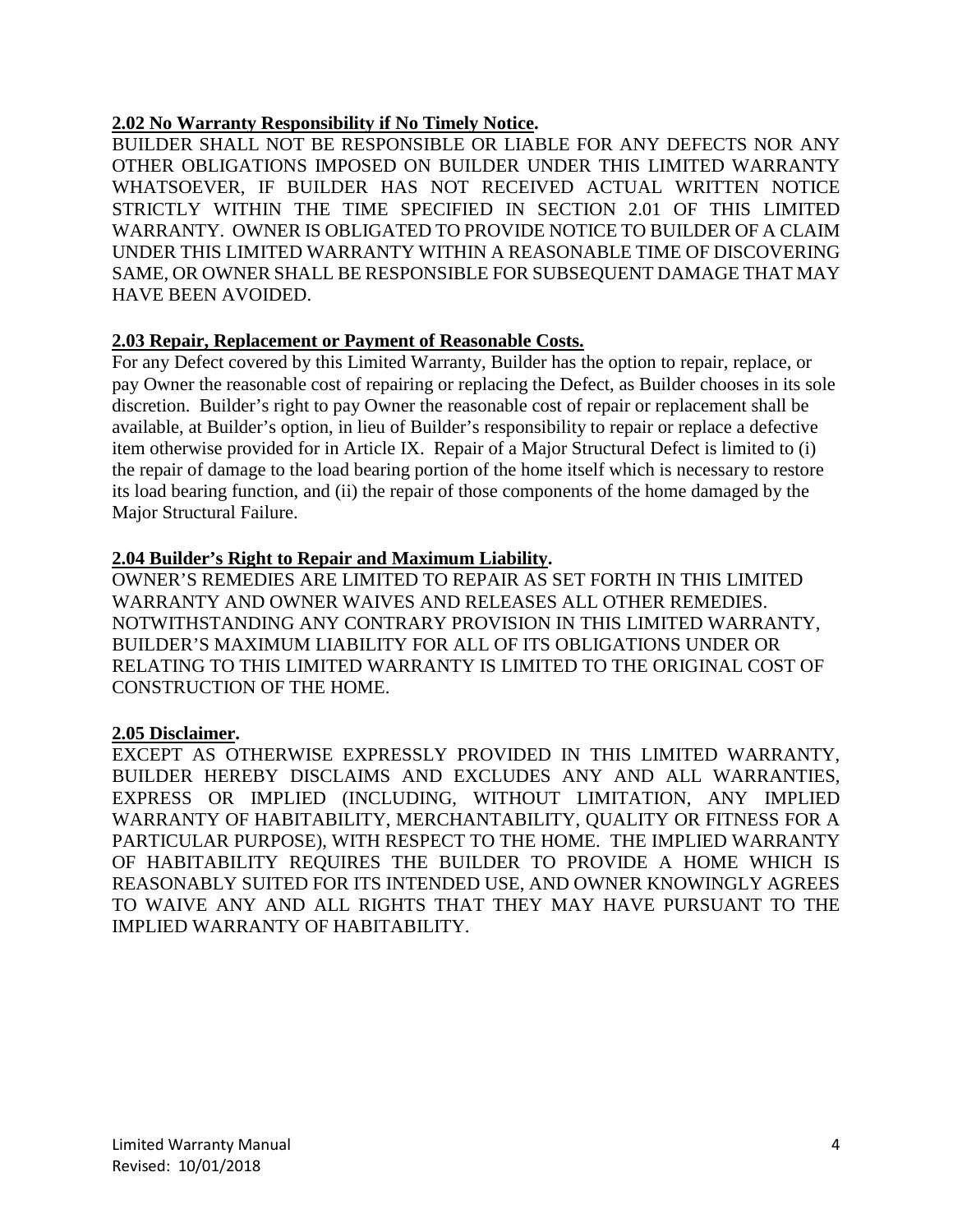BY OWNER'S EXECUTION OF THIS LIMITED WARRANTY, OWNER ACKNOWLEDGES (i) RECEIPT OF THE SAMPLE LIMITED WARRANTY; (ii) THAT THE LIMITED WARRANTY IS THE SOLE AND EXCLUSIVE WARRANTY ISSUED BY BUILDER; (iii) THAT THERE ARE NO WARRANTIES OF ANY KIND MADE WITH RESPECT TO DEFECTS IN CONSTRUCTION EXCEPT FOR WARRANTIES MADE IN THE LIMITED WARRANTY; (iv) THAT OWNER'S WAIVER OF THE IMPLIED WARRANTY OF HABITABILITY PRECLUDES THEM FROM PURSUING ANY ACTION FOR ANY DEFECTS AGAINST THE BUILDER BASED UPON SAME; and (v) THAT OWNER HAS READ AND UNDERSTOOD THE TERMS OF THE LIMITED WARRANTY, INCLUDING ANY PROVISION THAT MAY REQUIRE ALL DISPUTES THAT ARISE UNDER THE LIMITED WARRANTY TO BE SUBMITTED TO BINDING ARBITRATION.

### **2.06 No Authorization of Assumption.**

NO REPRESENTATIVE OF BUILDER IS AUTHORIZED TO ASSUME ANY WARRANTY, UNDERTAKING OR LIABILITY FOR OR ON BEHALF OF BUILDER OTHER THAN THOSE CONTAINED IN THIS LIMITED WARRANTY.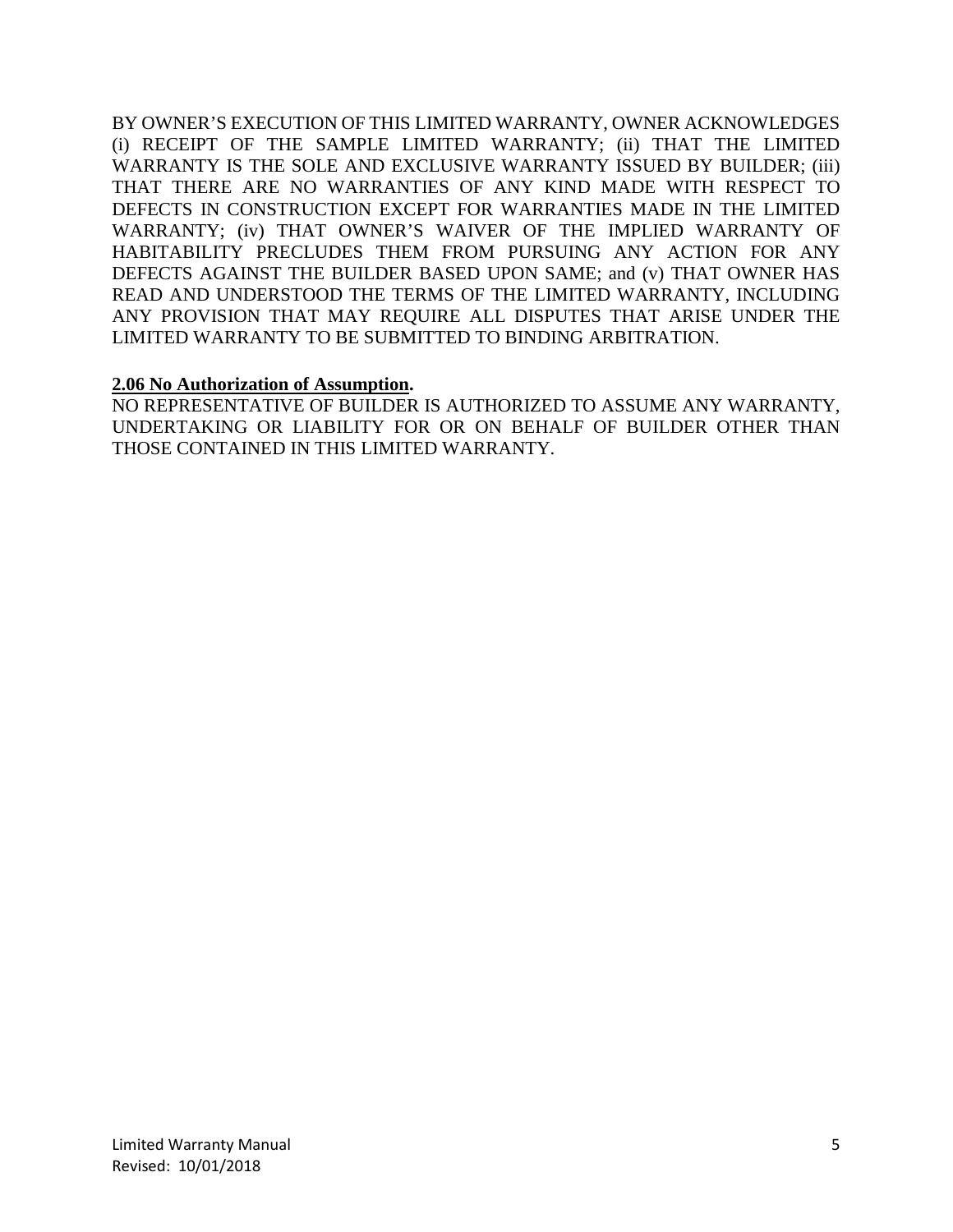# **ARTICLE 3 Home Maintenance**

### **3.01 Owner's Responsibilities Generally.**

Maintenance of the Home including the lot on which it is located are essential to the proper functioning and enjoyment of the Home. Ongoing maintenance is the responsibility of Owner, and Builder will not be responsible for maintaining, or advising Owner with respect to the maintenance of the Home. Some maintenance items are described in this Limited Warranty, but there are ongoing maintenance responsibilities which are not outlined in this Limited Warranty. Owner's maintenance must include, for example, such items as repainting and resealing finished surfaces as necessary, maintenance of caulking for the life of the Home, regular maintenance of mechanical systems, cleaning and proper preservation of grading around the Home and drainage systems to allow for the proper drainage of water from the Home and the lot on which it is located.

### **3.02 Soil Maintenance.**

- Soils containing a high clay content will expand and contract when the moisture content of the soil changes. In areas where there are moisture changes in subsurface soil, Owner must maintain the soils near the foundation of the Home in a manner which will assure a uniform (but not saturated) moisture level in the subsurface soil. Areas of soil with no landscaping may be more susceptible to evaporation and may require more moisture. Close observations of the foundation are especially required during hot and dry periods to verify that soil is not separating from the foundation. Although foundations are designed for soils conditions in the general area in which the Home is located, specific conditions may be encountered that may not be evident in general soils testing.
- B. Owner should be aware that the placement of landscaping requiring heavy watering will generally cause a higher moisture content in the area of that portion of landscaping. Such landscaping may create an imbalance with respect to less watered areas not containing landscaping requiring heavy watering. Reasonably balanced moisture content around the entire foundation must be maintained. Owner is advised that the watering of trees located within 20 feet of the foundation requires special care, in order to maintain uniform moisture around the Home's foundation.
- C. If gutters and downspouts are used, Owner must assure that water does not pool near the foundation of the Home, and Owner must properly maintain the gutters and downspouts, and adjust them as conditions require.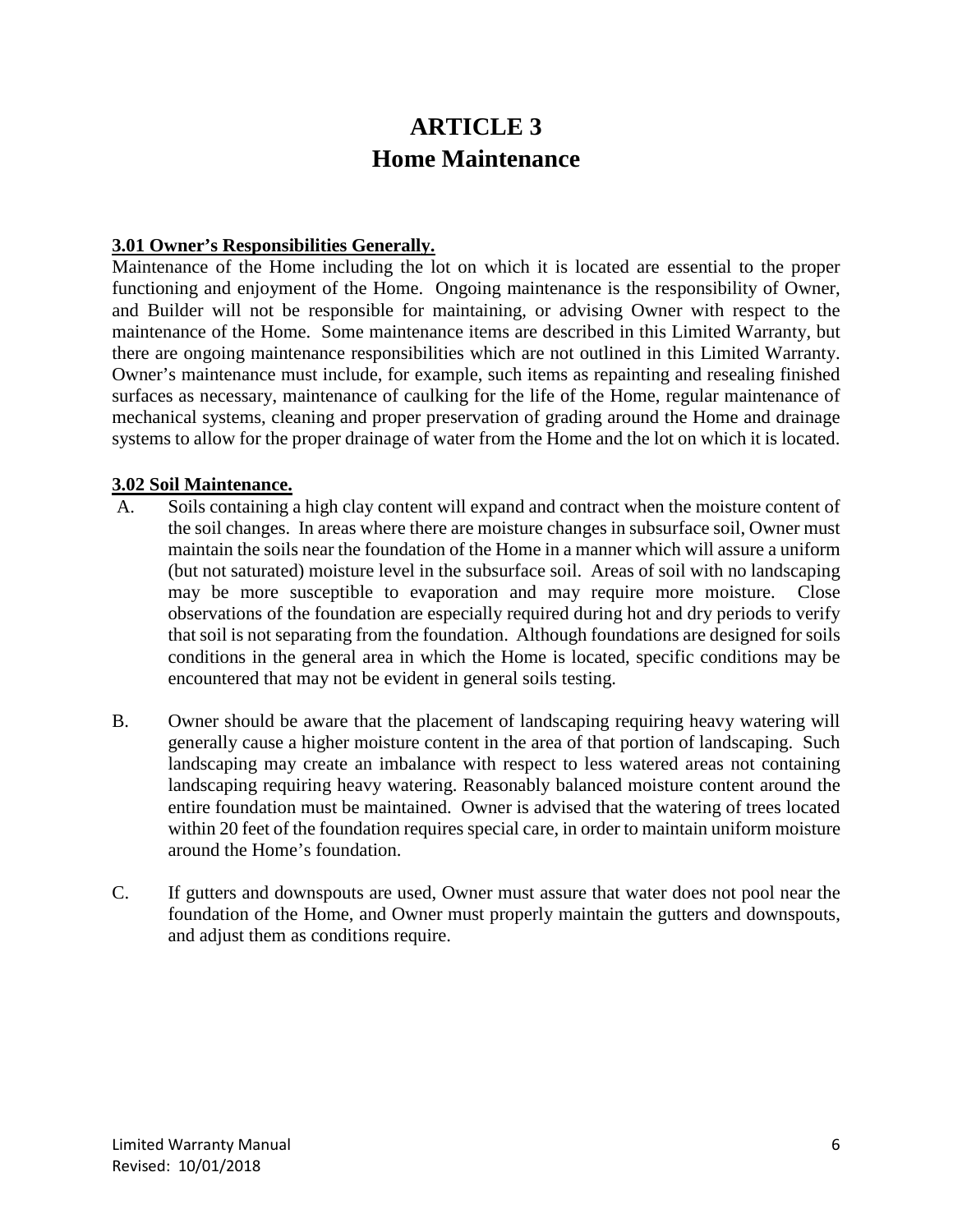# **3.03 Landscaping**

Initially, Owner is advised to keep all landscaped areas moist at all times, preferably by frequent light sprinklings. If this is not possible, the lawn area should be soaked for 30 minutes, or until run off is detected. This watering process should be repeated twice per day (early morning and evenings) every day for the first week of occupancy and every other day after that, until the first cutting. Owner releases Builder for any sod, seed or landscaping (where applicable), which has not been properly maintained by Owner, including soil erosion. Should it be determined that Owner did not properly maintain said sod, seed or landscaping, Builder shall have no obligation to effect repairs.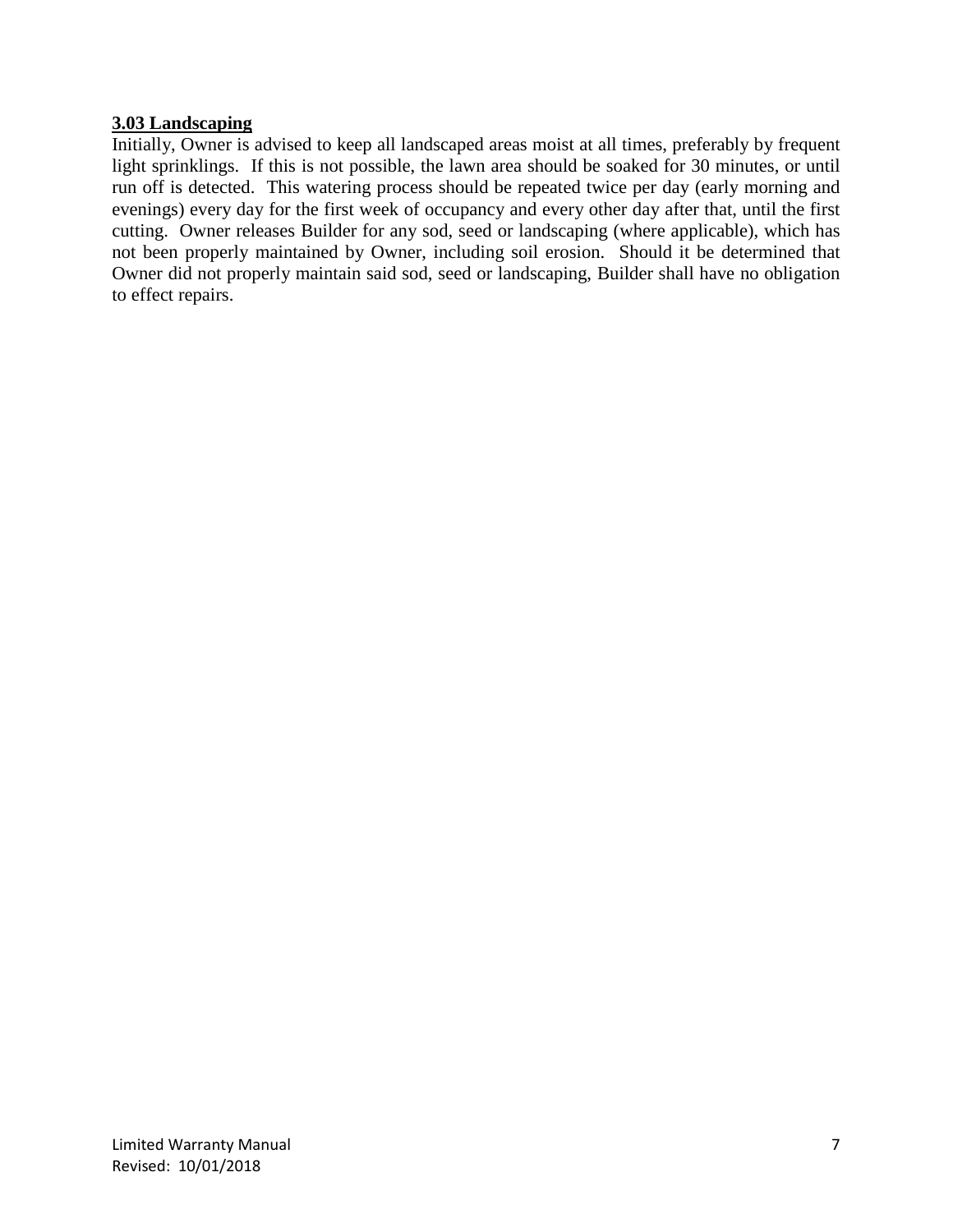# **ARTICLE 4 Definitions**

### **4.01 "Applicable Code":**

The version of the following codes or building practices in effect at the time of commencement of construction of the Home, applicable in the order listed:

(a) The International Residential Code (I.R.C.) for One- and Two-Family Dwellings that is in effect at the time of construction where the Home is built.

(b) In areas where the I.R.C. is not required or, if a defect (as defined in the Limited Warranty) is not covered by the I.R.C., then the building code adopted by the governmental entity issuing the building permit.

### **4.02 "Builder":**

The Builder is the warrantor under this Limited Warranty, who is identified as the seller in the Real Estate Purchase Agreement with Owner. The Builder is the person contracting with an Owner for the construction or sale of a new residence constructed by that person or of an alteration of or addition to an existing residence, repair of a new or existing residence, or construction, sale, alteration, addition, or repair of an appurtenance to a new or existing residence.

### **4.03 "Defect":**

A component of the Home which does not comply with the Performance Standards expressly set forth in Article IX, and which, is not otherwise excluded from coverage by this Limited Warranty. A Defect for purposes of this Limited Warranty is the same as a "construction defect", "faulty workmanship", or "defective materials" which means a matter concerning the design, construction, or repair of a new residence, of an alteration of or repair or addition to an existing residence, or of an appurtenance to a residence, on which a person has a complaint against a contractor. The term may include any physical damage to the Home, any appurtenance, or the real property on which the Home and appurtenance are affixed proximately caused by a Defect.

# **4.04 "Dispute":**

A dispute as defined in Section 7.01.

# **4.05 "Fixtures, Appliances and Equipment":**

Fixtures, appliances and equipment, including, without limitation, water heaters, pumps, stoves, refrigerators, stoves and ranges, compactors, garbage disposals, dishwashers, washers and dryers, bathtubs, sinks, commodes, faucets and valves, lights and fixtures, thermostats, switches, outlets, circuit breakers, automatic door openers, oil tanks and fittings, humidifiers, oil and air purifiers, ventilating fans, air conditioning material and equipment and air handling equipment, and similar items, and includes consumer products as defined in the Magnusen-Moss Warranty Act (15 U.S.C.§2301, et seq.).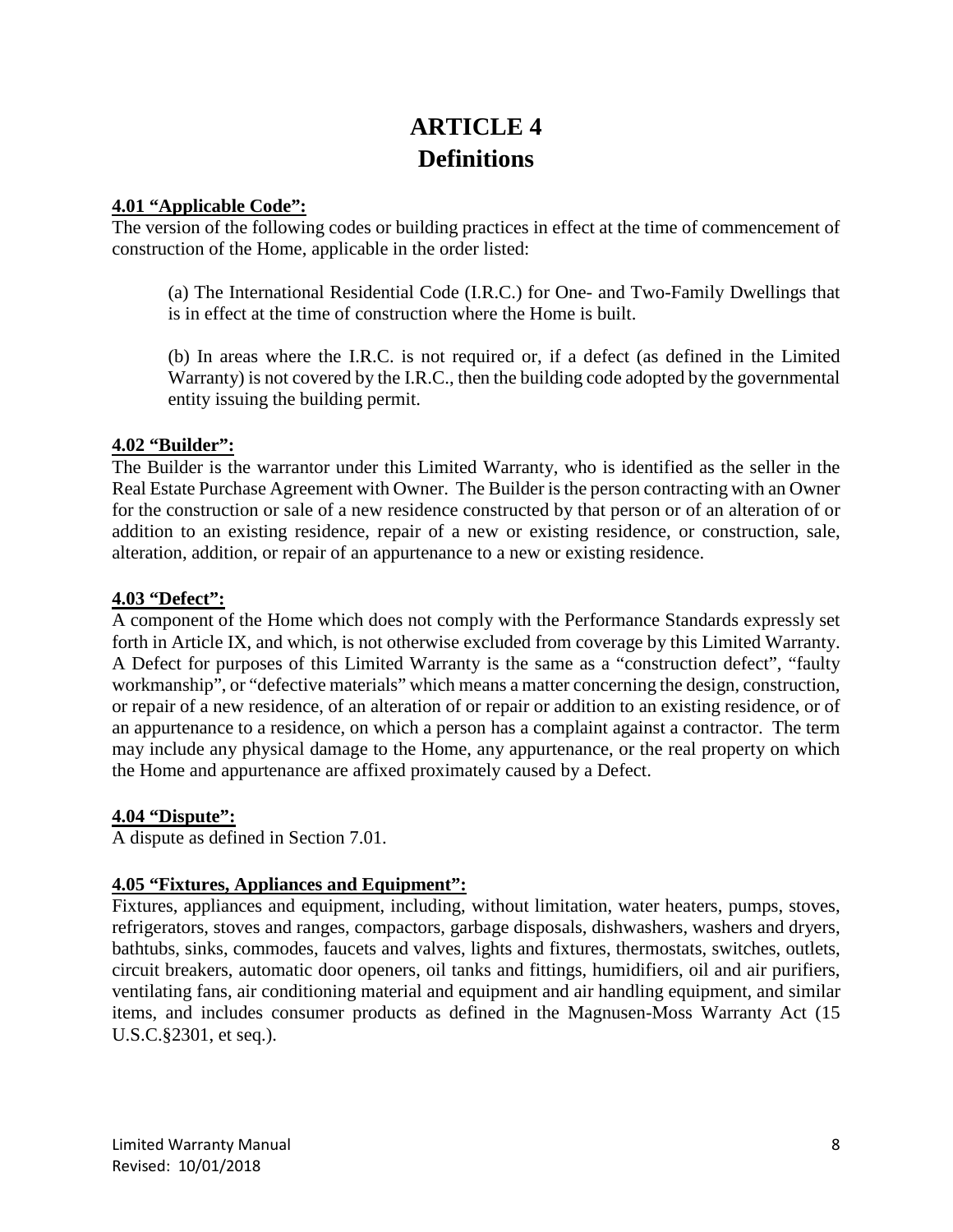# **4.06 "Foundation Defect":**

A Foundation Defect as such term is defined in Subsection III of Section 9.03.

### **4.07 "Home":**

The single family residential structure located at the address identified in the Real Estate Purchase Agreement between the Builder and Owner. Such term also includes a condominium unit conveyed as a single unit, and the common elements in the building in which the condominium unit is situated and which are shared in common with other units in the building. Unless otherwise expressly provided, the term "Home" does not include a detached garage nor does such term include any other outbuilding or other improvements referred to in subparagraph P of Section 5.03.

### **4.8 "Limited Warranty":**

All provisions of this Limited Warranty, including, without limitation, Article IX containing the Performance Standards.

### **4.9 "Major Structural Defect":**

A Foundation Defect or a Major Structural Non-Foundation Defect consisting of actual damage to the load-bearing portion of the Home caused by a Defect in the load-bearing portion.

### **4.10 "Major Structural Non Foundation Defect":**

A Major Structural Non Foundation Defect, as such term is defined in Subsection III of Section 9.03.

# **4.11 "Owner":**

The Owner or Owners defined at the beginning of this Limited Warranty.

### **4.12 "Performance Standards":**

The Performance Standards expressly set forth in Article IX, subject to certain tolerances and limitations of coverage as further set forth in this Limited Warranty.

### **4.13 "Request for Warranty Performance":**

A written request by Owner for correction of an alleged Defect, as further provided in Section 6.01.

### **4.14 "Resolution Procedures":**

The administrative intervention, mediation and binding arbitration procedures set forth in Article VII.

### **4.15 "Systems":**

The following systems, excluding Fixtures, Appliances, and Equipment:

(a) Electrical system, consisting of electrical boxes, wiring and connections up to the public utility connection;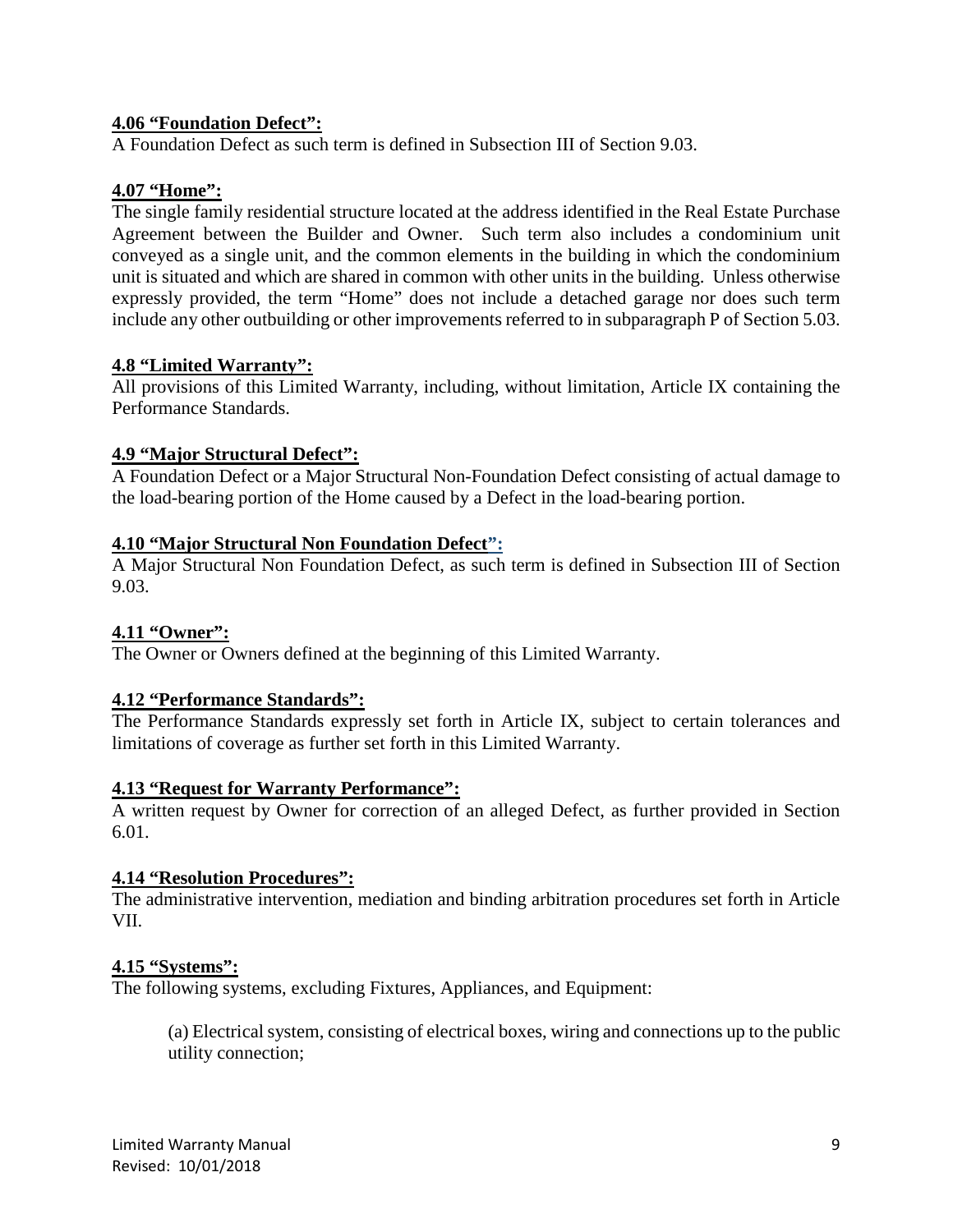(b) Plumbing system, consisting of water supply, waste and vent pipes and their fittings; gas supply lines and fittings; water, gas and sewer services piping, and their extensions to the tie-in of a public utility connection in a designated utility easement or right-of-way on or adjacent to the lot on which the Home is located, or on site well and sewage disposal system; septic tanks and their drain field; and

(c) Heating, cooling and ventilation systems, consisting of duct work, water, steam and refrigerant lines, convectors, registers, radiation elements and dampers.

# **4.16 "Warranty Commencement Date":**

The earlier of (i) if there is a sale and conveyance of the substantially completed Home from Builder to Owner, such date shall be the date of the closing of such sale and conveyance from Builder to the Owner, (ii) if construction occurs on Owner's property, then such date shall be the earlier of the date of substantial completion of the Home or the date of the initial Owner's first occupancy of the Home, (iii) the date of issuance of the certificate of occupancy. First occupancy of the Home shall be the first date upon which Owner begins moving furniture and personal effects into the Home.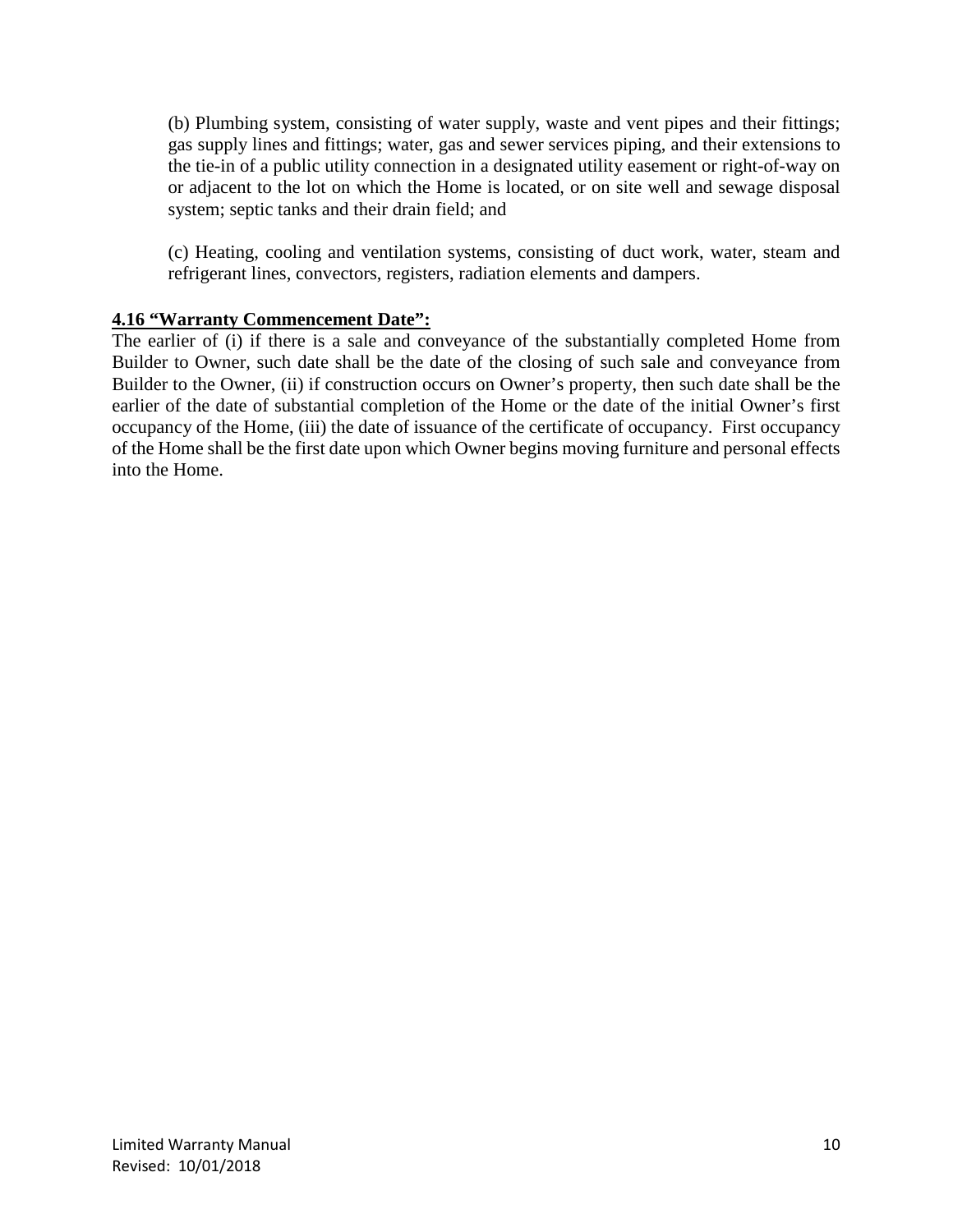# **ARTICLE 5 Matters which are not warranted**

# **5.01 Warranty Limited to Items Specified in this Limited Warranty and not Excluded.**

THE WARRANTY PROVIDED BY THIS LIMITED WARRANTY IS LIMITED IN COVERAGE.

# **5.02 Manufacturer's Warranties.**

Fixtures, Appliances and Equipment and other items of personal property shall be covered by warranties of manufacturers, and not the Builder. Builder hereby assigns, without recourse, all manufacturer warranties to Owner. Any rights of Owner under those warranties are provided by the manufacturers, and BUILDER DOES NOT ASSUME ANY OF THE OBLIGATIONS UNDER THOSE MANUFACTURER WARRANTIES AND DOES NOT PROVIDE ANY WARRANTY COVERAGE OF ITEMS COVERED BY MANUFACTURER WARRANTIES. The items that may be covered by manufacturers' warranties include any dishwasher, cooktop, oven, microwave, kitchen vent fan, central air conditioning coil and compressor, furnace heat exchanger, water heater, carpet and any other items for which the manufacturer offers a warranty. BUILDER NEITHER MAKES NOR ADOPTS ANY WARRANTY OF ANY NATURE REGARDING SUCH FIXTURES, APPLIANCES AND EQUIPMENT AND OTHER PERSONAL PORPERTY, AND BUILDER DISCLAIMS ALL SUCH WARRANTIES.

# **5.03 Exclusions from the Limited Warranty.**

Under this Limited Warranty, the Builder does not warrant and shall not be responsible for, and this Limited Warranty shall not extend to or include, or be applicable to, any of the following:

A. Any work performed or material supplied incident to construction, modification or repairs to the Home performed by Owner, or by anyone on behalf of Owner, other than Builder or Builder's employees, agents, subcontractors or contractors providing work or materials at the direction of Builder.

B. Bodily injury or other consequential or incidental damages, including, without limitation, loss of consortium, mental anguish damages or punitive damages, loss or damage to any personal property, including Fixtures, Appliances and Equipment, or to any real property, whether or not included in the original purchase price of the Home.

C. Any damage to the Home, to the extent it is caused or made worse by the failure of Owner or by anyone other than Builder, its employees, agents, subcontractors or contractors providing work or materials at the direction of Builder, to comply with the warranty requirements of the manufacturers of any Fixtures, Appliances and Equipment.

D. Alterations to the grade of the soils, except alterations done by Builder, its employees, agents, subcontractors or contractors providing work or materials at the direction of Builder.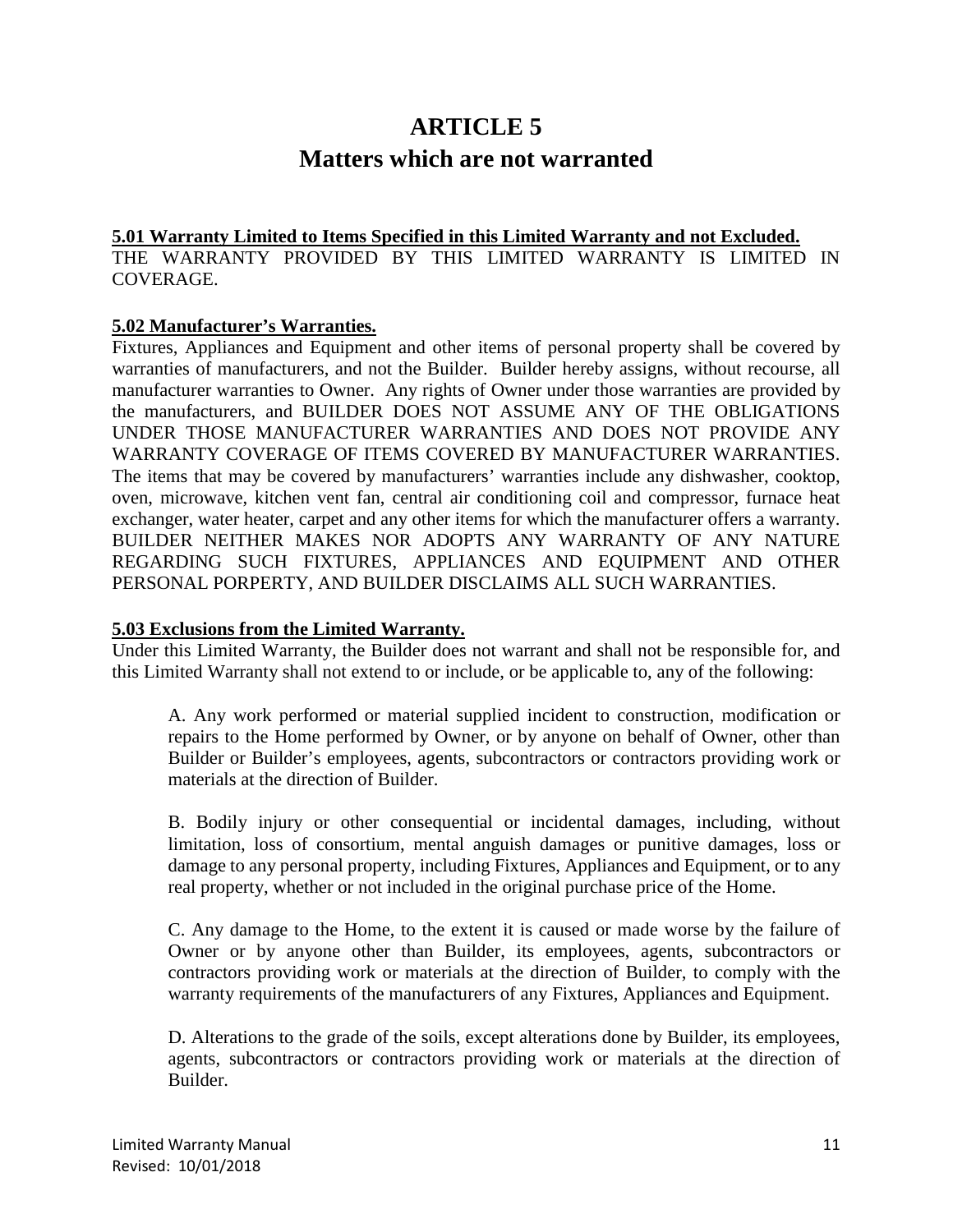E. Dampness or condensation due to the failure of Owner to maintain adequate ventilation, or the effects of such failure on the Home or any other Defect to the Home caused by moisture, rot, mildew or rust.

F. Normal wear and tear or normal deterioration.

G. Normal shrinkage resulting from drying or settlement of construction components within the tolerance of building standards.

H. Loss or damage caused by or resulting from or in connection with all named weather events, accidents, riot and civil commotion, fire, explosion, smoke, water escape, failing objects, aircraft, vehicles, lightning, windstorm, hail, flood, hurricane, tropical storms, gale force winds, mudslide, earthquake, volcanic eruption, or other Acts of God, wind driven rain or other water, subsidence or sinkholes, changes in the underground water table, or below ground water that exerts pressure on, seeps, or leaks into the Home, sidewalk, driveway, foundation, swimming pool or other structure.

I. Loss or damage caused by or resulting from seepage of water, unless such loss or damage is a direct result of a Defect.

J. Loss or damage caused by or resulting from soil movement including without limitation heaving, subsidence, expansion or lateral movement of the soil for which compensation is provided by legislation or which is covered by insurance.

K. Damage caused by erosion or accretion following the Warranty Commencement Date.

L. Damage caused directly or indirectly by insects, birds, rodents, vermin or other wild or domestic animals.

M. Damage dealing with the quality and portability of water.

N. Loss or damage which arises while the Home is being used for nonresidential purposes or for purposes for which the Home was not designed; loss or damage caused by or resulting from abnormal loads placed on floors by Owner or which otherwise exceed normal design load as prescribed by Applicable Code; loss or damage caused by or resulting from unusual or abnormal demand on the electrical system or which otherwise exceeds the normal design electrical capacity as prescribed by Applicable Code or other damage that results if the Home has not been maintained, or has been negligently damaged or abused.

O. Cost of or responsibility for moving pianos, pool tables, antiques, fine furniture or other items which would generally require special handling; costs of shelter, transportation, food, moving, storage, or other expenses related to inconvenience or relocation during repairs.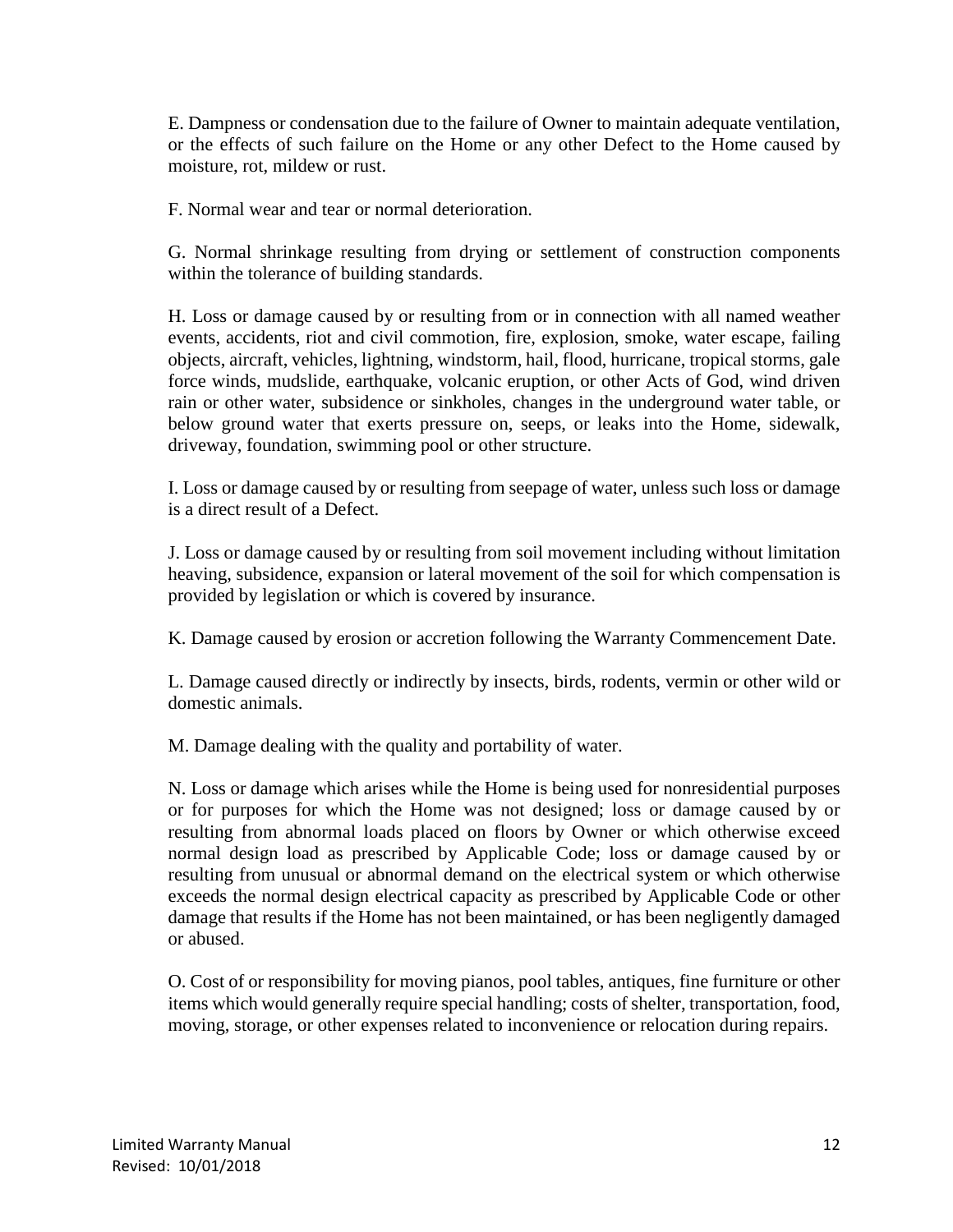P. Any condition which does not result in actual physical damage to the Home, including, but not limited to, uninhabitability or health risk due to the presence or consequence of radon gas, formaldehyde or other pollutants or contaminants, or the presence or effect of hazardous or toxic materials.

Q. Violations of Applicable Code, unless the violation results in a Defect which is otherwise covered by this Limited Warranty. Should a violation cause a Defect covered under this Limited Warranty, the obligation of the Builder shall be limited to repair of the defective warranted portion of the Home; Builder shall not be required to make the Home conform to Code unless required to do so by a governmental authority having jurisdiction over that issue.

R. Builder's reliance on written information relating to the Home, appurtenance or real property on which the Home and appurtenance are affixed that was obtained from official government records, if such written information was false or inaccurate and Builder did not know and could not have reasonably known of the written information's falsity or inaccuracy.

S. Deficiencies in or damage to outbuildings, including detached garages and detached carports (other than to the extent that a detached garage is expressly covered in Article IX), swimming pools and other recreational facilities, driveways, decks, porch stoops, fences, walkways, patios, retaining walls, bulkheads, boundary walls, fences, landscaping (including sodding, seeding, trees, shrubs, and other plants and planting), or offsite improvements; or any other improvements not part of the Home itself. Owner understands that Builder cannot guarantee that some or all of the trees, shrubs or other plants may not die prior to or following purchase of the Home. Owner releases Builder from any claims for damages to or loss of trees, shrubs or other plants resulting from the work necessary to construct the Home.

T. After the one year of coverage pursuant to the terms of this Limited Warranty, concrete floors of basements.

U. Any Request for Warranty Performance not mailed to Builder, or received by Builder, by the time required in this Limited Warranty.

V. Any component of the Home which Owner and Builder have agreed in writing to exclude from coverage under this Limited Warranty.

W. Any Defect(s) covered by this Limited Warranty which Owner repairs, causes to be repaired, or has already repaired without prior written authorization of Builder.

X. Alleged damage due to construction activity is excluded if not reported to the Builder in writing prior to closing.

*The foregoing list of exclusions shall not be construed to impose liabilities on Builder which are not expressly undertaken by Builder under this Limited Warranty.*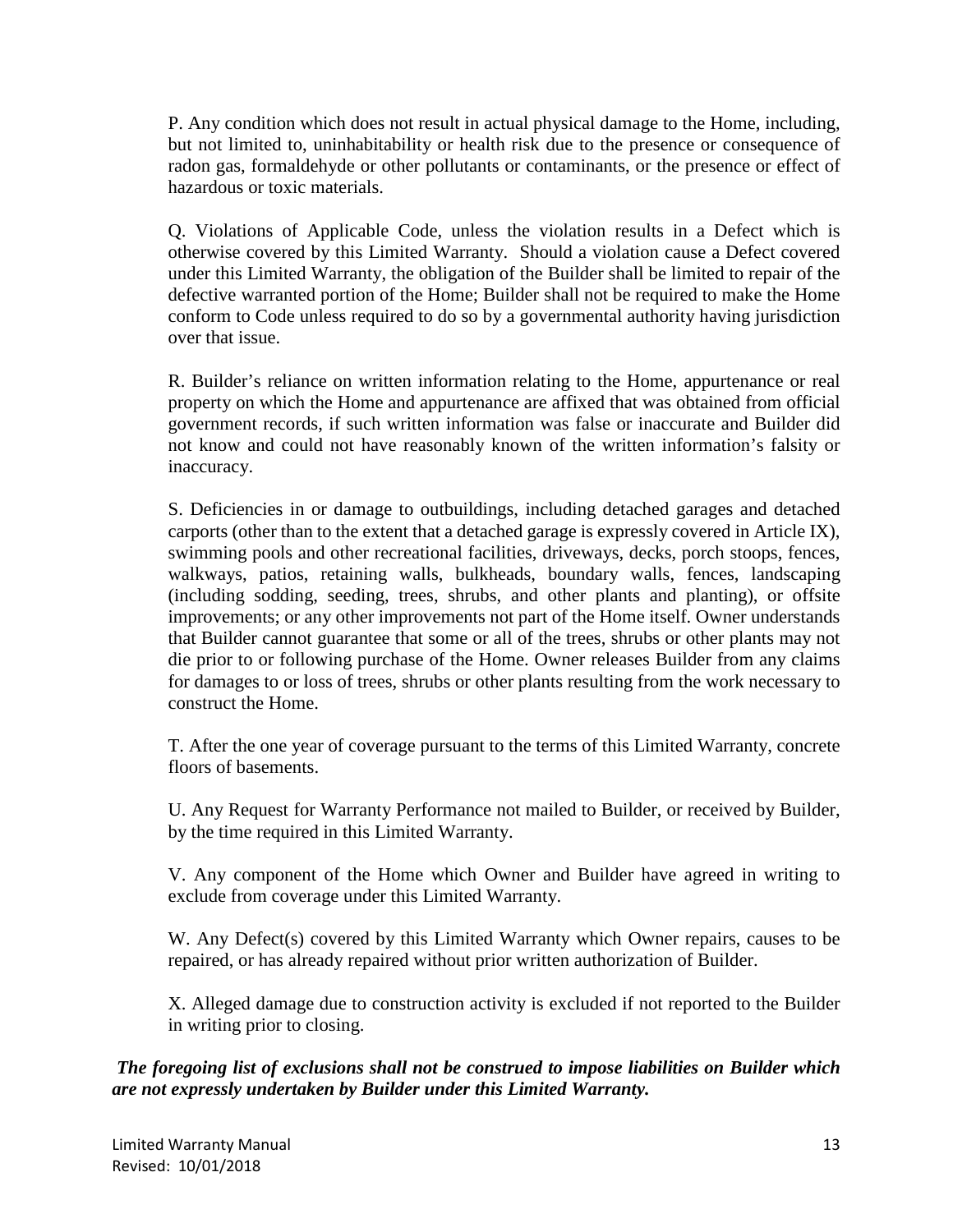# **ARTICLE 6**

# **Procedures for warranty performance; owner's cooperation**

# **6.01 Request for Warranty Performance.**

Any Request for Warranty Performance must be in writing and must be mailed and post marked in the U.S. Mail system, and properly addressed to Builder at the address specified in the Real Estate Purchase Agreement (or such other address as Builder has notified Owner), and received by Builder, strictly within the time for notification specified in Section 2.02. Such written request for service is called a "Request for Warranty Performance." The Request for Warranty Performance shall describe the alleged Defect, in reasonable detail, and otherwise meet Builder's requirements regarding requests for service.

# **6.02 Time for Repairs or Replacements.**

If Builder is required under this Limited Warranty to repair or replace a Defect, the appropriate repair (or replacement) will be completed within sixty (60) days after Builder's receipt of the Request for Warranty Performance, or if the matter is disputed, then within sixty (60) days after resolution of the Dispute. However, such sixty (60) day period will be extended to the extent that Builder's delay is due to inclement weather, scheduling conflicts, unavailability of materials or labor, or other causes beyond Builder's reasonable control. In the event that a repair or replacement would reasonably take more than sixty (60) days in the exercise of Builder's reasonable diligence, the sixty (60) day period will be extended by a reasonable number of additional days. Builder is not required to incur overtime or weekend expenses.

# **6.03 Owner's Cooperation and Access.**

Owner shall cooperate with Builder in connection with Builder's inspection of alleged Defects and in connection with repairs or replacements made by Builder in connection with this Limited Warranty, including the providing of reasonable access to the Home so that Builder may perform the services required under this Limited Warranty. Owner grants Builder the right to access the Home to inspect for alleged Defects and to complete any repairs or replacements. Reasonable access includes without limitation, access to the Home during the time between the hours of 8:00 a.m. and 4:00 p.m. during weekdays. Failure of Owner to cooperate and to provide reasonable access to Builder will result in: the extension of the repair/replacement time period provided in Section 6.02, and may relieve Builder of certain of Builder's obligations under this Limited Warranty. Owner agrees to have someone present during the repair or replacement.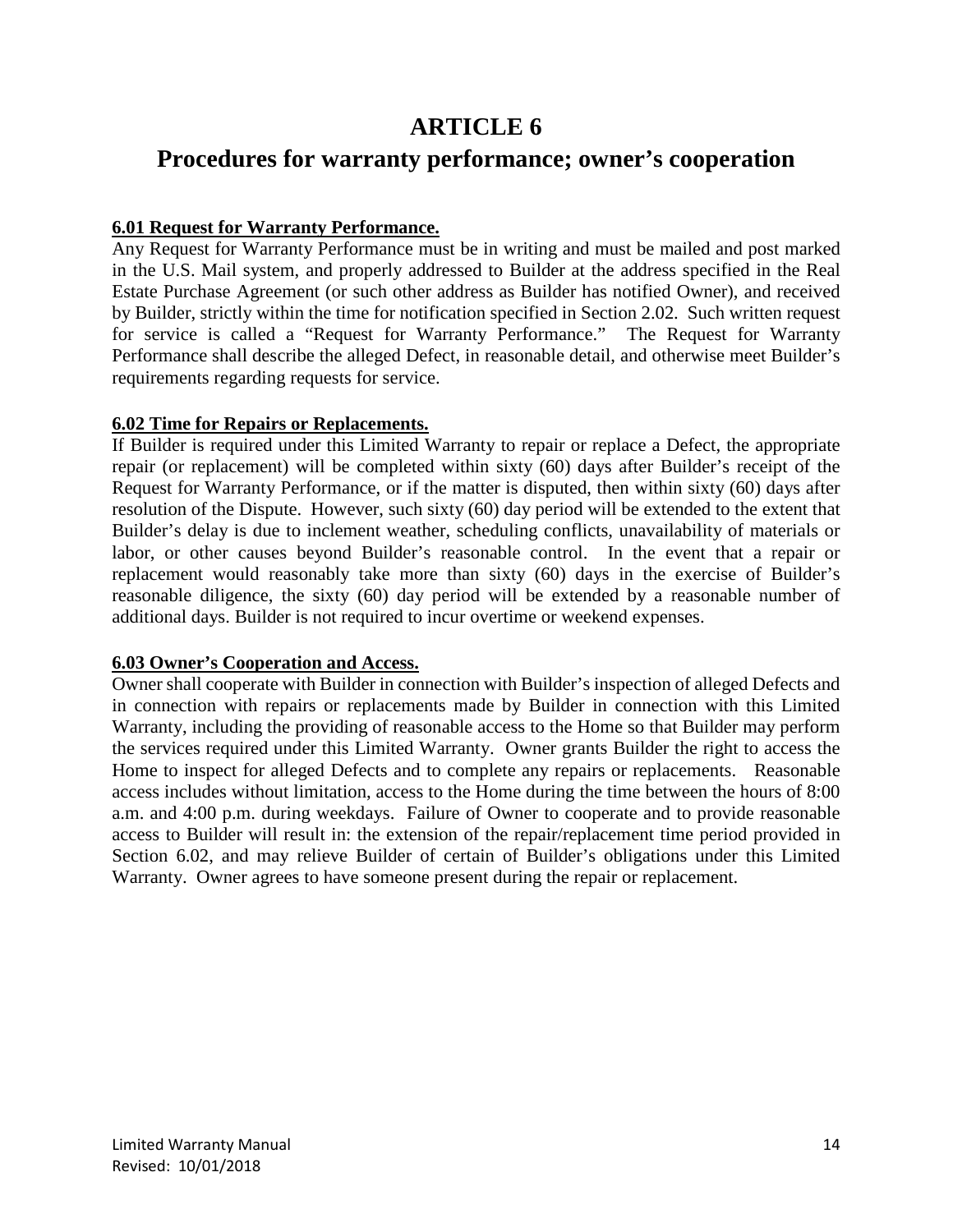### **6.04 Pre-Closing Demonstration.**

Builder shall give Owner a home demonstration prior to the closing. Any items which are incomplete or subject to correction shall be written on a Punch List, Exhibit C, to the Real Estate Purchase Agreement. Builder shall complete or correct the Punch List items within sixty (60) days of the closing date, subject to extensions for matters beyond Builder's direct control. Under no circumstances shall any escrows be held for any Punch List items. Builder may not have completed landscaping, driveways, sidewalks or similar matters on the closing date for numerous reasons, and Builder shall complete such matters as soon as all conditions and coordination with other lots permit. Owner shall be present at the Home for the completion and correction of Punch List items to approve and sign off on the work, and the work will be performed during normal construction hours. Builder shall have the irrevocable right to enter into, upon, over, and under the Home after the closing date for the completion of the construction, repair, or emergency matters.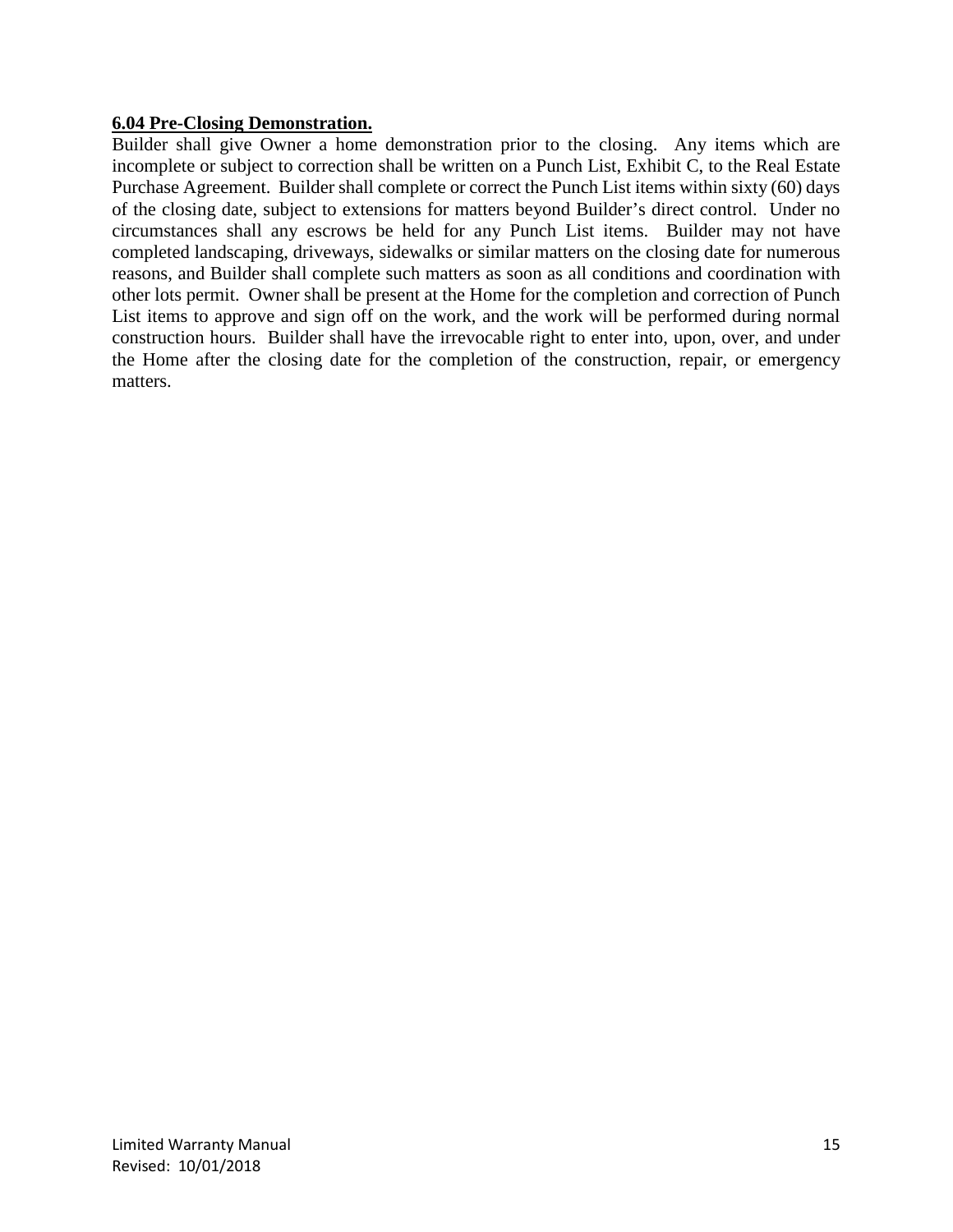# **ARTICLE 7**

# **Administrative intervention, Mediation and Arbitration procedures**

# **7.01 Administrative Intervention.**

If any dispute or claim arises between Owner and Builder relating to the interpretation and/or implementation of this Limited Warranty or otherwise in connection with the construction of the Home, other improvements or the lot on which the Home is located, including any repairs made under this Limited Warranty (any such dispute or claim, and right or remedy therefore, collectively called a "Dispute"), Owner and Builder agree that they will each make every reasonable effort to settle the Dispute through prompt communication and participation in an Administrative Intervention. "Administrative Intervention" means a meeting of Owner and Builder, called at the request of, either Owner or Builder, at which Owner and Builder will make every reasonable effort to settle the Dispute. If the Administrative Intervention meeting is requested by Owner or Builder, Owner and Builder will submit to the other party, a description of the alleged Defect or Defects and proposed resolution of the Dispute at least five (5) days prior to the Administrative Intervention meeting.

# **7.02 Mediation.**

A. If Owner and Builder are unable to resolve a Dispute through the Administrative Intervention provided for in Section 7.01, Owner and Builder agree to submit the Dispute to non-binding mediation. Accordingly, promptly after the Administrative Intervention, Owner shall provide Builder with all reports, bids, studies, photographs or other documentation which Owner believes substantiates the claim. Owner and Builder shall proceed with the mediation procedures set forth below to resolve any remaining Dispute.

B. The mediation will be conducted by a mediator chosen by Owner and Builder from a list of construction mediators. Each mediator shall be an impartial third party and shall have construction mediation experience. Owner and Builder will negotiate in good faith to select the mediator. Selection of the mediator will be made within seven (7) days after either party has requested mediation. The mediation shall occur promptly after the selection of the mediator, but in no event more than thirty (30) days after the selection of the mediator, unless extended by the consent of Owner and Builder. The costs of such mediation shall be shared equally by Owner and Builder. In the event the parties cannot agree on a mutually acceptable mediator, either party shall have the right to request that AAA (as defined below), acting through its regional vice president, having jurisdiction, appoint a qualified mediator. Owner and Builder, by mutual agreement, may establish an alternative procedure to select a mediator.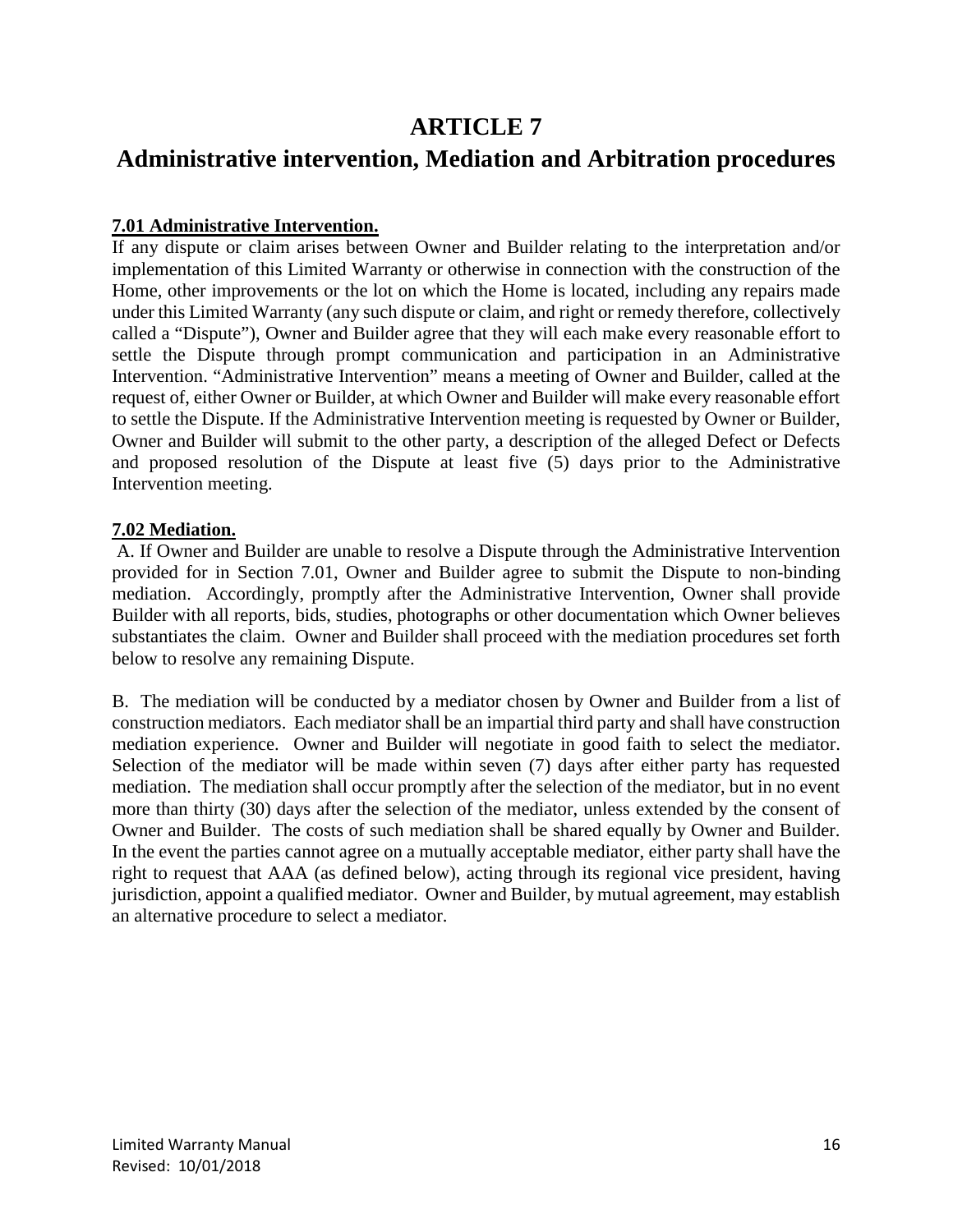C. Each party agrees to make a reasonable effort to resolve any Dispute at the mediation. Each party shall attend, the mediation or be represented by a person with authority and discretion to negotiate a complete resolution of the Dispute. The mediator shall determine the format and rules (which shall be consistent with this mediation provision) for the mediation, and the mediation session shall be private. The mediator will keep confidential all information learned in private caucus with any party, unless specifically authorized by such party to make disclosure of the information to the other party. The mediator shall be disqualified as a witness, consultant, expert or counsel for any party with respect to the Dispute. Mediation is a compromise negotiation, and the entire mediation process will be confidential. The conduct, statements, promises offers, views and opinions shall not be discoverable or admissible in any legal proceeding for any purpose; provided, however, evidence otherwise discoverable or admissible is not excluded from discovery or admission as a result of its use in the mediation.

D. The cost of mediation is to be borne equally by Owner and Builder.

# **7.03 Binding Arbitration.**

A. Any and all claims, disputes and controversies by and between the Owner and Builder arising from or related to the Home and this Limited Warranty, any improvements related to the Home, or the sale of the Home, including, without limitation, any claim of breach of contract/warranty, deceptive trade practice, negligence, negligent or intentional misrepresentation or non disclosure in the inducement, fraud, execution or performance of any contract, including this arbitration agreement, and breach of any alleged duty of good faith and fair dealings, shall be submitted to arbitration by and pursuant to the rules of JAMS Endsdispute (hereinafter JAMS) in effect at the time of the request for arbitration or by such other arbitration service as Builder shall, in its sole discretion select, and pursuant to the rules of that arbitration service in effect at the time of the request for arbitration. This arbitration agreement shall inure to the benefit of, and be enforceable by all successors and assigns of the parties. Any party shall be entitled to recover reasonable attorneys' fees and costs incurred in enforcing this arbitration agreement, and the arbitrator shall have sole authority to award such fees and costs. The decision of the arbitrator shall be final and binding and may be entered as a judgment in any state or federal court of competent jurisdiction. This arbitration agreement shall be deemed to be a self executing arbitration agreement. Any disputes concerning interpretation or the enforceability of this arbitration agreement, including without limitation, its revocability or voidability for any cause, the scope of arbitrable issues and any defense based on waiver, estoppel or laches shall be decided by the arbitrator. The initiation of or participation by any party in any judicial proceedings concerning this arbitration agreement or any matter arbitrable hereunder shall not be deemed a waiver of the right to enforce this arbitration agreement, and notwithstanding provision of law to the contrary, shall not be asserted or accepted as a reason to delay, to refuse to participate in, or to refuse to enforce this arbitration agreement. Any party who shall commence a judicial proceeding concerning a dispute that is arbitrable, however, shall also be deemed a party requesting arbitration within the meaning of this arbitration agreement. The arbitrator's compensation shall be borne equally by the arbitrating parties. Any additional fees may be assessed in accordance with the arbitration rules and fees.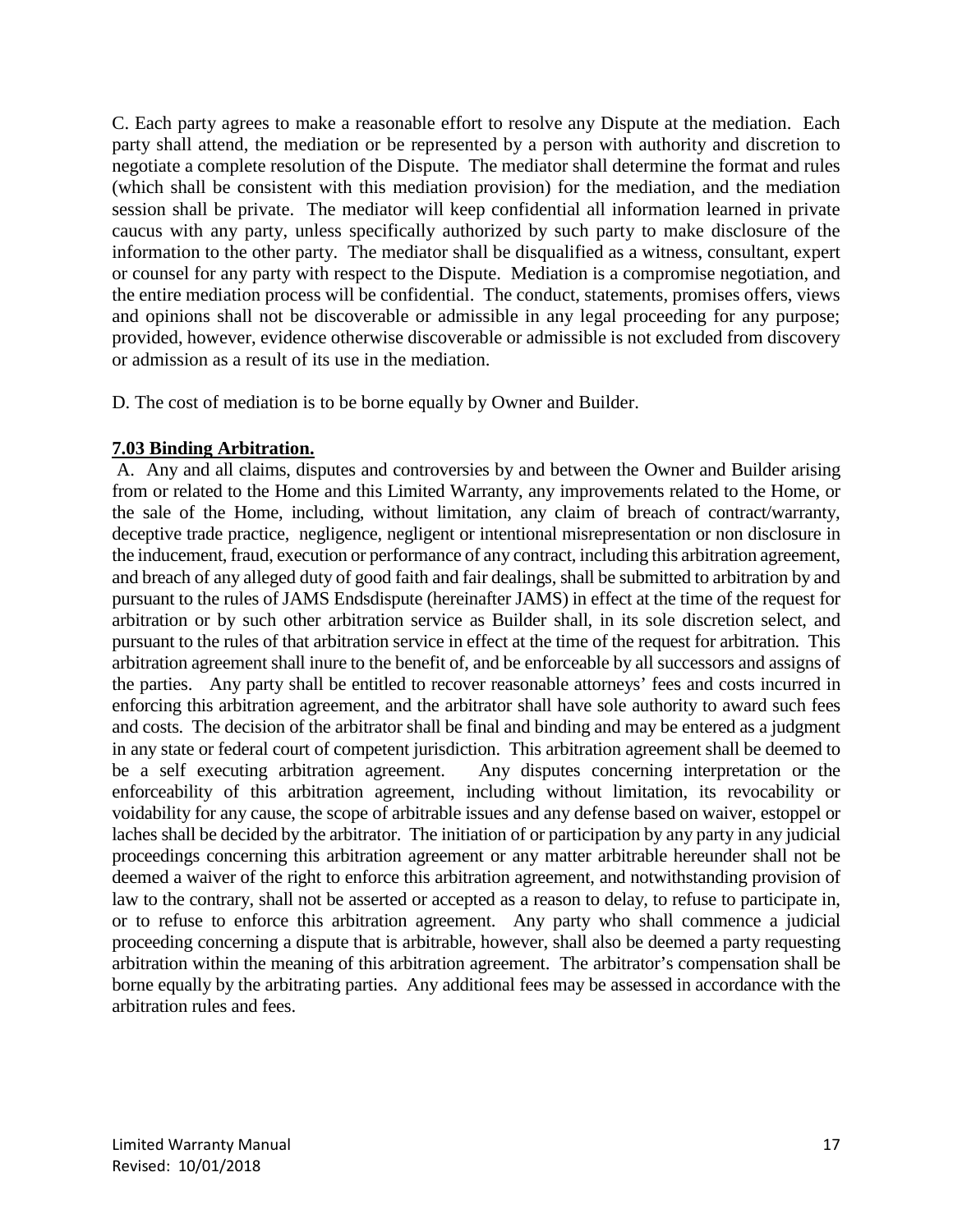Parties expressly agree that this arbitration agreement involves and concerns interstate commerce and is governed by the provisions of the Federal Arbitration Act (9 USC §1 *et seq.*) now in effect as the same may from time to time be amended, supplanted or replaced, to the exclusion of any different or inconsistent state or local law, ordinance or judicial rule; and to the extent that any local law, ordinance or judicial rule may be inconsistent with any provision of the rules of the arbitration service under which the arbitration proceeding shall be conducted, the latter rule shall govern the conduct of the proceedings. If any provision of this arbitration agreement shall be determined by arbitrator or by any court to be (i) non-enforceable or (ii) have been waived, the remaining provision shall be deemed to be severable therefrom and enforceable according to their terms.

B. The substantive laws of the State of Indiana, and applicable federal law, shall apply with respect to the subject matter of the arbitration, with full effect given to the provisions of this Limited Warranty, including, without limitation, Section 7.05 below. The arbitrator shall have broad discretion to determine what matters and issues are properly included within the Disputes to be resolved by arbitration. This arbitration provision shall survive closing, breach or termination of this Limited Warranty.

C. Under this arbitration provision, neither Owner nor Builder will have the right to litigate any claim in Court or to have a jury trial on that claim, or to engage in pre-arbitration discovery except as provided for in the arbitration rules. Further, Owner will not have the right to participate as a representative or member of any class of claimants pertaining to any claim subject to arbitration. The arbitrator's decision will generally be final and binding. Other rights that Owner would have if Owner went to Court may also not be available in arbitration. The arbitration provision applies to any claim, dispute or controversy (whether in contract, regulatory, tort, or otherwise, whether pre-existing, present or future and including constitutional, statutory, common law, intentional tort, equitable claims, and claims for additional or punitive damages) arising from or relating to the Real Estate Purchase Agreement between Owner and Builder and this Limited Warranty as well as any oral or written statements related to same.

D. The cost of arbitration is to be borne equally by Owner and Builder.

# **7.04 General Provisions Regarding Dispute Resolution.**

The provisions in this Limited Warranty requiring administrative intervention, mediation, and arbitration of Disputes shall be specifically enforceable by any court of competent jurisdiction. The dispute resolution provisions contained in this Limited Warranty shall apply with respect to all disputes, claims, rights and obligations which arise out of or in connection with this Limited Warranty or in connection with the construction of the Home, other improvements or the lot on which the Home is located. Owner and Builder acknowledge that they have carefully read the dispute resolution provisions provided in this Limited Warranty. The parties have agreed to be bound by these provisions in order to minimize the time and costs which would otherwise be the likely result if Disputes were submitted to a judicial forum. If either Owner or Builder shall seek a judicial forum in contravention of this Limited Warranty, such party shall, to the extent allowed by law, reimburse the other party or parties for their costs and expenses, including attorney's fees, incurred in seeking dismissal of such litigation, and the venue shall be in any court of competent jurisdiction in which Builder's principal office is located.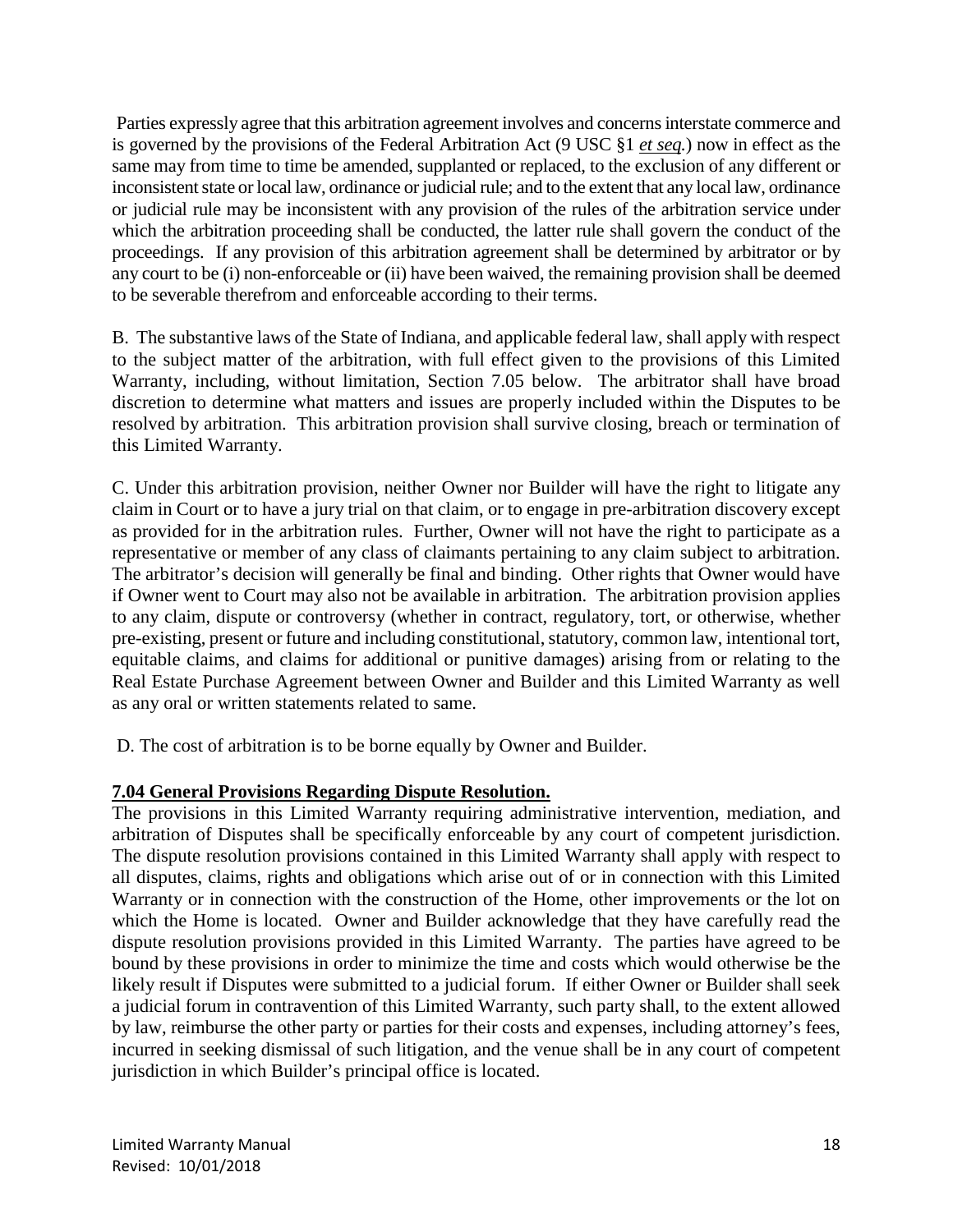# **7.05 Additional Documents.**

Owner and Builder shall execute such documents as may reasonably be required by the mediator or the arbitrator, including documents regarding the confidentiality of information and documents exchanged or produced.

# **7.06 Claim Limitation.**

THE PERIOD DURING WHICH OWNER SHALL HAVE THE RIGHT TO COMMENCE THE RESOLUTION PROCEDURES FOR ANY DISPUTE UNDER OR IN CONNECTION WITH THIS LIMITED WARRANTY SHALL BE ON OR BEFORE 180 DAYS AFTER OWNER HAS TIMELY PROVIDED WRITTEN NOTICE OF A DEFECT UNDER THE APPLICABLE PROVISION OF THIS LIMITED WARRANTY. This Section shall not be construed to modify Owner's obligation to submit a Request for Warranty Performance by the time specified in this Limited Warranty, nor to extend the express term of any warranty specified in Section 2.02.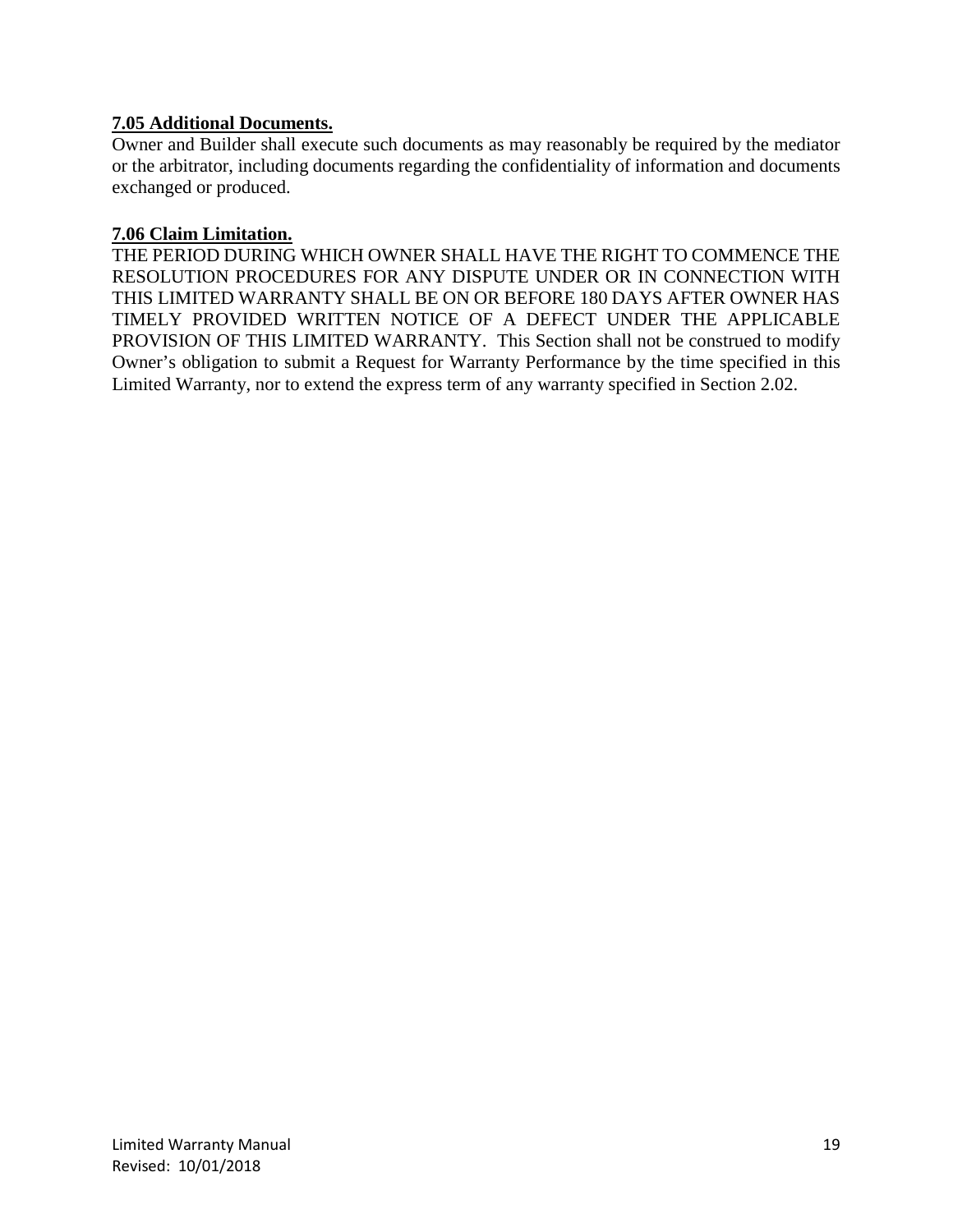# **ARTICLE 8 Miscellaneous**

### **8.01 Method of Repair.**

Repairs required under this Limited Warranty shall be performed in the manner, and using such materials and methods, as are considered advisable by Builder and consistent with any Applicable Code or the Performance Standards of this Limited Warranty. In connection with the repair of a Defect, Builder will cosmetically repair, if necessary, components of the Home which have to be removed or altered in order to repair a Defect. However, repairs will be to the condition, not necessarily new, existing immediately prior to the Defect. See Section 8.02 below for additional provisions regarding repairs.

### **8.02 Finishing and Touch Up.**

Exterior surfaces altered incident to required repairs will be finished or touched up to match surrounding areas as closely as practicable. However, an exact match is not required and cannot be guaranteed. In connection with the required repair of finish materials (such as paint and wallpaper), Builder will match the standard and grade, as closely as reasonably possible. Builder will attempt to match finishes, but will not be responsible for discontinued patterns or materials, or color or shade variations.

### **8.03 No Extension of Warranty**.

Steps taken to correct Defects shall not act to extend any term of warranty coverage under this Limited Warranty. Generally, any repairs or corrective actions by Builder will, however, be subject to the Performance Standards applicable to the repaired or corrected item. A CLAIM FOR A DEFECTIVE REPAIR SHALL BE MADE BY OWNER ON OR BEFORE ONE YEAR AFTER THE REPAIR HAS BEEN MADE.

### **8.04 Assignment of Insurance Proceeds.**

If Builder repairs or replaces, or pays the, reasonable cost of repairing or replacing, any Defect covered by this Limited Warranty which is covered by any other insurance or warranty, Owner will, upon request by Builder, assign the proceeds of such insurance or the rights under such insurance to Builder to the extent of the cost to Builder of the repair, replacement or payment in connection with such Defect.

### **8.05 Invalid Provisions.**

Should any provision of this Limited Warranty be deemed unenforceable, that determination will not affect the enforceability of the remaining provisions.

### **8.06 Applicable Law.**

This Limited Warranty shall be governed by the laws of the State of Indiana, and as further provided in this Limited Warranty.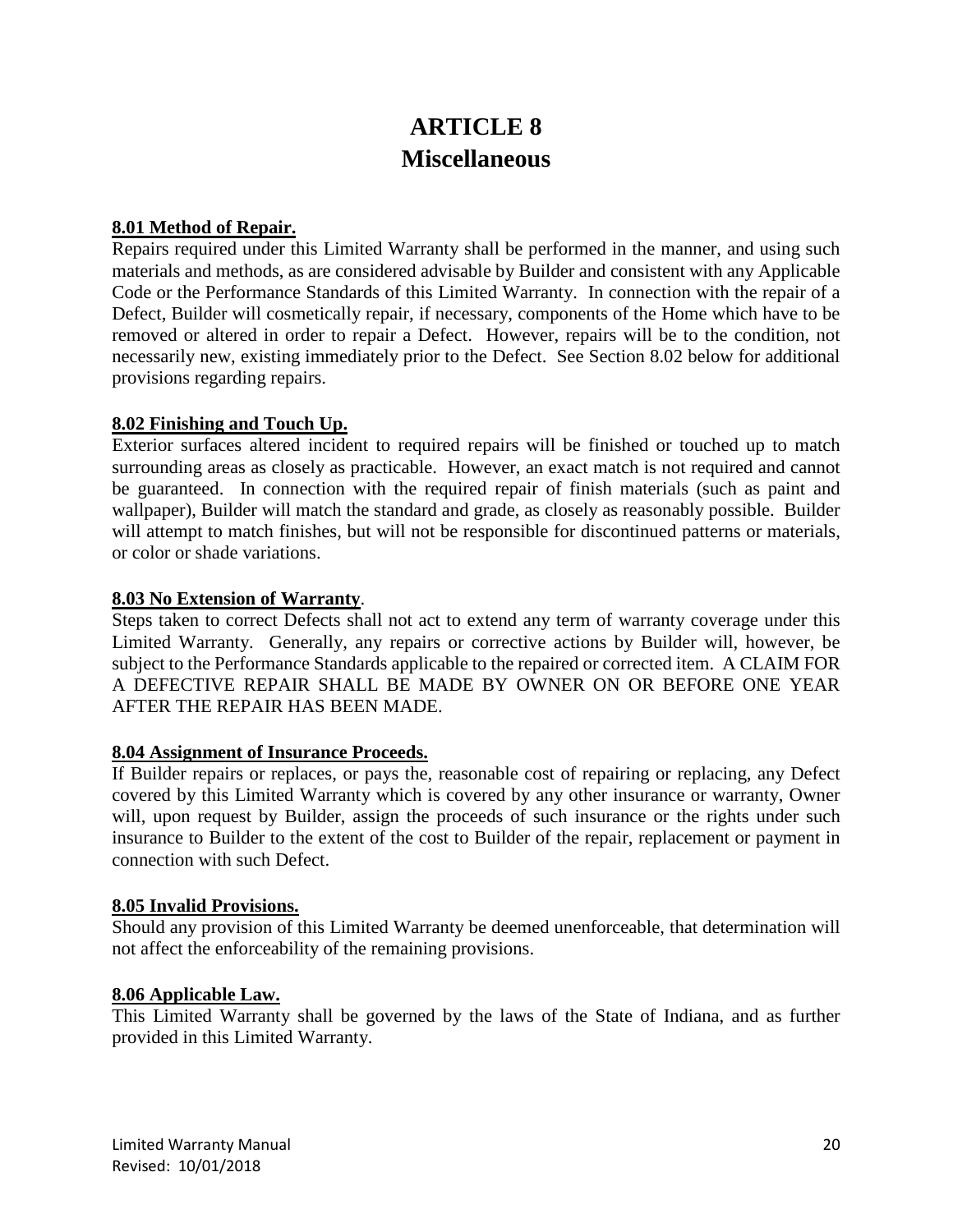# **8.07 No Modification.**

This Limited Warranty may not be modified or amended in any manner except upon written amendment signed by both Builder and Owner.

### **8.08 Owner's Release of Builder**.

When Builder finishes repairing or replacing a Defect, or pays Owner the reasonable cost of repairing or replacing a Defect, and if requested by Builder, Owner agrees to sign a release of Builder's obligations with respect to the Defect. However, this section shall not prejudice Owner's rights for warranty service on the item repaired to the extent expressly provided in this Limited Warranty.

### **8.09 Parties Bound.**

This Limited Warranty shall be binding on Builder, and Owner and Owner's heirs and personal representatives.

### **8.10 Certain Terms.**

Use of one gender in this Limited Warranty includes the other gender, and the use of the plural includes the singular, as may be appropriate.

### **8.11 No Other Agreements or Representations**.

This Limited Warranty contains the entire warranty obligations of Builder to Owner with respect to the matters referred to in this Limited Warranty, and supersedes any previous agreements, representations or communications relating to this Limited Warranty, express or implied, whether oral or written to the extent allowed by law. OWNER ACKNOWLEDGES THAT BUILDER HAS MADE NO REPRESENTATIONS, PROMISES, WARRANTIES OR AGREEMENTS, ORAL OR WRITTEN, WITH RESPECT TO THIS LIMITED WARRANTY OR ANY COMPONENT OF THE HOME OR OTHER IMPROVEMENTS, EXCEPT TO THE EXTENT EXPRESSLY SET FORTH IN THIS LIMITED WARRANTY (INCLUDING ANY WRITTEN AMENDMENT OF THIS LIMITED WARRANTY, EXECUTED BY OWNER AND BUILDER AT THE TIME THIS LIMITED WARRANTY IS PROVIDED TO OWNER).

### **8.12 Notices.**

All notices required under this Limited Warranty must be in writing and be sent by the U.S. mail, postage prepaid, to the recipient's address shown in the Real Estate Purchase Agreement, or to any other address of which the recipient has previously notified the other party in writing. Electronic mail notices will also be acceptable.

# **8.13 Breach of this Limited Warranty.**

Failure of Builder to correct or to pay the reasonable cost to correct a Defect required under the provisions of this Limited Warranty shall be deemed to be a violation of this Limited Warranty; the mere occurrence of a Defect shall not be deemed to be a violation of this Limited Warranty.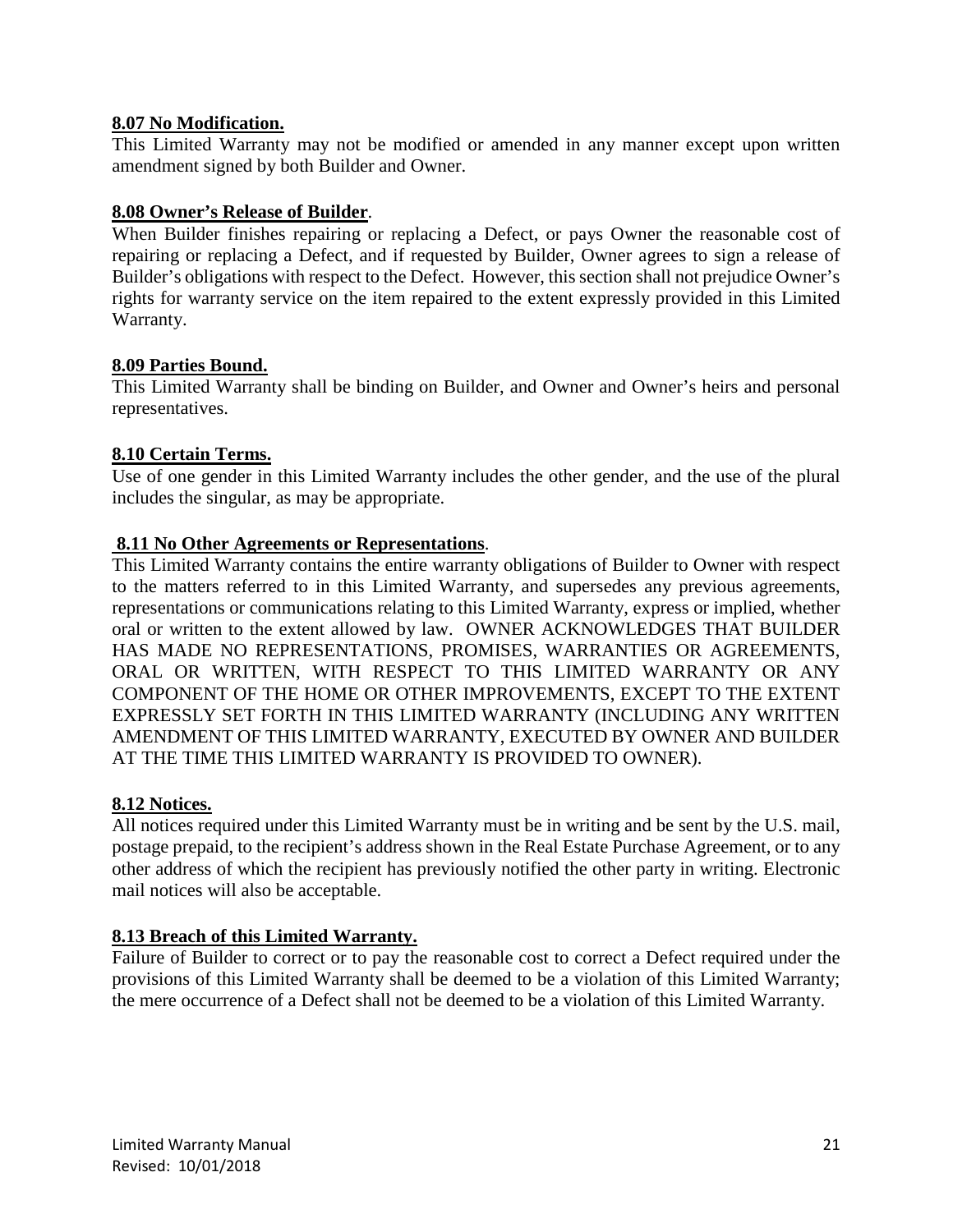# **8.14 No Modification Because of Builder's Action.**

No action by Builder to repair, replace or pay for an alleged deficiency in a component of the Home or other improvements which is not covered by this Limited Warranty, will operate to enlarge or modify Builder's obligations under this Limited Warranty.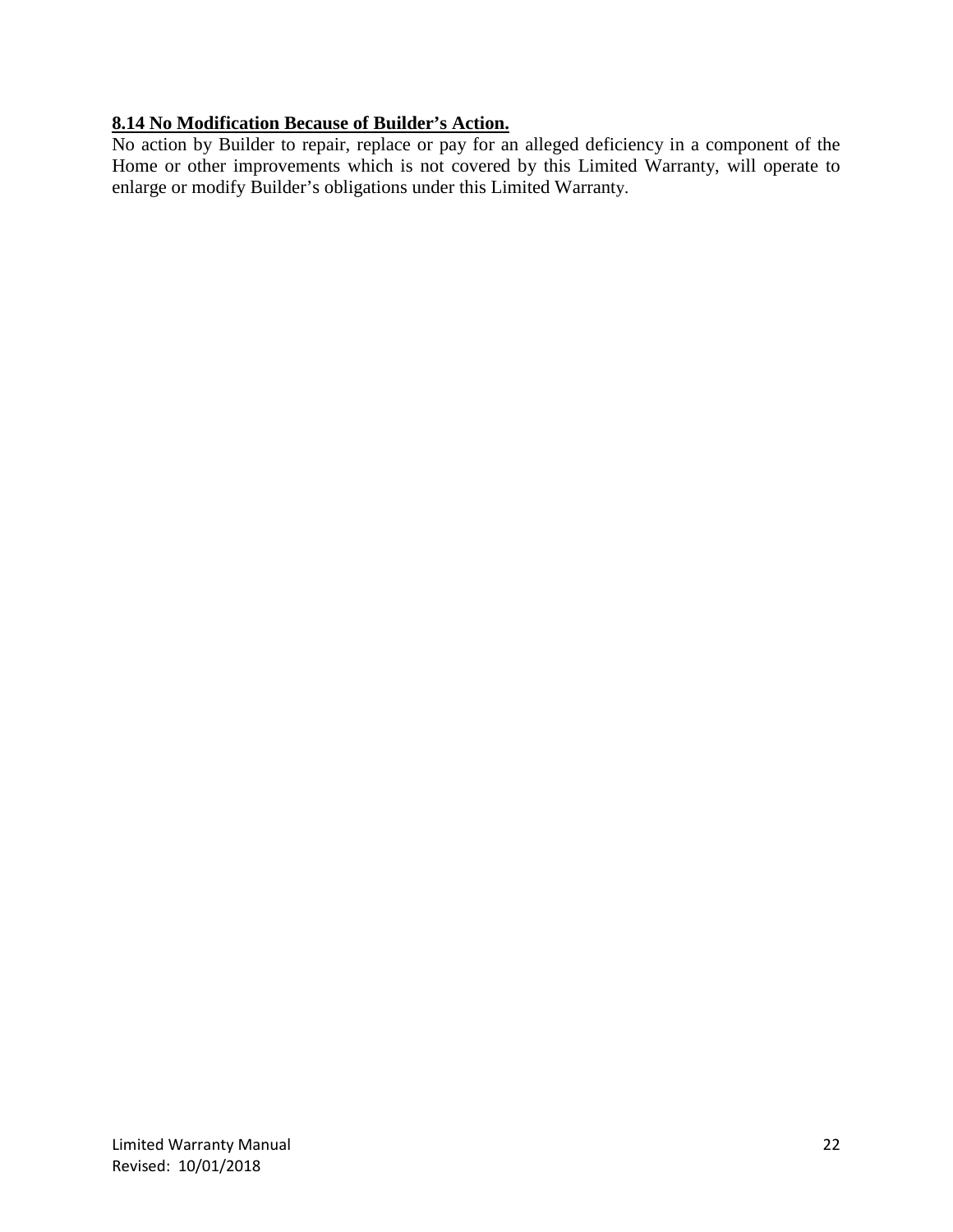# **ARTICLE 9 PERFORMANCE STANDARDS Section 1 Introduction to performance standards**

These Performance Standards are intended to specify the performance standards for the construction of the Home and to set forth the basis for determining the validity of all Owner complaints related to Defects. Defects violate these Performance Standards or violate the standards set for the in the National Association of Home Builders latest version of the Residential Construction Performance Guidelines, which are incorporated herein as if fully set forth. In the event of a conflict between these Performance Standards and National Association of Home Builders latest version of the Residential Construction Performance Guidelines, these Performance Standards shall control.

It is not possible to discuss every conceivable situation that can occur in construction, and construction is not meant to be perfect but within industry standards. Because of the limitless combinations that can be incorporated into a home, infinite conditions can occur. This manual describes the most common and repetitive situations. Likewise, the validity of the Owner' complaint for Defects for which a standard has not yet been addressed herein shall be determined on the basis of good industry practice, which assures quality of materials and workmanship, and any mediation or arbitration of such complaints shall be conducted accordingly.

The following Performance Standards are expressed in the following format. Noncompliance with the Performance Standards calls for corrective action by the Builder. The format is designed for easy comprehension by both layman and builder as follows:

- 1. Common Defect or Problem a brief statement in simple terms of the deficiency to be considered.
- 2. Performance Standard performance standards relating to a specific deficiency.
- 3. Builder Repair Responsibility statement of the corrective action required of the builder to repair the deficiency, or any other damage resulting from making the required repair. The method of correction to meet the industry standard is at the Builder's discretion. Alternatives for making acceptable repairs exist in most cases and Builder may choose any alternative.

### **Many items related to deficiencies in the Home are homeowner maintenance responsibilities. To assure themselves of long, comfortable use of their Home and protection of their investment. Owners should learn about and act on those maintenance responsibilities.**

### Taking Measurements

You can quickly assess whether certain ridges, cracks, gaps, lippage, or variations in plumpness or levelness are within the Performance Standards recommended tolerances. Tolerances in most of these area are less than 1 inch. The edge of U.S. coins can be used to approximate measurements of variations as follows: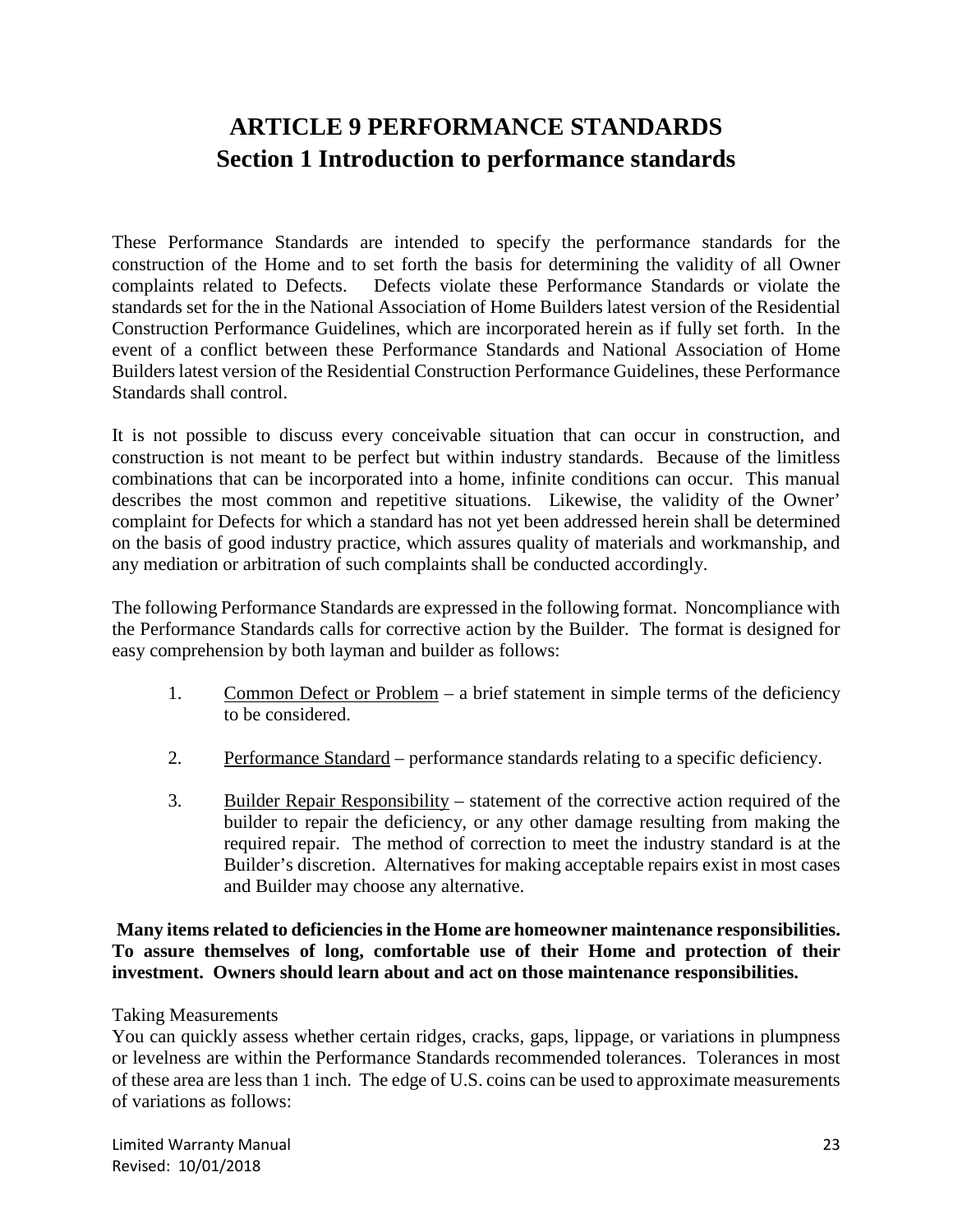Dime = approximately  $1/32$  inch Quarter = approximately  $1/16$  inch

Adapting a Carpenter's Level

To inspect surfaces levelness, you can either use a 32-inch level or adapt a standard 4-foot fiberglass carpenter's level by removing 8" from each end.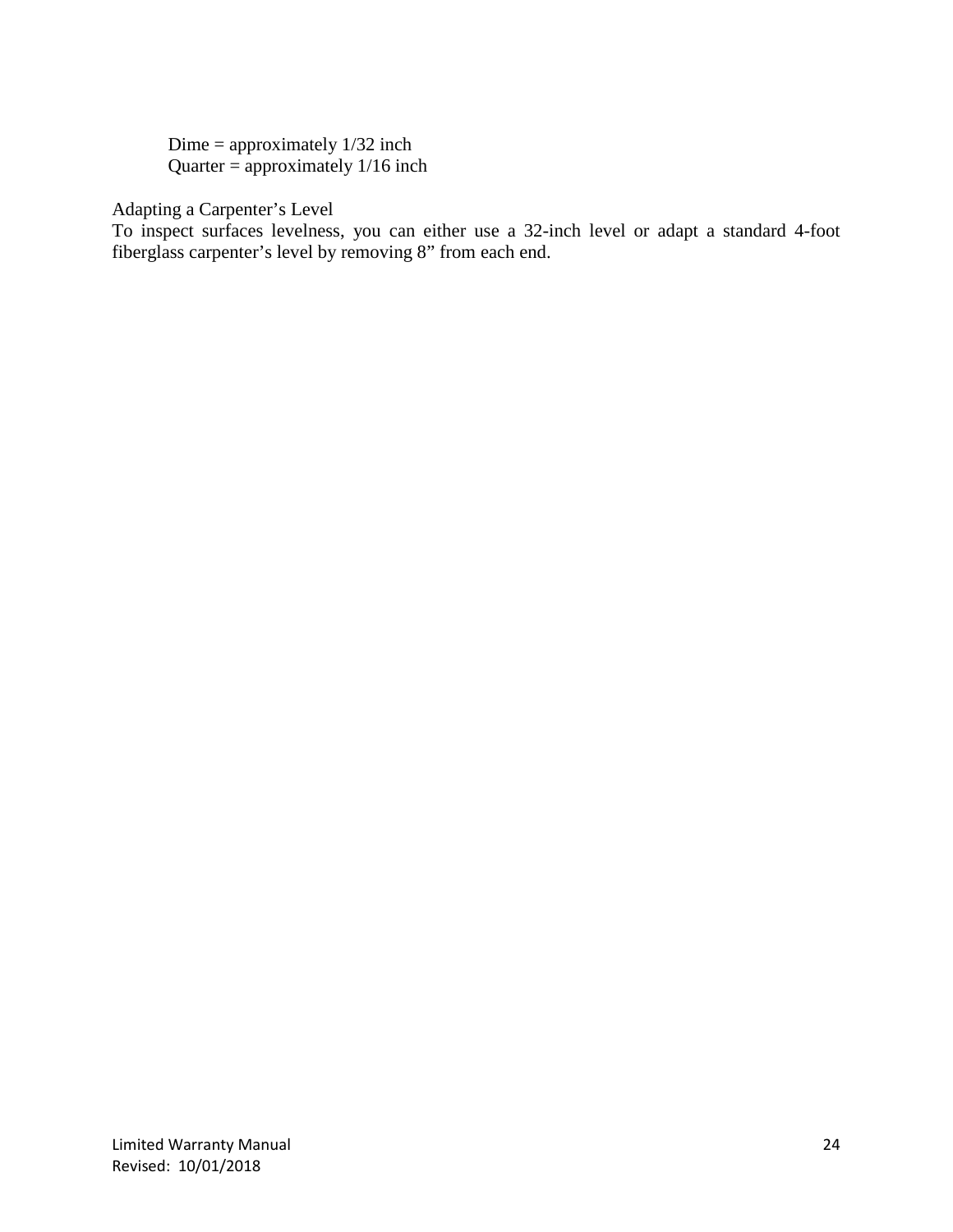# **ARTICLE 9**

# **Section 2 Carpentry Standards (Finished Carpentry, Plumbing, Cabinetry, Millwork and Countertops)**

### Background:

Wood and wood-like products are the basic materials used in finished carpentry. Wood is a natural product with individual grain variations in each species of wood. The matching of grain is not a standard procedure and may possibly be accomplished only as a specific contractual agreement between the Owner and Builder and with the careful selection of matching panels by the supplier. The variations in wood separate it from man-made products. One of the wonderful characteristics of wood is the difference in each piece.

Over the past several years, a marked change has taken place in the area of finished carpentry, paneling and millwork. Considerably less of the labor is being done on the site. Almost all millwork, paneling, cabinetry, countertops and doors are purchased by the Builder as a completed product and are warranted by manufacturer.

Scratches, chips, gouges or nicks should be noted by the Owner at the time of the preoccupancy inspection. To maintain the beauty of the wood and wood products, wood should be cared for by the Owner much like furniture. Builder cautions Owner to only use products recommended by the manufacturers when cleaning and maintaining wood products and also in caring for countertops.

During the initial building stabilization period (first heating and cooling seasons), it is not unusual for doors to warp slightly or twist and alternately stick or not close. Warping, shrinking and swelling of wood and wood-like products can occur due to temperature and humidity changes.

If painting, varnishing and/or staining are to be done by the Owner, it should be finished at the earliest possible opportunity. The primary purpose is preservation, protecting the surfaces and edges from weather and moisture penetration. The Owner should be made aware that all surfaces must be sealed on all six sides. If a door or drawer fails and if it was not sealed on all six sides and the Owner performed or contracted for his own staining, then the Builder is not responsible to make the repair. Filling and sanding of minor imperfections, nail holes and splits are the responsibility of the painter. If the Builder is responsible for the painting and/or staining, samples or names of the paint products should be left with the Owner for minor touch-ups.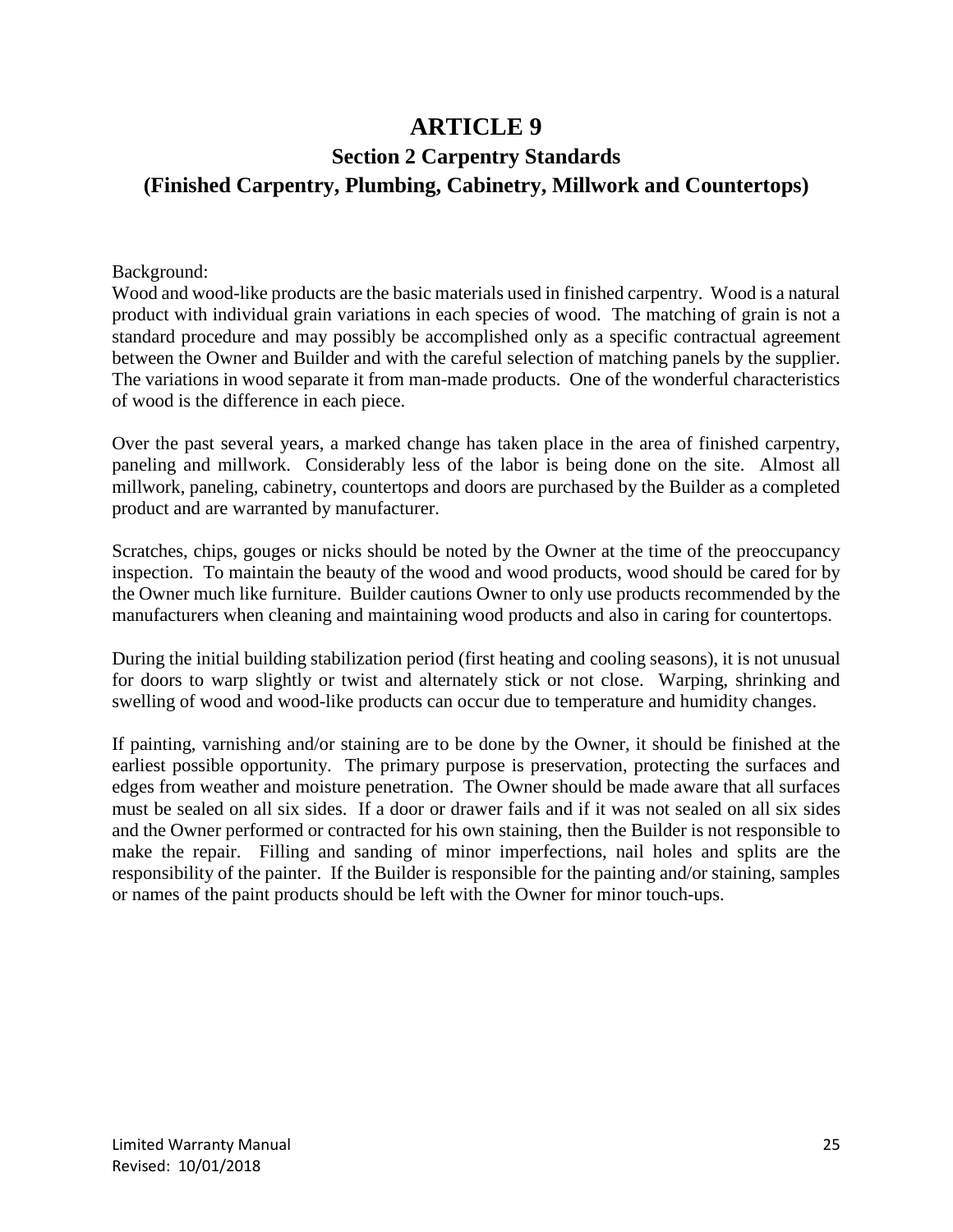# 1. Common Defect or Problem

Interior doors, closet doors, cabinet doors, or drawers warp and cannot be closed or will not stay closed.

Performance Standard

- a. The Owner should note that during the initial building stabilization period, it is not unusual for doors to warp or twist and alternately stick or not close as the Home goes through a settling and drying period, especially over the first heating season. The Builder is obligated only to make replacements after this initial stabilization period, since often the door straightens during this process. Doors MUST be sealed on all six sides by the person contractually responsible for painting/staining.
- b. All interiors doors, closet doors, cabinet doors or drawers whose warpage exceeds the National Woodwork Manufacturers Association Standards (1/4" in most cases) and where the warp cannot be corrected by adjustment of either jambs, stops and/or hinges and cabinet catches to properly latch after the initial stabilization period of the building, at the end of the first year, shall be replaced by the Builder. Doors MUST be sealed on all six sides by the person contractually responsible for painting/staining.

# Builder Repair Responsibility

Adjust, upon request of the Owner, one time only, preferably at the end of the warranty period, any doors and drawers that fail to operate properly. Replace any doors or drawers that cannot be corrected to come within acceptable tolerance after stabilization. Refinish as necessary if staining was part of the Builder's contract.

2. Common Defect or Problem

Garage to house solid core door warps.

# Performance Standard

Garage to house doors are more subject to weather conditions and thus these doors may warp, but will tend to come back to their original state.

This can be a continual occurrence with seasonal changes.

Builder Repair Responsibility

ONE TIME ONLY during the warranty period, the Builder will adjust the door or latching mechanism to meet the performance guideline.

3. Common Defect or Problem

Warpage or non-closing of exterior doors (except storm doors).

Performance Standard

Because of the security provided by these doors, the doors must be adjusted or corrected as required.

Builder Repair Responsibility

During the first year, if the security of the building is jeopardized, correct as requested by the Owner to maintain the security of the building. Replace any exterior doors whose permanent warpage exceeds the National Woodwork Manufacturers Association Standards after the stabilization period. Refinish as necessary if painting and staining was part of the Builder's contract. If painting is part of Owner's contract, they are cautioned to finish doors on all six surfaces at the earliest possible opportunity to prevent weather deterioration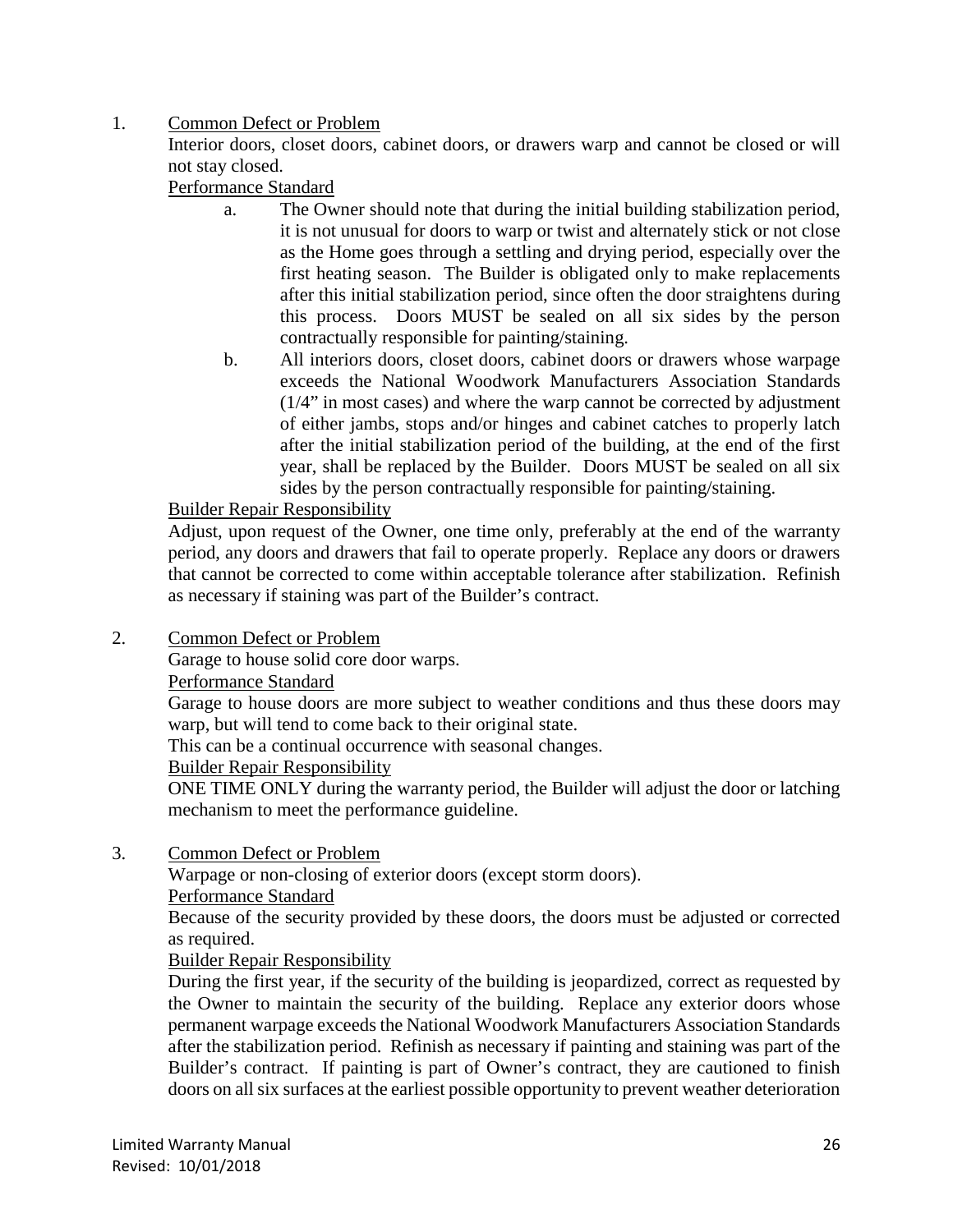and warpage of the doors and to maintain a warranty on the door.

4. Common Defect or Problem

Cabinet doors do not align properly or there is a gap between door and cabinet frame. Performance Standard

Space between doors where doors butt should not exceed 1/8". Top or bottom alignment should not exceed 1/16". Separation between the door and the frame should not exceed  $1/4$ ".

Builder Repair Responsibility

Builder to repair if any of the above conditions exceed acceptable tolerance.

5. Common Defect or Problem

Loosening or separation of veneer on doors and cabinet doors. Performance Standard

Veneer should not crack or separate during the first year of warranty provided the doors have been properly finished. If painting is to be done by the Owner, they are cautioned to finish all six surfaces of the veneer doors at the earliest possible opportunity to prevent weather deterioration of the door, which can lead to delamination or warpage. Builder Repair Responsibility

Builder should repair or replace any doors where the veneer has separated or delaminated during the first year of occupancy. Door replacement due to delamination is the Owner's responsibility if the Owner has not promptly followed through on his responsibility to finish the door or has not finished all six sides of the doors. Builder to refinish only if painting or staining was part of the Builder's contract.

6. Common Defect or Problem

Shrinkage or swelling of paneled doors, panels in cabinet doors and/or paneling.

Performance Standard

Panels will, due to the nature of wood products, shrink and expand and may expose unpainted or unstained surfaces.

Builder Repair Responsibility None.

7. Common Defect or Problem

Panels or door graining and/or color do not match. Performance Standard Since wood is a natural product and the grain structure is unique for each piece of wood, the Builder is only responsible for supplying the grades and types of lumber and millwork and paneling specified in the contract. Grain and color matching is not the industry standard. Builder Repair Responsibility

None, unless matched lumber was specifically stated in the contract.

8. Common Defect or Problem Scratches on glass in doors. Performance Standard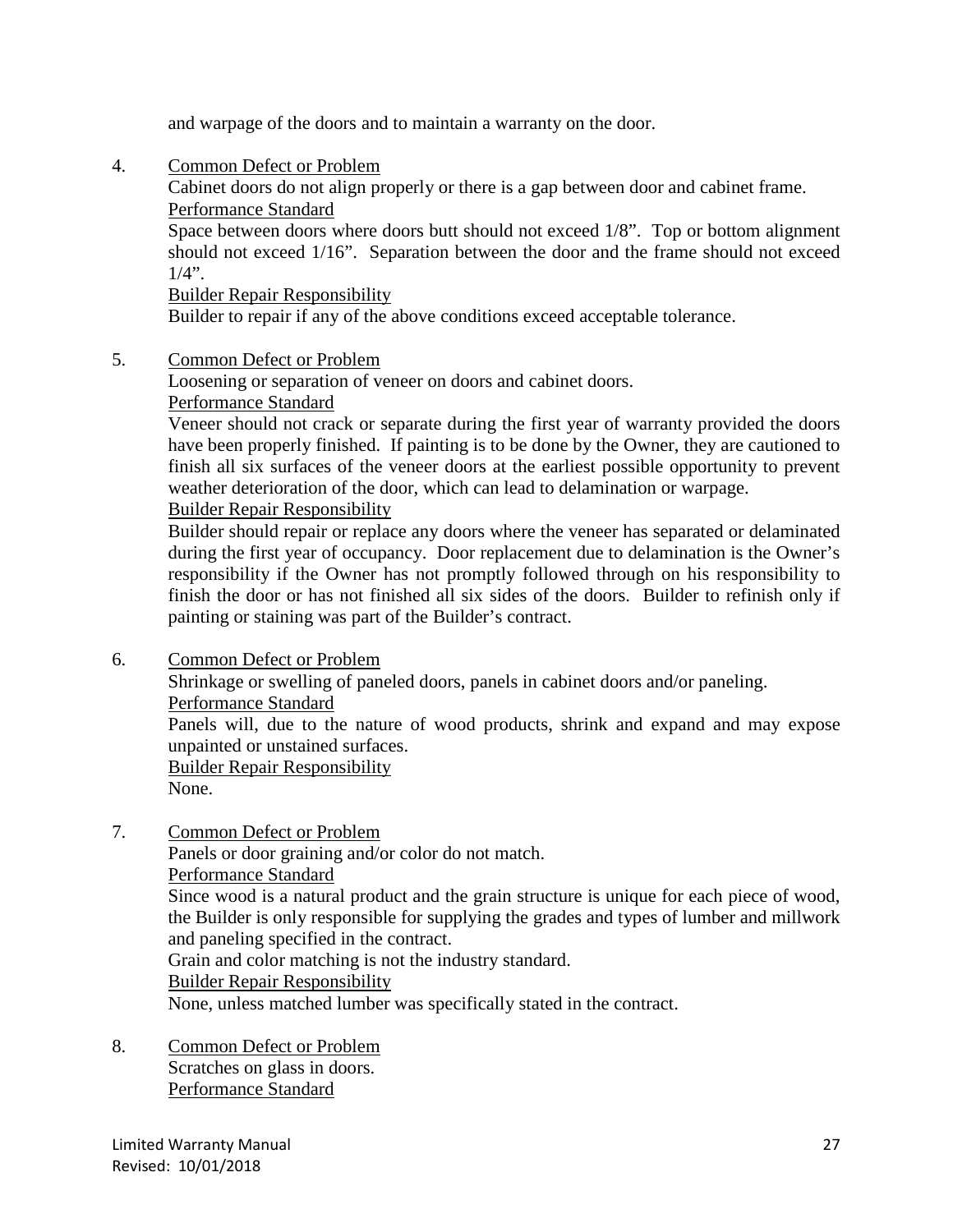Scratching is inherent in the added safety features that are mandated in glass doors. Builder Repair Responsibility None.

- 9. Common Defect or Problem Millwork trim graining or color does not match. Performance Standard See #7. Builder Repair Responsibility See #7.
- 10. Common Defect or Problem Gaps in miter joints. Performance Standard Gaps in miter joints should not exceed  $1/16$ ". Builder Repair Responsibility Builder should repair any gaps exceeding 1/16". If the Owner is responsible for the staining portion of the contract, the Owner is responsible for re-staining. If staining was part of the Builder's contract, Builder must re-stain, if necessary.
- 11. Common Defect or Problem

Gouges, cracks, nicks or other material or workmanship imperfections.

Performance Standard

Nail pops, blisters and other such blemishes at the time the Owner closes or takes occupancy of the Home that are readily visible from a distance of 6' under normal lighting conditions are unacceptable.

Builder Repair Responsibility

Builder to replace millwork components with the above listed defects where the defect cannot be easily corrected through the use of sanding or filling, so long as these items were noted prior to occupancy. It should be noted that if the Owner is responsible for the painting portion of the contract, the finishing work becomes the Owner's responsibility.

12. Common Defect or Problem

Splices of millwork material within the length of a wall. Performance Standard Splicing is permissible. Builder Repair Responsibility None.

13. Common Defect or Problem

Cabinets separate or loosen from wall.

Performance Standard

Provided the cabinet installation is secure, some shrinkage may occur which may appear to indicate a gap between the cabinets and their mounting surface. This is normal and requires no correction. However, if the cabinet is actually loose, the Builder shall correct.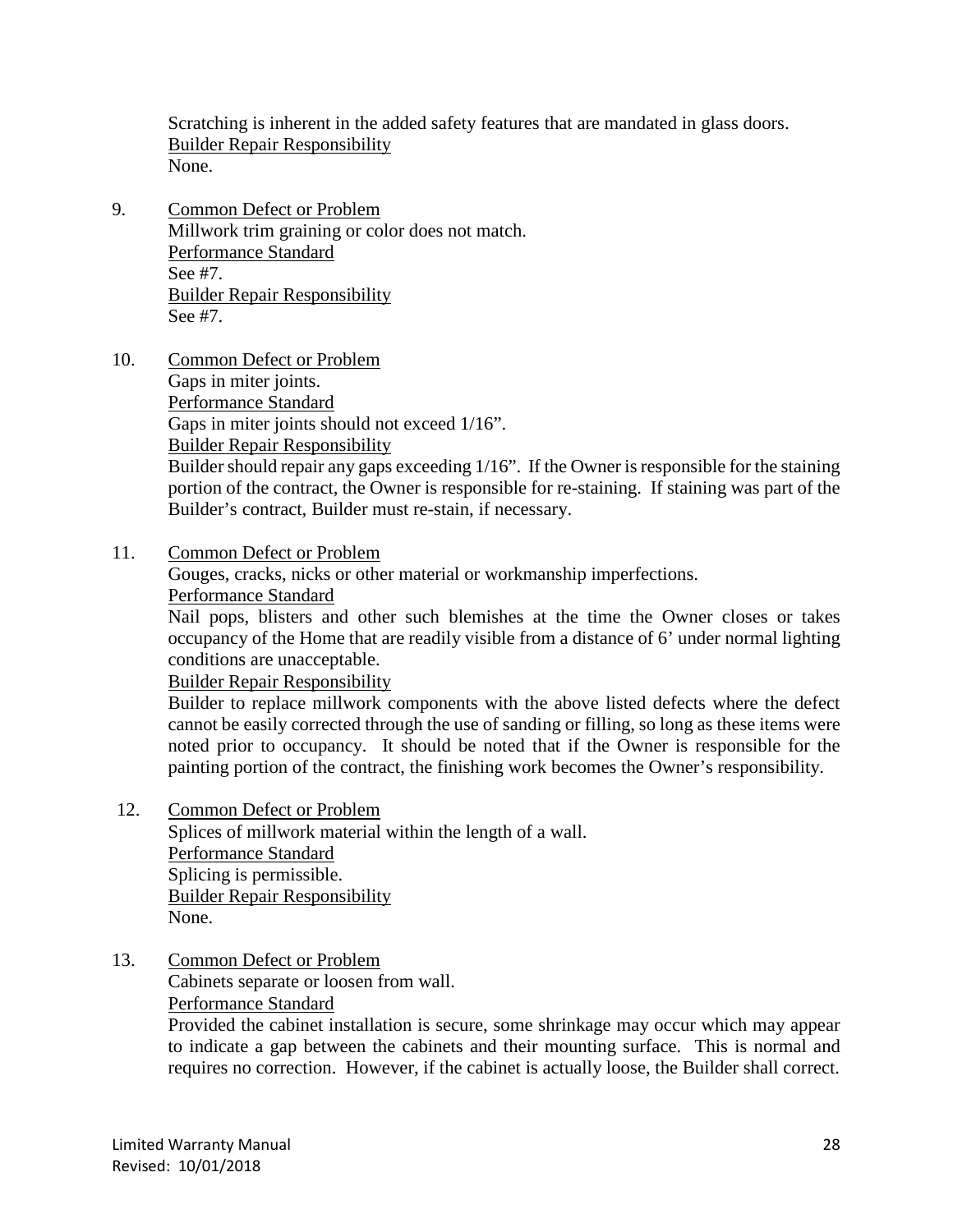Builder Repair Responsibility Correct any loose cabinetry from the mounting surface, except those due to shrinkage.

- 14. Common Defect or Problem Countertops separate from wall. Performance Standard Acceptable tolerance is 1/8" in width. Builder Repair Responsibility Builder to caulk if gap is over 1/8".
- 15. Common Defect or Problem Seams in laminate countertops rise. Performance Standard This will occur occasionally. Owner should keep seams sealed as water can penetrate. Builder Repair Responsibility None.
- 16. Common Defect or Problem

Exposed plastic laminate surfaces, laminate cabinetry and molded marble crack, chip, delaminate or are burned or scratched.

### Performance Standard

There should be no imperfections in exposed plastic laminate surfaces at the time the Owner takes occupancy of the Home. Any defects must be noted by the Owner in writing at the preoccupancy inspection and should be corrected by the Builder. In some rare cases there may be latent defects in laminates, which would require adjustments by the manufacturer.

### Builder Repair Responsibility

Correct defects noted at occupancy inspection. Defects occurring after that time are the Owner's responsibility for since these surfaces are subject to Owner's damage.

### 17. Common Defect or Problem

Bifold and bypass doors come off their tracks during normal operation.

### Performance Standard

At the time of substantial completion of the Home, bifold and bypass doors will slide properly on their tracks. Buyers should be aware that bifold and bypass doors are inherently more sensitive than swing doors and need to be treated accordingly. The consumer is responsible for cleaning and maintenance necessary to preserve proper operation.

### Builder Repair Responsibility

ONE TIME ONLY during the warranty period, the Builder will adjust any bifold and bypass door that will not stay on the track during normal operation.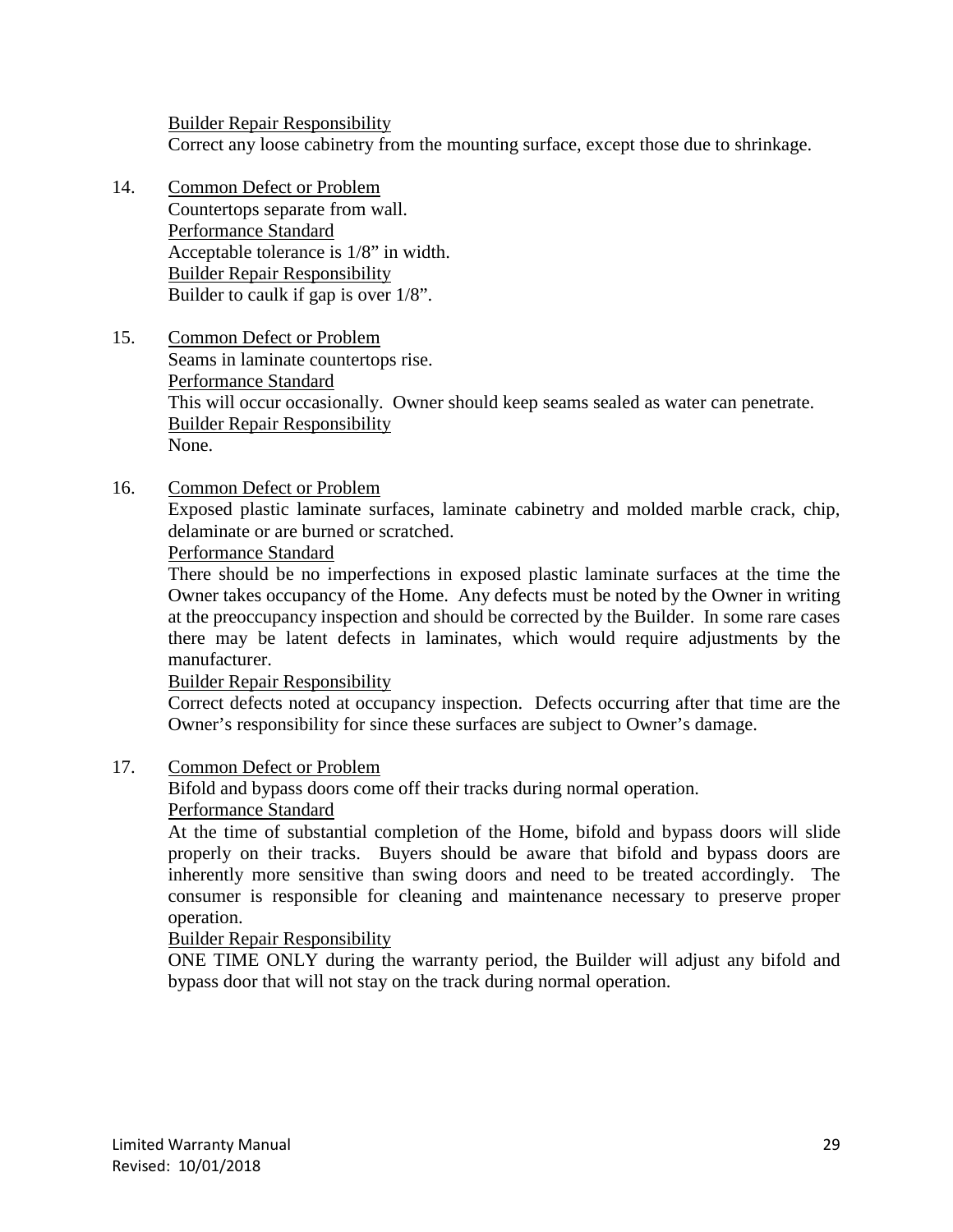While every scenario for common defect or problem with interior doors cannot be described, it should be noted by the buyer that **ONLY ONE TIME** during the warranty period will adjustments be made to interior doors. This will include but not be limited to; rubbing on Builder installed finished floors, adjustment of door not latching, doors swinging open and close from the force of gravity, door hinges, smooth operation, etc.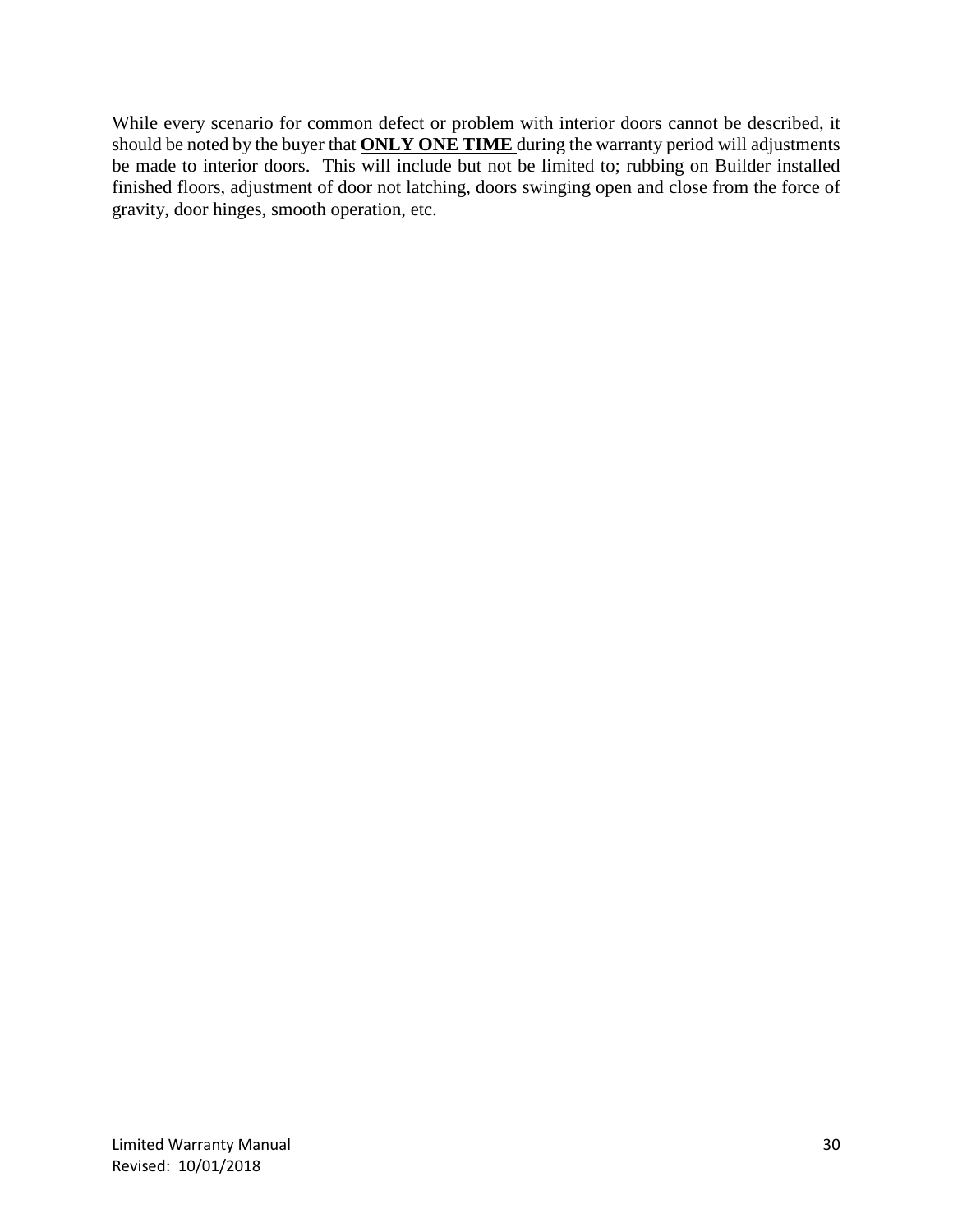# **ARTICLE 9 Section 3 Carpentry Standards-Rough (Rough Carpentry, Lumber and Truss)**

Background:

Framing or rough carpentry provides the skeletal structure of the Home, which includes fabrication of wood portions of the floor systems, exterior walls, interior partitions and roof, which are built on and supported by the foundation.

The exterior wall framing is designed to support the vertical load from the floors and roof and to resist lateral loads resulting from winds. Interior partitions may or may not be load bearing. The roof is designed to support its own weight plus that of anticipated loads from snow, ice and wind. The framing is quality controlled by the Applicable Code and subject to building inspection when the entire framed structure can be viewed.

Wood framing can be fabricated on or off a job site, or a combination of both. Even when most of the framing is done on site, there has been a trend to use pre-manufactured components, such as roof or floor trusses, in lieu of the more conventional joist and rafter construction. As a natural product, wood will respond to humidity and temperature conditions and can cause shrinking, twisting or warping of the framing material. Some of these conditions can be controlled or minimized; others are due to the nature of wood itself.

In single family construction, lumber type and grade, span, spacing and load bearing capacities are tightly controlled by Applicable Code, while the carpentry foreman uses his own judgment in determining the exact layout. Hence, the accumulation of tolerances of several inches in overall dimension is not unusual.

1. Common Defect or Problem

#### Floors squeak.

Performance Standard

Floor squeaks are common to new construction and a squeak-proof floor cannot be guaranteed.

Builder Repair Responsibility

Builder should try to minimize the floor squeaks and must correct if caused by a Defect. It should be noted that a second floor repair would be surface nailing in carpeted areas and or snap off screws may also be used to refasten subflooring. **It should also be noted it is impossible in vinyl or ceramic areas, Builder is not required to remove flooring and address these areas.**

There are many possible causes of floor squeaks. One of the more common sources of squeaks is wood moving along the shank of the nail. Squeaking frequently occurs when lumber, floor sheathing, or boards move slightly when someone walks over them. Boards and loose sheathing may become loose due to shrinkage of the floor structure of subfloor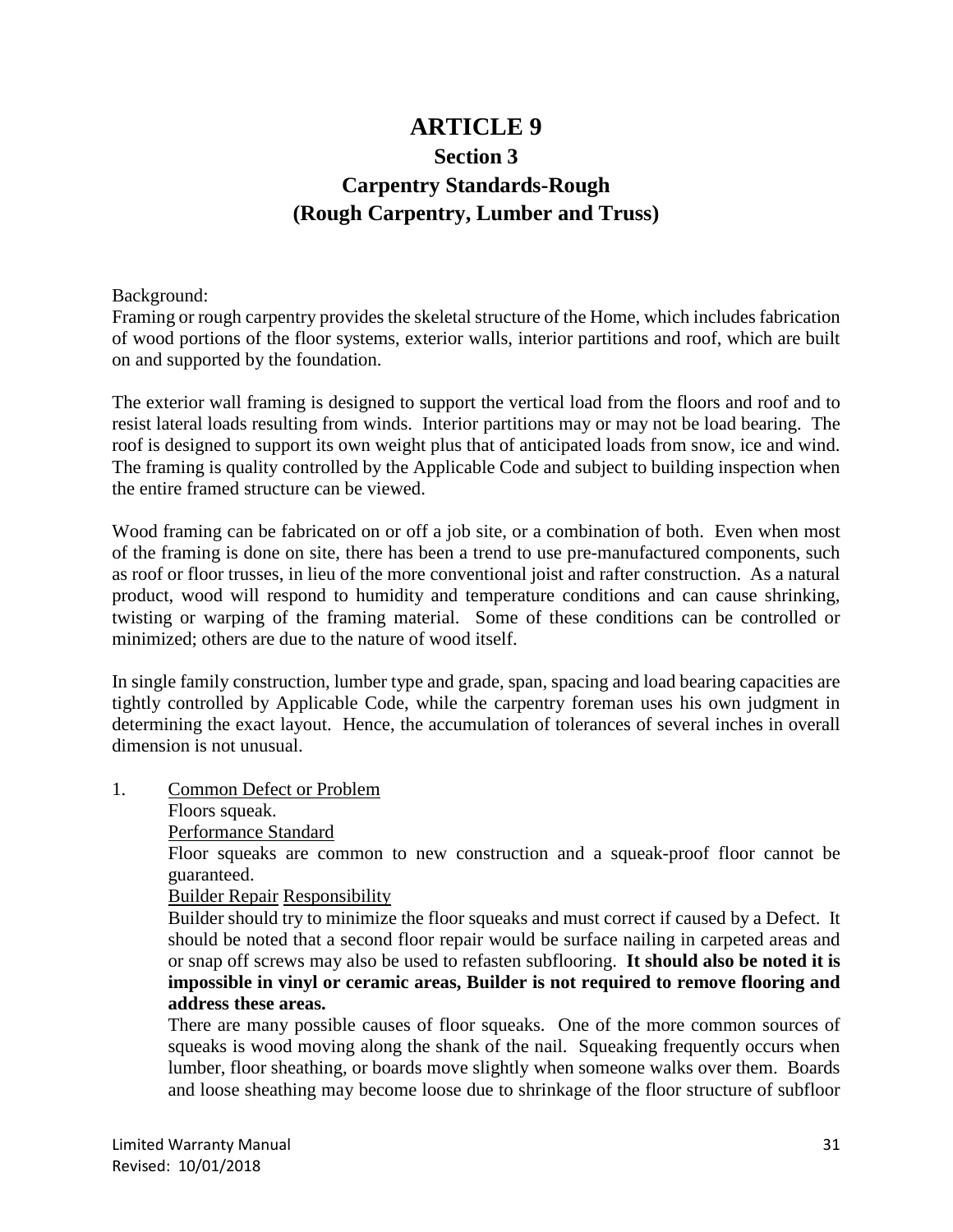as it dries after installation of seasonal changes in temperature and humidity. Nails used to fasten metal connectors (joist hangers, tie down straps, etc.) may cause squeaks. The nature of wood and construction methods makes it practically impossible to eliminate all squeaks during all seasons.

2. Common Defect or Problem

Uneven or un-level floors. Performance Standard Floors shall not be more than 1/4" out of plane or level in wood, vinyl and ceramic areas or 1/2" out of plane in carpeted areas within any 32" measurement when measured parallel to the joists. Builder Repair Responsibility Builder to repair to meet Performance Standard.

3. Common Defect or Problem

Crowned floor joist.

Performance Standard

Floors shall not be more than 1/4" out of plane or level in wood, vinyl and ceramic areas or 1/2" out of plane in carpeted areas within any 32" measurement when measured parallel to the joists.

Builder Repair Responsibility

Builder to repair to meet Performance Standard.

### 4. Common Defect or Problem

Seams or ridges appear in resilient flooring due to subfloor irregularities. Performance Standard

In the natural settling and shrinkage process, some mismatch of the subfloor may exhibit and mirror itself as ridges or depressions showing on the surface goods.

This can be minimized by the customer in his selection of an embossed pattern in a darker color. In particular, lighter solid colors and/or smooth vinyl surfaces mirror any minor variations of the sub surfaces to which they are applied and emphasize this ridging. If the ridge or depression effect exceeds 1/8" and cannot be corrected from below, the resilient floor must be corrected. The ridge measurements should be made by measuring the gap created when a 6" straight edge is placed tightly 3"on each side of the defect and the gap measured between the floor and the straight edge at the other end.

## Builder Repair Responsibility

If ridges exceeds standard, Builder to remove the sheet goods in the minimum area where the joint will not be readily visible when repaired, re-nail the subflooring, sand smooth and/or fill gap and replace the sheet goods. Owner should note that there may be a mismatch in materials due to time or dye lot variations. If the material is unavailable due to discontinuation, unless the Owner will accept a repair with as closely matching materials as is currently available or correction by some other means, Builder should credit the Owner  $1\frac{1}{2}$  times the cost to repair if the material were available. This would be  $1\frac{1}{2}$  times the minimum service charge, plus the additional hourly labor charge and the material cost needed to make the repair.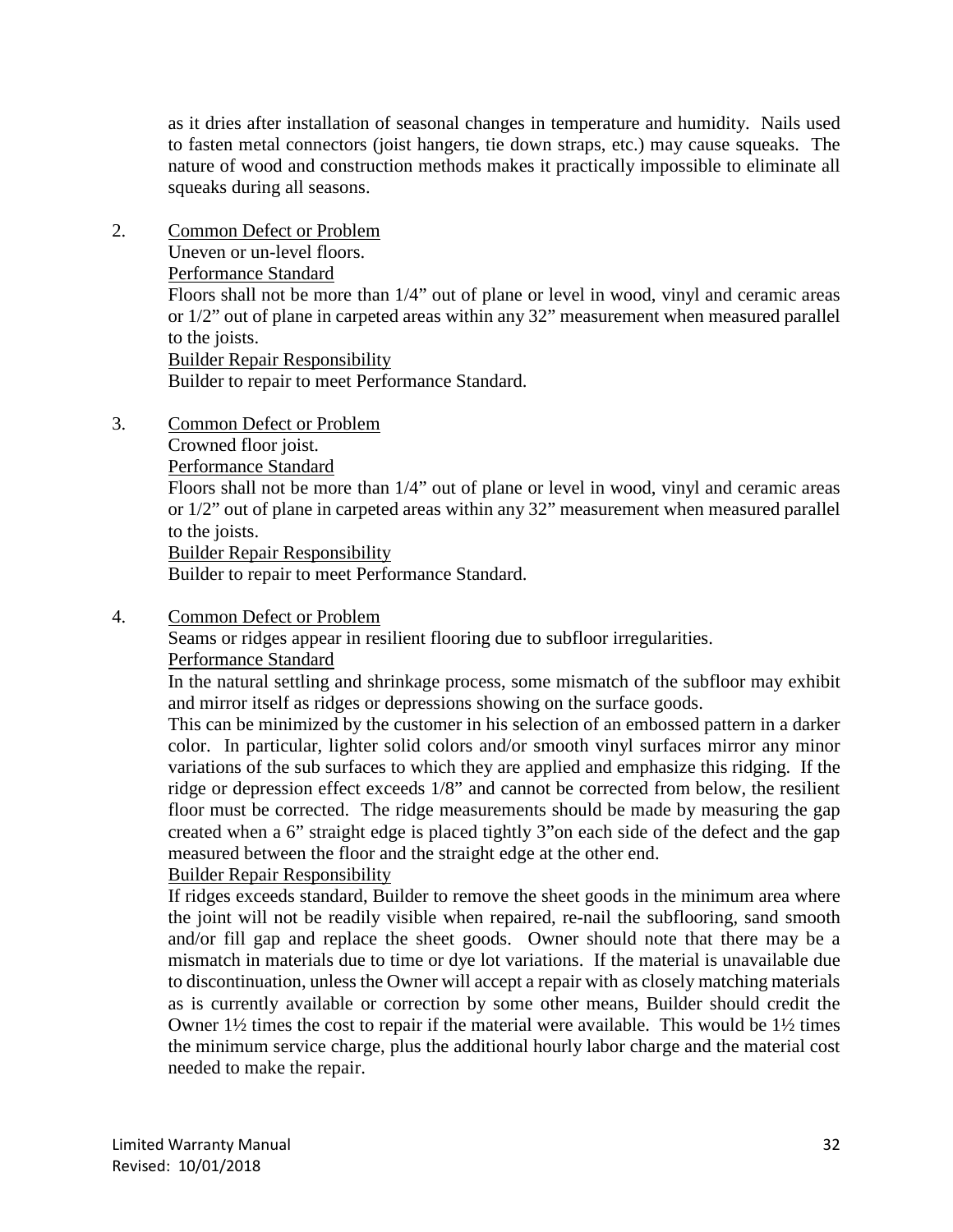Common Defect or Problem Bowed walls. Performance Standard All interior and exterior walls have slight variances on their finished surfaces. Walls should not bow more than  $1/4$ " out of line within any 32" horizontal or vertical measurement. Builder Repair Responsibility Builder will repair to meet Performance Standard.

- 5. Common Defect or Problem Out of plumb walls. Performance Standard Walls should not be more than 1/4" out of plumb for any 32" vertical measurement. Builder Repair Responsibility Builder will repair to meet Performance Standard.
- 6. Common Defect or Problem

Out of plumb windows or windows do not operate. Performance Standard Windows must operate with reasonable ease as designed. Builder Repair Responsibility Builder to repair to be operable.

7. Common Defect or Problem

Truss lift.

Performance Standard

Truss lift occurs during the heating season and normally returns back down in the summer months. Builder is not responsible for inadvertent cutting of tape where wallpapering may have been done.

Builder Repair Responsibility

This is to be corrected only during the summer months (as appropriate) after the first heating season, only if first reported during year one. If the problem reoccurs in the next heating season, and the gap exceeds 1", then additional methods must be taken to correct the problem.

8. Common Defect or Problem

Cracked trusses. Performance Standard Builder to contact truss manufacturer to make sure truss conforms to its engineering. Builder Repair Responsibility Builder to repair as per recommendation of truss manufacturer.

9. Common Defect or Problem Bowed ceilings. Performance Standard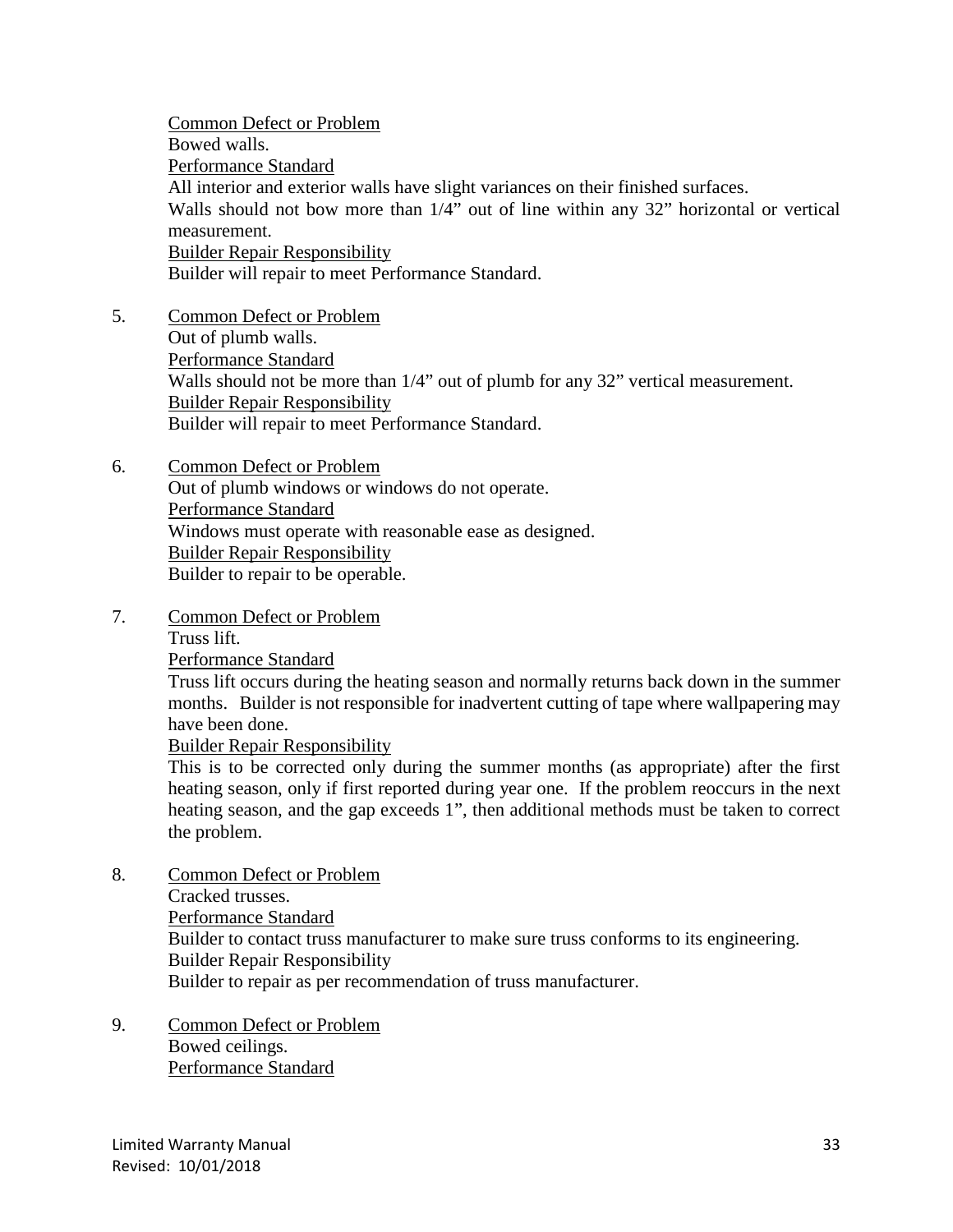All interior and exterior frame walls or ceilings have slight variations on the finished surfaces. Bowing should not be visible so as to detract from the finished surface. A ceiling bow which is more than 1/2" within a 36" measurement running parallel with the ceiling joist shall be excessive.

Builder Repair Responsibility

Ceiling bowed in excess of the Performance Standard shall be corrected.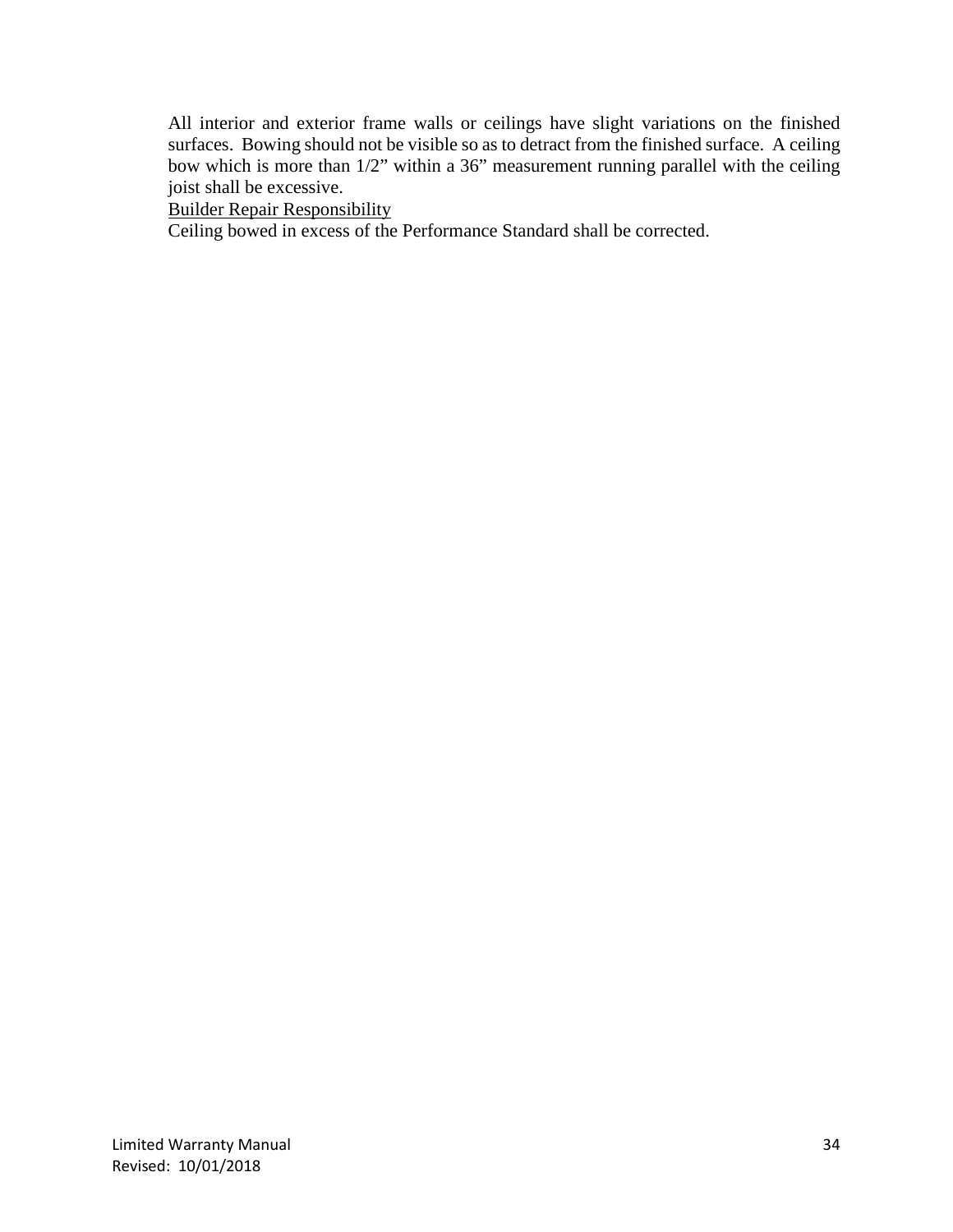# **ARTICLE 9 Section 4 Caulking and weather stripping standards**

#### Background

Weather-stripping of doors and windows helps keep the Home properly heated or cooled. Metal stripping should be free of dents and loose sections and plastic or rubber stripping should be glued tightly. The junction between windows, doors and exterior wall material (i.e. siding, brick) will need to be caulked to minimize air infiltration. Caulking will need to be maintained by the Owner throughout the life of the Home. It should be noted that some air infiltration is normal during high winds.

- 1. Common Defect or Problem
	- Caulking cracks.

Performance Standard

All types of caulk will dry out and shrink. Caulk requires routine maintenance and replacement. All caulking is the responsibility of the Owner.

Builder Repair Responsibility

Builder does not warrant caulking throughout the home.

#### 2. Common Defect or Problem

Air infiltration around doors and windows.

Performance Standard

Doors and windows are cold spot sources and some infiltration of air must be expected. Proper weather-stripping and insulating around these areas can minimize air passage. However, depending on the type of window (i.e. double hung and sliding windows will have more air infiltration than casement or stationary windows) and under certain temperature and wind conditions, some infiltration will be observed by the Owner. Builder Repair Responsibility

Builder to inspect and adjust poorly fitted weather-stripping. If draft comes around casings, Builder to make sure insulation is in place around window wherever possible.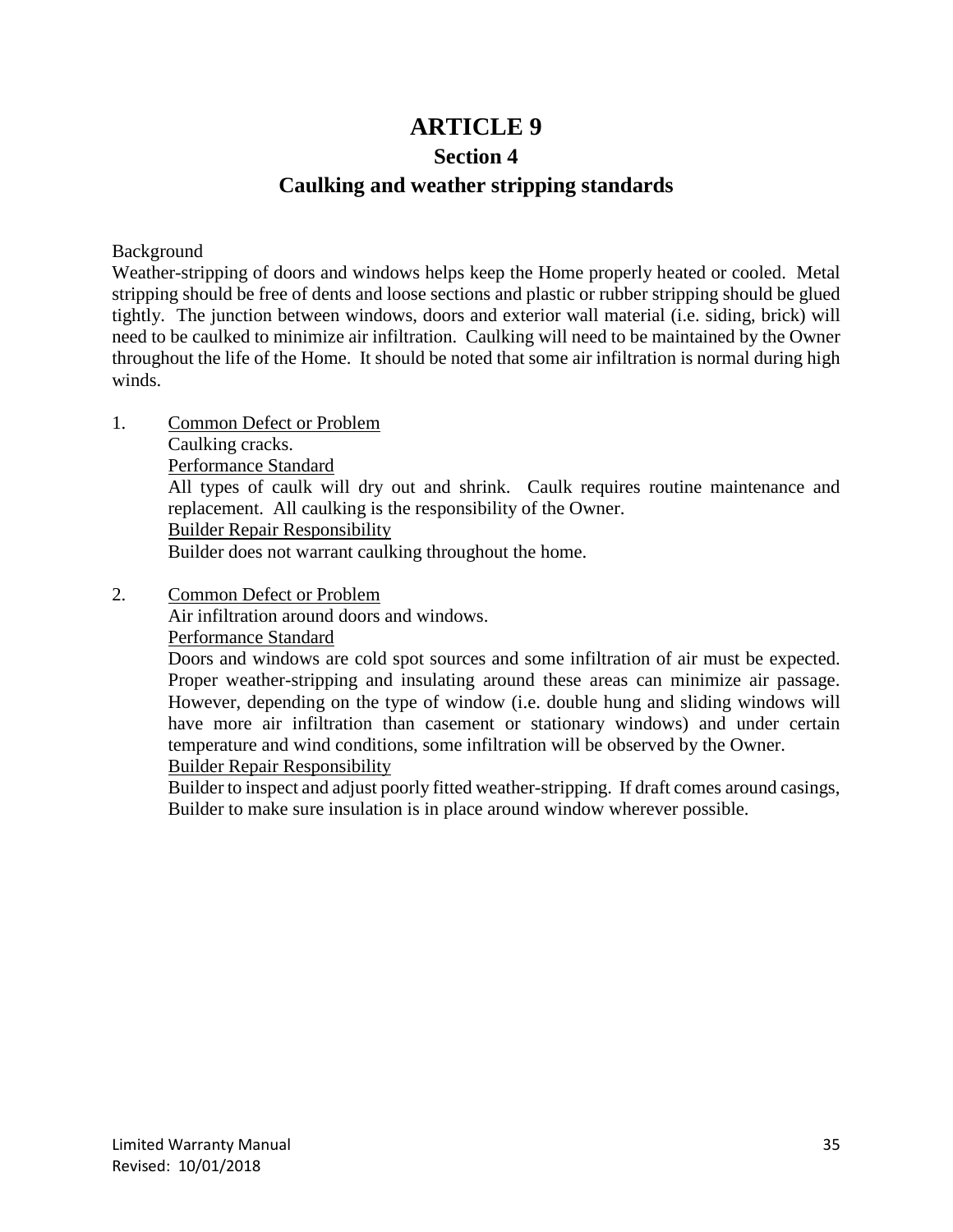## **ARTICLE 9 Section 5 Drywall and Plaster Standards**

Background:

In reviewing drywall and plaster problems, which occur during the first year of warranty, it is necessary to include some explanatory information on the nature of the material and its performance during and after the initial stages of construction.

Drywall is a relatively inflexible gypsum material, which is applied to interior surfaces. Drywall and plaster are applied in sheets, which are nailed or screwed to the stud or joist for application. The sheets are then taped and the entire surface is sprayed and textured to produce a finished surface. In plaster, the final coats are troweled on.

Because the drywall or plaster has been placed on lumber surfaces which are subject to shrinkage and warpage and which are not perfectly level and plumb, problems occur through stress and strain placed on drywall during the drying of the lumber, which is inherent in the construction of a Home.

In evaluating the need for drywall and plaster repairs, the general rule to be applied is, if the defect is readily noticed by visual inspection, it should be repaired. However, due to the initial shrinkage problem that exists with a new Home, it is impossible to correct each individual defect as it occurs, and for that matter it is essentially useless to do so. The entire house will tend to stabilize itself near the end of the warranty period, and one repair should be made when necessary, preferably near the end of the 12th month after occupancy upon request by the Owner. Repairs will be made **no more than one time during the warranty period**. All repairs should be made within industry standards. Any reoccurrence beyond the warranty period becomes an Owner's maintenance item.

Since drywall and plaster are finish materials, repairs will be slightly visible due to a color or texture mismatch after they have been made. The mismatch will be even more visible when a special textured finish has been employed. Repairs do not require repainting when they are applied on unpainted surfaces such as unpainted ceilings or when the Builder did not contract for the painting. The Builder will attempt to match the repair as closely as possible, but exact color match of the unpainted surface is impossible to achieve. Where the repair has been made on a painted surface, the Builder will not be responsible for paint touch-up, provided color samples are left by the painter at the Home, otherwise the Builder shall be responsible to touch up the repair, but the Owner should be cautioned that the color match will not be perfect.

#### 1. Common Defect or Problem

Visual defects caused by normal shrinkage or nail pops, cracks, seam lines, ridging or cracked corner beads.

#### Performance Standard

Any of the above defects which can be readily determined by visual inspection (without lighting the defect from one direction) shall be repaired by the Builder except where normal repainting will cover the defect as in the case of a hairline crack. Cracks not exceeding 1/16" in width are common in gypsum wallboard installations and are considered acceptable.

#### Builder Repair Responsibility

Builder to repair to original finish as closely as possible. Repairs will be made NO MORE THAN ONE TIME during the first year.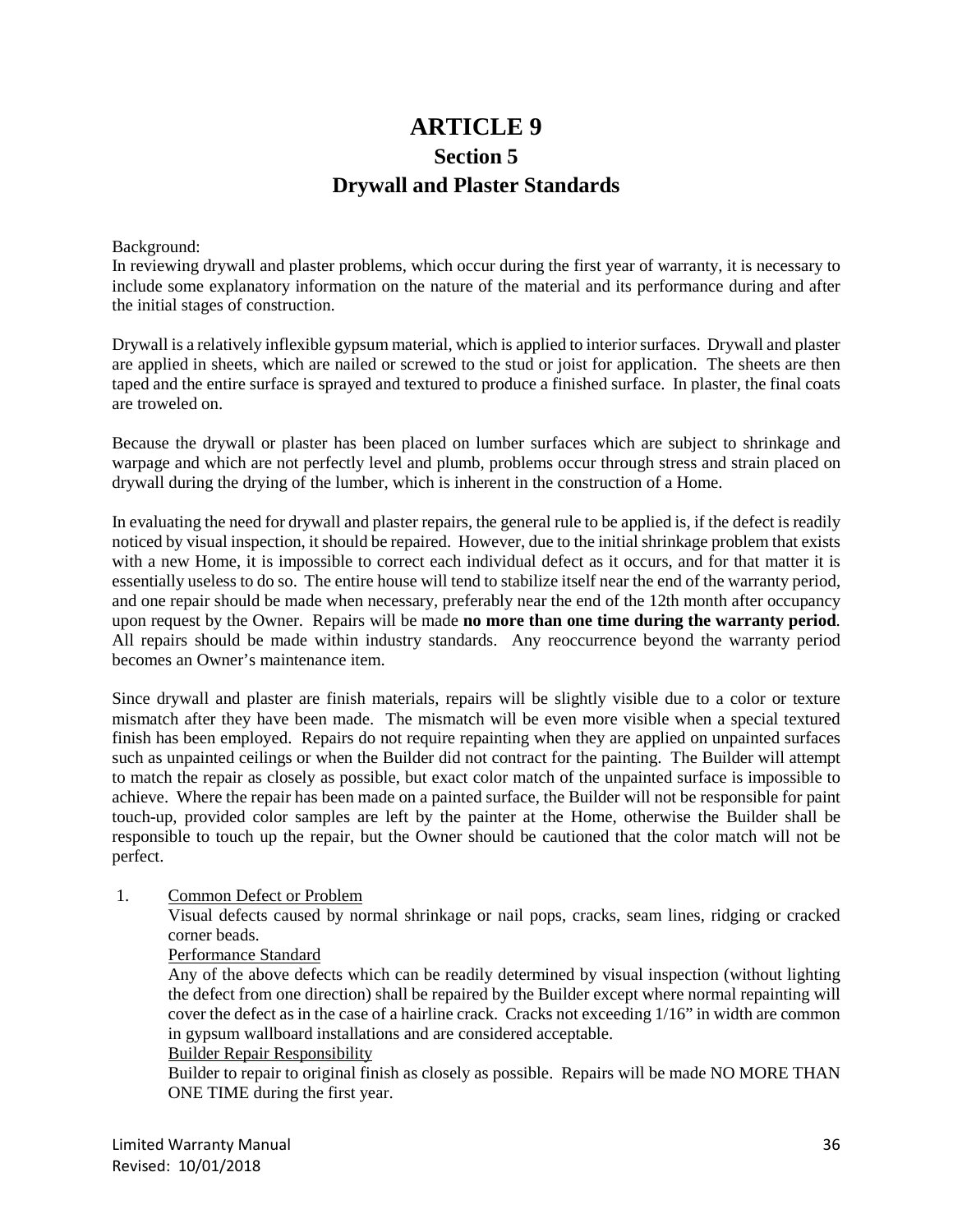Defects caused by workmanship during installation such as blisters in the tape, excess compound in joints, or troweling marks.

Performance Standard

Defects, which can be readily observed by visual inspection (without lighting the defect from one direction), are beyond the industry standard except where normal repainting will cover the defect. Builder Repair Responsibility

Builder to correct the defects.

3. Common Defect or Problem Photographing of mudded areas (tape lines, nails, corners, etc.). Performance Standard

The paint on the wallboard surface has a different texture than on the taped and mudded areas. Builder Repair Responsibility

Photographing is not common, but when it is readily visible (without lighting the defect from one direction), it is the Builder's obligation to repair.

- 4. Common Defect or Problem Uneven texturing. Performance Standard As textures are composed of natural materials, there will be some variation. Blemishes should not be visually apparent. Builder Repair Responsibility Builder to repair finish to standard.
- 5. Common Defect or Problem

Separation at ceiling due to trusses lifting.

Performance Standard

Truss lift occurs during the heating season and normally returns back down in the summer months. Builder is not responsible for inadvertent cutting of tape where wallpapering may have been done by the Owner.

Builder Repair Responsibility

This is to be corrected only during the summer months after the first heating season. If the problem reoccurs in the next heating season and gap exceeds 1", additional methods must be taken to correct the problem (i.e. the use of a molding at the ceiling).

6. Common Defect or Problem

Uneven angular joints or corners.

Performance Standard

Defects that can be readily determined by visual inspection are to be repaired by Builder only prior to decorating. The use of a rounded corner is acceptable at angles.

Builder Repair Responsibility

Builder to repair to be visually acceptable.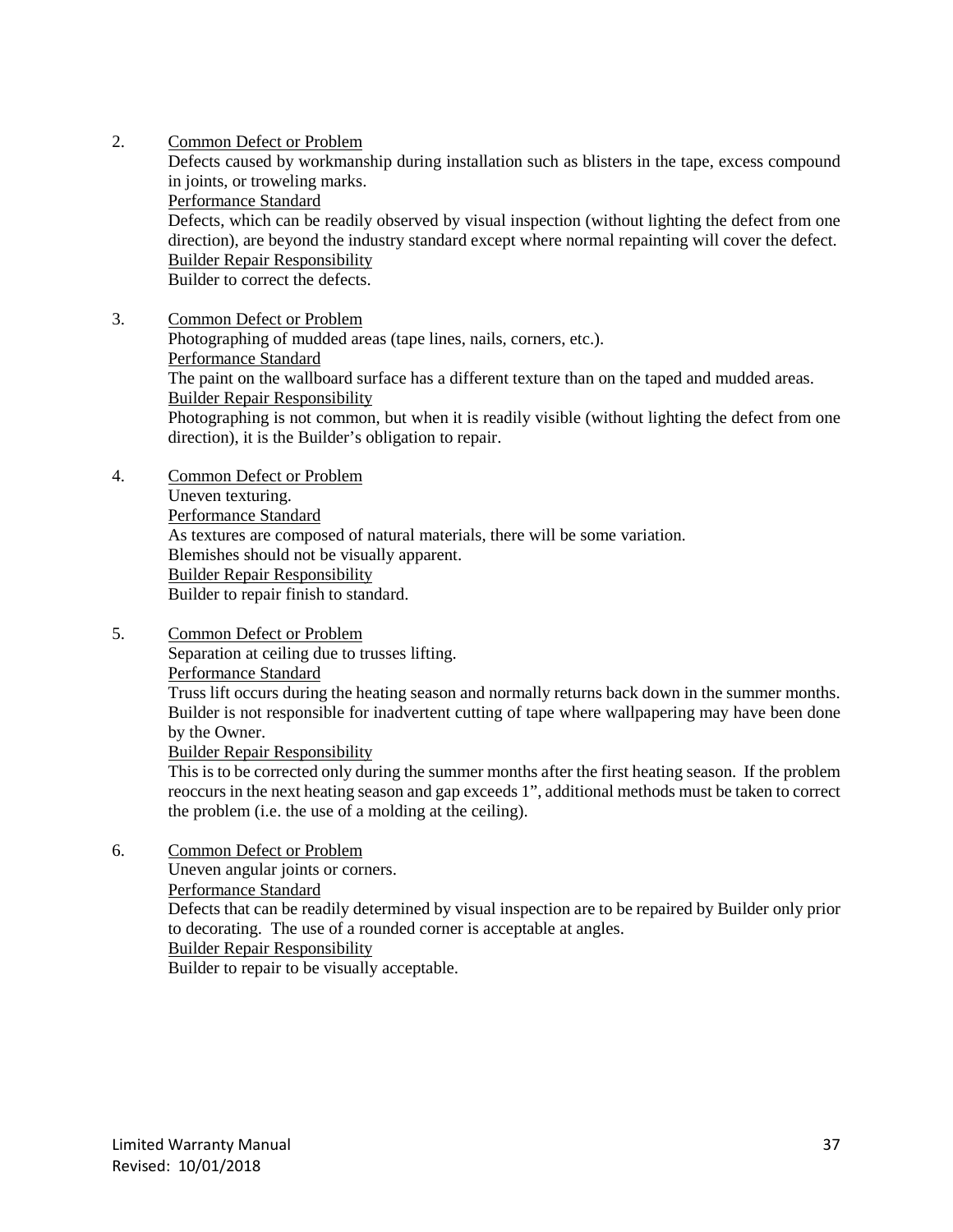7. Common Defect or Problem Texturing on repairs is uneven. Performance Standard Since drywall and plaster are finish materials, repairs will be slightly visible due to a color or texture mismatch after they have been made. Builder Repair Responsibility Every attempt should be made to uniformly match the texture.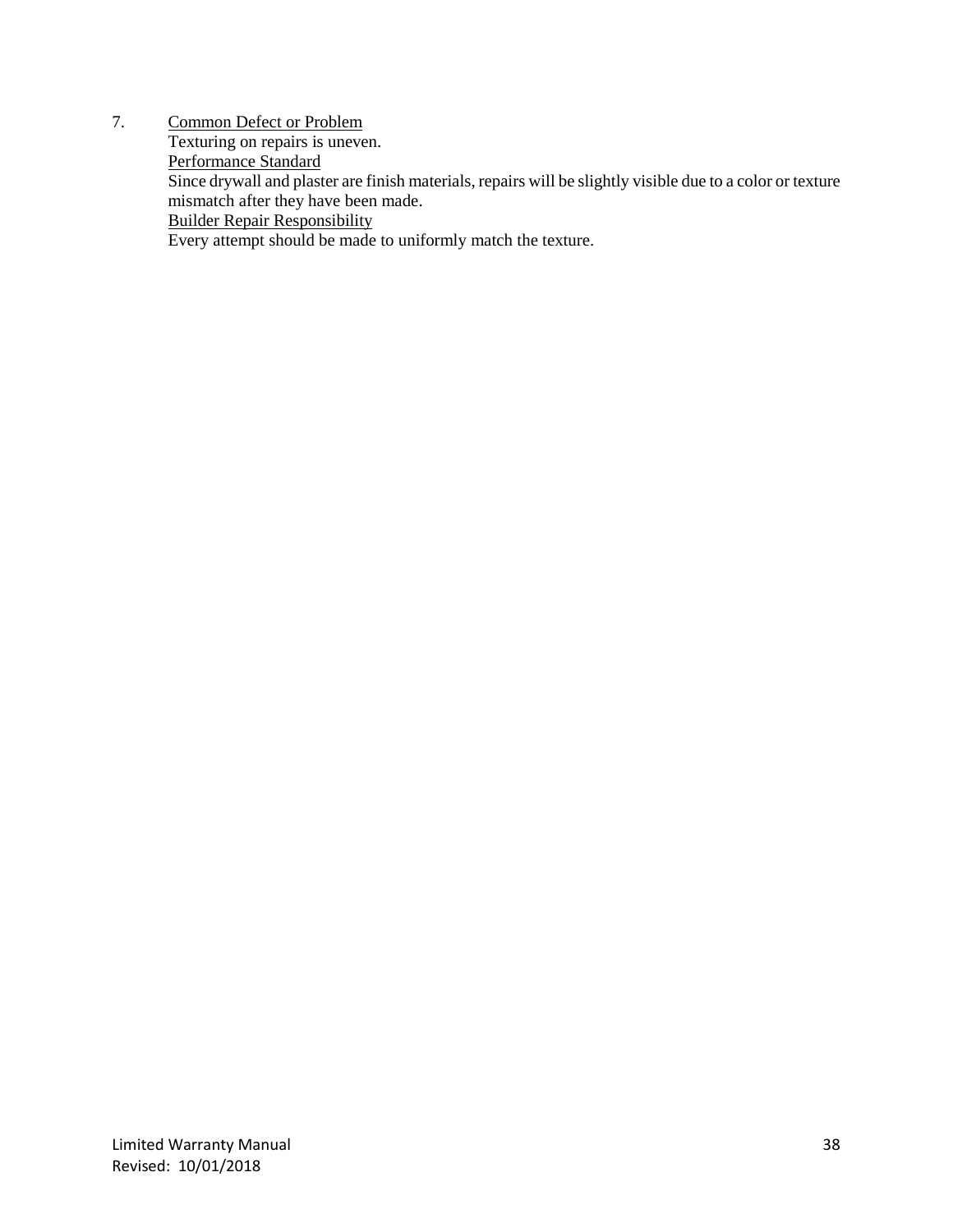# **ARTICLE 9 Section 6 Electrical Standards**

Background:

Electrical system installation is performed by licensed electrical contractors and in accordance with state and Applicable Code. The Applicable Code dictates safety requirements predominantly to prevent fires and minimize the chance of personal injury.

The Builder cannot be responsible for what an Owner plugs into an electrical outlet. The Builder is also not responsible for what an Owner has added to the electrical system.

1. Common Defect or Problem

Outlets and switches do not work. Performance Standard

All outlets and switches must be operative.

Builder Repair Responsibility

Builder to repair or replace wiring or replace defective outlets and switches to make units work properly.

2. Common Defect or Problem

Lights and fans do not work.

Performance Standard

Wiring to fixture must be operative.

Builder Repair Responsibility

Builder to repair defective wiring to lights and fans. If the fixture is inoperative, repair of the fixture is covered under a manufacturer's warranty. If the fixture was Builder supplied, the Builder is responsible for the service call. If the fixture was Owner supplied, the Owner is responsible for the service call.

3. Common Defect or Problem

Lights dim or flicker in parts of building.

Performance Standard

Lights may dim or flicker during starting of some motor driven equipment.

Builder Repair Responsibility

Check wiring for installation per standards of the Applicable Code. If flickering/dimming does not occur when motor driven equipment is turned off, the Owner should notify the Builder to check if the wiring is per Applicable Code. If nothing is found, the Owner should contact the electric power company for possible defects in supply source.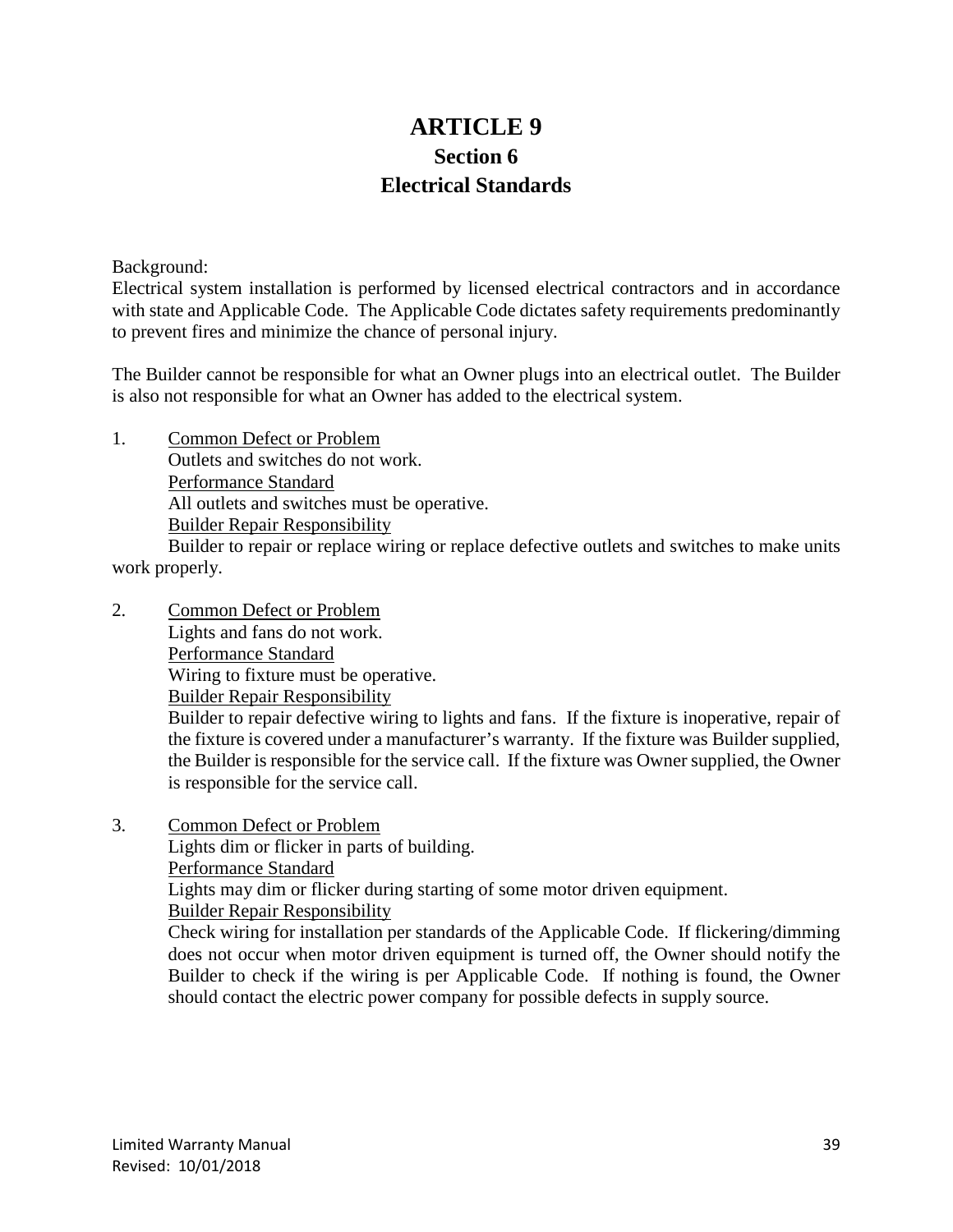- 4. Common Defect or Problem Lights dim/flicker in entire building. Performance Standard Lights should not flicker throughout entire building at one time. Builder Repair Responsibility Builder should first have licensed electrical contractor check internal wiring as necessary. If internal wiring is proper, Owner should then notify the electric power company for possible defects in supply source.
- 5. Common Defect or Problem Circuit breakers trip out. Performance Standard Circuit breakers should not disengage under normal usage except in cases where there may be an overload of portable appliances (See #6 re: GFI circuits). Builder Repair Responsibility

If it is determined that there is not an overload of portable appliances, a licensed electrical contractor is to repair or replace breaker.

6. Common Defect or Problem

Ground fault interruptor (GFI) circuit trips frequently.

Performance Standard

Ground fault interruptors are sensitive safety devices installed into the electrical system to provide protection against electrical shock. These sensitive devices can be tripped very easily.

Builder Repair Responsibility

A licensed electrical contractor shall install ground fault interruptor in accordance with approved Applicable Code. Tripping is to be expected and is not covered, unless due to a construction or product defect.

- 7. Common Defect or Problem Fluorescent lights hum. Performance Standard Some fluorescent ballast will hum. Builder Repair Responsibility Excessive hum must be checked by a licensed electrical contractor.
- 8. Common Defect or Problem Door bells/chimes do not work. Performance Standard Door bells/chimes carry a one-year warranty and should operate. Builder Repair Responsibility Licensed electrical contractor to repair or replace if doorbell/chimes supplied by Builder. Owner is responsible if Owner supplied.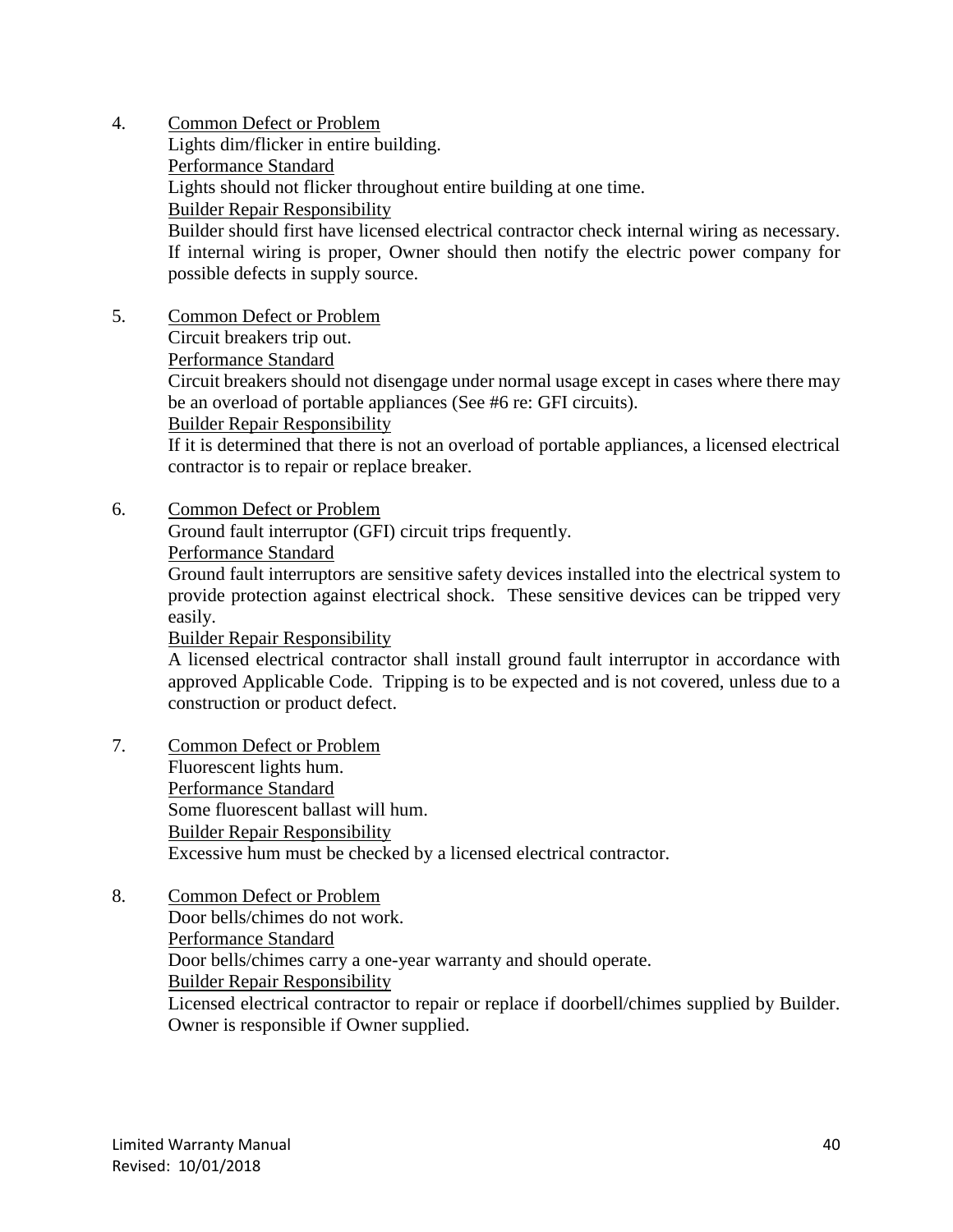- 9. Common Defect or Problem Drafts from electrical outlets. Performance Standard Electrical junction boxes on exterior walls may produce airflow whereby the cold air can be drawn through the outlet into a room. Builder Repair Responsibility None. Owner can place a foam type insulation behind cover plate to cut down the airflow.
- 10. Common Defect or Problem

Water leaks into basement at Builder installed conduits going through walls.

Performance Standard

Water leaks into basement should not occur at conduits. If the Owner has graded or changed the grade around the foundation, or has hired a third party to grade or change the grade around the foundation, the Builder may not be responsible for leaks into the basement at conduits.

Builder Repair Responsibility

Builder to repair, providing grading is not at fault.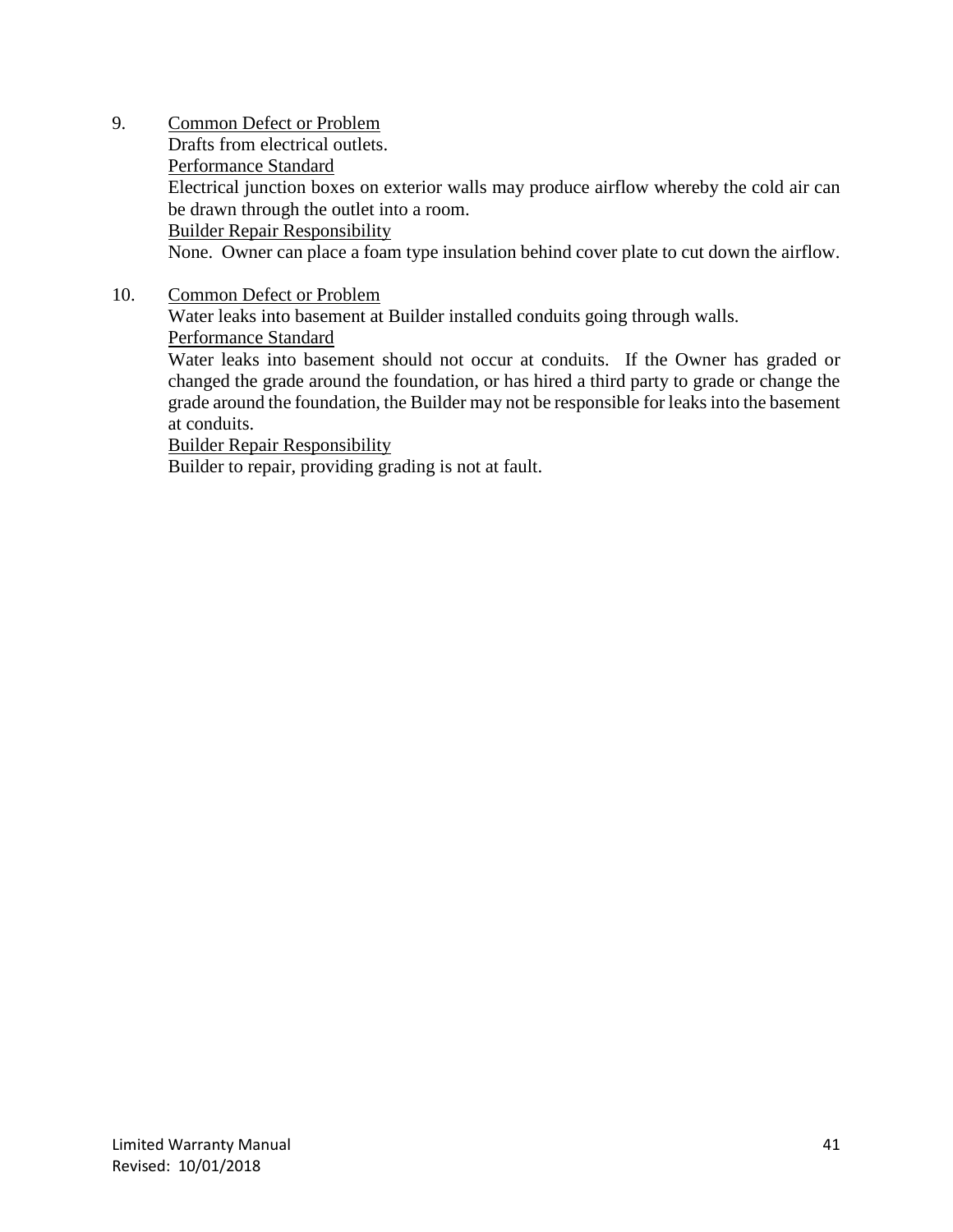# **ARTICLE 9 Section 7 Fireplace Standards**

Background:

Fireplaces fall into two categories, the first is "full masonry." This type of fireplace is constructed with a masonry flue, exterior veneer and interior firebox. The second is "prefabricated," which has a metal pipe chimney and a manufactured metal firebox.

1. Common Defect or Problem

Fireplace or chimney does not draw properly. Performance Standard A properly designed and constructed fireplace and chimney shall function properly. It is normal to expect that high winds can cause temporary negative draft situations. Similar negative draft situations can also be caused by obstructions such as large branches of trees too close to the chimney.

Builder Repair Responsibility

Builder will determine the cause of malfunction and correct, if the problem is one of design or construction of the fireplace.

- 2. Common Defect or Problem Firebox paint changed by fire. Performance Standard Heat from fires can alter finish. Builder Repair Responsibility None.
- 3. Common Defect or Problem Cracked firebrick and mortar joints in firepot. Performance Standard Expansion and contraction will cause cracking. Builder Repair Responsibility None, unless crack exceeds 1/8" width. Builder will then tuckpoint.
- 4. Common Defect or Problem Rust on the exterior of the fireplace or rust on the damper. Performance Standard As rust can form from condensation or moisture within a home, the Owner should use a rust-removing product to remove rust. Builder Repair Responsibility None.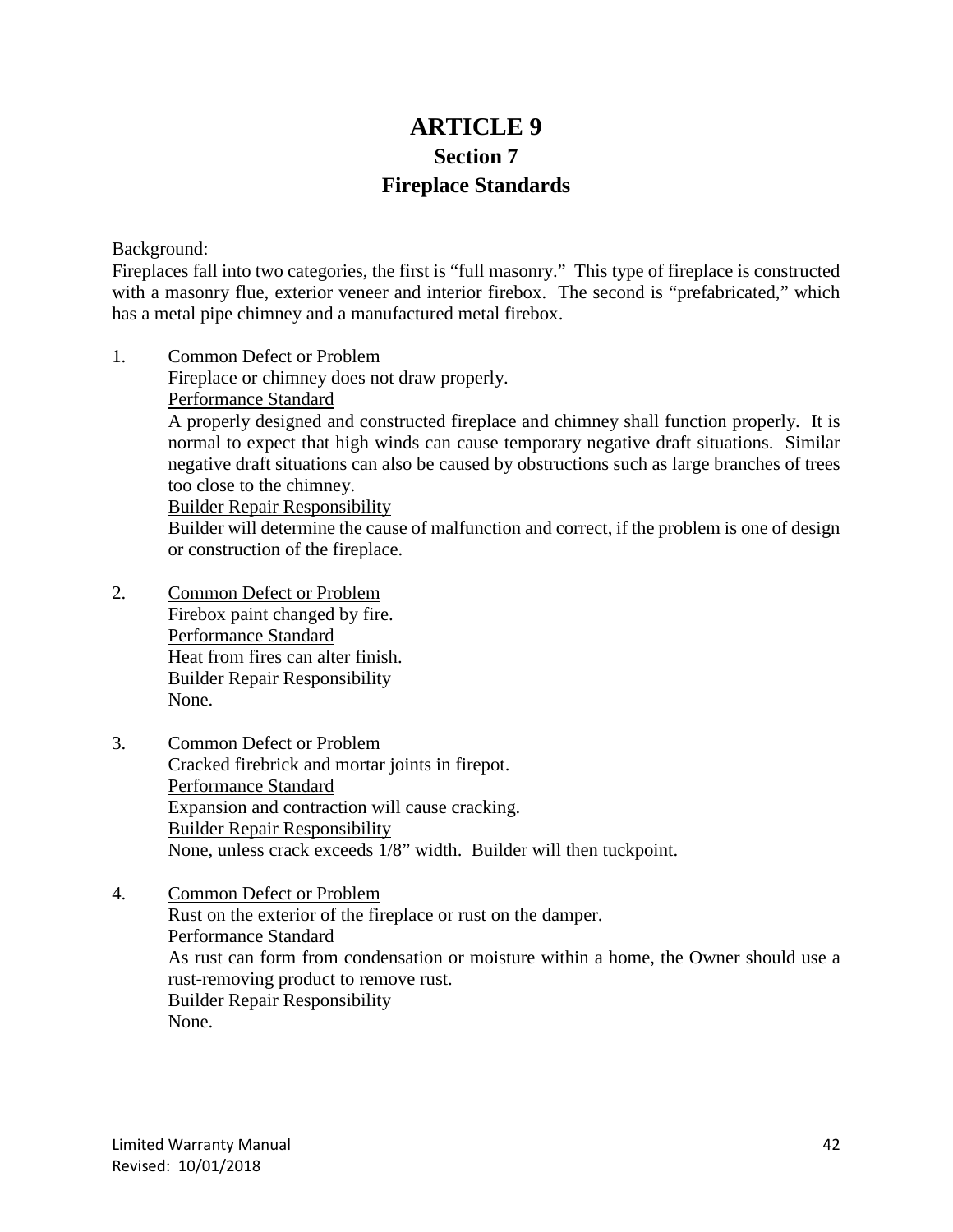Cracks in chimney and fireplace caps.

Performance Standard

Chimney and fireplace caps should be checked periodically by the Owner for hairline cracks in the concrete and brick, especially next to the flue. These cracks are caused by shrinkage and severe weather conditions and should be caulked with an elastic type caulking compound or tuckpointed with mortar or cement. Failure to do this could result in moisture getting into the chimney, freezing, and cracking the flue material or the face of the brick or stone.

#### Builder Repair Responsibility

None, unless crack exceeds 1/8" in width, Builder will then tuckpoint.

6. Common Defect or Problem

Fireplace fans are noisy.

Performance Standard

Fans will make some noise due to the location of their installation but should not be excessively noisy. Fireplace fans are covered by a one year manufacturer's warranty. Noise level is not to exceed manufacturer's acceptable noise level.

#### Builder Repair Responsibility

Builder to inspect and repair if fan is touching any part of fireplace.

7. Common Defect or Problem

Cracks in mortar joints of brick or other masonry walls or veneers.

Performance Standard

Small hairline cracks due to shrinkage are common in mortar joints in masonry construction. Cracks greater than 1/8" in width are considered excessive.

Builder Repair Responsibility

Builder will repair cracks in excess of performance standard by pointing or patching. These repairs shall be made at the end of the first year of the warranty period. Owner should be aware that some variation between old and new mortar color will occur.

8. Common Defect or Problem

Chimney separation from structure to which it is attached. Performance Standard Newly built fireplaces will often incur slight amounts of separation. Separation shall not exceed  $1/2$ " from the main structure in any 10' vertical measurement. Builder Repair Responsibility

Builder will determine the cause of separation and correct to standard.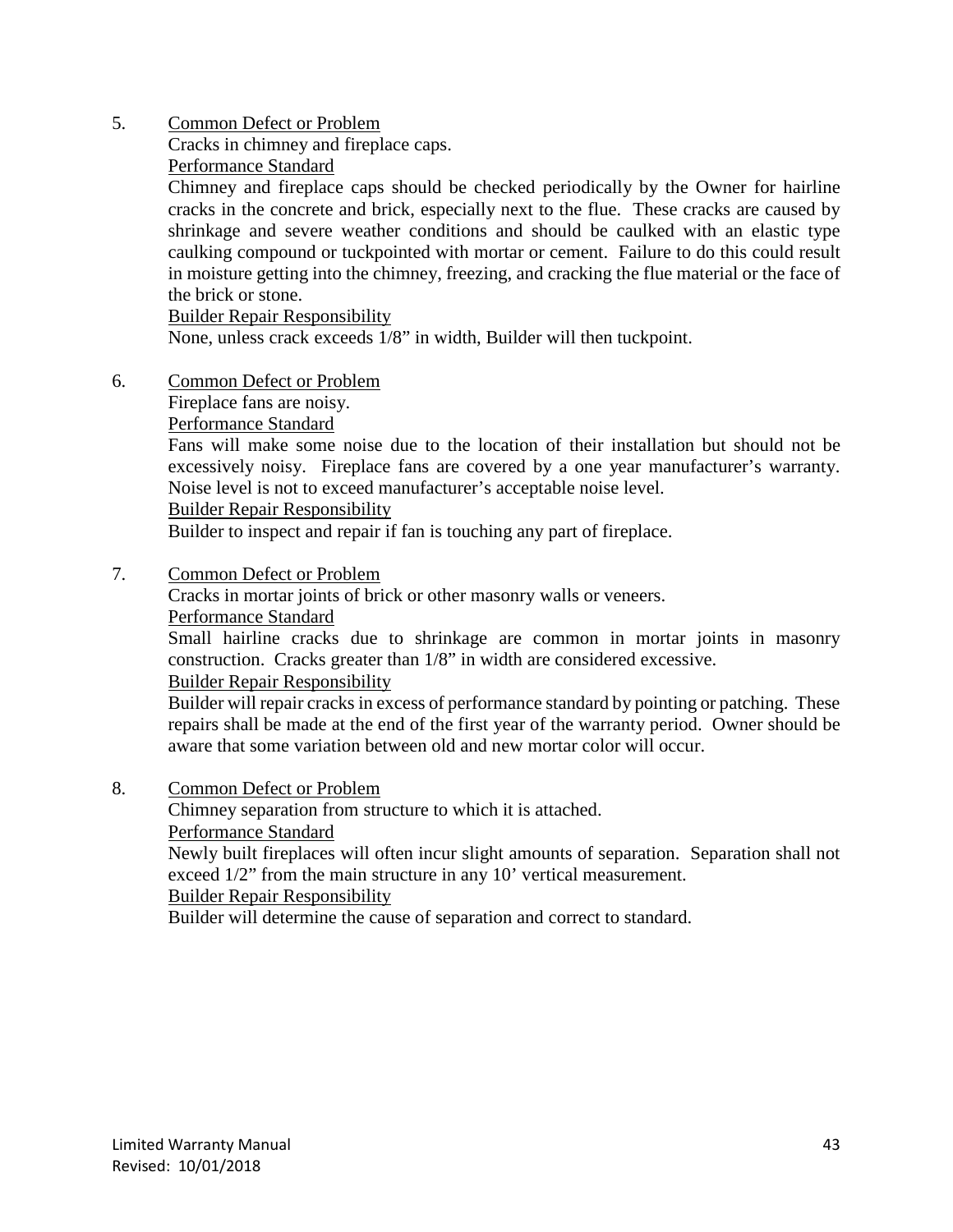# **ARTICLE 9 Section 8 Flooring Finish Standards**

Finished flooring work is subject to the same phenomena during construction of a Home that applies to drywall and plaster, namely shrinkage and warpage of the surface to which it is applied, settling of the Home, and expansion and contraction of the subsurface to which it is applied with moisture and temperature variations. Most of the flooring problems are a result of these natural phenomena occurring during the stabilization of the Home during the initial warranty period and are mirrored in the floor coverings.

The following finished flooring standards are contained separately in this section:

- 1. Carpeting
- 2. Ceramic or Quarry Tile
- 3. Resilient Flooring
- 4. Wood Flooring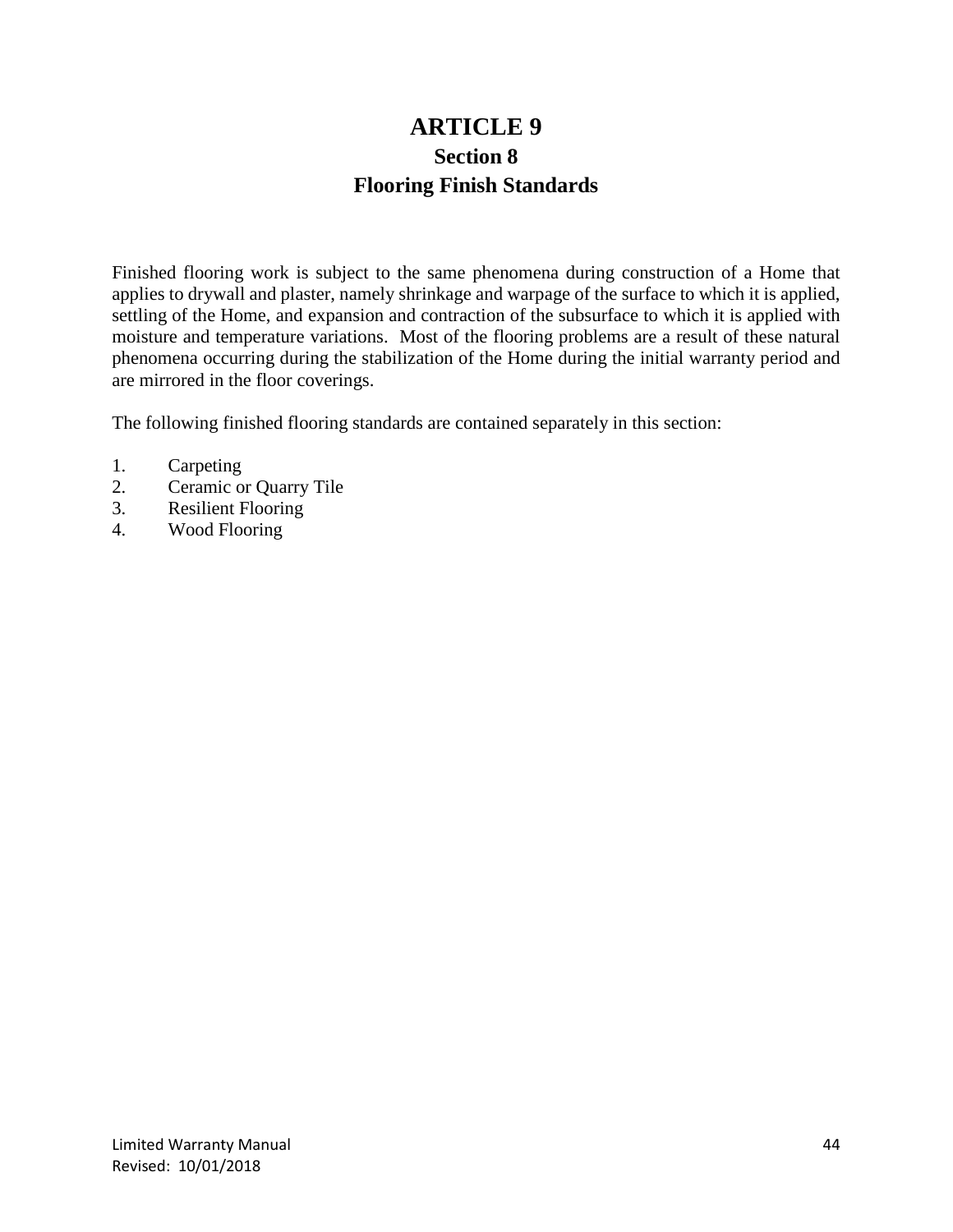# **ARTICLE 9 Section 8 Sub-Section 1 Carpeting Standards**

Background:

Carpet installation may often be contracted for by the owners, or may be done by the Builder as an allowance item. A standard carpet installation will use seaming techniques to join the material and these seams will be somewhat visible. Carpeting is subject to normal manufacturing tolerance and most particularly to lot variations affecting color, texture and pattern. From time to time, patterns are discontinued, which makes it impossible to exactly duplicate the material; hence, it is recommended that the Owner save scrap material from the carpet installation for any future repairs that may be required due to burns, spots, etc.

- 1. Common Defect or Problem Open carpet seams. Performance Standard Carpet seams will show. However, no visible gap is acceptable. Builder Repair Responsibility Builder to correct any open gaps.
- 2. Common Defect or Problem Carpeting becomes loose, seams separate or stretching occurs. Performance Standard Wall to wall carpeting, installed as the primary floor covering, when stretched and secured properly, shall not come up, become loose or separate from its point of attachment. Builder Repair Responsibility Builder to re-stretch or re-secure carpeting as needed, if original installation was performed by the Builder.
- 3. Common Defect or Problem Spots on carpet/minor fading. Performance Standard Exposure to light may cause spots and/or minor fading on carpet. Spots, if noted prior to occupancy in writing, are the Builder's responsibility. Builder Repair Responsibility None. However, if noted prior to occupancy in writing, Builder would then clean or repair.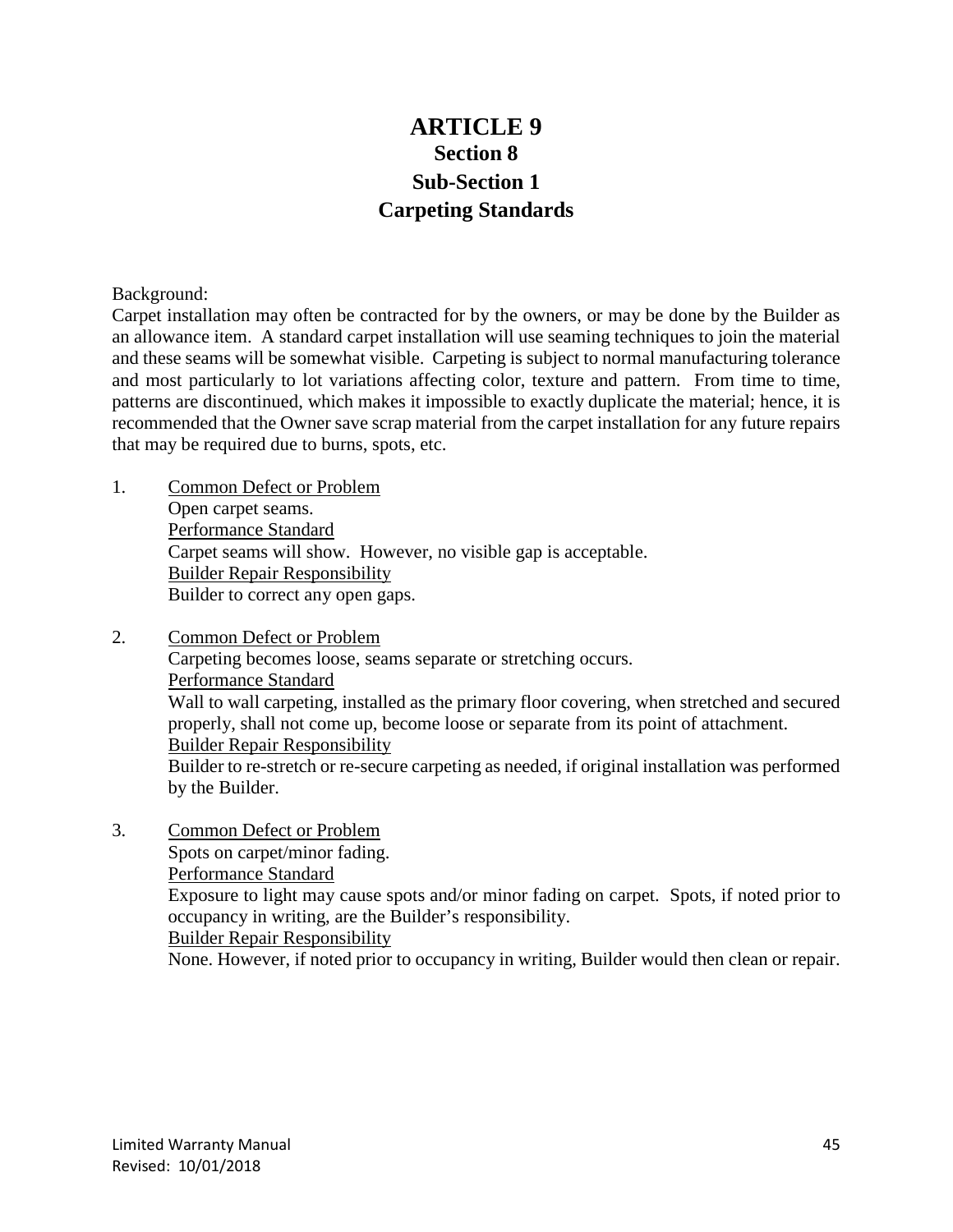## **ARTICLE 9 Section 8 Sub-Section 2 Ceramic and Quarry Standards**

#### Background:

Ceramic or quarry tile is also used as a finished flooring surface and in some counter and wall applications. Hard tile is supplied as a finished product and is subject to lot variations. The tiles may be attached to the subfloor, finish floor or wall surface with mastic (glue) or directly set into a mud base (special concrete mix). After the tile is set, grout is applied to fill the joints. Grouting will be affected by the natural settling and shrinkage of the Home. Regrouting will be required by the Owner as normal maintenance throughout the life of the Home. With colored grout, it is virtually impossible to match colors should a repair of grout be desired.

Ceramic tile installation may be performed as an allowance item. Installation and tile costs may vary with tile size, shapes and patterns selected by the Owner.

In all cases of finished floor covering materials, the Owner is advised to follow the manufacturer's suggested recommendations for maintenance and cleaning.

Narrow tipped or stiletto high heels will damage ceramic and quarry tile flooring and are not the Builder's responsibility for repair. Because of the wear and tear caused by normal use of the floor, no reasonable repair can be expected to restore the flooring to a new, unused, perfect condition.

### 1. Common Defect or Problem

Cracks appear in grouting of ceramic tile joints or at junctions with other materials such as a bathtub. Performance Standard

Cracks at the joints of ceramic tile are commonly due to the settling process, especially between the horizontal and vertical surfaces or the butting of dissimilar materials. As such, they require repointing.

Builder Repair Responsibility

Ceramic tile should be repointed when necessary, only once during the warranty period, preferably near the end of the warranty period. After one repointing, it becomes an item of Owner maintenance.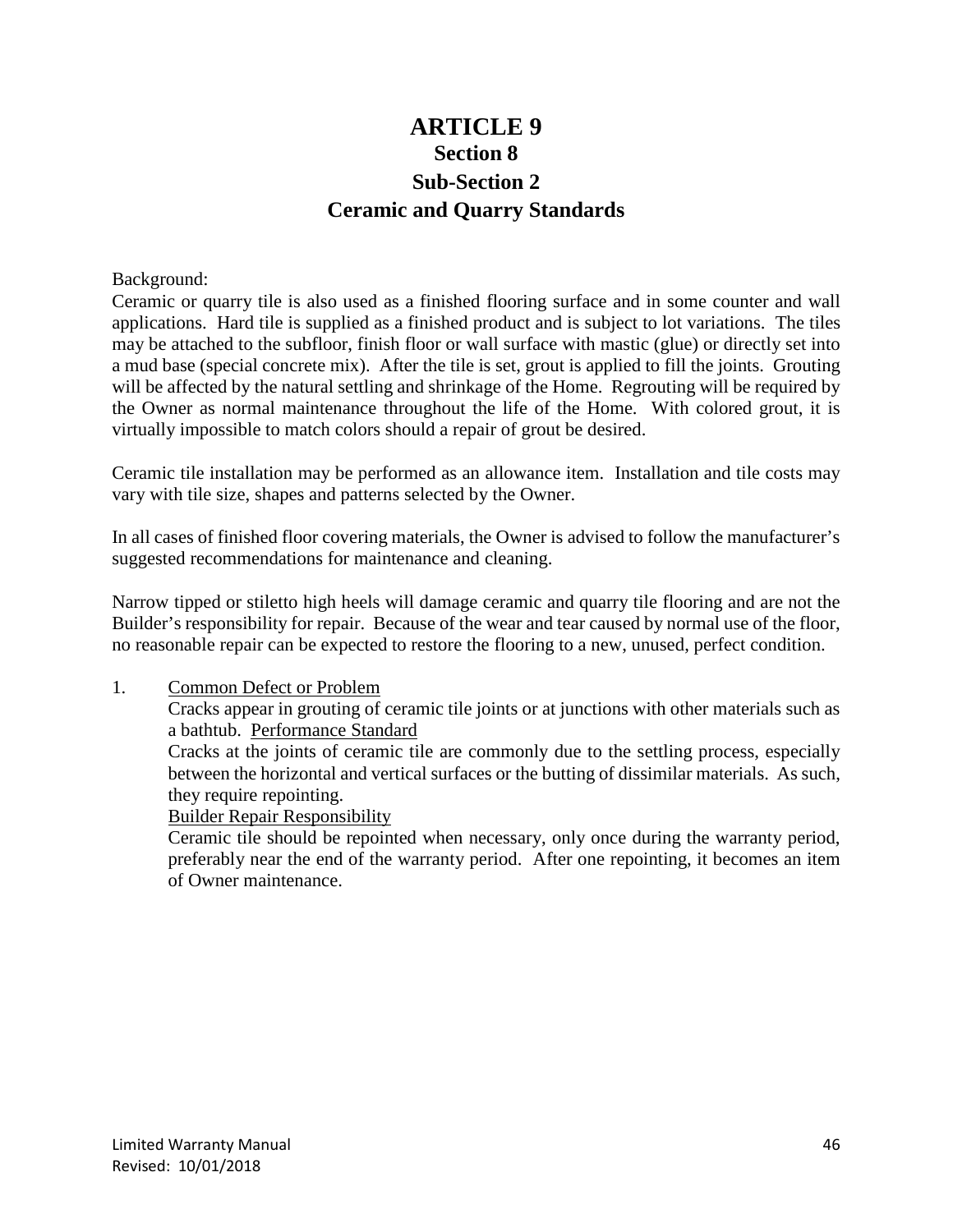Ceramic tile cracks or become uncemented.

Performance Standard

Tile should not crack or become loose during warranty period under normal wear. It should be noted that ceramic tile can crack if something is dropped on the floor, and this type of cracking is not usually warranted.

Builder Repair Responsibility

Builder to replace any cracked tiles and recement any loose tiles, unless the defects were caused by Owner's negligence (Owner is cautioned that there may be a color mismatch if no extra tiles are available).

3. Common Defect or Problem

Ceramic tile grout discolors.

Performance Standard

Normal efflorescence is a condition, which can be cleaned with a special solution or will disappear in time. Grout is porous and can be sealed by the Owner to prevent dirt penetration.

Builder Repair Responsibility None.

- 4. Common Defect or Problem Mildew forms on tile or grout. Performance Standard This is an Owner's maintenance responsibility. Builder Repair Responsibility None.
- 5. Common Defect or Problem Color variations in tile. Performance Standard Color variations are inherent in all ceramic glazes fixed clay products. Builder Repair Responsibility None.
- 6. Common Defect or Problem

Tile style or pattern no longer available when repair called for. Performance Standard None. Builder Repair Responsibility

Unless Owner will accept a repair with as closely matching materials as is currently available, or correction by some other means, Builder should credit the Owner 1 ½ times the cost to repair if the material were available. This would be  $1 \frac{1}{2}$  times the minimum service charge, plus the additional hourly charge and material cost estimate.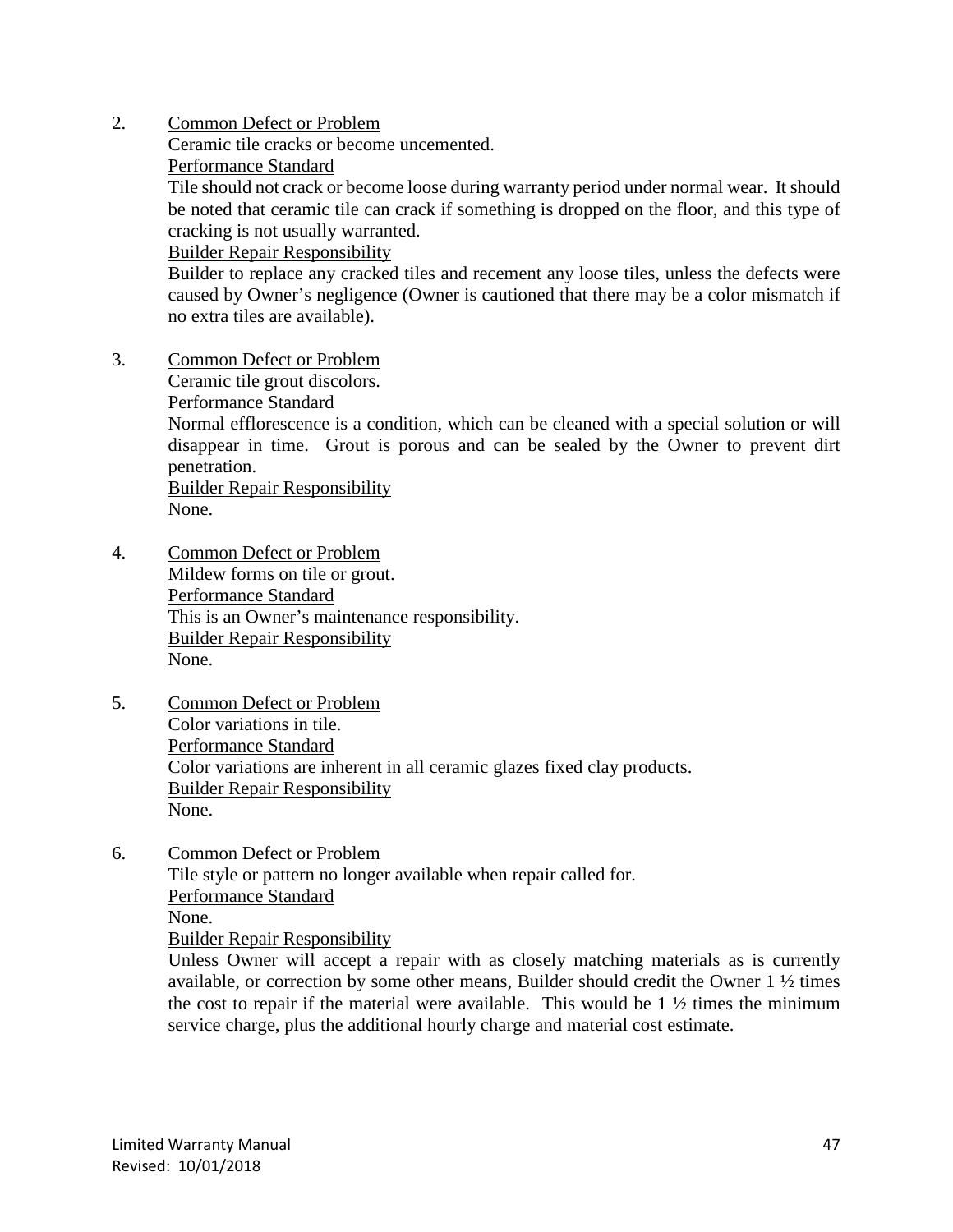Floors squeak.

Performance Standard

Floor squeaks are common to new construction and a squeak-proof floor cannot be guaranteed.

Builder Repair Responsibility

Builder should try to minimize the floor squeaks and must correct if caused by a construction defect. It should be noted that second floor repair would be a surface nailing in carpeted areas, and impossible in vinyl or ceramic areas.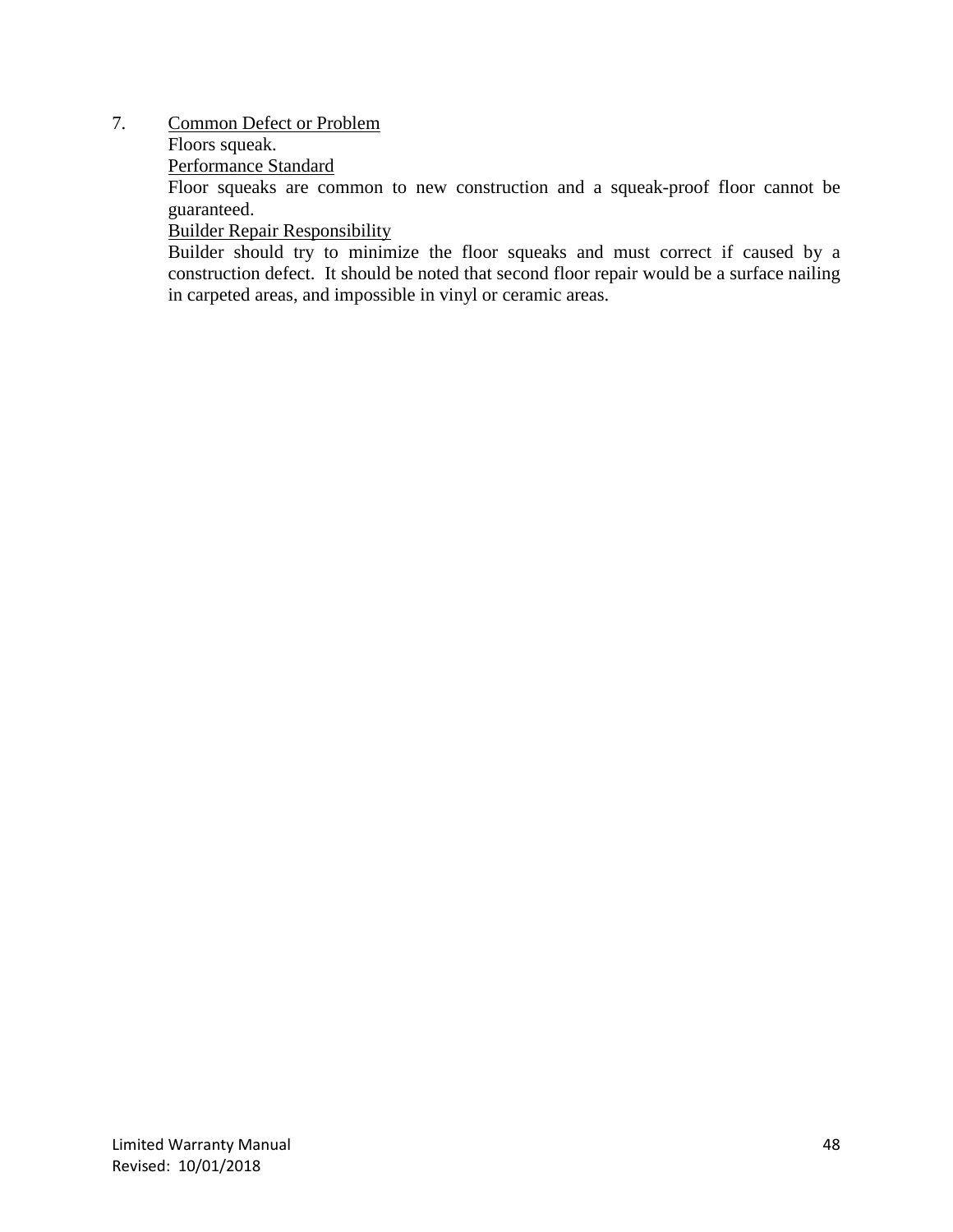## **ARTICLE 9 Section 8 Sub-Section 3 Resilient Flooring Standards**

#### Background:

Resilient flooring includes inlaid, roto-vinyl, seamless sheet vinyl and resilient vinyl composition tile.

All resilient flooring is subject to normal manufacturing tolerances and most particularly to dye lot variation affecting color, texture and pattern. From time to time, patterns are taken off the market, which makes it impossible to exactly duplicate a material when none is available. The most common problem occurring when partial replacement is called for in repair is the inability to match closely in color due to variation from dye lot to dye lot. In the replacement or correction of resilient flooring, the Owner must be prepared to accept a variation in dye lot when the pattern is still in existence and is cautioned that a seam may show. When a repair is made, the smallest possible area should be repaired. Although the Builder will attempt to match colors as closely as possible, the Owner should note that the wax or vinyl dressing buildup on the existing areas, light variations, atmospheric conditions and other chemical reactions will produce a color variation, even within the same dye lot. The Owner can minimize this variation by removing any build-up and thoroughly cleaning the floor according to the flooring manufacturer's recommendations. Likewise, the color variations will become less noticeable with subsequent dressings and use of the floor.

The nature of resilient flooring makes possible permanent deformation of the surface when subject to high loads which can be exerted by furniture with improper floor protectors or no protectors at all. Manufacturer recommended protectors are a necessity. The protectors must rest flat on the floor, not at an angle. The maximum surface load per square inch must not exceed 75 lbs. Narrow tipped or stiletto high heels will damage vinyl tile and all sheet vinyl flooring, and are not the Builder's responsibility for repair. Because the wear and tear caused by normal use of resilient flooring, no reasonable repair can be expected to restore the resilient flooring to a new, unused, perfect condition.

Resilient flooring is a manufactured product bought as a finished product, either in the form of squares or sheet goods, which is applied by the appropriate trade; predominantly with mastic directly over the surface prepared to accept it.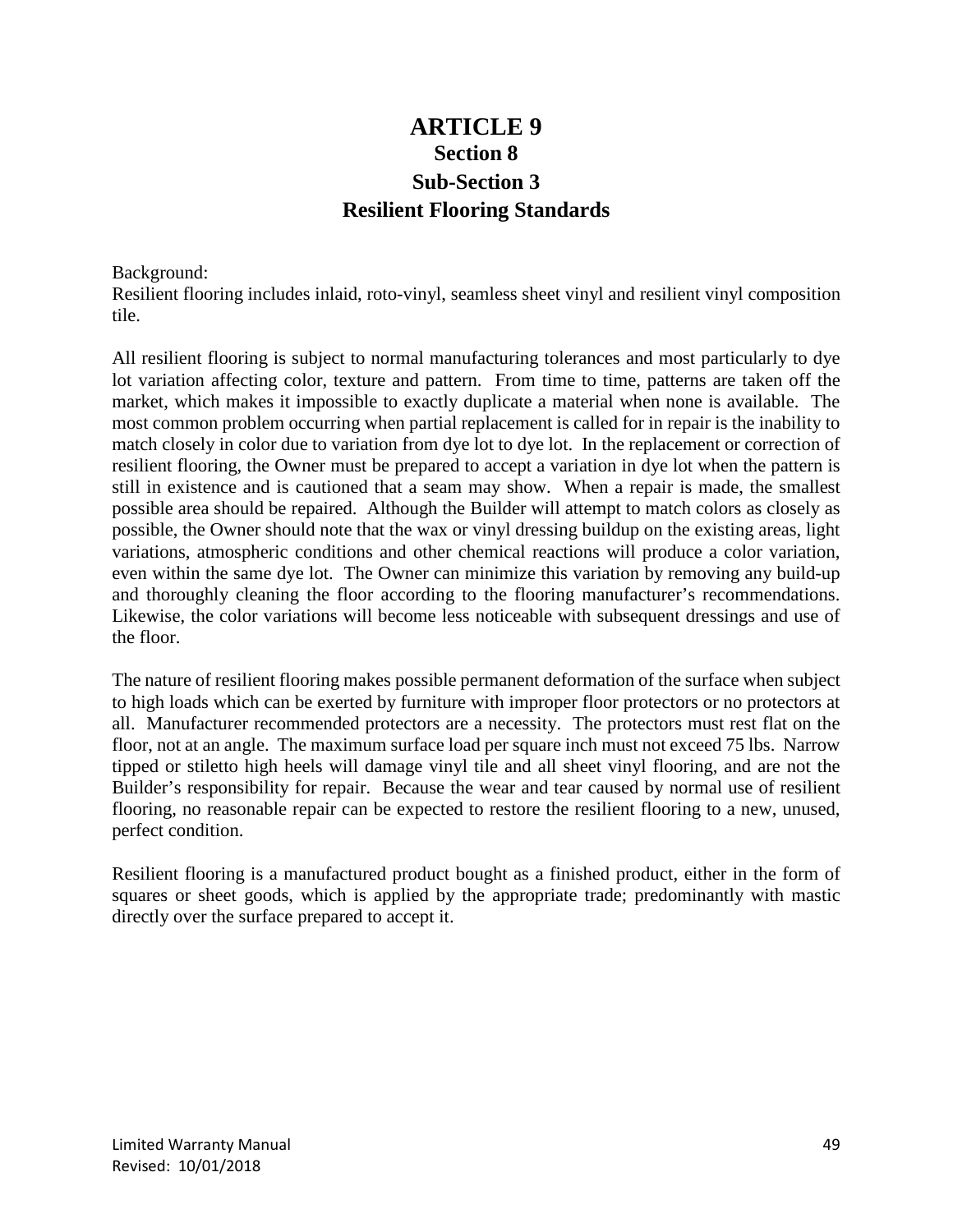- 1. Common Defect or Problem Nail pops appear on the surface of resilient flooring. Performance Standard All nail pops should be repaired. Builder Repair Responsibility Builder to correct all nail pops that have not broken the surface of the goods by driving the nails back into place. Replace any areas where the nail pop has broken the surface. Replace sheet goods in a minimum area so the joint will not be readily noticeable where the nail
- 2. Common Defect or Problem

pop broke the surface.

Seams or ridges appear in the resilient flooring due to subfloor irregularities. Performance Standard

In the natural settling and shrinkage process, some mismatch of the subfloor may exhibit and mirror itself as ridges or depressions showing on the surface goods. This can be minimized by the customer in his selection of an embossed pattern in a darker color. In particular, lighter solid colors and/or smooth vinyl surfaces mirror any minor variations of the subsurfaces to which they are applied and emphasize this ridging. If the ridge or depression effect exceeds 1/8" and cannot be corrected from below, the resilient floor must be corrected. The ridge measurements should be made by measuring the gap created when a 6" straight edge is placed tightly 3" on each side of the defect and the gap measured between the floor and the straight edge at the other end.

Builder Repair Responsibility

If ridge exceeds standard, Builder to remove the sheet goods in a minimum area so the joint will not be readily visible when repaired, renail the subflooring, sand smooth and/or fill gap and replace the sheet goods. Owner should note that there may be a mismatch in materials due to time difference or dye lot variations. If the material is unavailable due to discontinuation, unless the Owner will accept a repair with as closely matching materials as is currently available or correction by some other means, Builder should credit the Owner  $1\frac{1}{2}$  times the cost to repair if the material were available. This would be  $1\frac{1}{2}$  times the minimum service charge, plus the additional hourly labor charge and material cost need to make the repair.

3. Common Defect or Problem

Resilient flooring lifts, bubbles or becomes unglued at joint.

Performance Standard

Resilient flooring should not loosen during the normal warranty period unless caused by the Owner's negligence or excessive use of water.

### Builder Repair Responsibility

Providing edges are still intact, resecure the material. If not, replace the minimum area as per standard #2.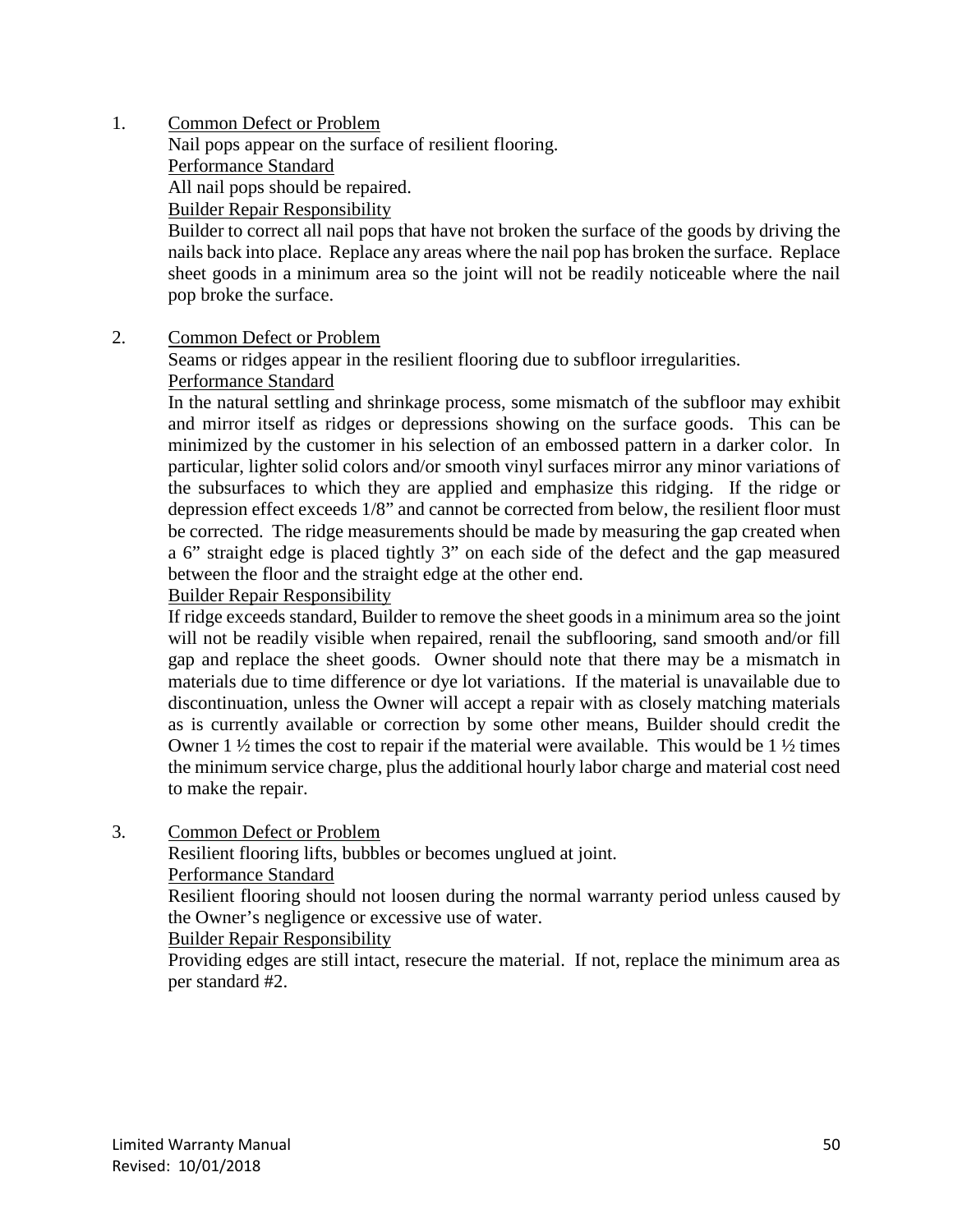- 4. Common Defect or Problem Shrinkage gaps show in resilient flooring. Performance Standard Gaps shall not exceed 1/16" in width in vinyl to vinyl joints. However, where dissimilar materials abut, larger gaps may appear. Builder Repair Responsibility Builder to correct to meet standard.
- 5. Common Defect or Problem

Flooring discoloration.

Performance Standard

Certain conditions and substances such as heat, oil, fertilizers, asphalt from driveways and driveway sealers with an asphalt or coal tar base, and some carpet dyes can cause permanent stains, especially in traffic areas. The Owner is also cautioned that the use of certain latex or rubber-backed throw rugs can cause discoloration of the resilient flooring due to a chemical a.

Builder Repair Responsibility

This is not a manufacturing defect, nor the Builder's responsibility. It is the Owner's responsibility to protect these areas with doormats or proper rugs at each entrance. There are certain instances when discoloration may be warranted by the manufacturer. Owner should contact the manufacturer for a determination under his warranty.

6. Common Defect or Problem

Fading of color of resilient flooring.

Performance Standard

Exposures to excessive direct sunlight through glass sliding doors, for example, can cause fading or discoloration.

Builder Repair Responsibility

This is not a manufacturing defect, nor the Builder's responsibility. It is the Owner's responsibility to protect these areas by the use of drapes or blinds during times of direct sunlight exposure. Resilient flooring is no different in this instance than any drapes, furniture or carpeting in the Home.

7. Common Defect or Problem

Heel marks, burns, scratches, scuffs and indentations on resilient flooring. Performance Standard All of the above items are caused by Owner use and abuse.

Builder Repair Responsibility

None, unless problems are relayed to the Builder in writing prior to occupancy or noted during walk-through. If Builder is notified prior to occupancy or at walk-through, it is Builder's responsibility to repair. If the damage occurs after that time, it is the responsibility of the Owner.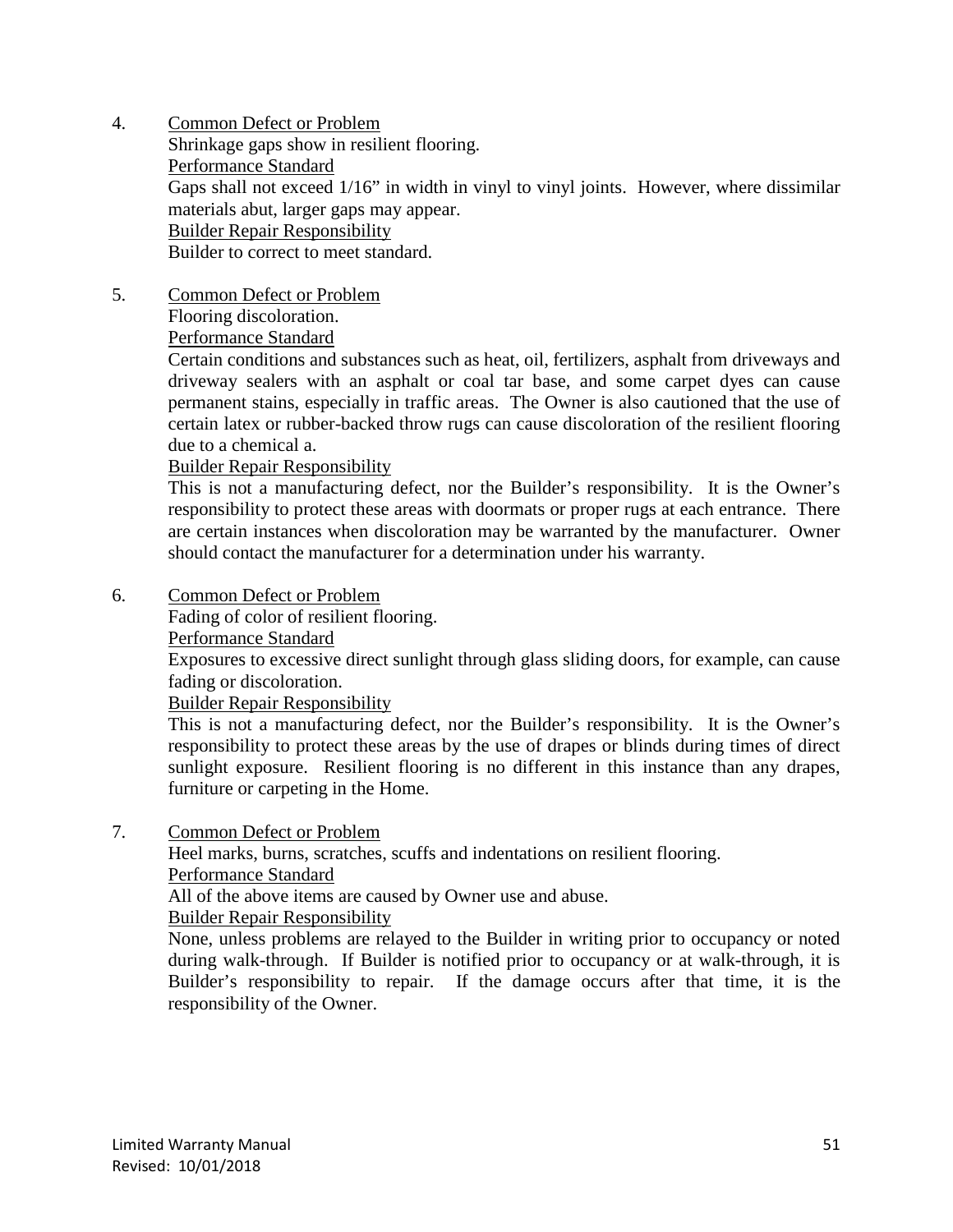- 8. Common Defect or Problem Wear on surface or loss of sheen on resilient flooring. Performance Standard Depending on the type of product, Owner to refer to manufacturer's warranty. Builder Repair Responsibility None.
- 9. Common Defect or Problem Floors squeak. Performance Standard

Floor squeaks are common to new construction and a squeak-proof floor cannot be guaranteed.

Builder Repair Responsibility

Builder should try to minimize the floor squeaks and must correct if caused by a construction defect. It should be noted that a second floor repair would be surface nailing in carpeted areas and is impossible in vinyl and ceramic areas.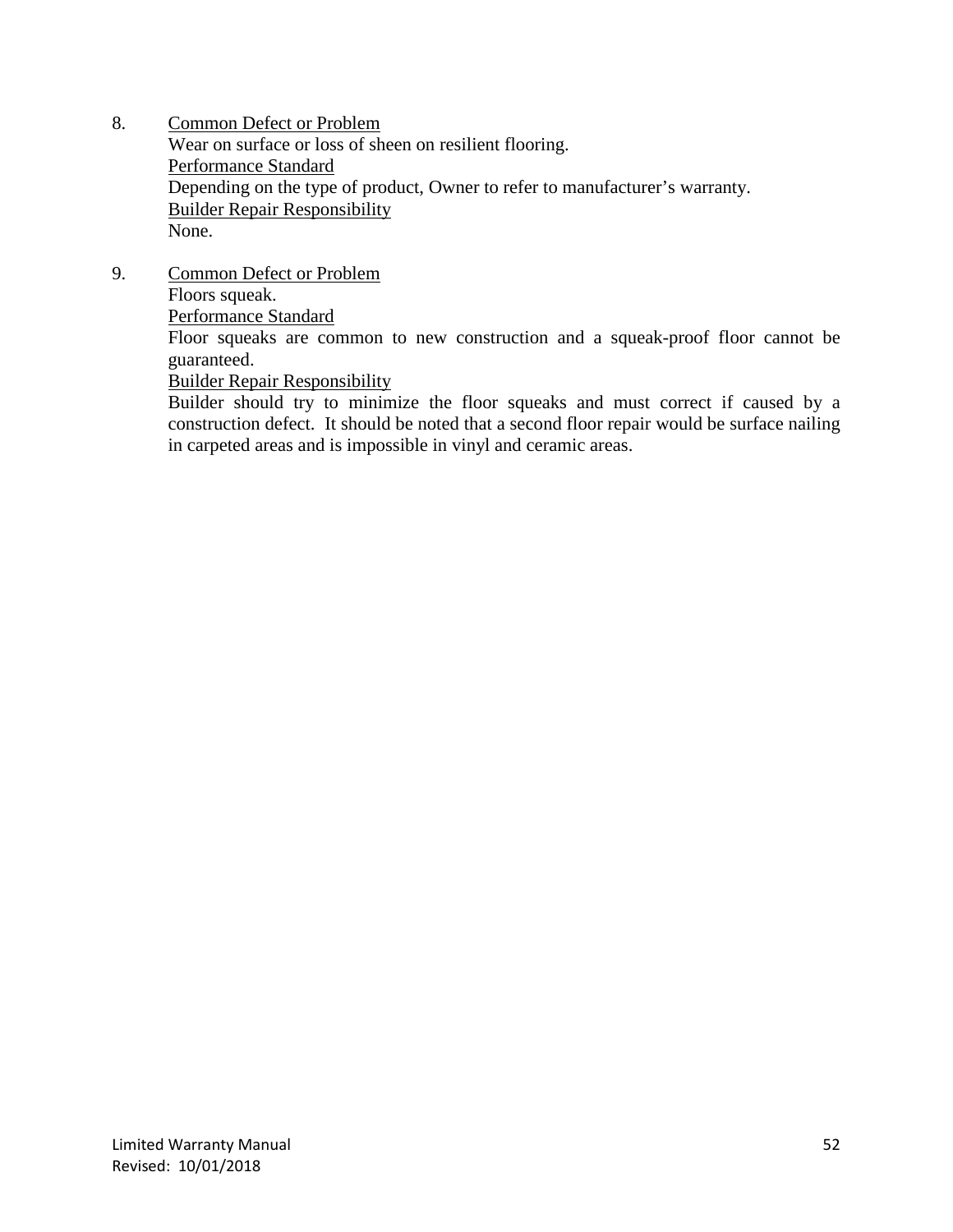## **ARTICLE 9 Section 8 Sub-Section 4 Wood Flooring Standards**

Background:

Wood flooring, as a finished surface, is applied directly over the subfloor. Wood flooring, while predominantly hardwood, may occasionally be softwood. Hardwood is generally preferred because of its better wearing qualities and the resistance to abrasions. Wood floorings may be either pre-finished or jobfinished. All wood floors are subject to shrinkage, as a natural occurrence. Both stains and sealers on job-finished floors may require maintenance different from that of prefinished floors. It should be noted that due to climate and humidity changes, wood floors may be subject to gapping.

1. Common Defect or Problem

Gaps in wood floor.

Performance Standard

It must be understood that gapping is a normal occurrence during the heating season. Repairs should then be made during the summer so a proper correction can be made because warm, humid weather will cause the floor to expand. Gaps in excess of 1/8" in summer are to be corrected. Relative humidity in the Home can cause noticeable fluctuations in gaps between floor boards. This is a common phenomenon in climates and areas of the Home that experience significant shifts in humidity. The consumer is responsible for maintaining proper humidity levels in the Home.

Builder Repair Responsibility Builder to repair gaps in excess of 1/8".

- 2. Common Defect or Problem Wearing of finish on wood floor. Performance Standard Elements of nature, moisture and driveway materials may cause the finish on wood floors to wear faster. The Owner should maintain his flooring to prevent this condition. Builder Repair Responsibility None.
- 3. Common Defect or Problem Finish is uneven on wood floors. Performance Standard Slight variations may appear in the finish, but must not be readily visible. Builder Repair Responsibility Builder to repair/replace if visibly uneven.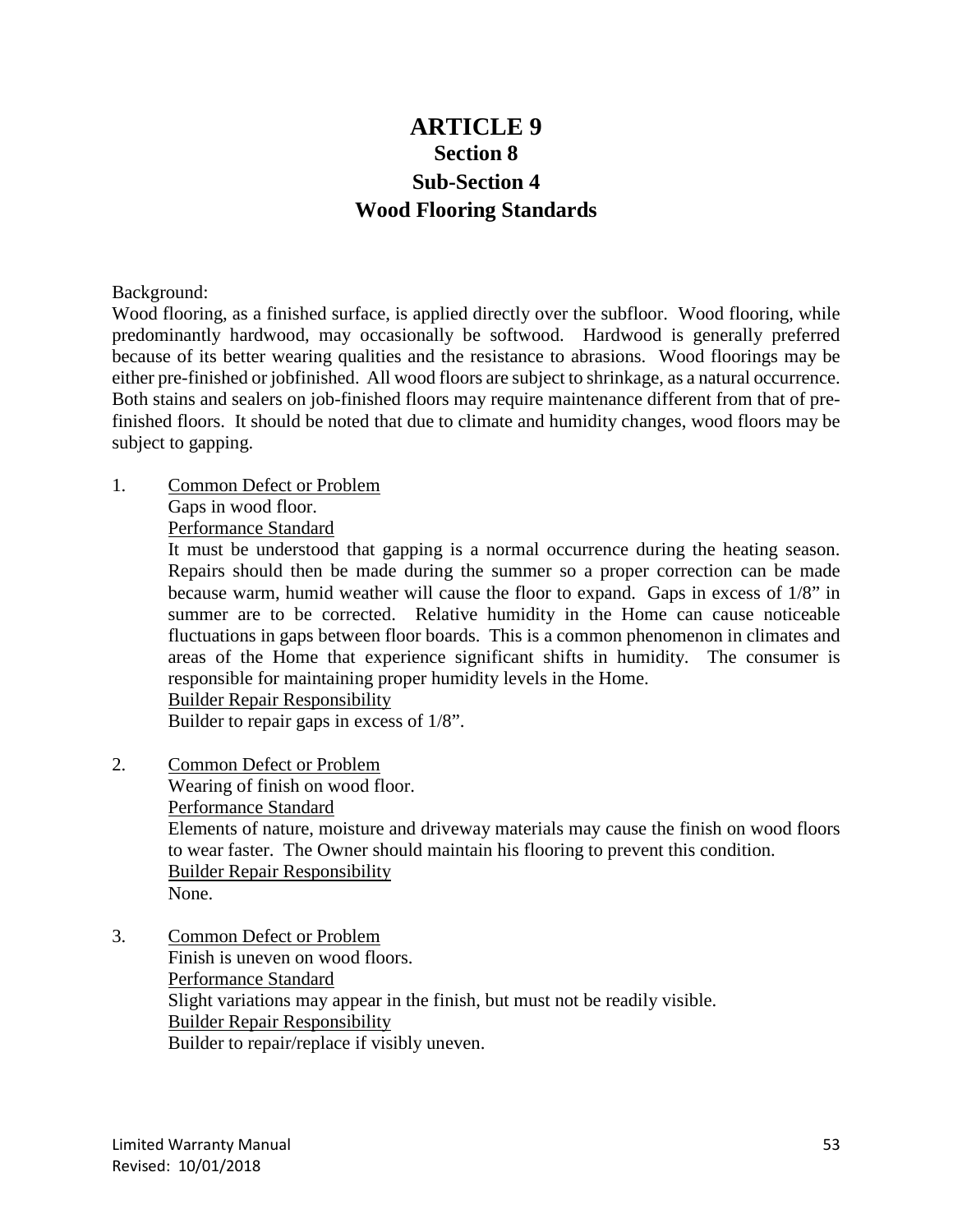Cupping of hardwood floors.

Performance Standard

Cups in strip hardwood floorboards shall not exceed 1/16" in height in a 3" maximum span measured perpendicular to the long axis of the board.

Builder Repair Responsibility

Builder to repair or replace any boards that have cupped in excess of the Performance Standard on hardwood floors. The Builder is not responsible for cupping caused by moisture beyond the control of the Builder. There is no warranty for cupping on a pine or soft wood floor.

5. Common Defect or Problem

Dents in wood floors.

Performance Standard

This is a normal occurrence in wood floors due to high heels, etc., and must be noted to Builder in writing at preoccupancy inspection.

Builder Repair Responsibility

None, unless noted in writing prior to occupancy. If so, Builder to repair.

6. Common Defect or Problem

Fading of wood floors.

Performance Standard

Exposures to excessive direct sunlight through glass sliding doors, for example, can cause fading or discoloration.

Builder Repair Responsibility

This is not a manufacturing defect nor the Builder's responsibility. It is the Owner's responsibility to protect these areas by the use of drapes or blinds during times of direct sunlight exposure. This is no different than other fabrics such as furniture or carpeting in the Home.

7. Common Defect or Problem

Floors squeak.

Performance Standard

Floors squeak are common to new construction and a squeak-proof floor cannot be guaranteed.

Builder Repair Responsibility

Builder should try to minimize the floor squeaks and must correct if caused by a construction defect. It should be noted a second floor repair would be surface nailing in carpeted areas, and impossible in vinyl and ceramic areas.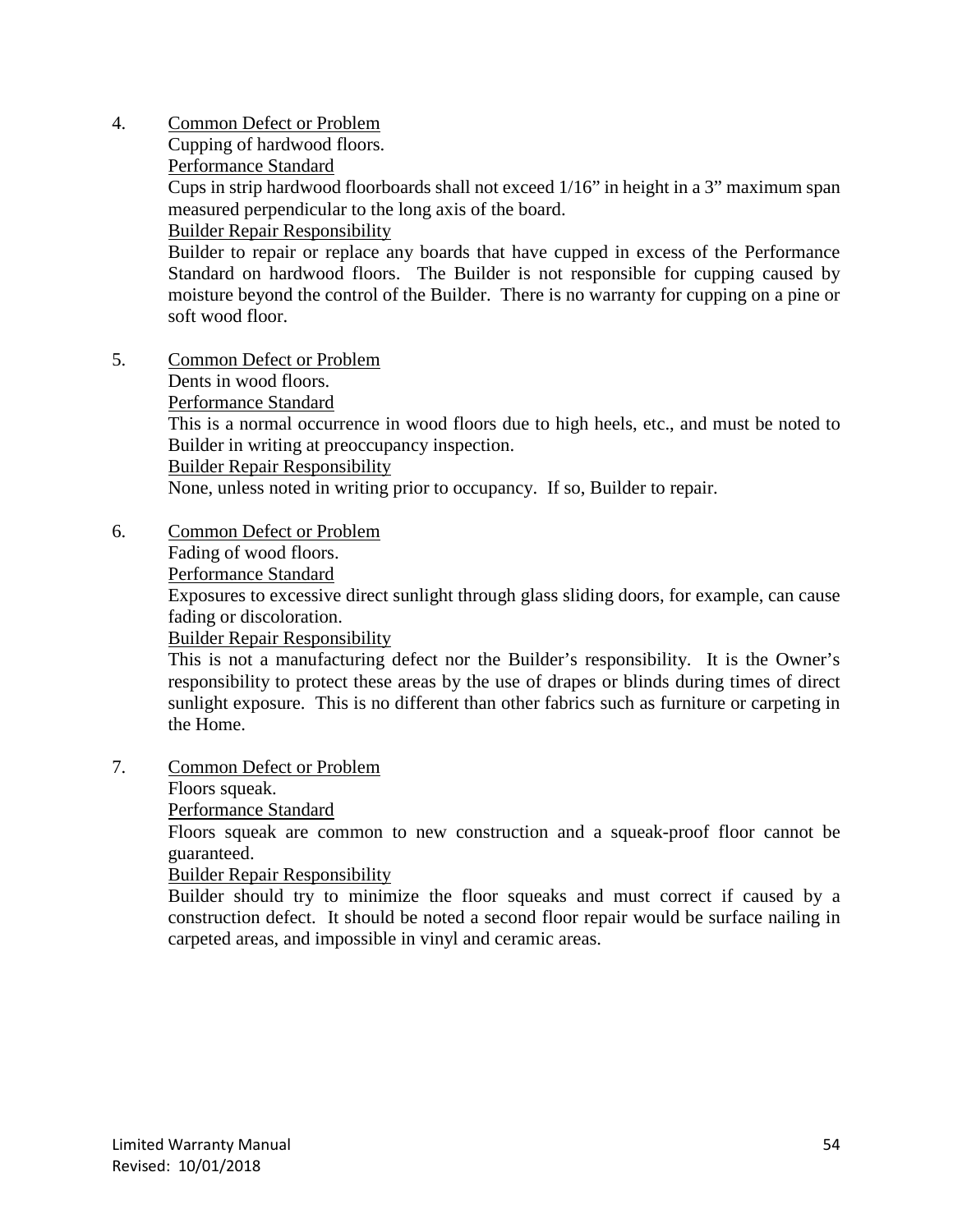## **ARTICLE 9 Section 9 Garage Door Standards**

#### Background:

The surface of hardboard used on garage doors is ideal for field applied coatings, since hardboard does not have any knots, grain raise or other defects that typically shorten the coatings life. Hardboard used on garage doors is made from wood or any other material. As such, it must be properly coated initially and maintained if satisfactory performance is to be achieved from the hardboard door as well as the field applied coating.

If the Owner does his own painting and staining, for the warranty to be effective, paint must be applied to inside and outside surfaces and on all edges, immediately after installation.

An inherent characteristic of flush doors is the possibility of bowing (either inward or outward). This is not considered a defect. Proper painting of the door, plus the use of paint other than a dark color, will minimize this possibility (dark paints do not deflect the heat of the sun as well as lighter paints do).

1. Common Defect or Problem Bottom of overhead door does not fit to the floor. Performance Standard Door weather-stripping should fit flush to the floor. Builder Repair Responsibility Builder to scribe the bottom of the door to conform to the level of the concrete so weatherstripping on bottom of door affects a seal.

2. Common Defect or Problem

Garage doors allow entrance of snow or water. Performance Standard

Garage doors allow shall be installed as recommended by the manufacturer. Some entrance of the elements can be expected under severe weather conditions, if the door is not weatherstripped.

### Builder Repair Responsibility

Builder will adjust or correct garage doors to meet manufacturer's recommendations. If weather-stripped, door must seal out the elements.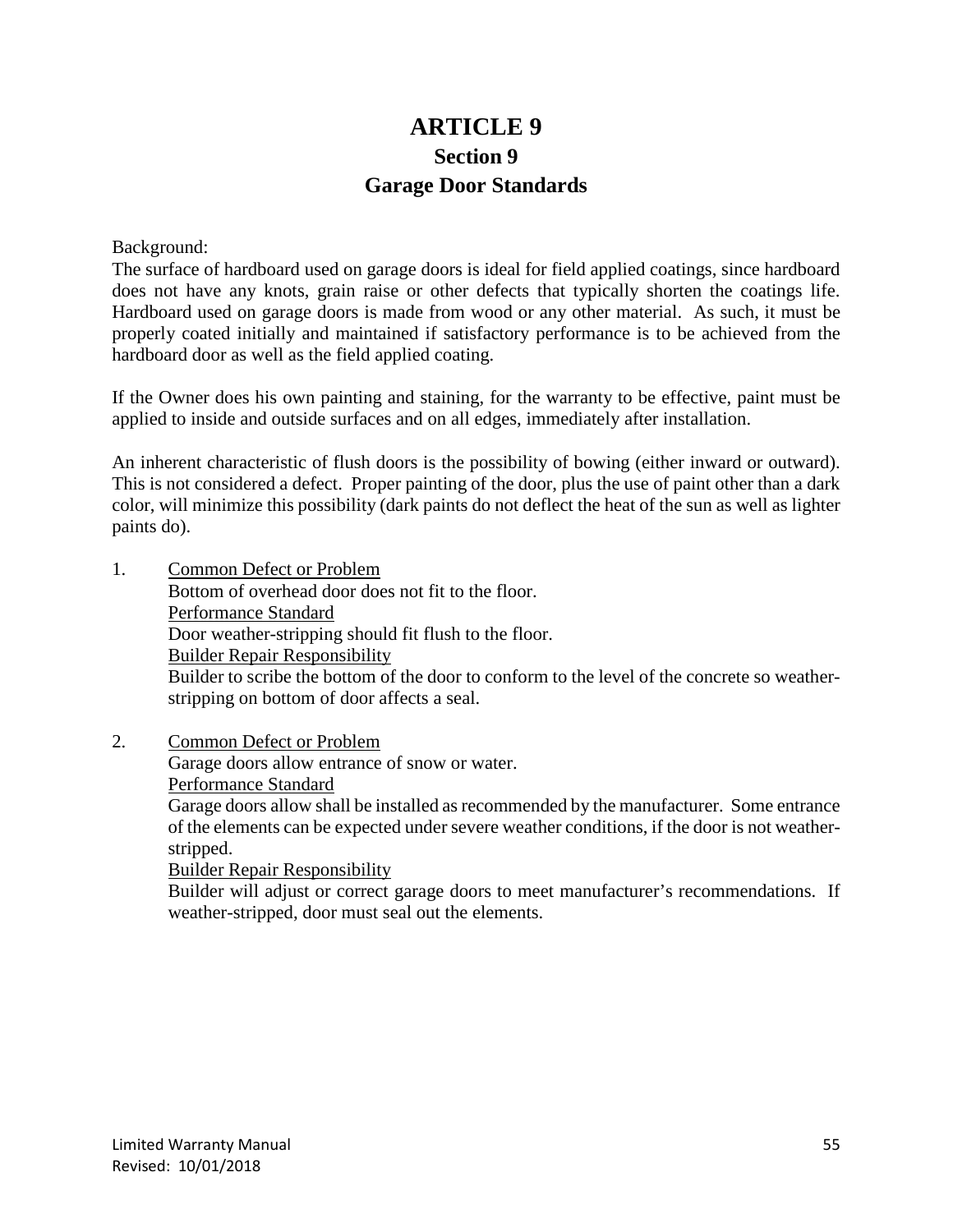Door does not fit tightly at the sides and top. Performance Standard

- a. If it is an unweather-stripped door, there may be some small gaps.
- b. If the door is weather-stripped, the door should fit tight.

Builder Repair Responsibility

- a. If the door is unweather-stripped, the Builder has no repair responsibility.
- b. If the door is weather-stripped, the Builder is to repair.
- 4. Common Defect or Problem

Garage doors fail to operate under normal use.

Performance Standard

Garage doors shall operate properly.

Builder Repair Responsibility

Builder to correct or adjust garage doors as required, except where the cause is determined to result from Owner's abuse or negligence.

5. Common Defect or Problem

Garage doors sag. Performance Standard Due to the excessive weight of a panel door, some sagging may occur. Builder Repair Responsibility None, as long as it is within manufacturer's tolerance.

6. Common Defect or Problem

Split in door panel.

Performance Standard

Split panels shall not allow light to be visible through the door.

Builder Repair Responsibility

If light is visible, Builder to fill split and match paint or stain as closely as possible if he did painting originally. This will be done only one time in the warranty period, preferably at the end of the first year.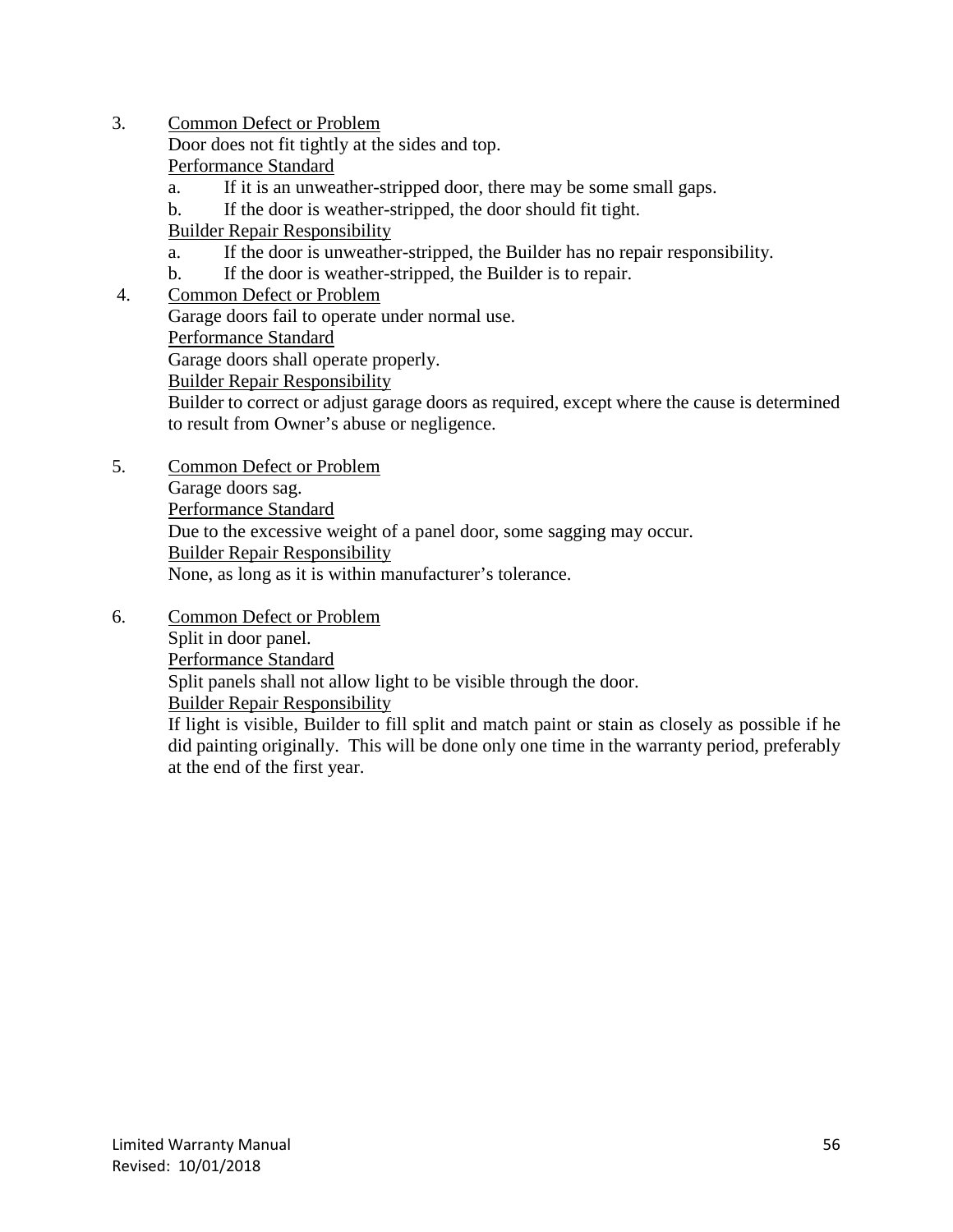# **ARTICLE 9 Section 10 Grading, Ground Removal, Gravel and Fill Standards**

#### Background:

This standard is intended to assist in obtaining a uniform acceptable understanding of grading and related problems. The standard is not meant to supersede or substitute for other restrictions placed by agencies or communities. It is for this reason no mention is made as to FHA requirements or disputes that may arise as a result of similar agencies. Such agencies have written manuals or means of arbitrating such disputes.

Because this phase of construction dealing with the movement of earth is so broad and ambiguous, since each site is unique unto itself and subject to the most diverse contractual relationships, it is necessary to establish certain "ground rules" or definitions for phases of work.

If finished grading or landscaping is not included in the building contract, it is of absolute necessity the Owner promptly follow through with his grading and landscaping responsibilities and maintain a positive slope away from the foundation, including refilling any settled backfilled and trenched areas. The lack of proper maintenance in this area may cause foundation failure that will not be covered by the Builder.

#### **Excavation**

To remove soil to the level and outline of the proposed footings in such a way as to permit material delivery for the mason to commence work. Excavated soil is normally cast (dropped on the property) around the foundation except where lot size, site conditions and/or elevation requires its removal. Trucking costs are the responsibility of the Owner.

#### **Hauling (Trucking)**

Hauling away excess ground or supplying and hauling in required fill, unless otherwise specified in the contract, is the responsibility of the Owner.

#### **Backfilling**

To fill the exterior around a foundation or in a trench using a bulldozer or other necessary mechanical equipment utilizing only the ground which was available from such excavation or trench. The purpose of backfilling is to improve working conditions for further construction; attempt to protect the foundation from the elements such as frost, water, etc.; reduce the hazards inherent to open basements or foundations; and start the process of ground settlement, which could take three or more years depending upon the type of soil. Builder is not responsible for settling.

#### **Rough Grading**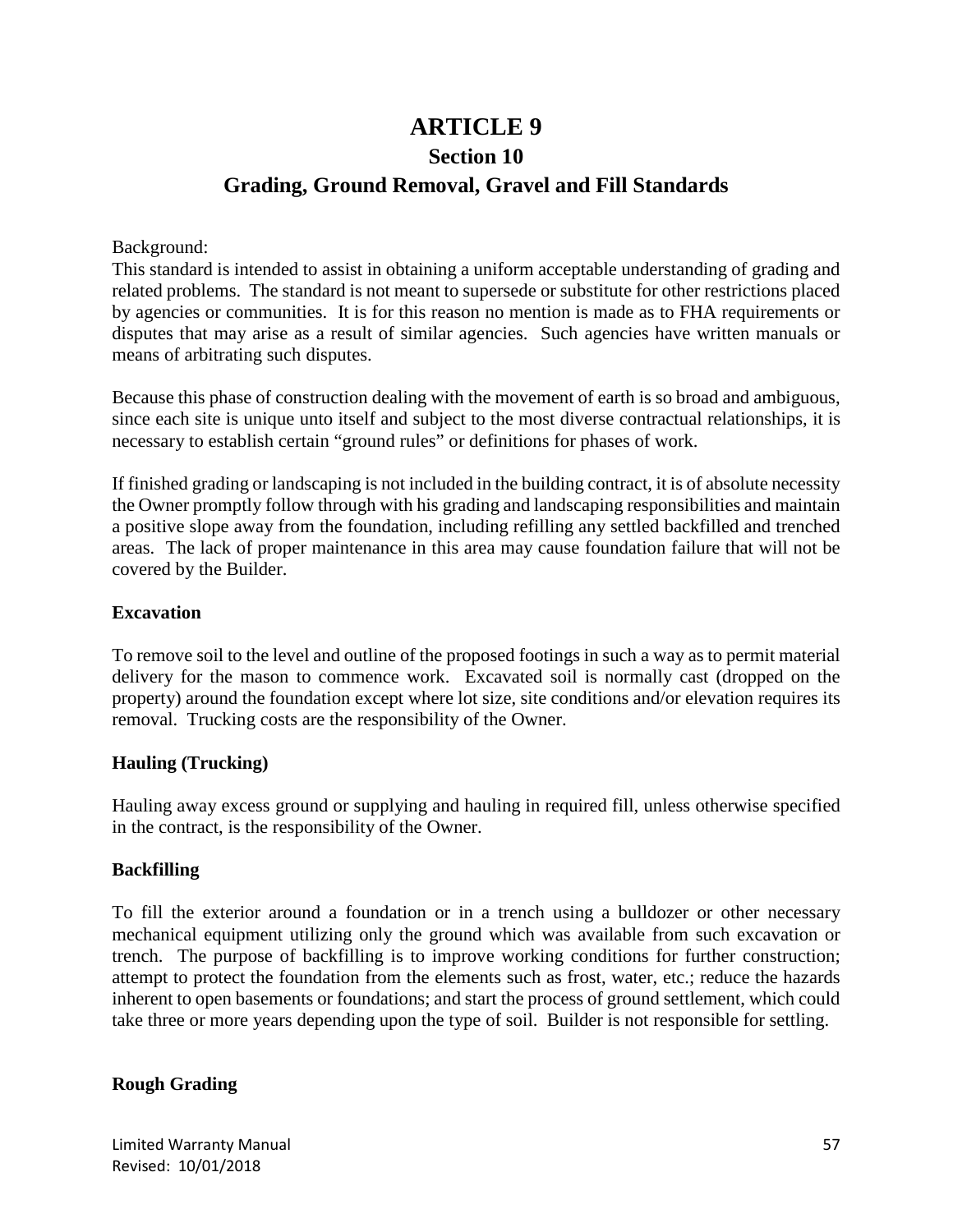Using mechanical equipment, the grader provides drainage away from the foundation in such a way as to indicate approximate grades at the building, walks, patios and driveways. This is normally done on an allowance specified in the contract. Builder is not responsible for settling.

### **Finish Grading**

Using mechanical equipment and the dirt on the site, the grader establishes the yard grade within two inches of final landscaped grade with respect to the building, walks, drive and adjoining properties. Depending on the terms of the contract this would ordinarily include the entire lot. This is often contracted for by the Owner, who is then responsible, and is the step to be performed just prior to landscaping.

### **Landscaping**

Using light machinery or hand labor the grader finishes establishment of final grade, sodding or seeding, and provides ornamental shrubbery, trees and other planting. This is often contracted for by the Owner, who is then responsible.

### **Site, Drainage and Erosion**

Site drainage must comply with all Applicable Codes in the subject jurisdiction. All sites must be prepared initially to prevent or reduce erosion from excessive water runoff. All contractual agreements made between parties will take precedence over guidelines. Owner maintenance is required after the possession of site.

1. Common Defect or Problem Settling of ground foundation, sewer or septic trenches and gravel-fill-in garage area after backfill operations. Performance Standard

Backfilled ground will settle. In fact, it is the intent to permit settling before further grading is done.

### Builder Repair Responsibility

To the extent provided in the building contract, the Builder is to perform the initial backfilling. Where the Builder is not responsible by contract for finish grade or landscaping, the Builder shall not be responsible for normal settling of backfilled or trenched areas. Lines installed by the Builder that settle excessively shall be repaired by the Builder during the first year.

### Owner Responsibility

Unless otherwise specified by contract, fill in such depression as they occur or as soon as possible to avoid other related problems. Owner will be responsible for the replacement of scrubs, grass, other landscaping, pavement sidewalks, or other improvements affected by the placement of such fill.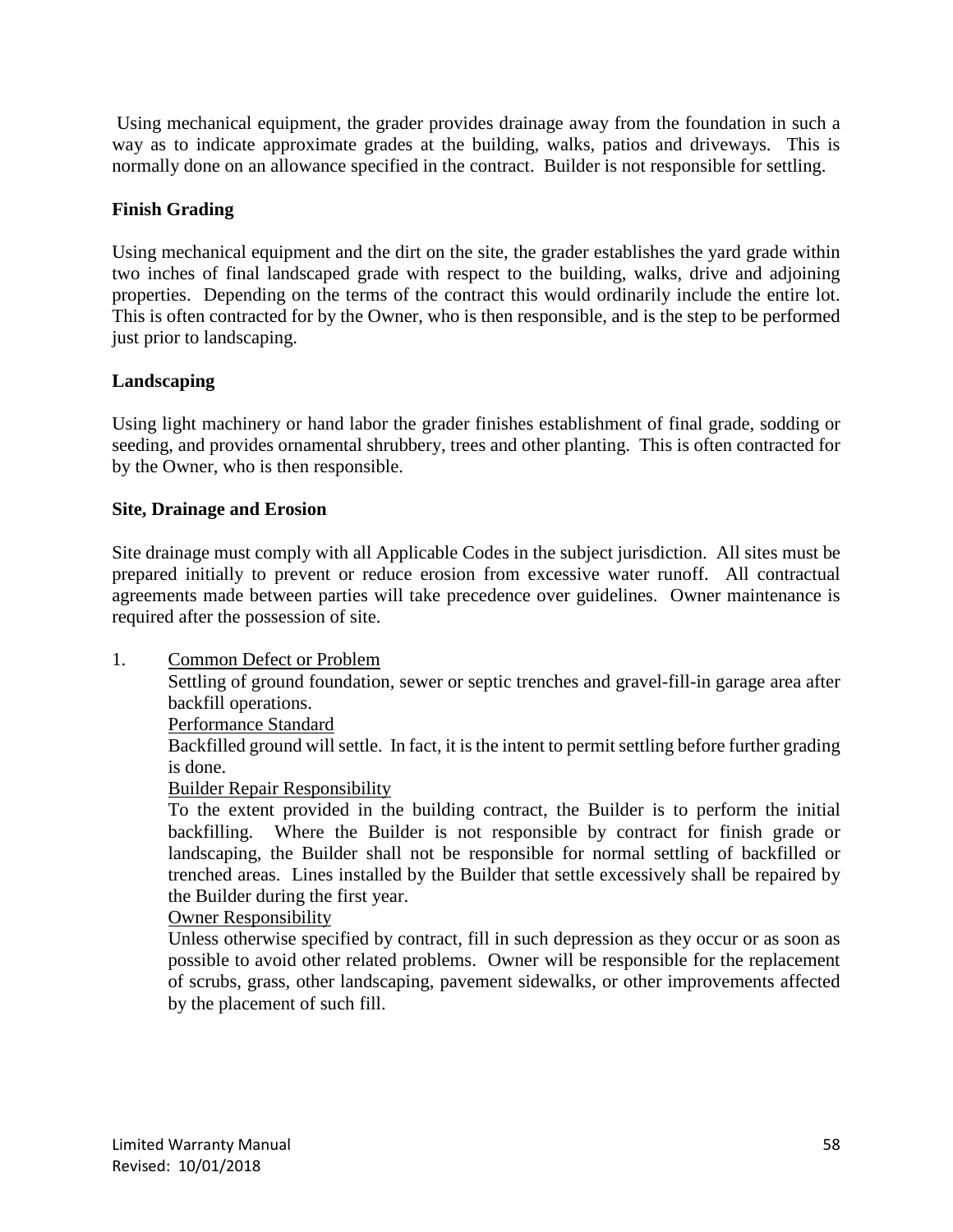Wet basement walls after backfilling, due to insufficient slope away from the foundation when Builder is responsible for backfill and/or rough grading only. "Wet" shall be defined as actual water running or trickling from, though, or under the basement wall and onto the floor, thus puddling or eventually finding the floor drain. Dampness of the walls particularly at the upper 2 and lower 1 foot are common to new

Construction and should not be construed as "wet."

### Performance Standard

Wet walls are usually a result of sunken areas around the foundation if the finished grading has not been performed. Proper grading, landscaping and waterproofing where applicable should eliminate damp or wet basements.

#### Builder Repair Responsibility

Builder to backfill in accordance to item #1, and/or waterproof where applicable.

#### 3. Common Defect or Problem

Wet basement walls due to insufficient slope and drainage away from foundation when Builder has contracted for finish grading.

#### Performance Standard

While some dampness is normal, wall should not be wet as defined in item #2 above. Builder Repair Responsibility

If landscaping is Owner's contractual responsibility and not completed within 30 days of finished grading, there is no Builder responsibility. Otherwise, Builder should correct slope as needed, other costs incidental to such correction are borne by the Builder. Owner Responsibility

Builder to fill in depressions, as they occur, due to settling. Direct downspouts and sump pump discharge from foundation and use extensions as needed. The Owner's proper landscaping should eliminate a wet basement.

4. Common Defect or Problem

Improper drainage of the site.

### Performance Standard

The Builder, to ensure proper drainage away from the Home, shall have established the necessary preliminary grades and swells. Standing or ponding water shall not remain for periods in excess of 48 hours in the immediate area after a rain, except that in swales which drain other areas, or in areas where sump pumps discharge, a longer period can be anticipated. Consideration must be given to the type of soil present and to the relationship to surrounding terrain. The possibility of standing water after an unusually heavy rainfall should be anticipated. Standing water will not remain for extended periods within 10 feet of the Home after a rain (generally no more than 24 hours), except in swales that drain other areas or in areas where sump pump receive discharge. In these areas a longer period of time can be anticipated (generally no more than 48 hours) No grading determination shall be made while there is frost or snow on the ground or while the ground is saturated. Builder Repair Responsibility

The Builder will try to establish the proper grades and swales based on soil conditions, site and weather conditions. The Owner is responsible for maintaining such grades and swales once they have been established.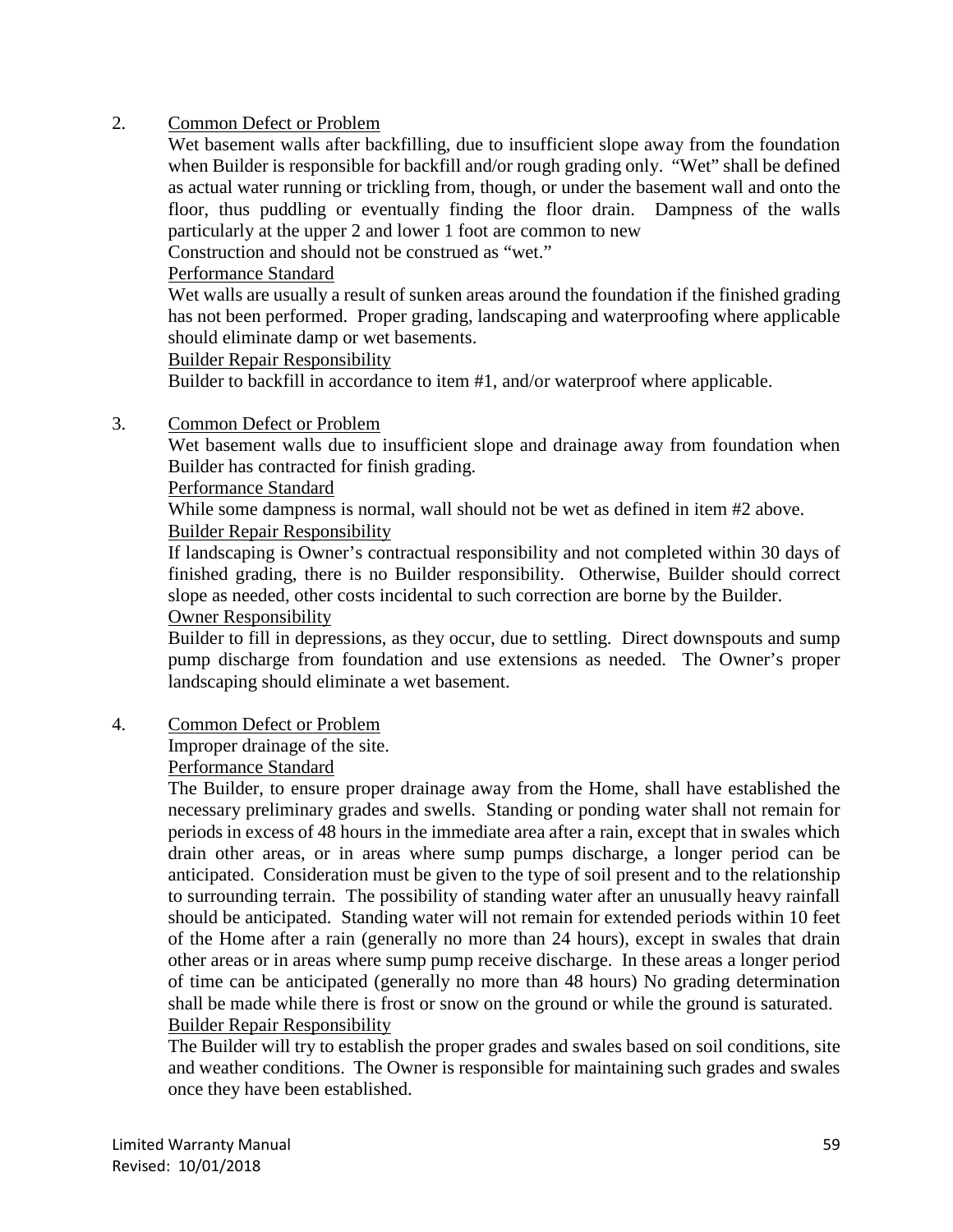Heavy rains will cause erosion where grass and sod has not had time to be permanently established. Additional landscaping by Owner or his agent can change the topography of the site.

Performance Standard

The defects or problems can be determined by visual inspection or by additional information gathered at site inspection.

### Builder Repair Responsibility

Builder to repair to original finish as closely as possible. Repairs, if required by inspection, will be made no more than one time during first year.

6. Common Defect or Problem

Grass, ornamental shrubbery, trees and other plantings die. Performance Standard These are items of nature and are subject to Owner's care and maintenance.

Builder Repair Responsibility

None, unless noted in writing prior to occupancy, and the Builder agreed to replace the plantings.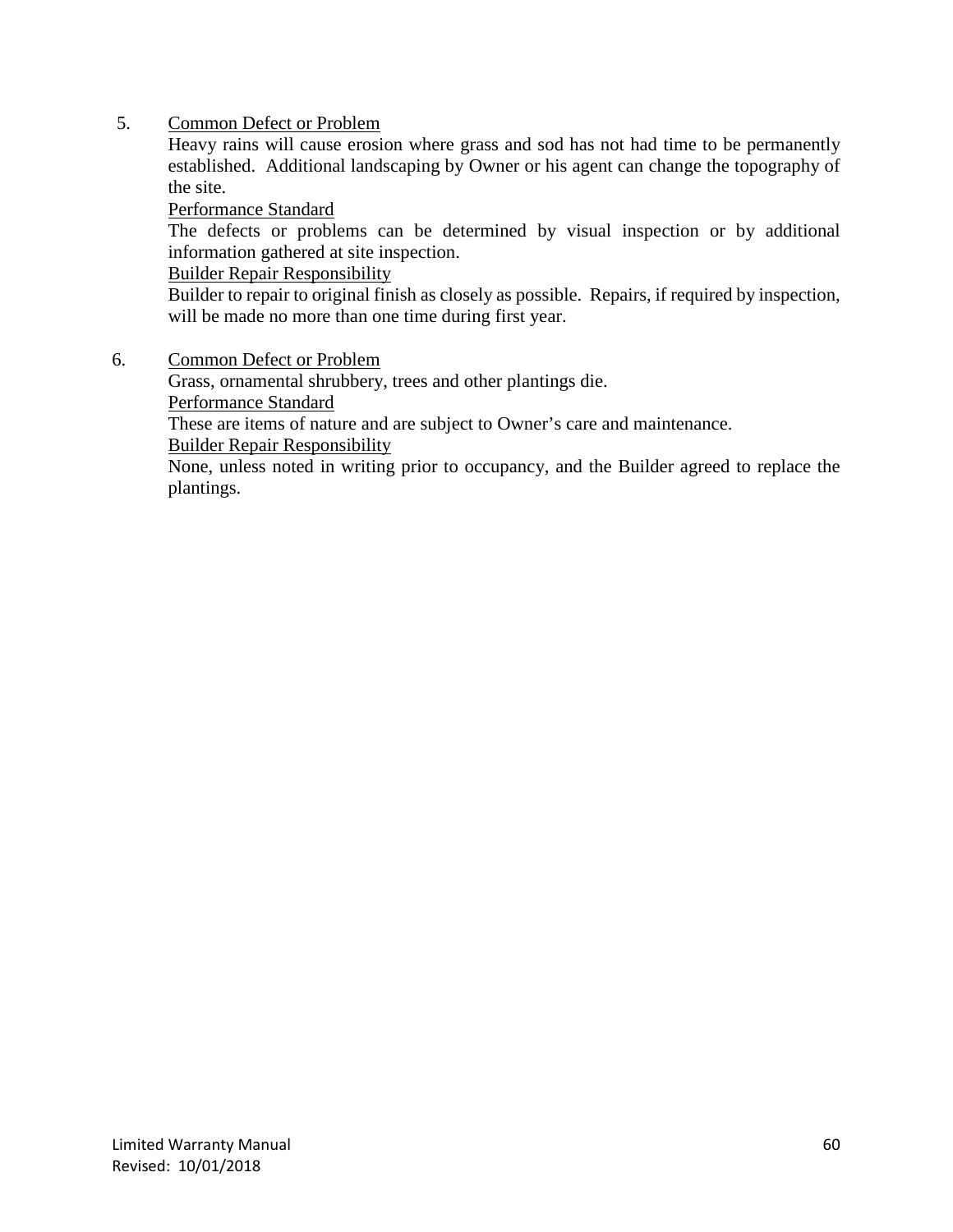# **ARTICLE 9 Section 11 Hardware and Lighting Fixture Standards**

#### Background:

All hardware and lighting fixtures are finished products. Care should be taken to protect them, especially during painting and staining. Owner maintenance is required. The Owner should make sure not to use abrasive products (i.e. lacquer thinner, solvents, cleaners and cleaning solutions, etc.) to clean the hardware and light fixtures.

It should be understood that, as we come into contact with hardware and lighting fixtures, the natural chemicals in our bodies will cause a breakdown of the finish in time. It should be understood that there will be color variations within finishes.

Any hardware or light fixtures with a protective coating will gradually tarnish and eventually take on an antique appearance. Atmospheric conditions, direct sunlight, caustic agents such as cleaners or scratches from contact with sharp objects may cause the protective coating to crack or peel, exposing the natural material, causing spotting and discoloration. The integrity of the surface under such conditions of exposure is not warranted. Initial care for these products requires only periodic cleaning with mild nonabrasive soap and light buffing with a soft cloth.

Regarding breakage of glass in light fixtures, it should be noted that such breakage is the responsibility of the manufacturer or Builder only until acceptance of delivery. Upon delivery, it is the Owner's responsibility.

- 1. Common Defect or Problem Finish on hardware or lighting fixture wears off. Performance Standard If the defect is caused by products such as lacquer, stain or varnish that was applied by the Builder's subcontractor, the Builder is responsible for correcting. Builder Repair Responsibility If the defect was caused by the Builder's subcontractor, the Builder is to replace or repair. If due to natural causes or negligence on the part of the Owner, the Builder is not responsible.
- 2. Common Defect or Problem Locks do not work. Performance Standard All locks must work. Builder Repair Responsibility Builder to make repairs and adjustments ONE TIME ONLY during the warranty period. A faulty lock is covered by the manufacturer's one-year warranty.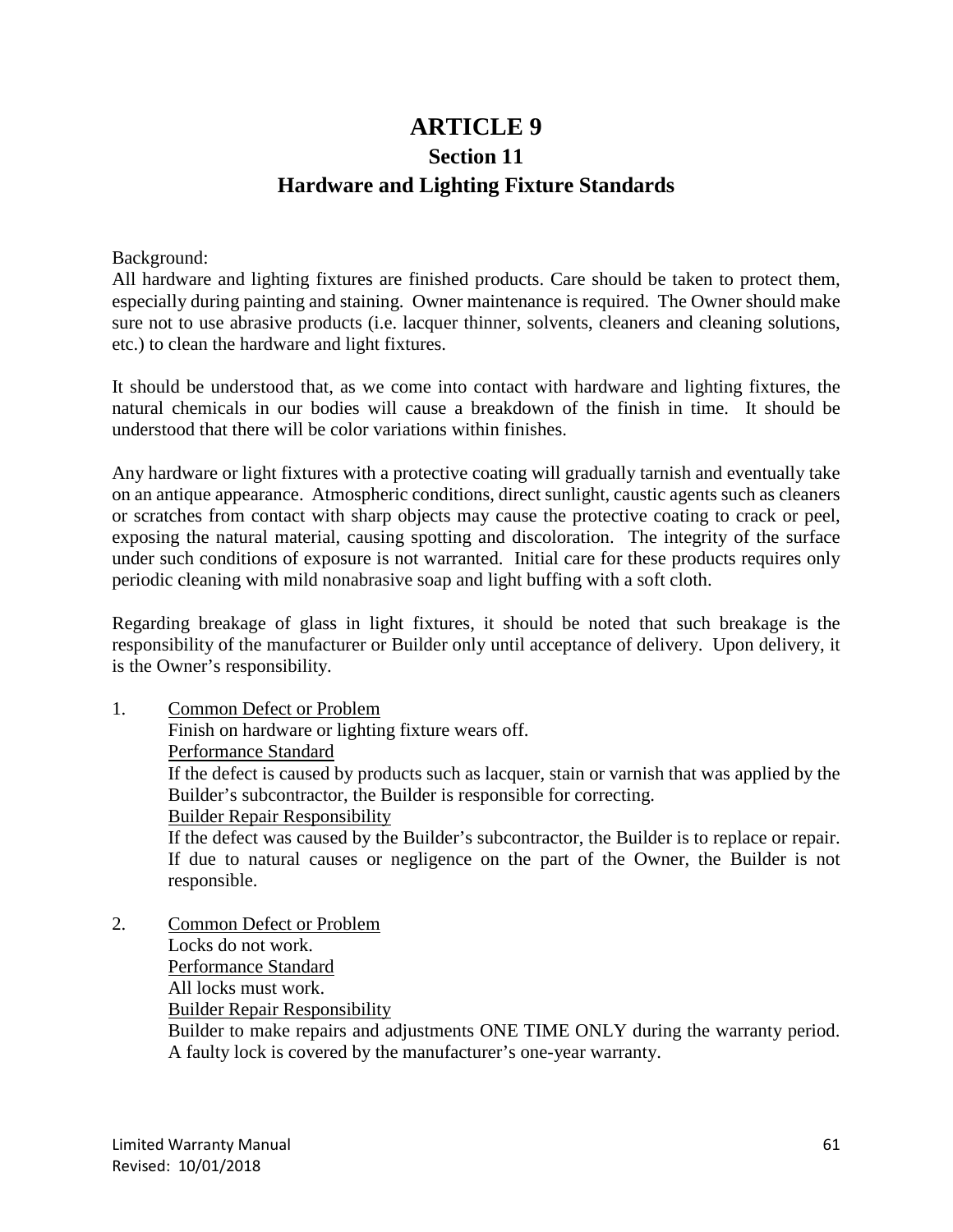3. Common Defect or Problem Lights or fans do not work. Performance Standard Wiring to fixture must be operative. Builder Repair Responsibility

Builder is to repair defective wiring to lights and fans. If it is found that the fixture is inoperative, it would fall under a manufacturer's warranty. If the fixture was Owner supplied, the Owner will be responsible for the cost of the service call.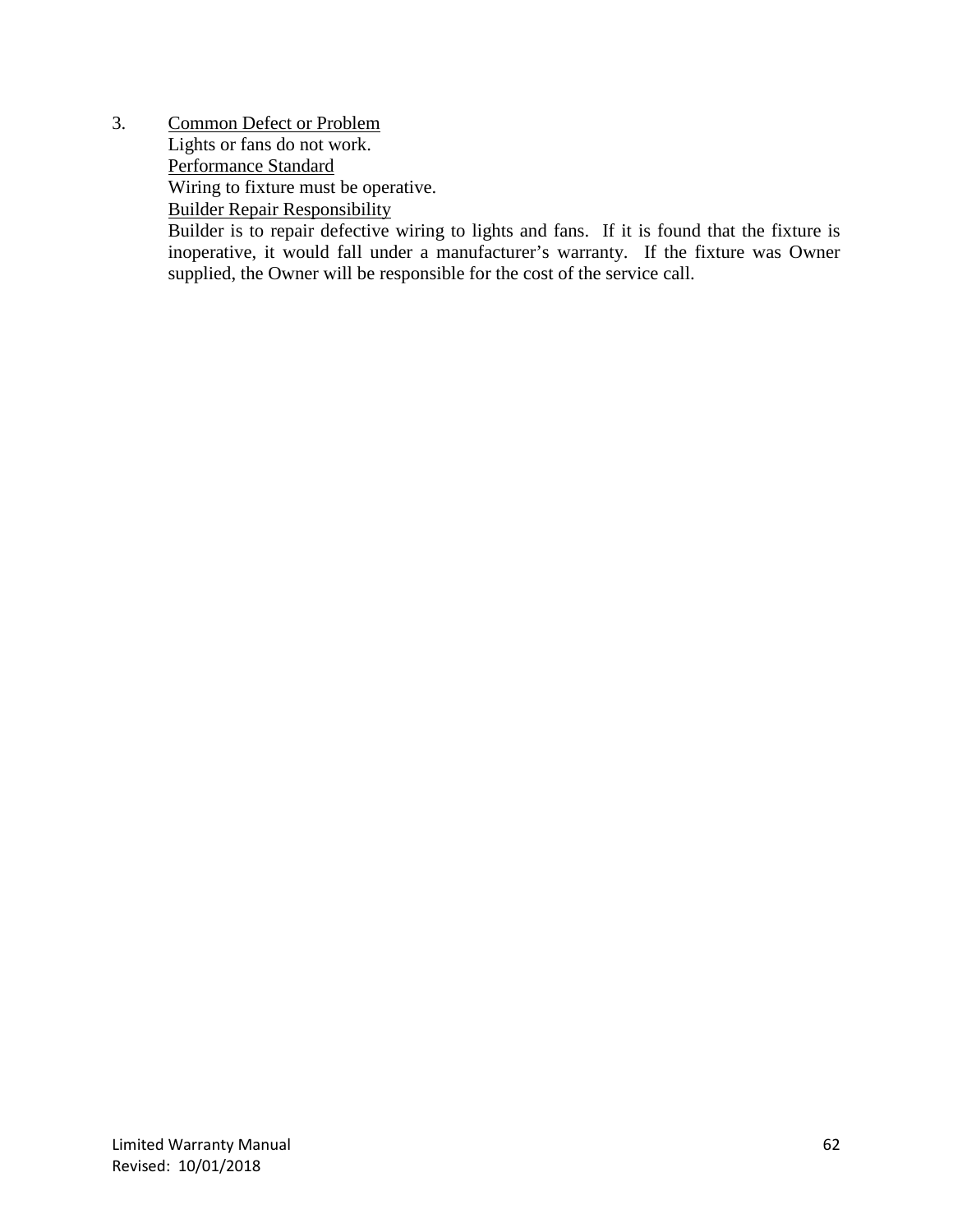## **ARTICLE 9 Section 12 Heating and Sheet Metal Standards**

#### Background:

Heating and cooling systems are specified by Applicable Code, with the equipment selection (size and capacity) being dependent upon the size of the Home, outside design temperatures, and anticipated heat loss due to the home design. It should be noted that temperatures in the Home may vary due to wind direction, windows, doors, etc. If parts of the Home are colder than others, running the blower of the furnace constantly may help.

Cleaning of furnace filters is an Owner's responsibility.

- 1. Common Defect or Problem Noisy ductwork. Performance Standard When metal is heated it expands and when cooled it contracts. The result is "ticking" or "crackling" which is generally to be expected and shall be considered acceptable. Builder Repair Responsibility Installation to comply with Applicable Codes.
- 2. Common Defect or Problem Oilcanning. Performance Standard The stiffening of the ductwork and the gauge of the metal used shall be such that ducts do not "oilcan." The booming noise caused by "oilcanning" is not acceptable. Builder Repair Responsibility Builder to correct to eliminate this sound.
- 3. Common Defect or Problem Furnace not placed as per plan. Performance Standard Due to heating design, venting and layout, the furnace location is to be determined by a heating contractor. Builder Repair Responsibility None.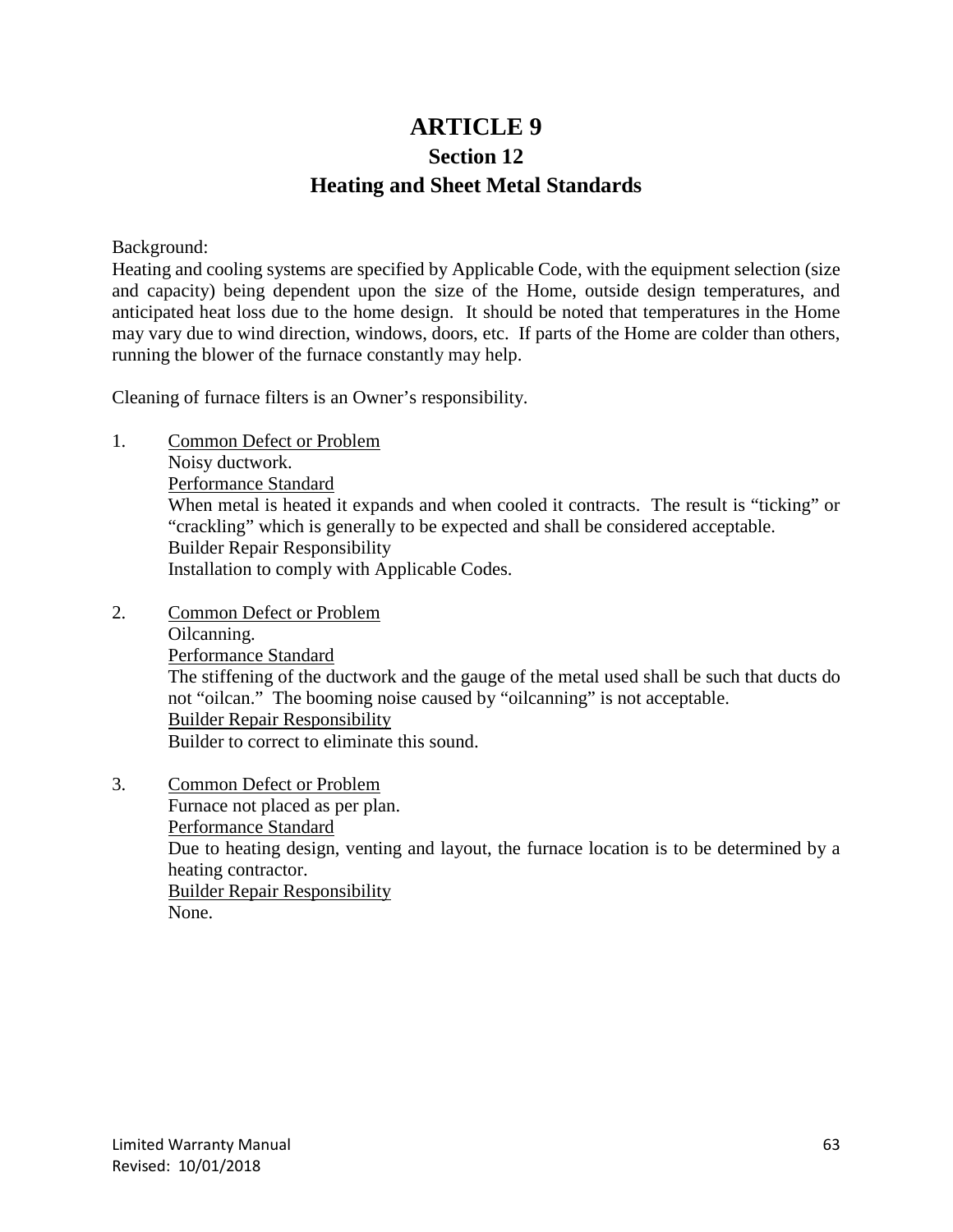Inadequate heating.

Performance Standard Heating system shall be capable of producing an inside temperature of 70°F, as measured in the center of each room at a height of 5' above the floor, under local outdoor winter design conditions of –10°F specified in the ASHRAE handbook. Federal, state or local energy codes shall supersede this standard where such codes have been locally adopted.

## Builder Repair Responsibility

Builder will correct heating system to provide the required temperatures. However, the Owner shall be responsible for balancing dampers, registers and other minor adjustments. Builder shall not be responsible when installation follows guidelines of Special Rate Programs offered by utility companies if utility standards are lower than manufacturers' recommendations.

## 5. Common Defect or Problem

Inadequate cooling.

## Performance Standard

Where air-conditioning is provided, the cooling system shall be capable of maintaining a temperature of 78°F, as measured in the center of each room at a height of 5' above the floor, under local outdoor summer design conditions as specified in the ASHRAE handbook. In the case of outside temperatures exceeding 95°F, a differential of 15°F from the outside temperature will be maintained where there is excessive glass, this may not be attainable. Owner should be advised on the use of shading in that area. Federal, state or local energy codes shall supersede this standard where such codes have been locally adopted.

## Builder Repair Responsibility

Builder will correct system to meet temperature conditions, in accordance with specifications. Builder shall not be responsible for changes when installation follows guidelines of special rate programs offered by utility companies if utility standards are lower than manufacturers' recommendations.

## 6. Common Defect or Problem

Temperature in Home is different than temperature set on the thermostat. Performance Standard If thermostat is properly calibrated according to equipment specs, temperature should not differ more than 4°.

Builder Repair Responsibility

Builder to repair if there is a difference of more than 4°.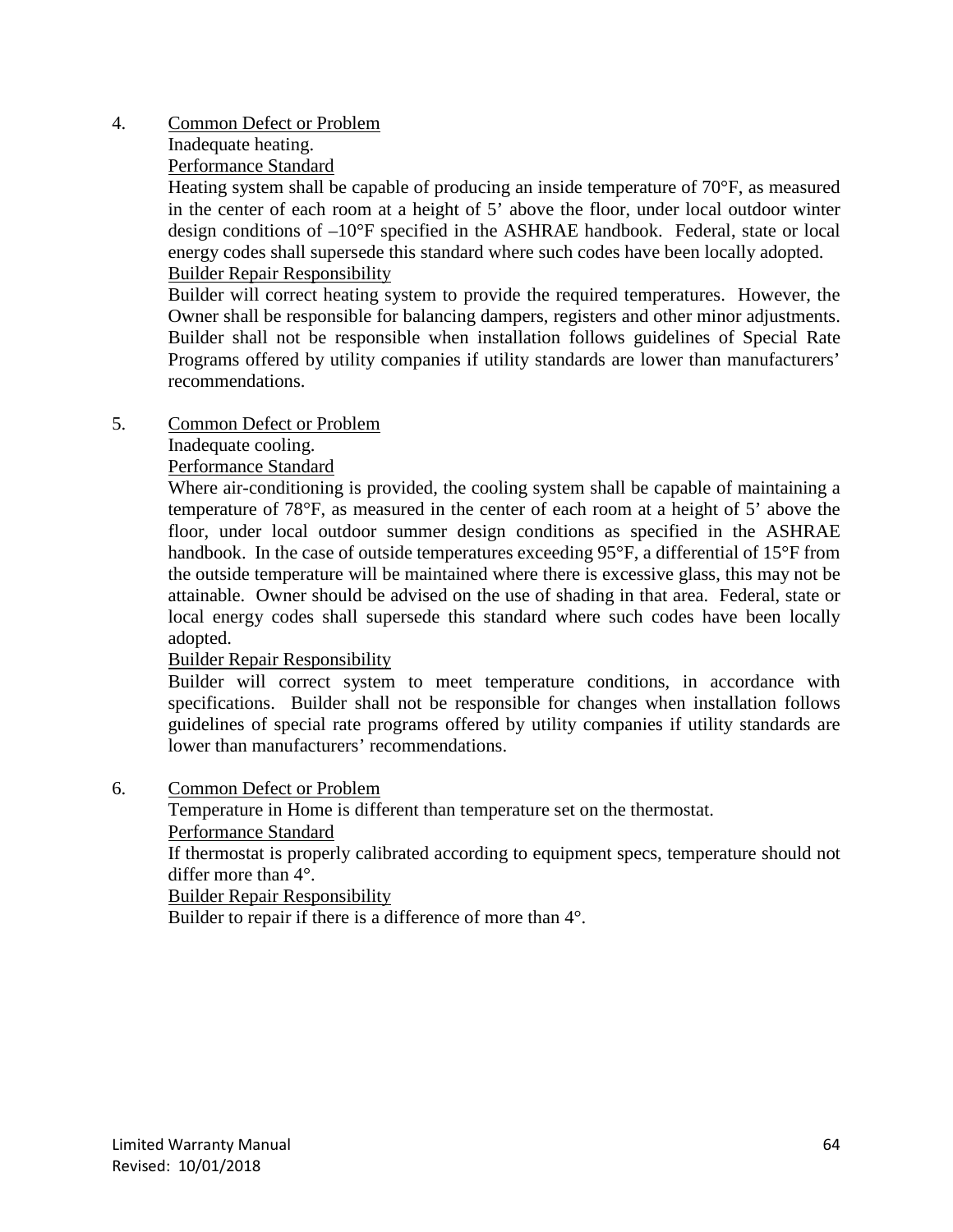- 7. Common Defect or Problem Kitchen or hood fan lets cold air into Home. Performance Standard All exhaust fans should have dampers, but drafts may develop during cold or windy weather. Because Applicable Code requires boring through the outside wall, there also may be some condensation. Builder Repair Responsibility None. Owner should check to make sure damper operates and notify Builder to repair if it does not operate.
- 8. Common Defect or Problem Moisture runs back in at bath vent fan. Performance Standard See # 11. Builder Repair Responsibility See # 11.
- 9. Common Defect or Problem Furnace is noisy. Performance Standard New furnaces are noisier due to design and blower size. Builder Repair Responsibility Builder to have manufacturer's representative determine if noise is excessive.
- 10. Common Defect or Problem Condensation lines clog up. Performance Standard Condensation lines may clog eventually under normal use. This is an Owner's maintenance item. Builder shall provide unobstructed condensation lines at time of first occupancy. Builder Repair Responsibility None if installed properly. Builder shall provide unobstructed condensation lines at time of first occupancy.
- 11. Common Defect or Problem Excessive humidity in Home. Performance Standard See Chapter 20, Moisture Standards. Builder Repair Responsibility See Chapter 20, Moisture Standards.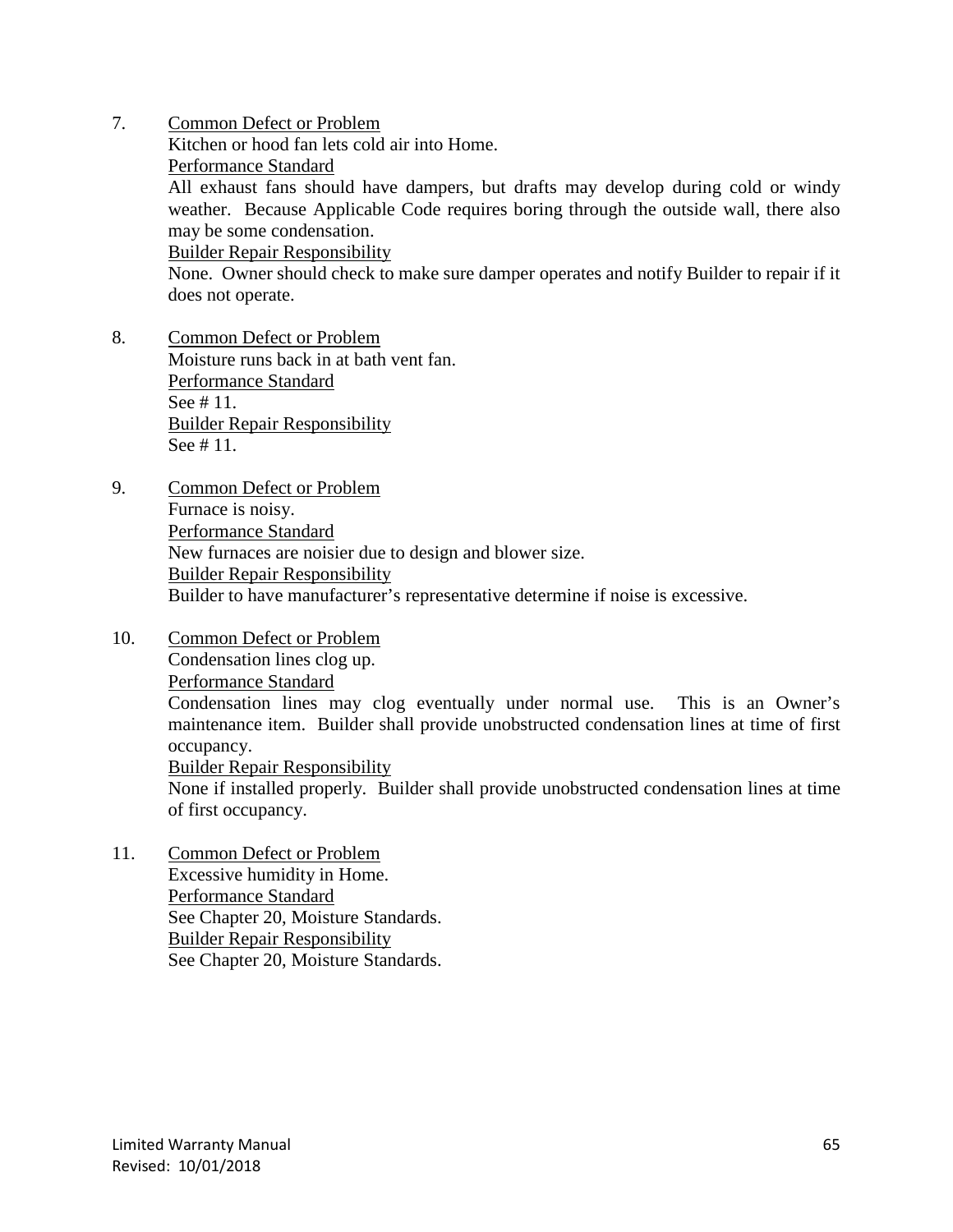12. Common Defect or Problem Settling of air conditioning slab. Performance Standard Owner is required to maintain a proper slope and fill in dirt underneath slab. Builder Repair Responsibility Builder shall level within the first year.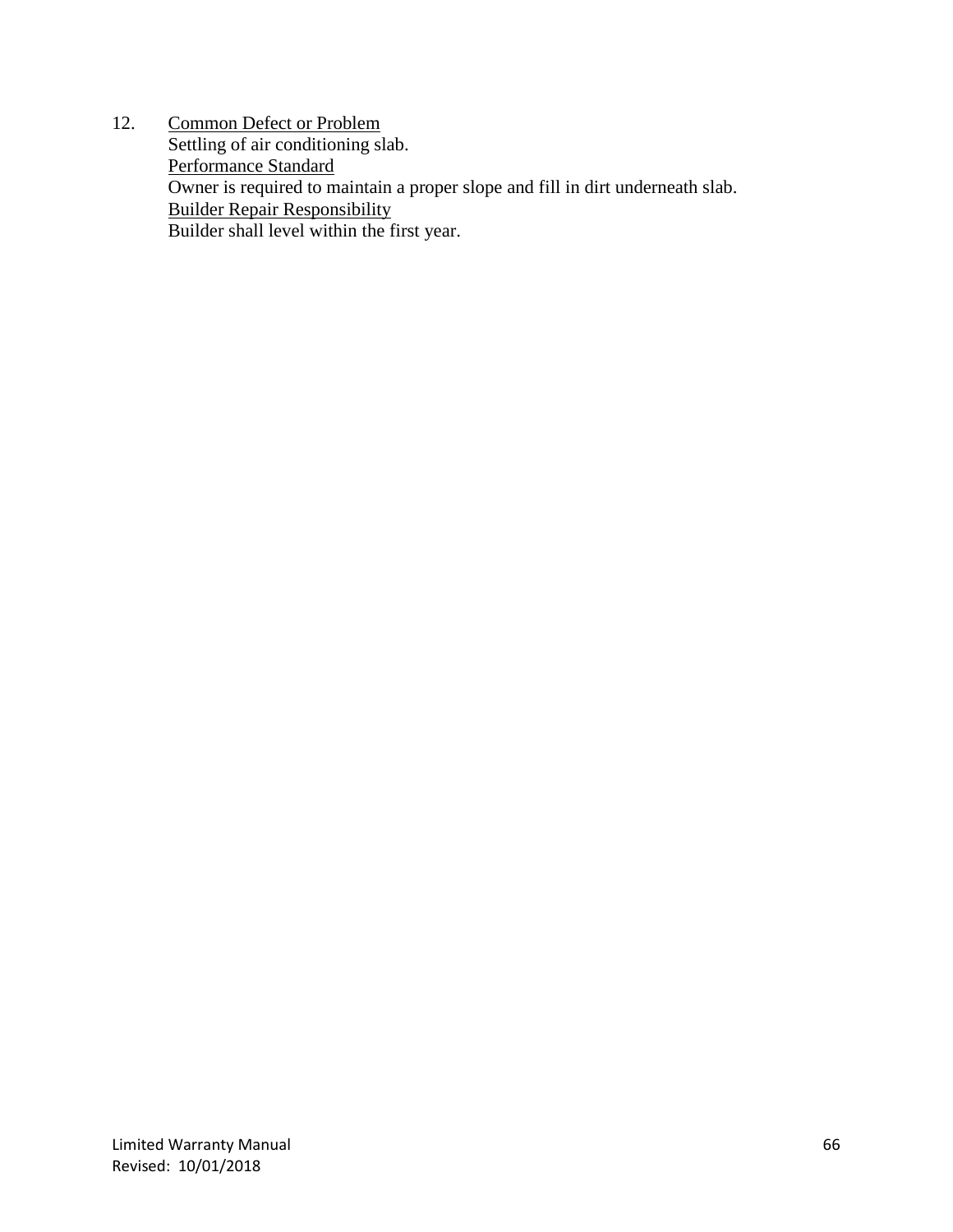# **ARTICLE 9 Section 13 Insulation Standards**

#### Background:

Insulating is the process by which a fire resistant material is installed at the perimeter or outer envelope of the structure to act as a barrier to create a resistance to heat flow. This produces a more controlled interior comfort climate and conserves energy. The primary characteristic that is desired in an insulating material is the ability to trap a gas to increase the resistance to heat flow. Physically, the efficiency of the insulating material increases as either the bulk of the air entrapped is increased or the movement of the gas is decreased within a given volume of insulating material.

The measurement of insulating effectiveness is called "resistance to heat flow" and is expressed as "R Value." Each manufacturer is required to label materials with its resistance to heat flow at 75°F mean temperature (R Value). R Value is a number rating system. As R increases, the overall effectiveness of the insulating material increases. Caution – Insulation may not cover an entire surface. Its R Value must be averaged with other assembly material(s) to give a true total average R Value.

Minimum R Value is established by the State Energy Code.

The commonly used fiberous insulating materials are mineral wool, fiberglass and cellulose. These materials are selected for their large ratio of surface area to mass of the material in order to better entrap air. The normal form of the insulating material is either the blown loose material, as is most often used in the ceiling, or the batt form. Other forms are rigid materials such as polyurethane or polystyrene, which are usually supplied in panel form or are sprayed in their application.

Air infiltration can be further minimized by the installation of weather-stripping and caulking. Both require owner maintenance throughout the life of the Home. Some infiltration will occur under certain temperatures and wind conditions.

The system of electric boxes and wiring on exterior walls produces an air flow passage whereby the cold or outside air can be drawn through the outlet into the room under most heating conditions, since the outside of the Home is at a higher pressure than the inside. Also, venting for fans will produce some air flow. With acceptable building practices, this situation is virtually unpreventable, as are certain other situations resulting from many openings that do not exist in the Home under normal construction.

Moisture in insulation causes it to lose its insulating value. Therefore, vapor barriers are put on the inside to keep moisture from entering into the walls and ceilings. It is also important to properly vent the attic to create airflow. This can be accomplished with roof vents, gable louvers, ridge vents and soffit vents. Cathedral ceiling areas, where there is no attic, require proper ventilation. Year round ventilation is necessary.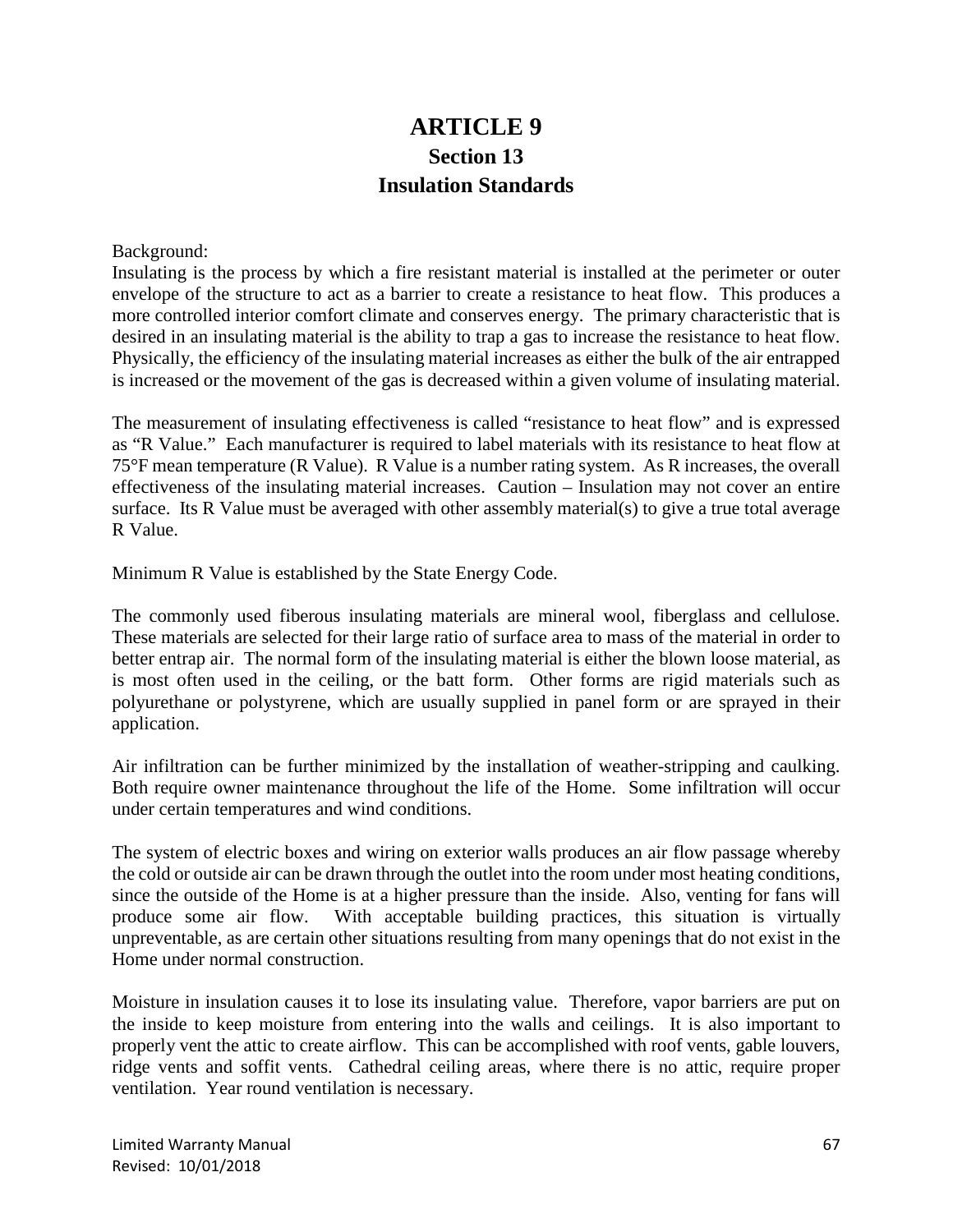Insulation and ventilation Performance Standards in some locations are specified by the Applicable Code.

You may wish to refer to the Moisture Standard (Chapter 20) for additional information.

With the above background on the insulation material in mind, the following are the most common problems occurring in the area of insulation:

## 1. Common Defect or Problem

### Pipes freeze.

Performance Standard

Drain, waste and vent, and water pipes shall be adequately protected, as required by Applicable Code, during normally anticipated cold weather, and as defined in accordance with ASHRAE design temperatures, to prevent freezing.

Builder Repair Responsibility

Builder will correct situations not meeting the Applicable Code. It is the Owner's responsibility to drain or otherwise protect lines and exterior faucets and hose bibs (even if they have an anti-siphon valve attached) exposed to freezing temperatures.

2. Common Defect or Problem

Moisture condensation on windows.

### Performance Standard

Moisture condenses on the window because it is the coldest object in any given room. Glass has a much higher rate of heat transmission than other surfaces; hence, it is the colder surface during the normal heating season. Moisture condensation on windows is an indication of either too much moisture in the room, or poor circulation of the moisture that is present. The owner can minimize this condition by merely opening a window to permit the excess moisture to escape or by installing a dehumidifying system if the condition persists. It should be noted that in homes with humidification equipment, the formation of moisture on the windows is an indication that the humidifying equipment is set too high and producing too much moisture. It is also recommended that screens be removed from casement windows during the heating season.

#### Builder Repair Responsibility

None, except to explain to the owner more thoroughly how this condition is caused.

## 3. Common Defect or Problem

Drafts at baseboards.

Performance Standard

The juncture of the floor and wall system is conducive to openings so a certain amount of draft is permissible, although it should be minimized.

Builder Repair Responsibility

Builder to check out the areas to assure the air leakage is at a minimum.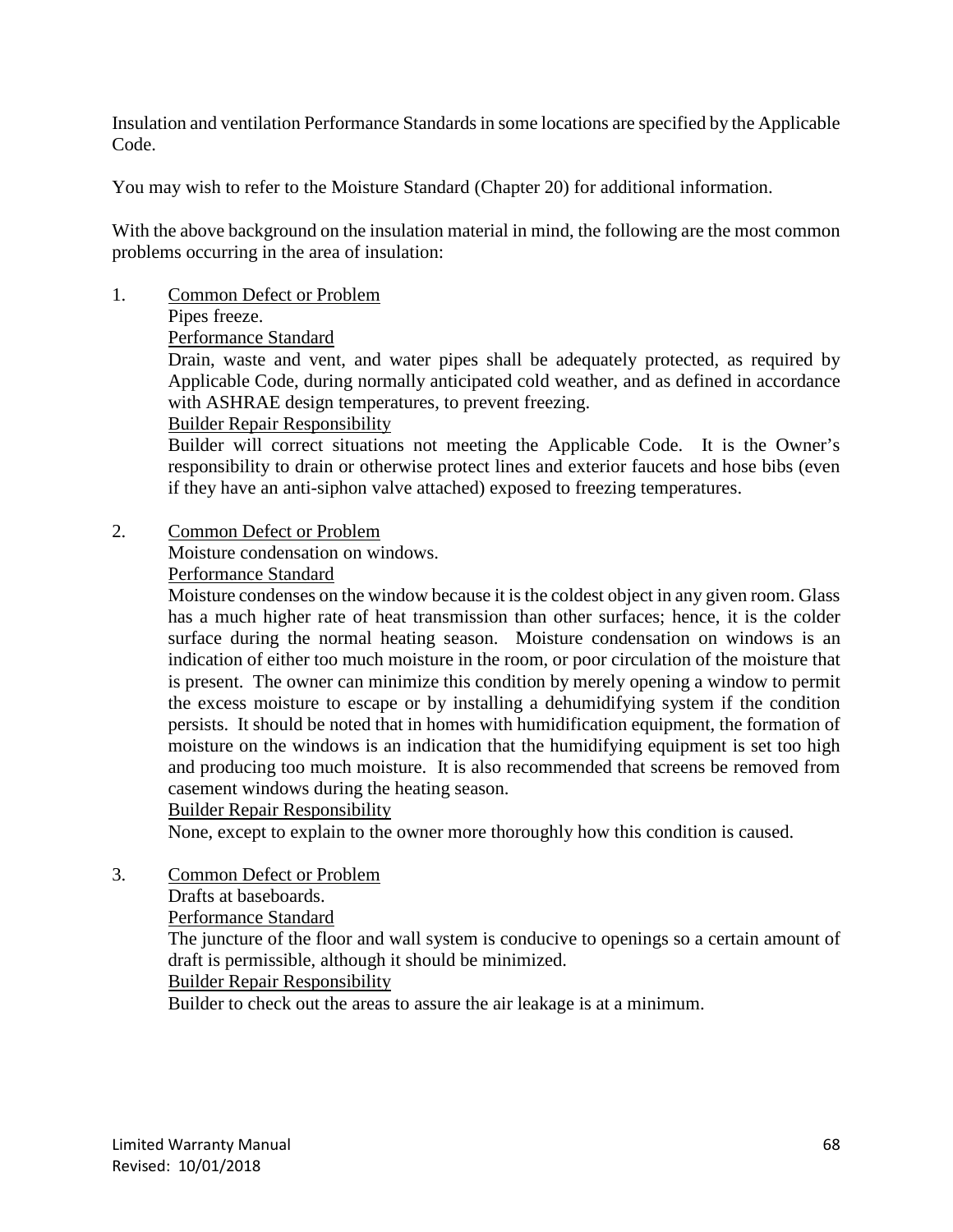- 4. Common Defect or Problem Drafts from electric outlets. Performance Standard Electrical junction boxes on exterior walls may produce airflow whereby the cold air can be drawn through the outlet into a room. Builder Repair Responsibility Builder to check out the areas to assure the air leakage is at a minimum.
- 5. Common Defect or Problem Drafts from recessed lights, ceiling fans and vent fans. Performance Standard Drafts in these areas are normal. Builder Repair Responsibility None, as long as there is proper insulation around the unit.
- 6. Common Defect or Problem
	- Drafts around doors and windows.
	- Performance Standard

Doors and windows are cold spot sources and some infiltration of air must be expected. Proper weather-stripping and insulating around these areas can minimize air passage. However, depending on the type of window (i.e. double hung and sliding windows will have more air infiltration than casement or stationary windows) and under certain temperature and wind conditions, some infiltration will be observed by the Owner. Builder Repair Responsibility

Builder to inspect and adjust poorly fitted weather-stripping. If draft comes around casings, Builder to make sure insulation is in place around window wherever possible.

- 7. Common Defect or Problem Blown insulation in attic displaces. Performance Standard This may occur due to wind and air movement in the attic. Builder Repair Responsibility During the first year, Builder to redistribute insulation to meet the Applicable Code.
- 8. Common Defect or Problem

Blown insulation in attic settles. Performance Standard During the first year insulation should not settle. However, after time, settling will occur. Builder Repair Responsibility Builder to correct during first year.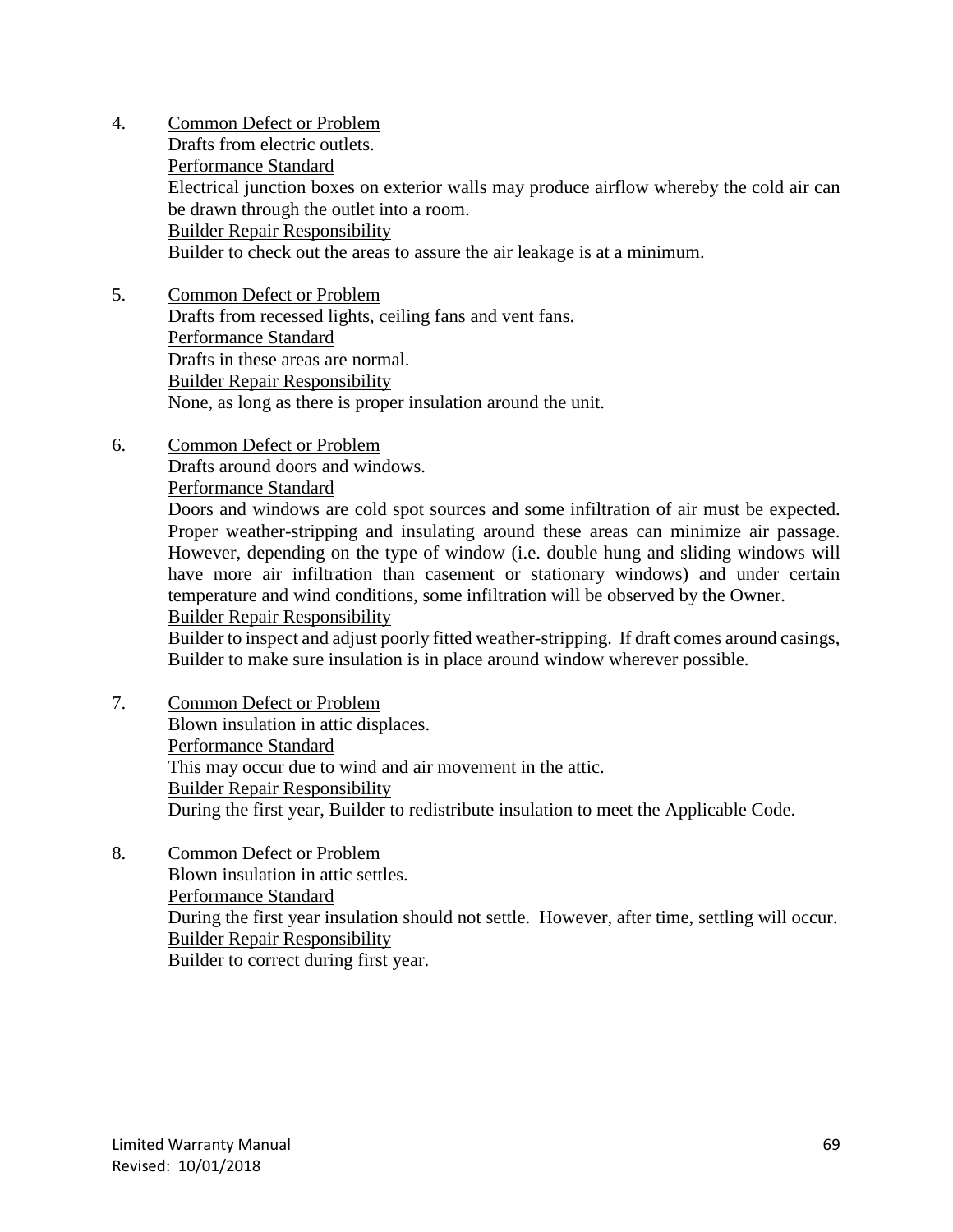- 9. Common Defect or Problem Not enough insulation. Performance Standard The Builder must provide the R Rating as specified by the Applicable Code or contract. Builder Repair Responsibility Builder to correct to standard.
- 10. Common Defect or Problem Gaps at the top of batt insulation. Performance Standard There should be no gaps. Builder Repair Responsibility Builder to insulate or foam spaces to fill gaps.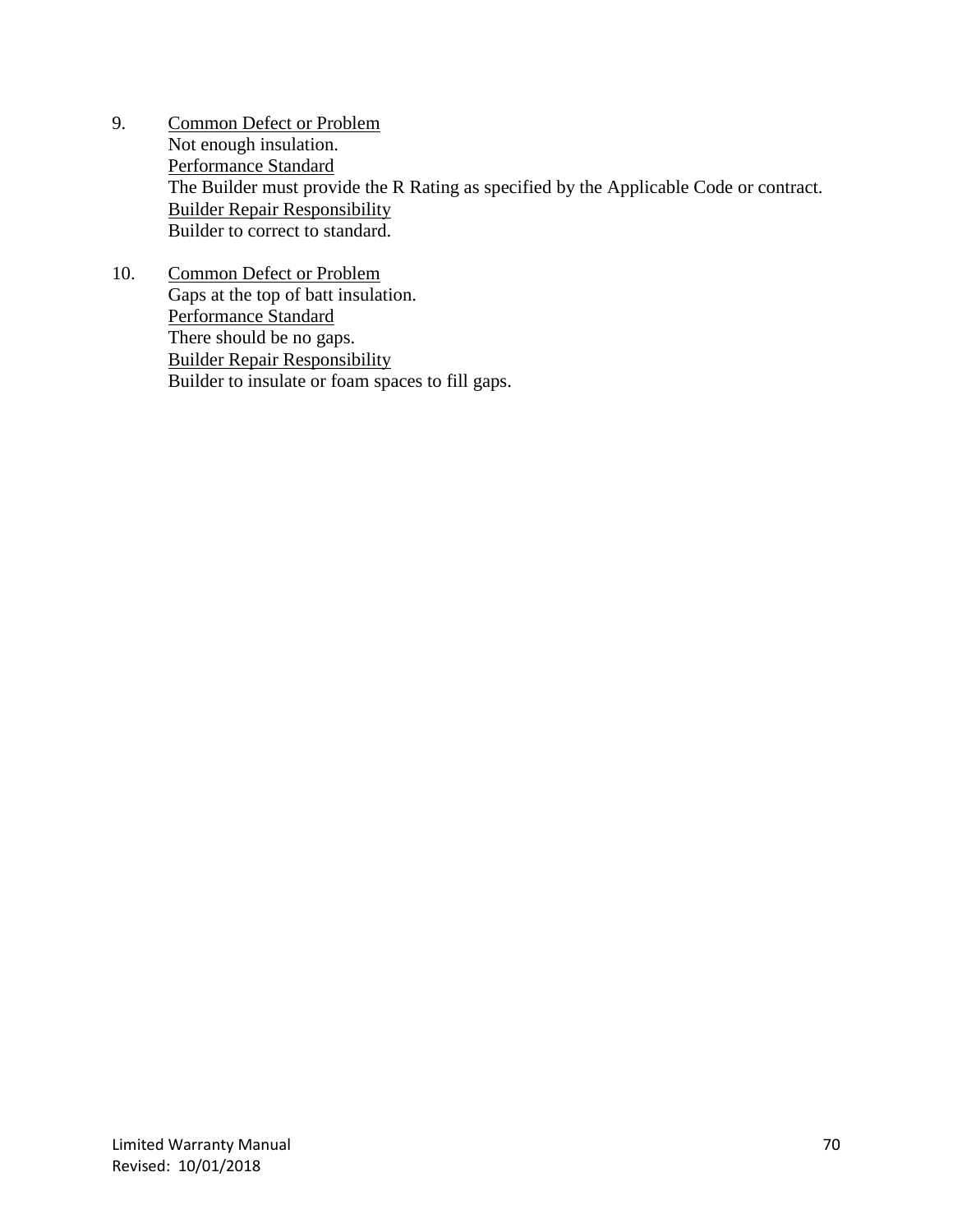# **ARTICLE 9 Section 14 Masonry and Concrete Standards**

#### Background:

Masonry and concrete work in residential construction provide the base structure upon which the Home is built, and a permanent fire-proof construction and weatherproof exterior. The work is performed with quarried natural materials or with products manufactured by relatively simple processes, which have been selected for their wearing qualities. As such, they are subject to the same weathering phenomena as in their natural state, such as erosion, freezing and thawing, chipping, natural color variations and non-uniformity of size. Masonry work can be performed with an almost infinite variety of materials, methods of application, and techniques of installation. This permits the owner an almost infinite range of personal choice but at the same time, once that choice has been made, creates a situation that can never be exactly duplicated. Masonry, more than any other trade, is dependent upon the variation of the product and the techniques of the individual mason or workman.

Masonry and concrete work consist of four primary divisions:

- 1. The construction of a basement, which may be either cast-in-place (poured) concrete or concrete block masonry installed on footings.
- 2. The placing (pouring) of flat slab areas consisting of footings, basement and garage floors, stoops, patios, walks or drives.
- 3. The veneering of the exterior of some structures with brick, stone or other masonry products.
- 4. The construction of fireplaces and chimneys.

Concrete is subject to several natural changes. The first is shrinkage in the hardening process, which creates shrinkage cracks; the type most common in concrete work, especially in flat slabs. Shrinkage cracks themselves do not affect the integrity of the surface. Concrete is subject to the elements and is attacked by certain chemicals. Pitting, scaling or spalling can develop under unusual conditions or when certain salt or chemicals are placed on a slab in winter for ice removal or drop from a car onto a garage slab and/or drive. A certain amount of surface dusting is normal. Proper owner maintenance can alleviate most of these situations. A sealer can be applied by the Owner to the concrete to minimize dusting, spalling and effects from chemicals.

Cracking is a characteristic of concrete, and cracks in concrete walls or mortar joints of block foundations generally do not affect the structural strength of the Home. Cracks are caused by settling of the Home, shrinkage of concrete, expansion and contraction of concrete, and may occur continually throughout the life of the Home.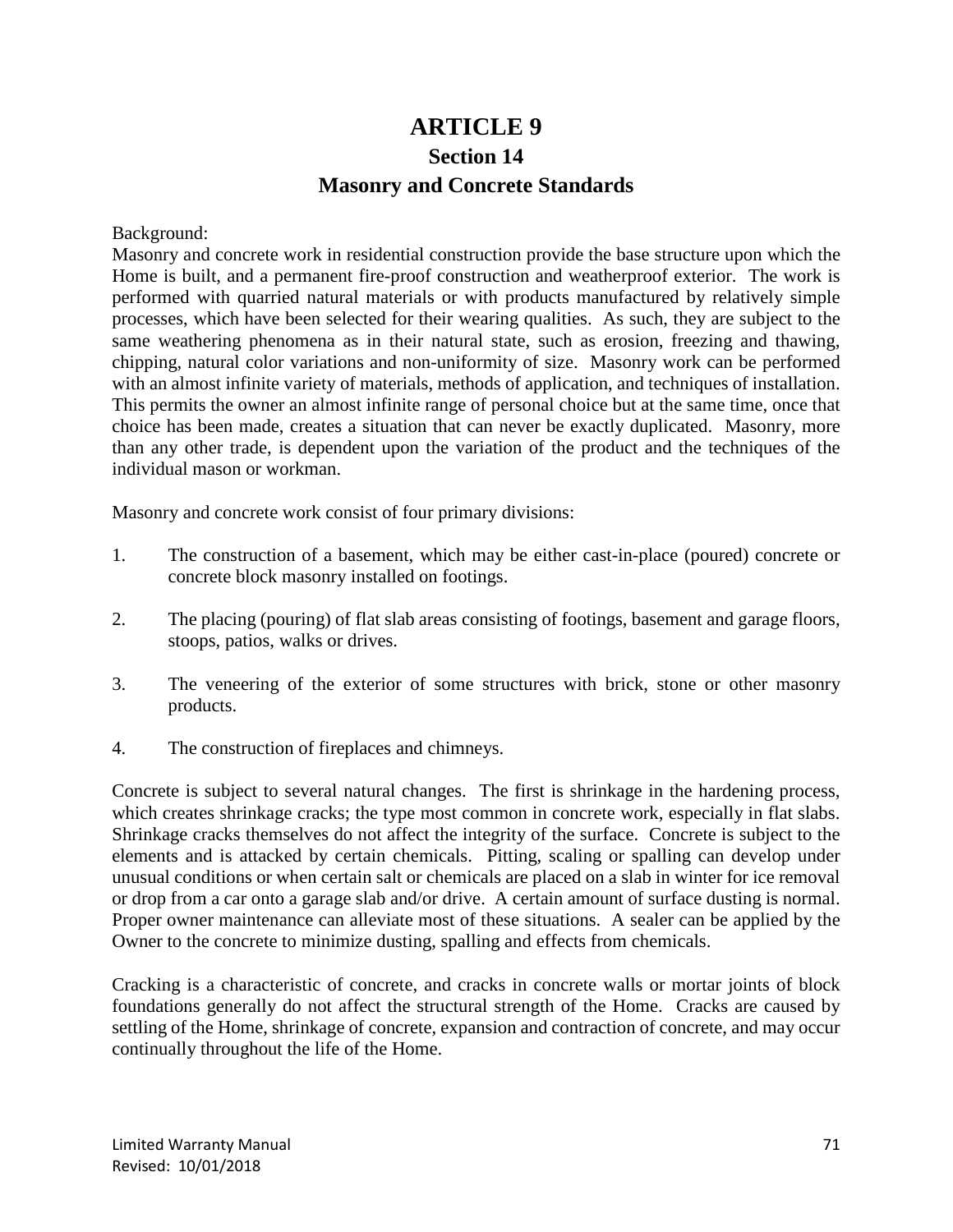Settling is a natural phenomenon in the construction of a new home, and concrete slabs are subject to the settling process. For this reason it is recommended that wherever possible, the construction of floating slabs, such as patios, walks and drives, be postponed until at least the end of the first year of occupancy or even longer so that a more stabilized soil condition will be available prior to actually doing the work.

Masonry and concrete work is also subject to color and texture variations due to the nature of the materials. Repairs, when made, seldom match in color and some variation is to be expected by the owner.

When selecting a veneer material, predominantly a matter of owner preference, many factors enter in, such as: the bond or pattern to be used for the brick or stone; the selection of the type of mortar joint (whether struck, raked or weeping pattern); the color of the mortar and the shading variation from batch to batch; the shades of the material involved and their relative contrast with the mortar chosen; the choice of material size, standard or king size brick or the type of stone chosen; and, finally, the individual workmanship of the mason. All of these variables set up a distinctive situation within the masonry field.

1. Common Defect or Problem

Leaks in basement or wet basement.

Performance Standard

No leaks or flow of water are acceptable, except when caused by an improper ground pitch away from the foundation (a proper pitch is 6" down for every 10' out from the foundation and must be maintained by the owner), or improper landscaping or subterranean problems where the responsibility is defined as the owner's by the building contract. Leaking conditions should not be confused with dampness or moisture, which can be expected by the owner during the first year of the settling process, or with condensation during the summer months. If the basement had an engineered waterproofing system applied, then the owner should refer to the manufacturer's warranty.

Builder Repair Responsibility

Builder should correct as required. After correction, any openings made in order to correct should be repaired. Color variations in repairs are to be expected.

## 2. Common Defect or Problem

Cracked basement walls.

## Performance Standard

Hairline cracks in mortar joints or cast-in-place concrete not exceeding 1/8" average width or hairline cracks in a single isolated block not extending to any adjacent blocks, providing these cracks do not cause a leaking problem are acceptable. If the cracks are caused by an improper pitch away from the foundation or owner landscaping, it is the responsibility of the owner to repair.

## Builder Repair Responsibility

Builder to repair any cracks in mortar joints or poured walls exceeding 1/8" average width. Unless structural danger exists, repairs should be made approximately a year after occupancy to permit normal settling through the stabilization period. Broken blocks should be removed from the inside and repaired with a 4" block. Grout colors should be matched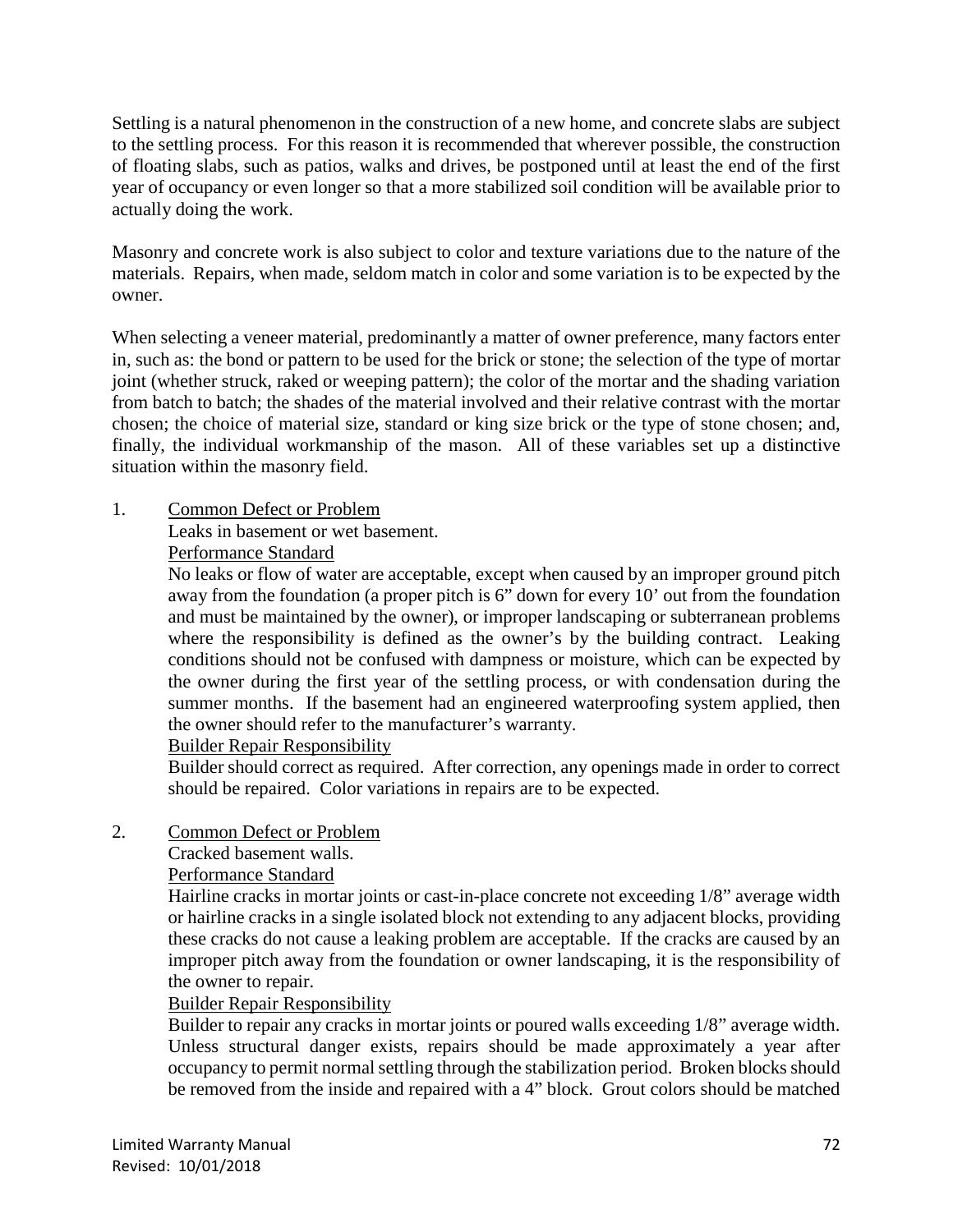as closely as possible, but color variations should be expected by the owner. Exterior repairs will not be made except in the case of major structural damage.

3. Common Defect or Problem

Cracking of basement floor.

### Performance Standard

Shrinkage cracking is to be expected and requires no repair unless one or both of the following conditions exist:

- a. If the two surfaces of the crack are mismatched in height by more than 3/16".
- b. If the shrinkage occurs non-uniformly (i.e. all in one crack rather than several) and exceeds 3/16" average width.

### Builder Repair Responsibility

Builder should correct using a latex filler, surface patching or other method as required, grinding surfaces smooth in case of mismatch. Owner is cautioned that repair will not match in color and a hairline crack may reappear.

## 4. Common Defect or Problem

Cracking of garage slab.

Performance Standard

Cracks in garage slabs in excess of 1/4" in width or 1/4" in vertical displacement shall be repaired.

Builder Repair Responsibility

Builder will repair cracks exceeding maximum tolerances by surface patching or other methods as required. See repair method for #3.

## 5. Common Defect or Problem

Cracks in patio, walks and drives.

Performance Standard

Except as may be otherwise covered by contract, no warranty against settling can be extended for floating slabs installed on soil which is less than 95% compacted. Cracks in excess of 1/4" in width or 1/4" vertical displacement on a surface which is 95% compacted shall be repaired. It should be noted that floating slab type concrete should not be installed until at least the end of the first year, if possible.

### Builder Repair Responsibility

Builder to repair to meet Performance Standard. If replacement of a section is required, the minimum section be removed from the walk, drive or patio at the blind or open joint.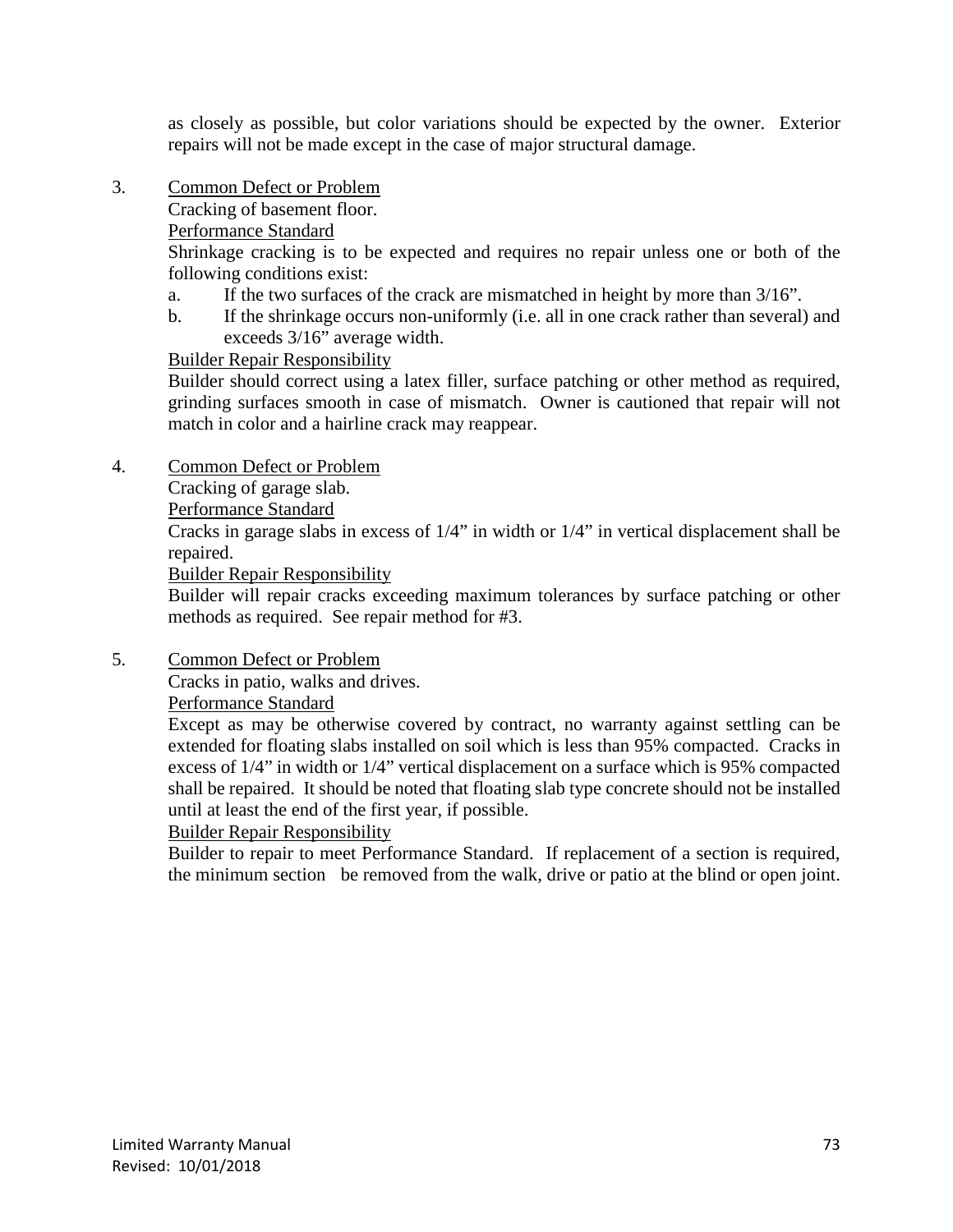Pitting, scaling or spalling and chert pops of concrete work.

Performance Standard

The aggregate in concrete work should not be exposed unless it is caused by a concentration of water, freezing and thawing, use of salt or other chemicals and mechanical implements and other factors beyond the Builder's control. **Owner should consider sealing the concrete**.

### Builder Repair Responsibility

Builder to correct using of a latex filler or grind to remove defect to meet acceptable tolerance. Owner is cautioned latex repair will not match in color.

7. Common Defect or Problem

Powdering or chalking of concrete work.

Performance Standard

Powdering or chalking may occur. Builder should advise owner to seal the surface with a concrete sealing compound.

Builder Repair Responsibility

None. However, only if the surface is soft, other repairs may be required. These are rare and severe instances which Builder would then be required to correct.

### 8. Common Defect or Problem

Low spots in concrete slabs, except for stoops with foundations.

### Performance Standard

No water pockets exceeding 1/4" depth shall exist in any slab within 32" length. Where a level slab has been requested by the owner or in basements, water pockets may appear. Builder Repair Responsibility

Builder to correct to meet Performance Standards by filling with a latex or equivalent filler or grind as necessary. Finished repair should be feathered and smoothed. Minor color variations are to be expected.

## 9. Common Defect or Problem

Cracking of stoops with foundations.

## Performance Standard

The effects of cracks or settling with inadequate drainage on stoops make acceptable tolerances much lower than for other slab forms. All cracks, except hairline cracks with no settling, require repair. Minor chips and cracks just beyond the acceptable tolerance should be corrected with a latex filler and beyond that point when complicated by settling. Builder Repair Responsibility

Builder to correct to meet Performance Standard.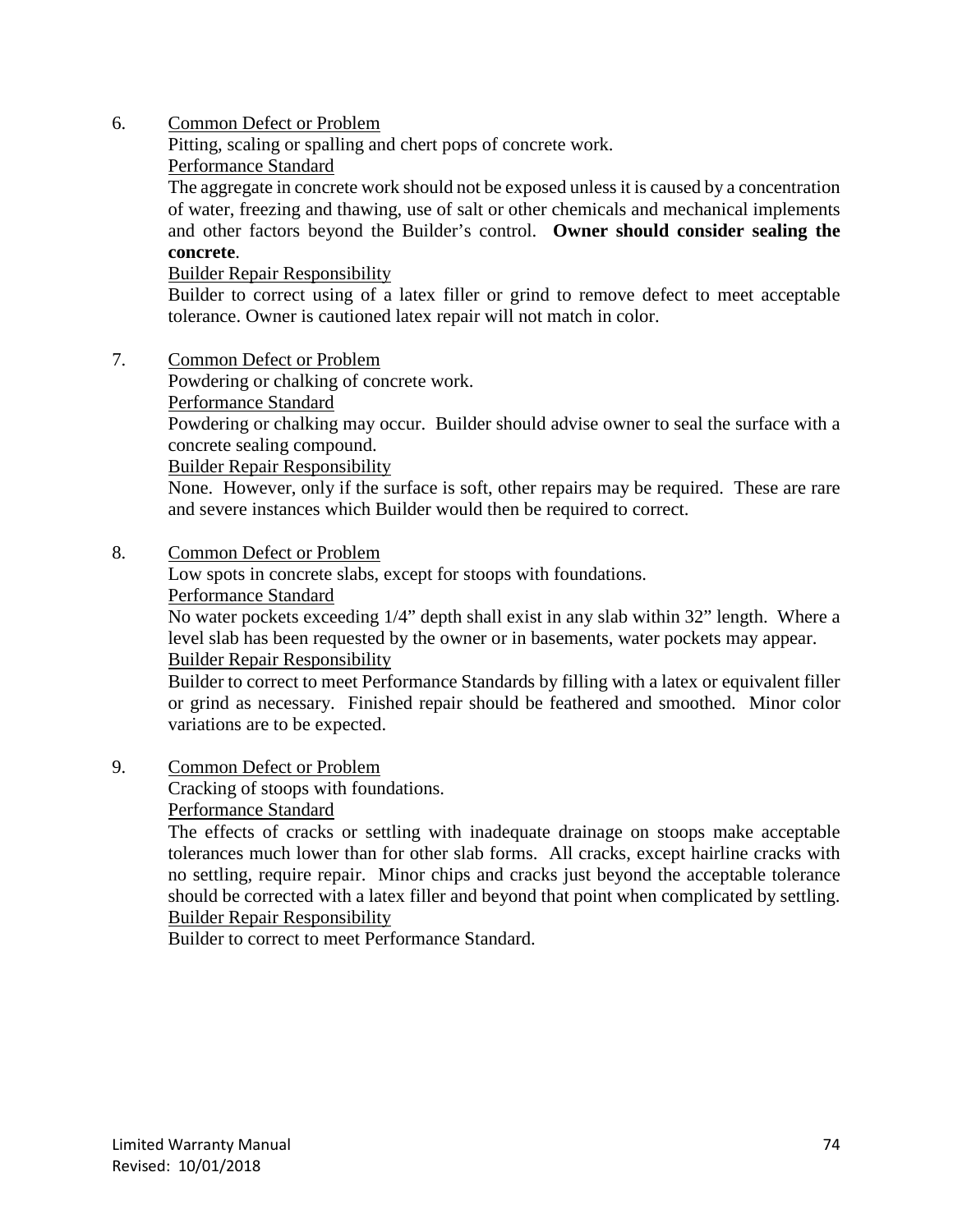- 10. Common Defect or Problem Water stands on stoops with foundations. Performance Standard No measurable water depth exceeding 1/16'' is permissible on stoops. Builder Repair Responsibility Builder to correct to meet Performance Standards by filling with a latex filler or grinding. If the defect becomes qualified under item #9 on stoops, it shall be replaced as stated in that item.
- 11. Common Defect or Problem Settling, heaving or separating of stoops, steps or garage floors. Performance Standard Stoops, steps or garage floors shall not settle, heave or separate in excess of 1" from the house structures. Builder Repair Responsibility Builder will take whatever corrective action is required to meet the Performance Standard.
- 12. Common Defect or Problem Basement floor does not pitch to floor drain. Performance Standard Basement floors are only pitched in the immediate area of the floor drain. When there is to be a finished floor area around the drain, floors will not be pitched. Builder Repair Responsibility None, if the floor meets the Performance Standard.
- 13. Common Defect or Problem

Cracks in mortar joints of brick or other masonry veneer walls.

Performance Standard

Small hairline cracks due to shrinkage are common in mortar joints in masonry veneer construction as long as they don't exceed 1/8" width.

Builder Repair Responsibility

Builder will repair cracks in excess of Performance Standards by pointing or patching. These repairs shall be made at the end of the first year of the warranty period. Owner should note that there will be a color variation between old and new mortar.

14. Common Defect or Problem Brick is different color than what was selected or colors vary. Performance Standard Due to the natural materials used to make brick, there will be color lot variations. Even within a lot, brick may vary in color. Builder Repair Responsibility None.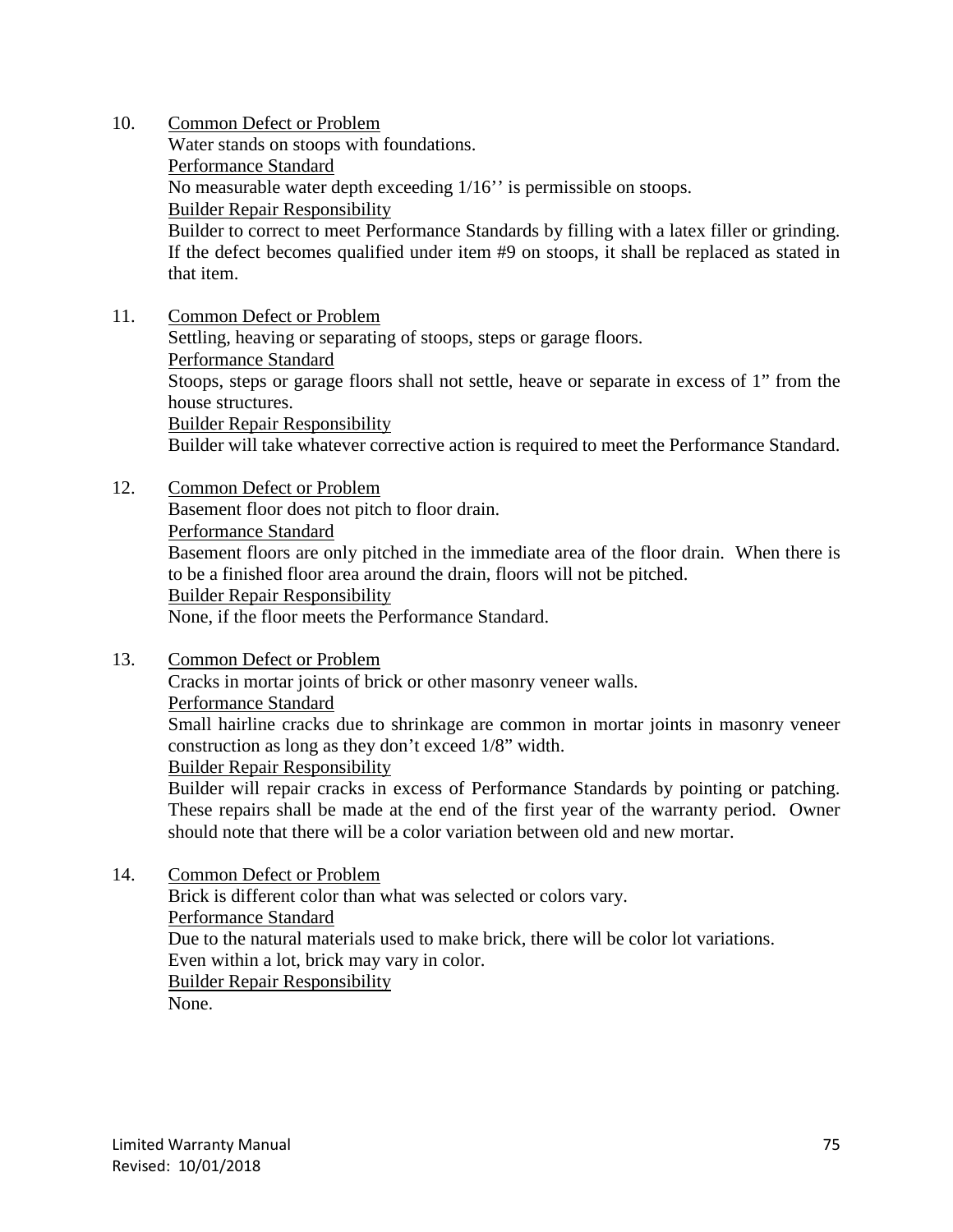The foundation is out of square

Performance Standard

As measured at the top of the foundation wall, the diagonal of a triangle with sides of 12 feet and 16 feet will be no more than 1inch more or less than 20 foot.

Builder Repair Responsibility

The Builder will make necessary modifications to the foundation not complying with the performance guidelines for squareness to provide a satisfactory appearance. The Builder may square the first floor deck or walls by cantilevering over the foundation or locating the deck or walls inset from the outside face of the foundation. Squareness is primarily an aesthetic consideration. The corrective measure emphasizes the primarily aesthetic nature of squareness and makes the criterion for correction a satisfactory appearance. This allows the contractor to make either a structural change or some cosmetic modification as is most appropriate. There are many instances in which the squareness of a foundation is inconsequential because subsequent construction provides an opportunity to make corrections.

# 16. Common Defect or Problem

A poured concrete wall is bowed.

Performance Standard

Concrete walls will not bow in excess of 1 inch in 8 feet when measured from the base of top of the wall.

## Builder Repair Responsibility

The Builder will repair any deficiencies in excess of the performance guideline. If the wall is to remain unfinished according to the contract and the wall meets Applicable Codes as evidenced by passed inspections, then no corrective action is required by the contractor.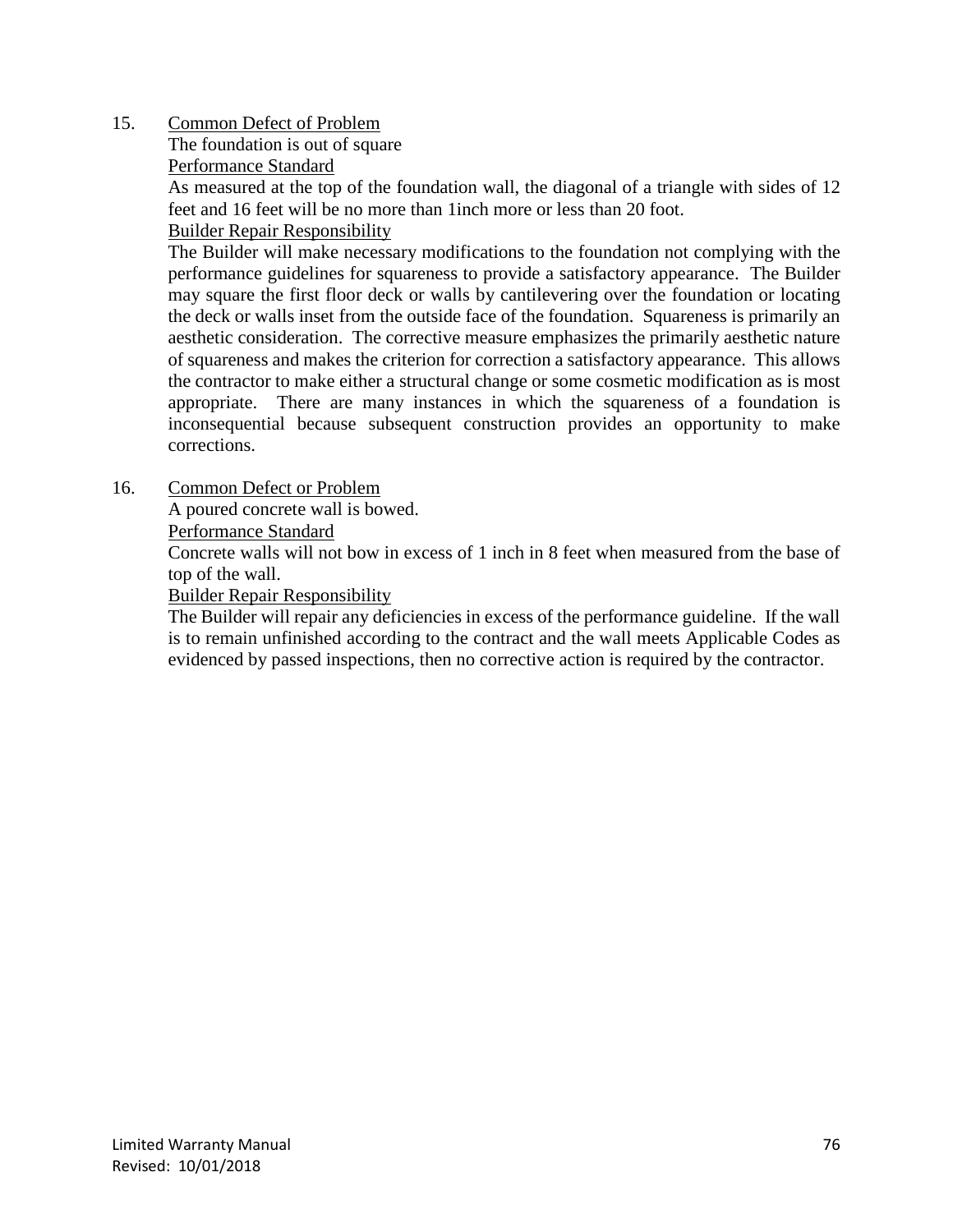# **ARTICLE 9 Section 15 Moisture Standards**

#### Background:

Because of the greater amount of desired and required insulation, including vapor barriers, caulking, tighter windows and building practices used to cut down air infiltration, new Homes have become more energy efficient. In some Homes this can also cause problems with high humidity. The Homes are so tight that normal humidity caused by cooking, breathing, showering, etc. builds up inside the Home. This can cause steamed-up windows, condensation around outlets or recessed lights and even drywall damage. When these conditions are first noticed, it is important to exhaust the humidity from the Home. This can be done by running bath fans and vented cooking exhaust fans when necessary, using a dehumidifier, making sure the Owner's dryer is vented outside, installing an air-to-air heat exchanger or opening the Home and letting the inside air exchange with the outside air.

The installation of dehumidification and humidification equipment and air-to air exchangers is usually an Owner option. Proper levels of humidity must be maintained. Just as too much moisture causes problems as described above, insufficient humidity or excessive dryness can cause other serious problems.

It should be pointed out that household size, lifestyle and outdoor temperatures will affect the humidity level in the Home. A Home with an enclosed pool can be the source of excessive damaging moisture and requires special care in design, use and maintenance. To a lesser degree, saunas, hot tubs and whirlpools also require similar care. The Owner is responsible for maintaining proper temperatures and humidity in the Home as well as for damage caused by failure to do so.

As outside temperatures drop, the indoor relative humidity level of your Home should be decreased. For Homes equipped with at least insulating glass on their windows, the following levels can be used to keep window condensation to a minimum:

| Humidity for:                  | Inside Relative:                     |
|--------------------------------|--------------------------------------|
| <b>Outside Air Temperature</b> | <u>70 Degrees F Indoor Air Temp.</u> |
| $-20$ degrees F                | 15 to 20 percent                     |
| $-10$ degrees F                | 20 to 25 percent                     |
| $0$ degrees $F$                | 25 to 30 percent                     |
| $+1$ degrees F                 | 30 to 35 percent                     |
| $+20$ degrees F                | 35 to 40 percent                     |
|                                |                                      |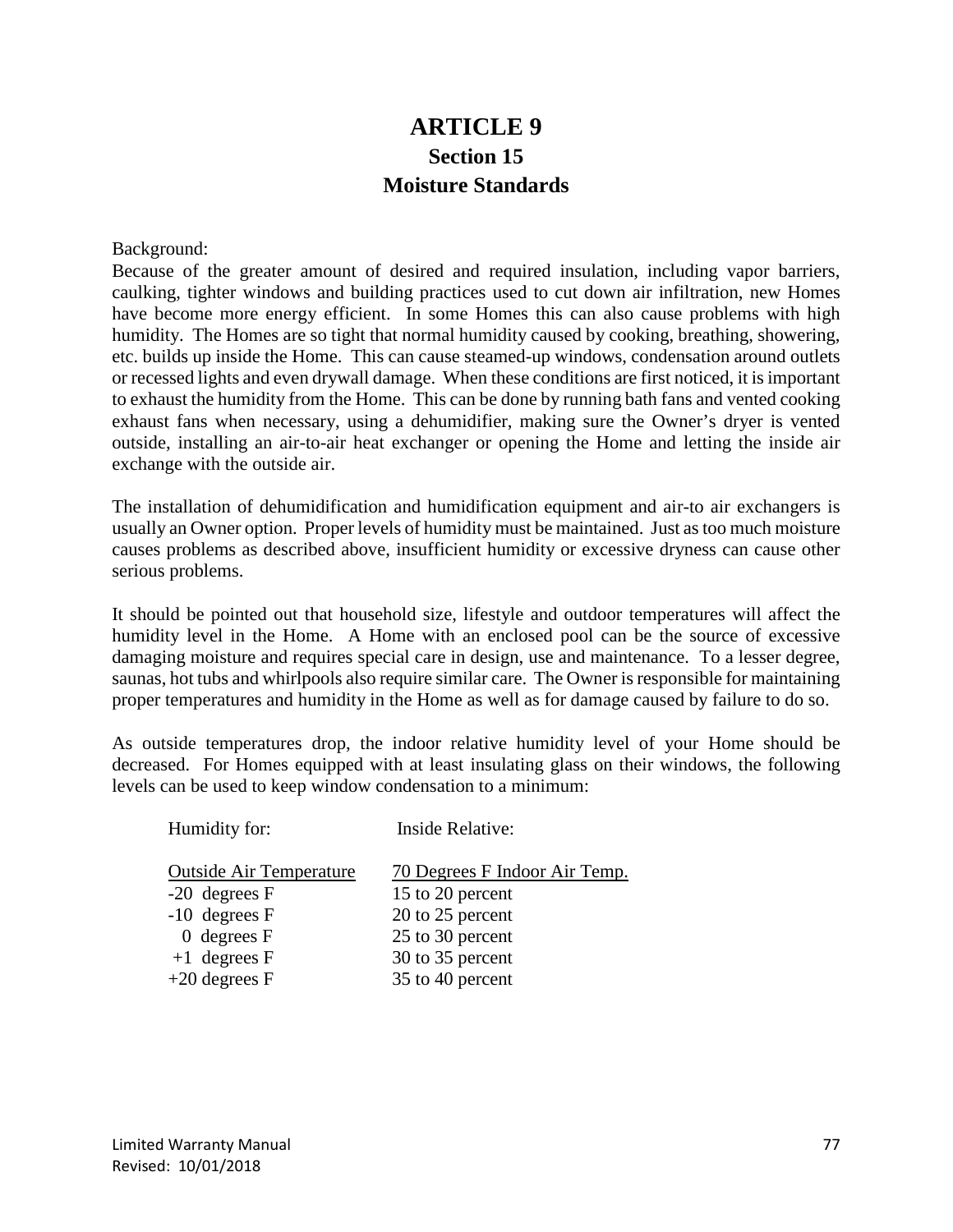1. Common Defect or Problem Moisture condensation on windows. Performance Standard

> Moisture condenses on the window because it is the coldest object in any given room. Glass has a much higher rate of heat transmission than other surfaces; hence, it is the colder surface during the normal heating season. Moisture condensation on windows is an indication of either too much moisture in the room, or poor circulation of the moisture that is present. The Owner can minimize this condition by merely opening a window to permit the excess moisture to escape or by installing a dehumidifying system if the condition persists. It should be noted that in Homes with humidification equipment, the formation of moisture on the windows is an indication that the humidifying equipment is set too high and producing too much moisture. It is also recommended that screens be removed from casement windows during the heating season.

Builder Repair Responsibility

None, except to explain to the Owner more thoroughly how this condition is caused.

2. Common Defect or Problem

Moisture in attic. Performance Standard Builder must provide adequate ventilation to all areas of attic. Builder Repair Responsibility Builder to meet Performance Standards so that no moisture forms in the attic during normal weather conditions.

3. Common Defect or Problem

Dampness and moisture on basement walls, floors, pipes, etc. Performance Standard

Owner should make sure that clothes dryer has been vented to the outside and no internal heat moisture recovery device is being used. Electronic dampers, if applicable, on furnace should be checked. Walls and slabs are cold due to ground conditions; warm moist air strikes the cold surfaces and condenses. Direct outside air should not be brought in as it is usually very moist during spring, summer and fall and the problem will be increased if such air is brought into the Home.

Builder Repair Responsibility

None, other than explaining the causes to the Owner and advising the use of a dehumidifier and increasing air circulation.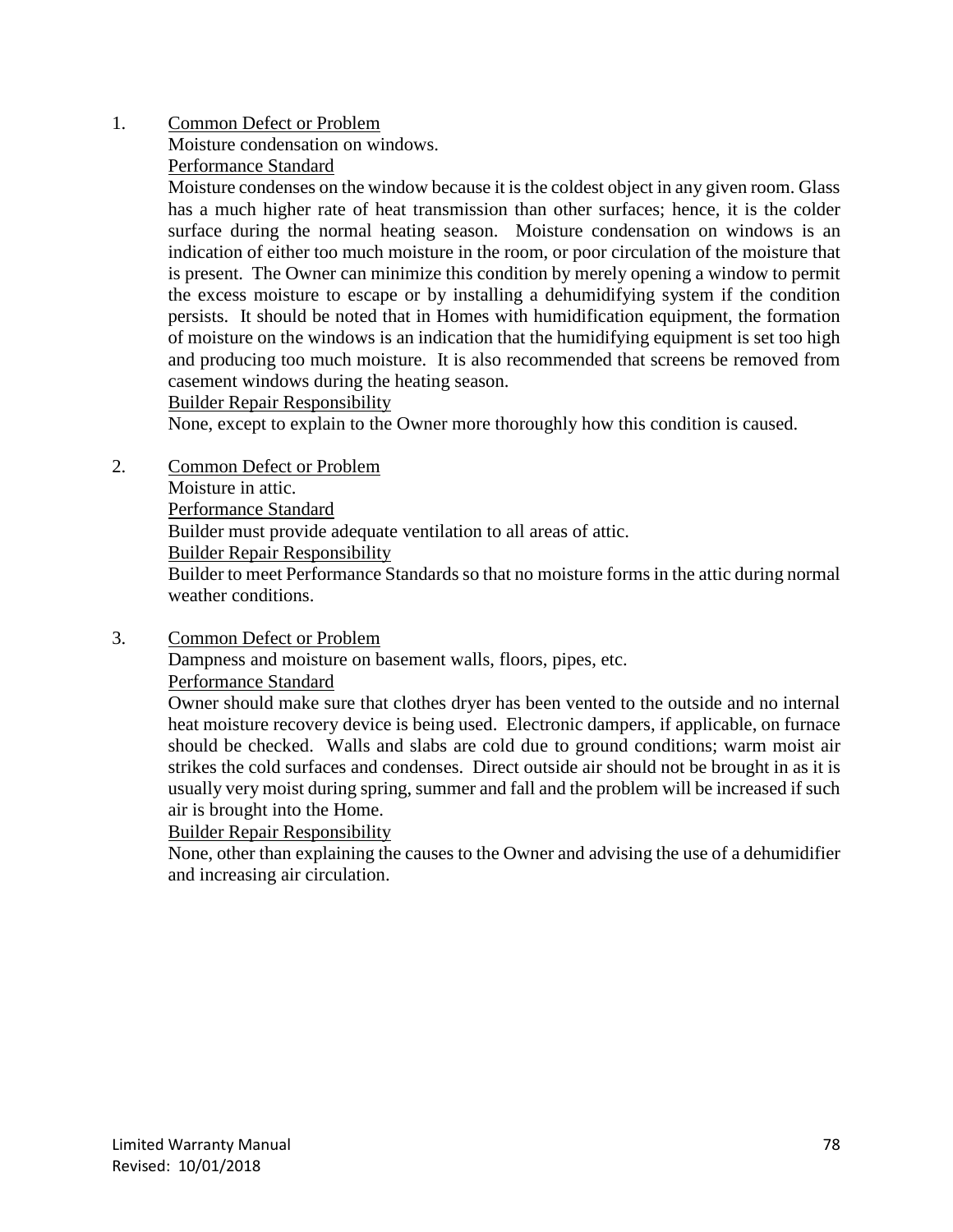Water appears on interior crawl space surfaces. Performance Standard

Crawl spaces should be graded and drained properly to prevent water from accumulating deeper than 3/4 inch and larger than 36" in diameter in crawl spaces area. Standing or ponding water shall not remain for extended periods after a rain (generally, no more than 48 hours) except in surfaces that drain other areas or in areas where sump pumps discharge. In these areas a longer period can be anticipated. The possibility of standing water after an unusually heavy rainfall should be anticipated by the Owner.

# Builder Repair Responsibility

The Builder will take the necessary corrective measures to create positive flow within the crawl space to discharge water to the exterior of the structure.

5. Common Defect or Problem

Condensation on skylights.

Performance Standard

All skylights can develop condensation due to high humidity levels. If skylight is in bathroom, ventilating fans should always be used or the window opened. Builder Repair Responsibility

Builder not responsible for humidity levels in Home.

- 6. Common Defect or Problem Condensation on toilets. Performance Standard Condensation may occur during high humidity times of the year. Builder Repair Responsibility Builder not responsible for humidity levels in the Home.
- 7. Common Defect or Problem Condensation or frost on electrical outlets. Performance Standard Electrical junction boxes on exterior walls may produce airflow whereby the cold air can be drawn through the outlet into a room, sometimes creating condensation or frost. Builder Repair Responsibility None.
- 8. Common Defect or Problem Mildew or fungus on painted surfaces. Performance Standard Mildew or fungus will form on a painted surface if the structure is subject to abnormal exposures or excessive moisture. Builder Repair Responsibility None. Mildew or fungus formation is a condition the Builder cannot control and is an Owner maintenance item.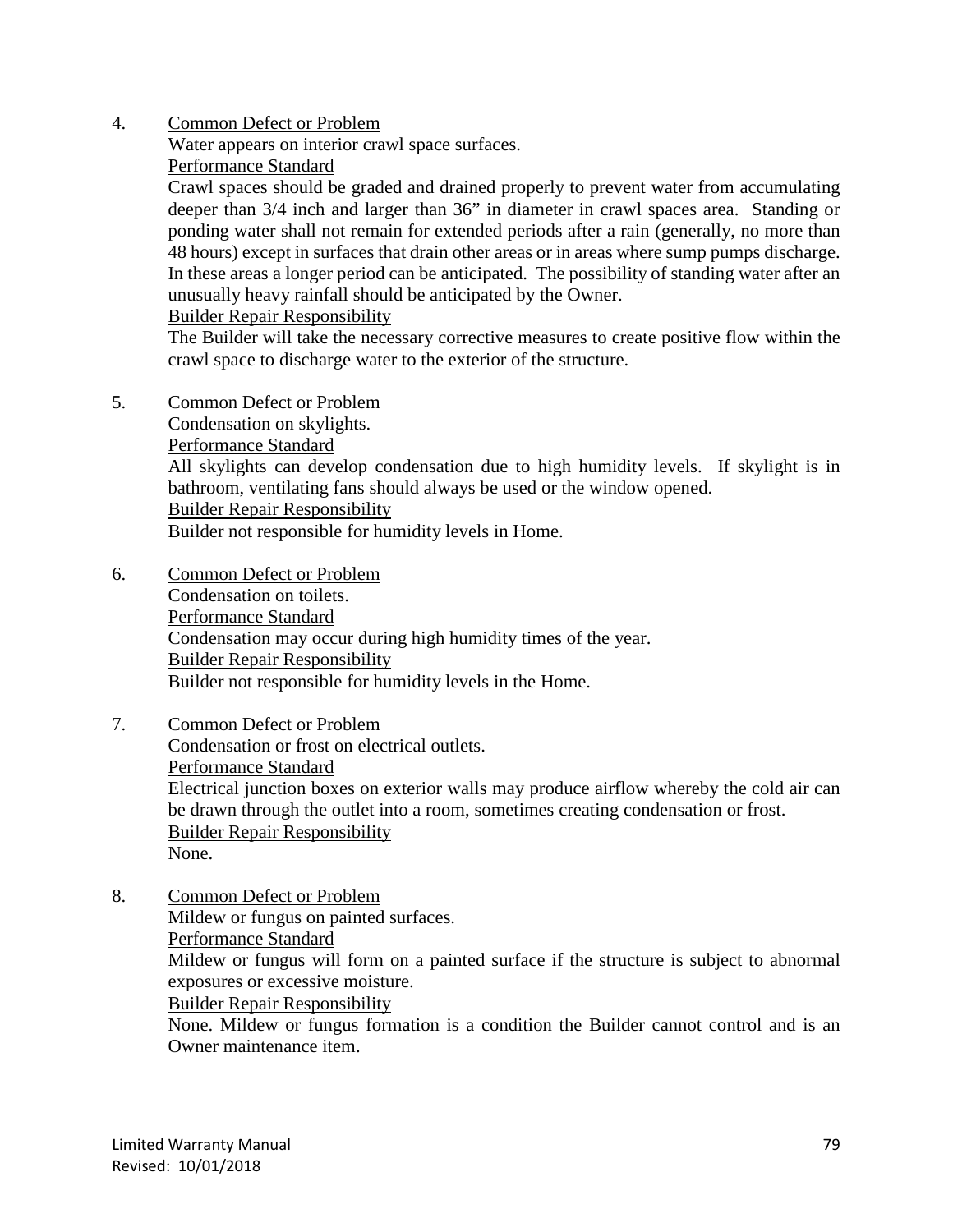# **ARTICLE 9 Section 16 Painting and Staining Standards**

Background:

Preservation is the primary purpose of painting, varnishing and staining as they protect exposed surfaces, both interior and exterior, from environmental conditions and moisture penetration.

The prime cost in this type of work is labor, and for that reason Owners often undertake the responsibility for painting/staining their Homes. In such cases, the Owners undertake all responsibility for the painting/staining contract unless otherwise specified. In any event, the party who undertakes the painting/staining contract, be it Owner or the Builder, assumes responsibility for:

- Promptly and properly providing protection to exposed surfaces to prevent damage due to deterioration of unfinished surfaces. Warping, checking, cracking, dry rot and blackening of lumber or millwork, which takes place due to improper, untimely or no painting/staining is the responsibility of the party contracting for the painting/staining. Millwork manufacturers do not normally extend warranties on their product against warping or cracking unless the surface has been properly finished. Special care must be exercised to assure that all sides and edges of doors are sealed to prevent warping.
- Properly preparing the surface to accept the paint, stain or wallpaper, including filling nail holes and filling or sanding of imperfections.
- Properly applying material in accordance with manufacturer's recommendations.
- The number of coats to be applied as specified in the contract.
- Replacing hardware, fixtures and doors if they are removed for painting/staining or other finishing.
- Consequential damages are not the responsibility of the Builder.
- By applying surface material or wall covering, the painting or wall covering contractor implies an acceptance of the work underneath.
- Grain variations in wood will accept strain differently; therefore, it is not uncommon for two pieces of the same type wood, stained with the same product, to vary in color. An attempt should be made by the painter to leave small quantities of all paints and stains for future touch up, if there is any left.

Some breakdown of the finish may occur around heavy concentrations of moisture (i.e. ranges, dishwashers, coffeepots, etc.) and is an Owner maintenance item.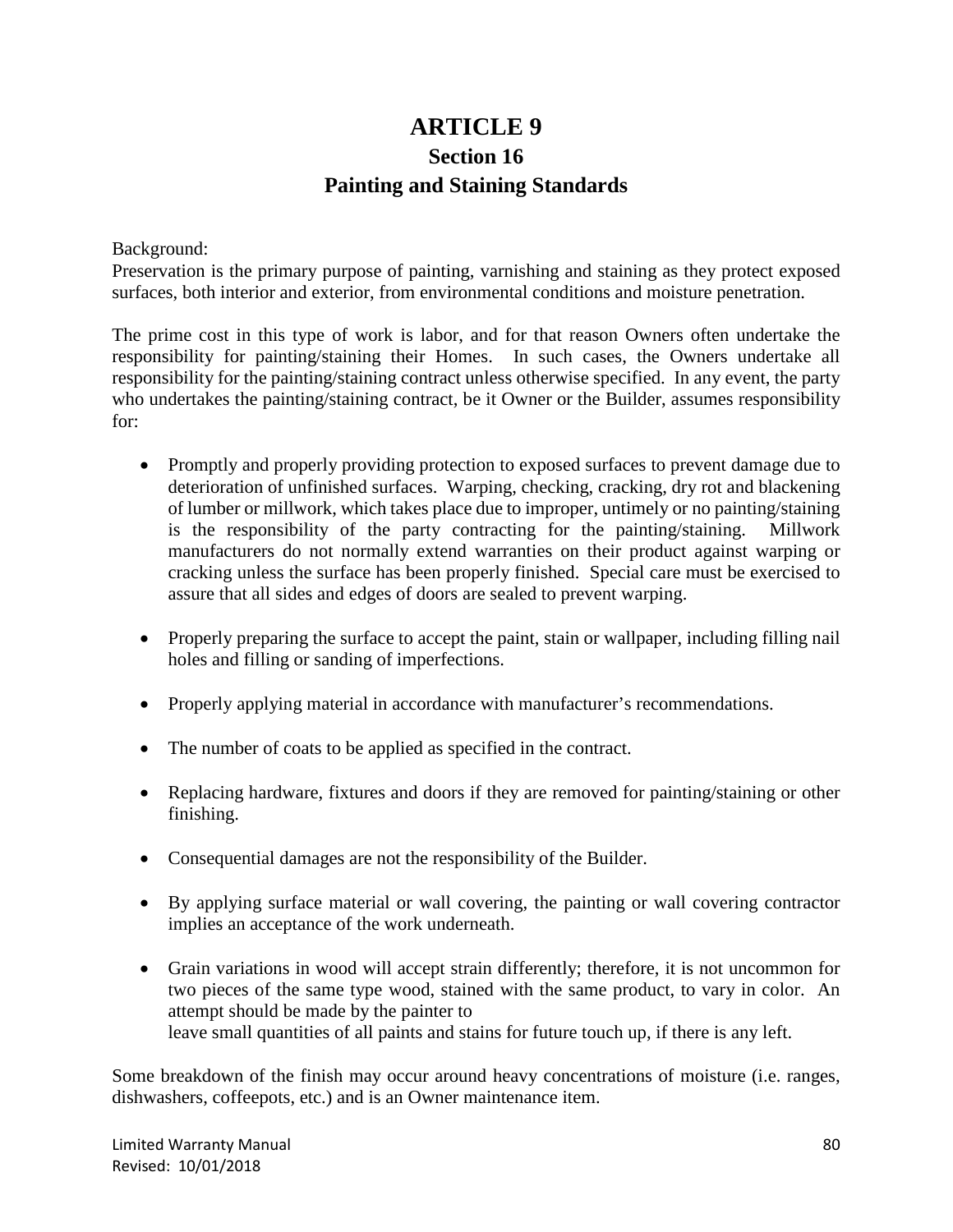Varnished, painted or stained millwork and floors must be cared for like furniture and cannot be scrubbed. Exterior varnished surfaces require more maintenance than painted surfaces.

# 1. Common Defect or Problem

Exterior paint or stain peels, chalks or fades, including gutters, downspouts or other sheet metal areas.

Performance Standard

The occurrence of peeling, chalking or fading should not occur during the warranty period unless the Builder has specifically informed the Owner that the particular color chosen may fade or chalk.

Builder Repair Responsibility

Builder shall properly repaint affected areas, matching color as closely as possible. Owner must understand touch-ups may not match exactly. Should the paint deterioration affect the majority of a wall or area, the area should be repainted. The Builder shall repaint in accordance with standards of good workmanship, but no warranty will be extended on the newly repainted surfaces.

2. Common Defect or Problem

Repainting of areas affected by drywall repairs.

Performance Standard

Industry standards require that the Builder repaint new areas or repaired areas where painting has been affected by repairs only when responsible for the painting contract. Repairs required shall be finished to match surrounding areas as closely as possible. Owner must be aware that there may be a slight color mismatch.

Builder Repair Responsibility

Builder will finish repair areas as indicated above.

3. Common Defect or Problem

Ceiling not painted originally or after repair.

Performance Standard

Industry standards do not require painting of ceiling unless specified in contract or specifications. Ceiling drywall repairs do not require painting if the painting of ceilings was not specified in the contract.

Builder Repair Responsibility

None, unless ceiling painting was specified in the contract or specifications.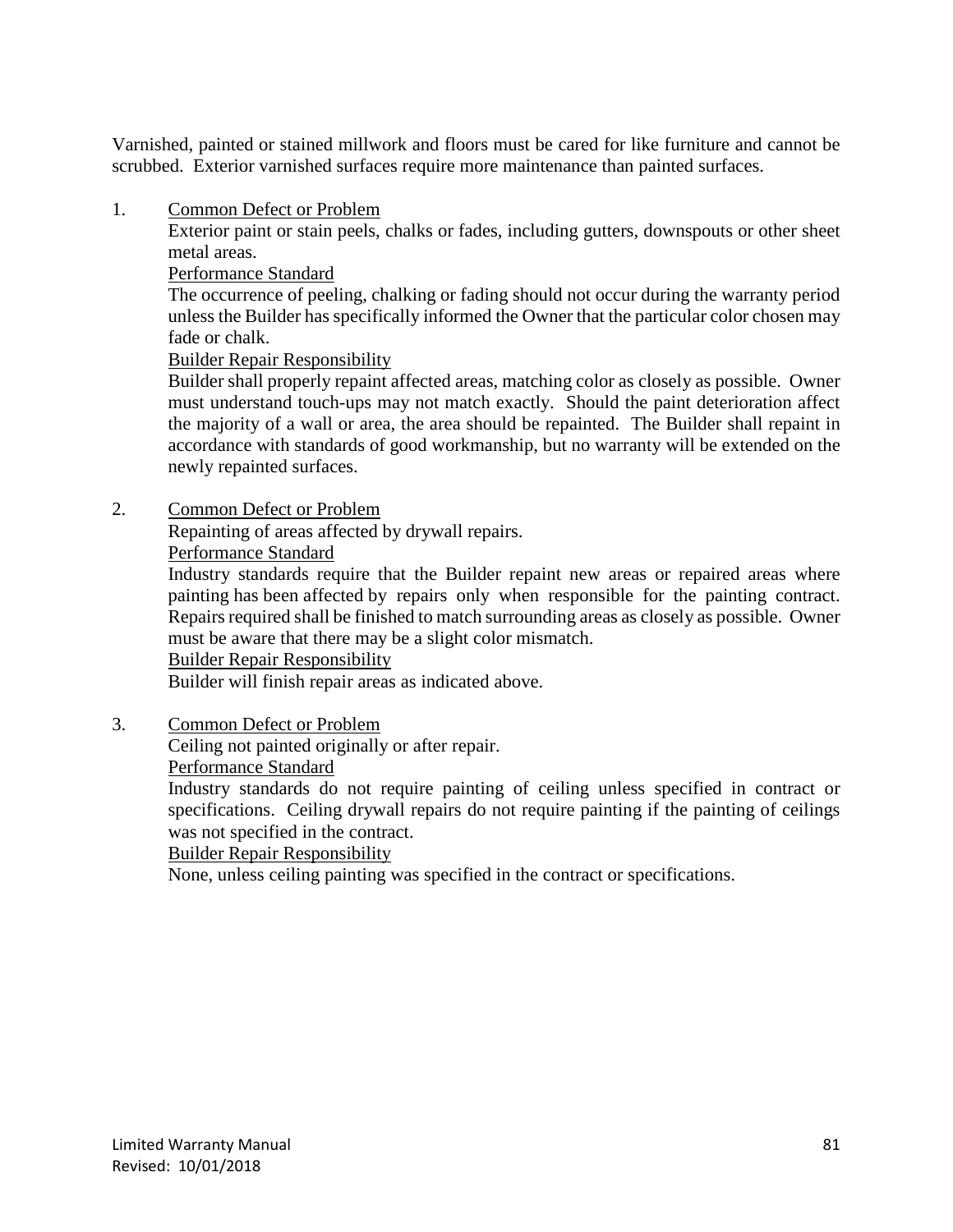- 4. Common Defect or Problem Deterioration of varnish, polyurethane or lacquer finishes. Performance Standard Natural finishes on interior woodwork shall not deteriorate during the first year of the warranty period. However, varnish type finishes used on the exterior will deteriorate rapidly and are not covered by the warranty. Millwork and floors must be cared for like furniture and cannot be scrubbed. Builder Repair Responsibility Builder will refinish affected areas of interior woodwork, matching the color as closely as possible.
- 5. Common Defect or Problem Insufficient coats applied. Performance Standard Builder is responsible to apply the number of coats specified in the contract. Pre-priming of millwork or trim does count as one coat. Builder Repair Responsibility Builder to provide the proper number of coats as per contract.
- 6. Common Defect or Problem Paint and stain inside closet not of quality of other interior surfaces. Performance Standard Quality of workmanship may be lower in confined quarters where space limitations affect ability of workman to work freely. Builder Repair Responsibility Builder to paint and stain in a proper workmanlike manner within limitations stated above.
- 7. Common Defect or Problem Mildew or fungus on painted surfaces. Performance Standard Mildew or fungus will form on a painted surface if the structure is subject to abnormal exposures or excessive moisture. Builder Repair Responsibility Mildew or fungus formation is a condition the Builder cannot control and is an Owner maintenance item.
- 8. Common Defect or Problem Color variations within similar woods after staining. Performance Standard Since wood is a natural product and its grain structure is unique for each piece of wood, Builder cannot guarantee an exact color match. Builder Repair Responsibility None.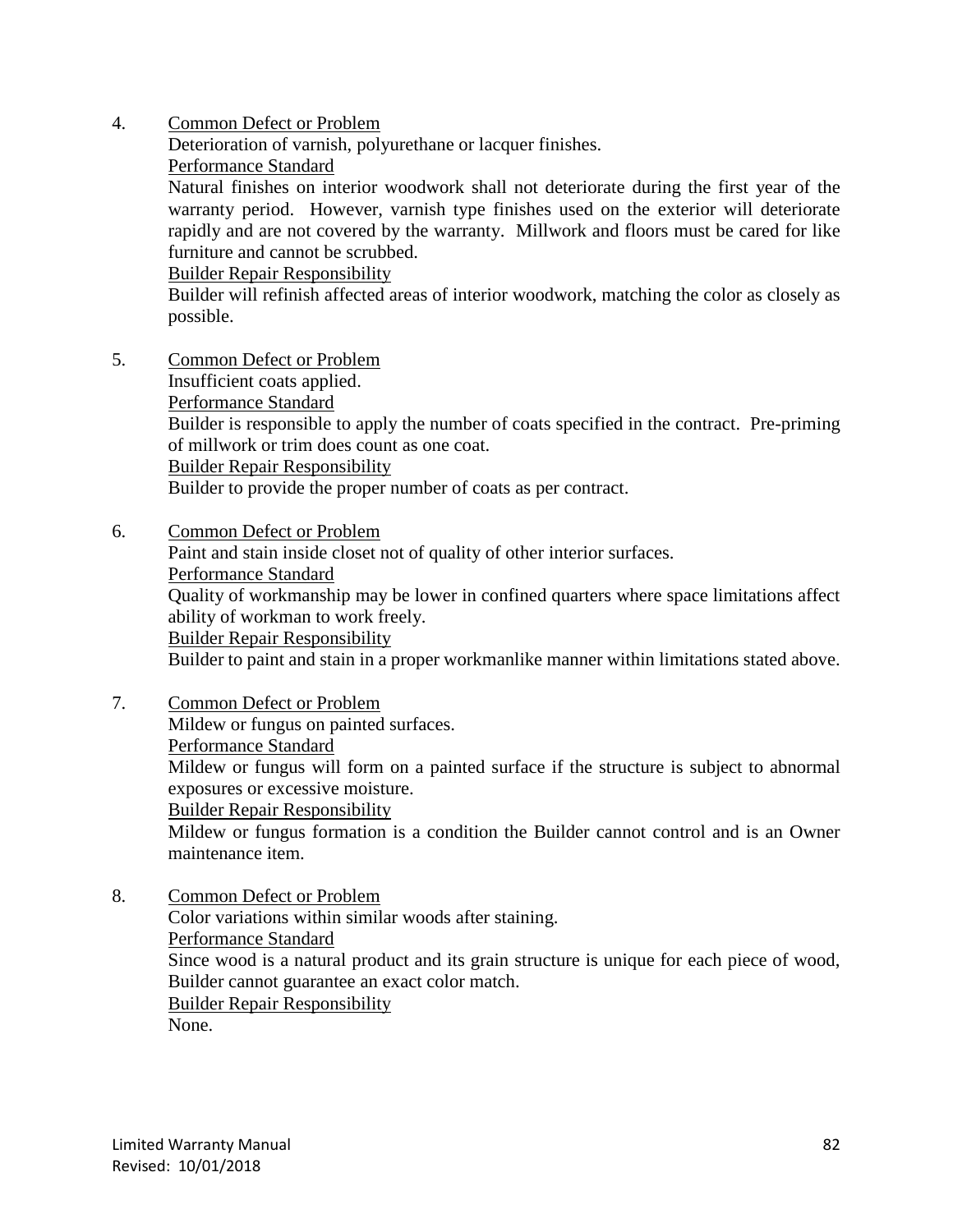- 9. Common Defect or Problem Color variations between different types of woods after staining. Performance Standard Dissimilar woods cannot be matched exactly. Builder Repair Responsibility None.
- 10. Common Defect or Problem

Doors warp.

Performance Standard

The Owner should note that during the initial building stabilization period, it is not unusual for doors to warp or twist and alternately stick or not close as the Home goes through its initial settling and drying period, especially over the first heating season. The Builder is obligated only to make replacements after this initial stabilization period, since often the door straightens in that process. Doors must be sealed on all six sides by the person contractually responsible for painting/staining.

All interior doors, closet doors, cabinet doors or drawers whose warpage exceeds the National Woodwork Manufacturers Association Standards (approximately  $\frac{1}{4}$  " in most cases), and where the warp cannot be corrected by adjustment of either jambs, stops, and/or hinges and cabinet catches to properly latch after initial stabilization period of the Home, approximately the end of the first year, shall be replaced by the Builder assuming the person responsible for painting/staining has sealed all six sides.

Builder Repair Responsibility

Builder to adjust, upon request of the Owner, one time only, preferably at the end of the warranty period, any doors that fail to operate properly, assuming that all six sides have been sealed by Owner if Owner was responsible for painting/staining. Replace any doors, which cannot be corrected to be within Performance Standards after stabilization. Refinishing to be the responsibility of party contractually responsible for painting/staining.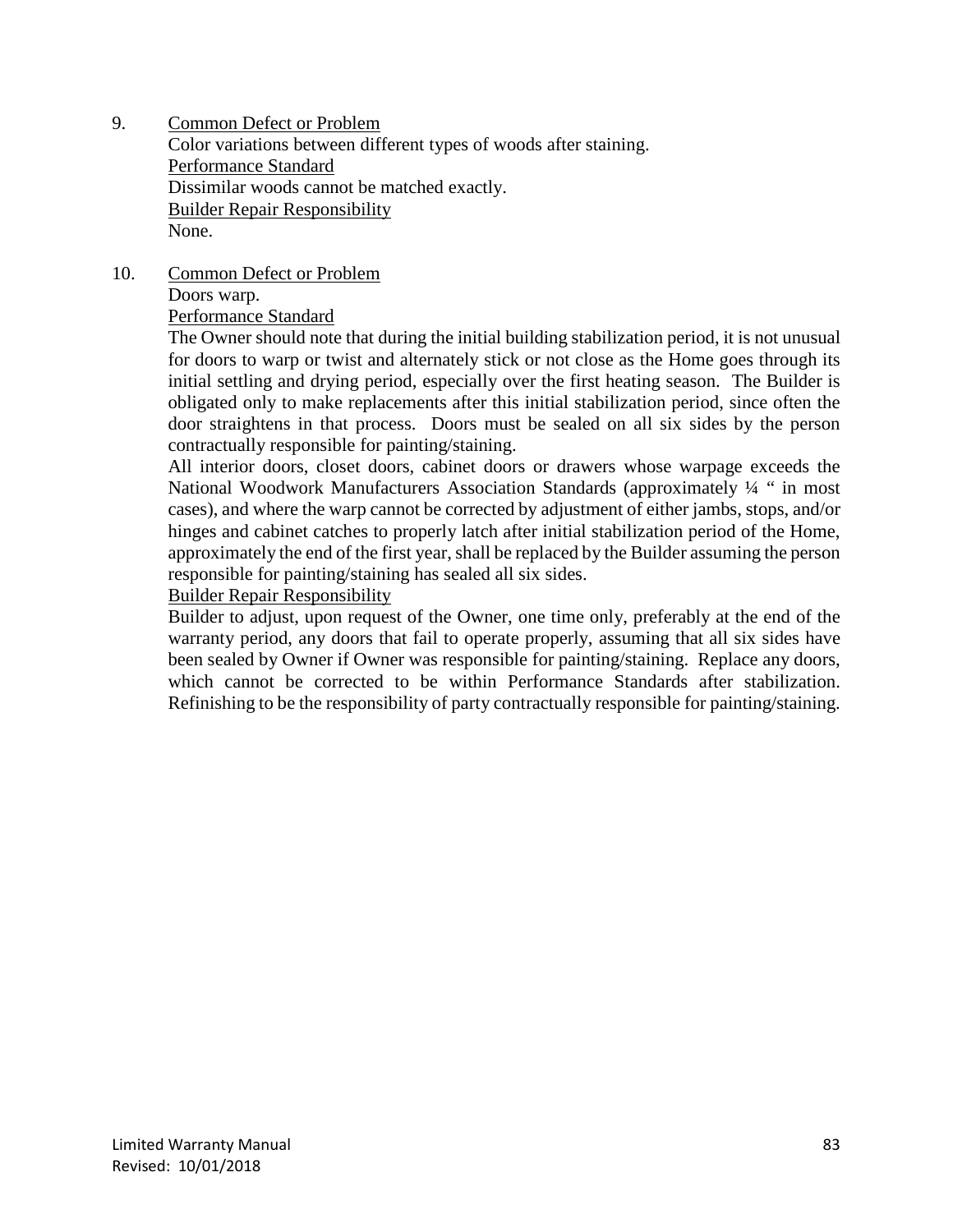# **ARTICLE 9 Section 17 Plumbing Standards**

Background:

Plumbing system installation is performed by licensed contractors in accordance with detailed Applicable Code. Applicable Code was established primarily for individual and public health reasons.

- 1. Common Defect or Problem Leakage of any kind from piping. Performance Standard No leaks of any kind should exist in any soil, waste, vent or water pipe. Condensation on pipes or sweating fixtures does not constitute a leak. Builder Repair Responsibility Builder shall make necessary repairs to eliminate leakage.
- 2. Common Defect or Problem Faucet leak or valve leak. Performance Standard No valve or faucet should leak. Builder Repair Responsibility Builder shall repair or replace the leaking faucet or valve. Washer or cartridge replacement is an Owner's responsibility after the first year.
- 3. Common Defect or Problem Water pipe banging/water hammer. Performance Standard There can be some instances when the electric valves on appliances or single control valves are shut off fast, which can cause some banging. All noises due to water flow and pipe expansion cannot be removed. Builder Repair Responsibility Builder is responsible to have pipes fastened properly.
- 4. Common Defect or Problem Fixtures do not hold water. Performance Standard Stoppers on fixtures should retain water for a sufficient length of time to accomplish the fixture's intended use. Builder Repair Responsibility Builder to correct until fixture holds water to meet performance standard.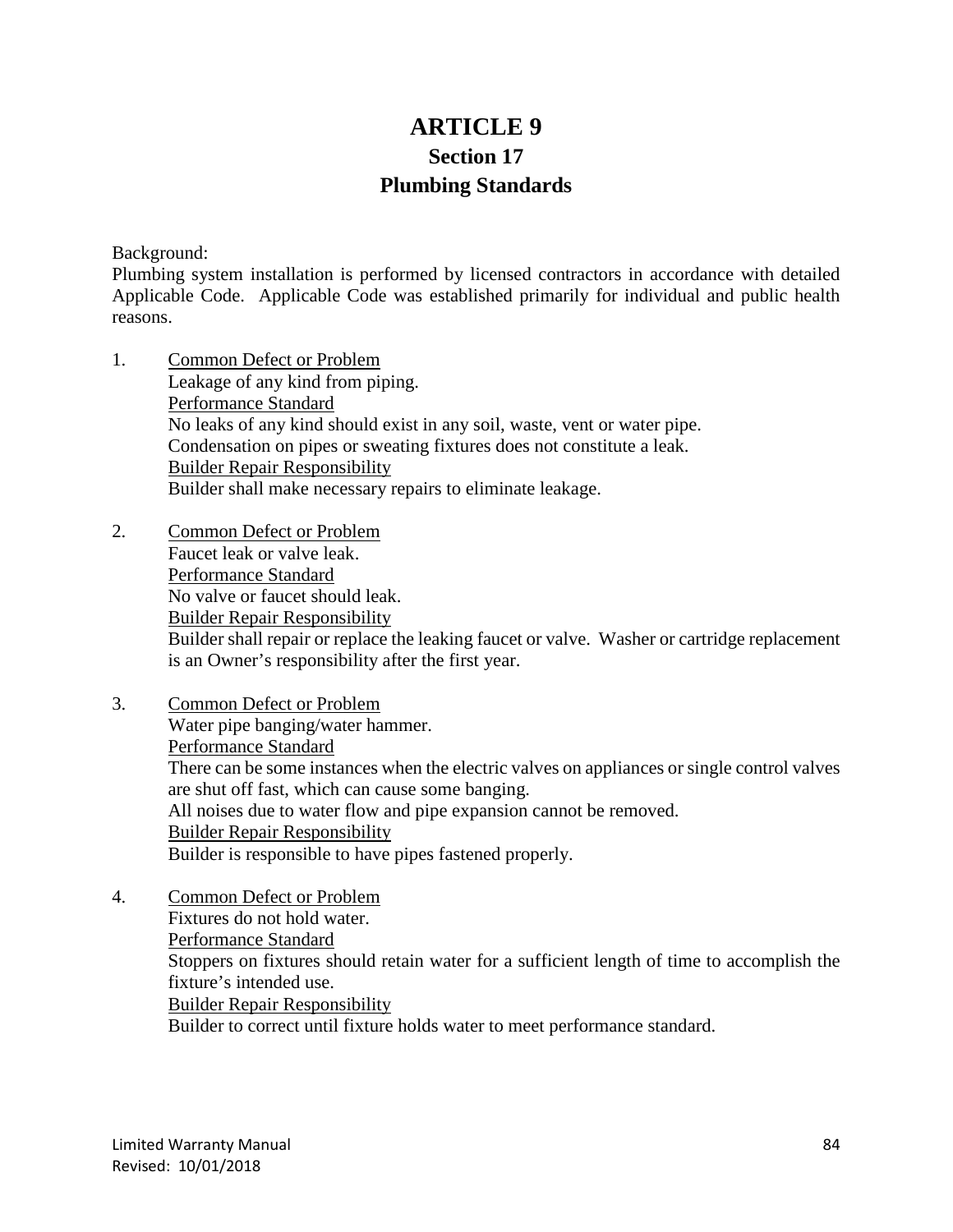Cracking, scratches or chipping of porcelain, fiberglass surfaces or faucets. Performance Standard

Chips, cracks and scratches on surfaces of bathtubs, kitchen sinks and faucets can occur when surface is hit with sharp or heavy objects.

Builder Repair Responsibility

Builder shall repair any fixture or fitting which is outside acceptable standards as defined by the manufacturer. Builder is not responsible for repairs unless damage has been reported to Builder in writing at preoccupancy inspection prior to closing.

6. Common Defect or Problem

Stopped-up sewers, fixtures and drains.

Performance Standard

Sewers, fixtures and drains should operate properly to accomplish their intended function. Builder Repair Responsibility

Builder will not be responsible for sewers, fixtures and drains, which are clogged through natural causes or the Owner's negligence. If a problem occurs, the Owner should consult Builder for a proper course of action. Where defective construction is shown to be the cause, Builder will assume the cost of the repair. Where Owner negligence is shown to be the cause, the Owner shall assume all repair costs.

7. Common Defect or Problem

Waste disposal unit does not operate properly. Performance Standard Disposal unit must accomplish its intended function. Builder Repair Responsibility Builder will repair any defective fixture or fitting which does not meet acceptable standards, as defined by the manufacturer, unless caused by Owner negligence.

8. Common Defect or Problem

Sump pump does not operate.

Performance Standard

Sump pump should reasonably be expected to perform for a one-year period satisfactorily, unless unusual conditions such as underground springs or high water tables are encountered. Owner is responsible for maintaining a proper grade and downspout extensions should be used to keep water from pooling near foundation.

#### Builder Repair Responsibility

Builder shall repair or replace malfunctioning sump pump, except under unusual conditions.

9. Common Defect or Problem Inadequate flushing of toilets. Performance Standard It is not unusual for a toilet to be flushed twice due to energy conservation fixtures. Builder Repair Responsibility None, unless it is a manufacturer's defect or plumbing clog which is the cause.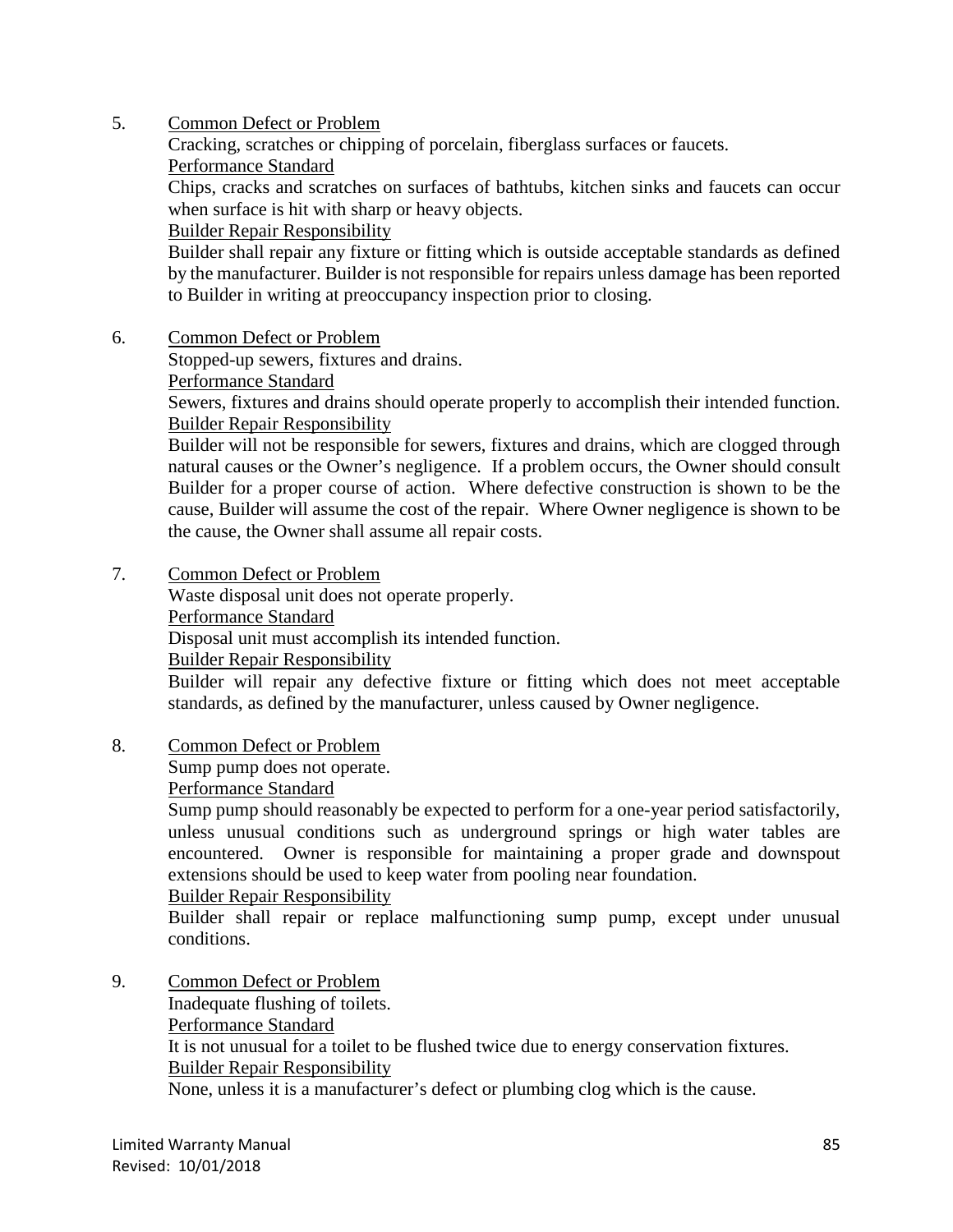Plumbing pipes freeze and burst.

Performance Standard

Drain, waste, vent and water pipes shall be adequately protected, as required by Applicable Code, during normally anticipated cold weather, and as defined in accordance with ASHRAE design temperatures, to prevent freezing.

Builder Repair Responsibility

Builder will correct situations not meeting Applicable Code. It is the Owner's responsibility to drain or otherwise protect lines and exterior faucets and hose bibs even if they have an anti-siphon valve attached exposed to freezing temperatures.

11. Common Defect or Problem

Condensation (sweating) of pipes.

Performance Standard

Condensation (sweating) is normal and may occur most often in well water systems due to the extreme cold temperature (45-50°F of water) of well water and humid basements. Builder Repair Responsibility

None, unless pipe is leaking. A dehumidifier and pipe and tank insulation can be added by the Owner.

12. Common Defect or Problem

Defective appliance or fixtures supplied by Owner.

Performance Standard

Any appliances or fixtures supplied by the Owner will not be warranted for leakage, etc. by the Builder. There may be some instances where a plumber will not install an Owner's fixtures if the fittings are not proper. Builder Repair Responsibility None.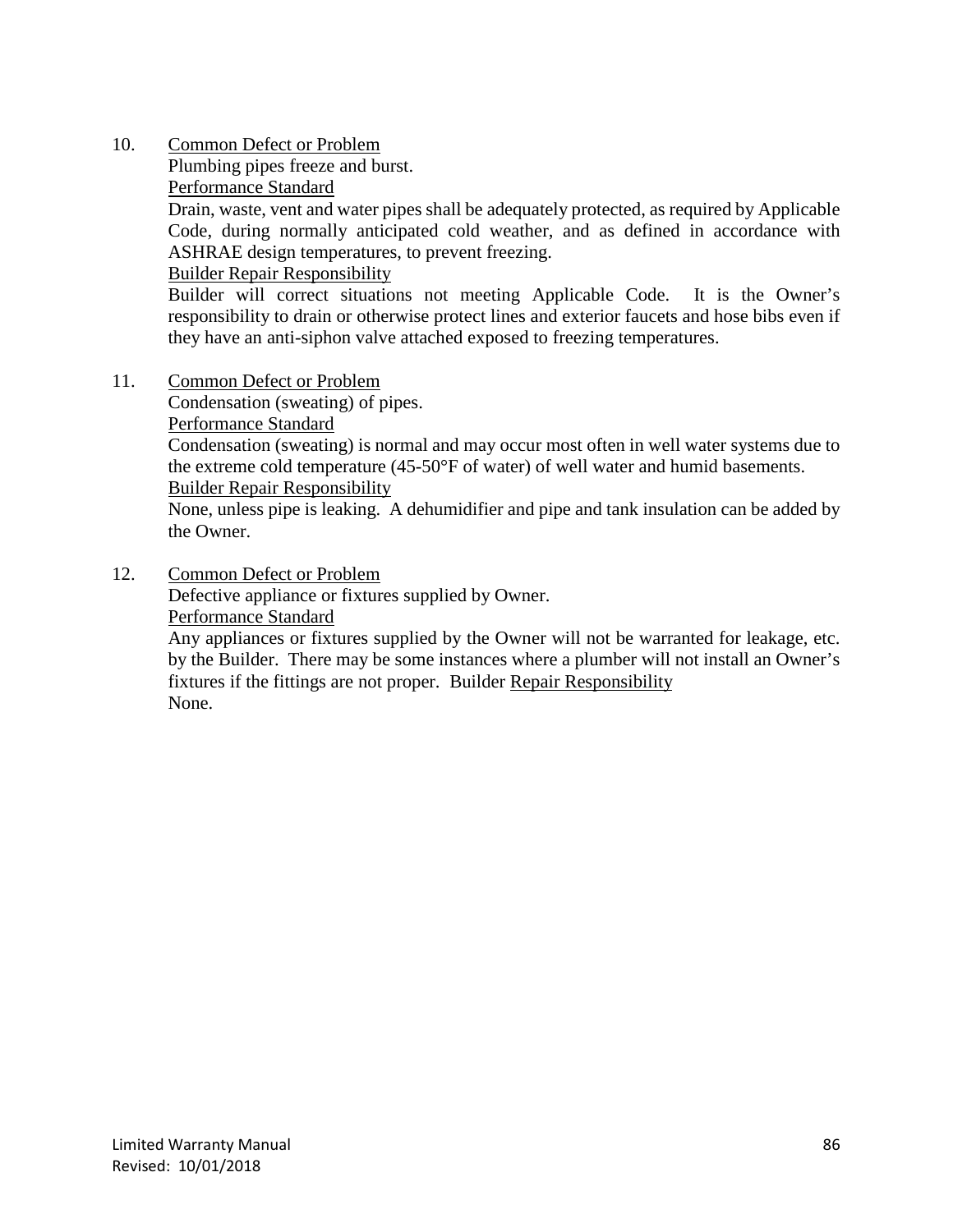# **ARTICLE 9 Section 18 Roofing Standards**

Background:

The purpose of roofing material is to form a weatherproof surface, which prevents water or snow from entering the Home. The materials used must be both waterproof and wind-resistant to afford effective protection of the dwelling.

Roofing materials have various life expectancies. Life expectancy is dependent upon building orientation to the sun and roof slope. The manufacturer provides a written warranty for each particular product, which delineates what is and is not covered. Although the sun is the major damaging force, wind and moisture also cause deterioration.

There are several types of roofing material used including asphalt, glass fiber, asbestos, wood tile and slate. The normal measurement of shingling material is the "square" which represents enough material to cover 100 square feet of roof area. Most man-made roofing materials are sold on the basis of longevity rather than weight and can be divided into several categories: organic vs. fiberglass, standard, laminated and specialty.

Wood shakes, slate, metal, tile and other specialized roofing materials each have a specific method of installation recommended by the manufacturer.

Shingle underlayment must be applied directly to roof boards. The purpose for this underlayment is as a secondary barrier to the roof covering.

Roofs or flashing should not leak under normally anticipated conditions. However, occasionally leakage may result from severe weather conditions, such as ice buildup, high winds or driving rain.

During extreme weather conditions, water may overflow the gutters. Owners should check gutters and downspouts regularly to prevent leaf build-up in the fall, and snow and ice dams in the winter, which can cause water to backup under shingles and cause leaks.

Storm damage to properly installed roofing is the Owner's responsibility.

It must be noted that in the case of a repair to a roof, every effort should be made by the Builder to match material and color as closely as possible. The Owner must expect color variations.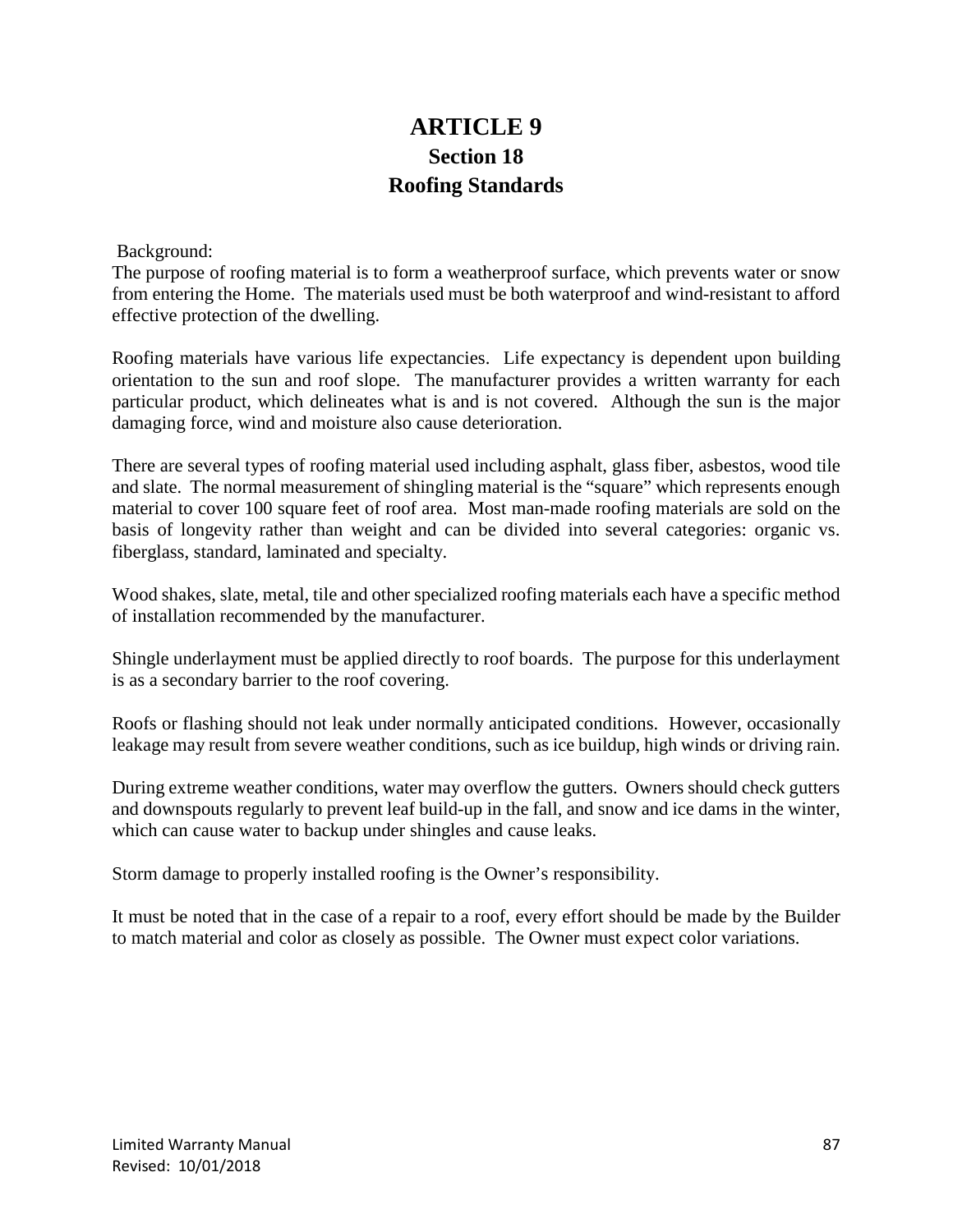### Roof leaks.

Performance Standard

Roof should not leak. See Owner's maintenance responsibility below. The integrity of the roof is dependent upon the performance of many trades. Roof application, sheet metal work, siding application, masonry, carpentry and plumbing can all have an effect on the ultimate performance of the roof system.

### Builder Repair Responsibility

When a leak appears, Builder should make an inspection to assure that the proper trade makes the repair, except when the leakage is an Owner's maintenance responsibility. Owner Maintenance Responsibility

Excessive ice or snow buildup with alternate freezing and thawing can create a condition causing leakage, which is an Owner's maintenance responsibility. Owner can correct this by preventing leaf buildup gutters and removal of excess snow and ice. In severe cases, a gutter heating cable can be used. On some occasions, a driving rain with high wind velocity can produce a temporary leak. Owner can also contact Builder as to alternative suggestions on how to correct.

2. Common Defect or Problem

Chimney or chimney flashing leaks.

Performance Standard

Chimney or chimney flashing should not leak.

Builder Repair Responsibility

Builder to check and repair chimney flashing. On particularly persistent and severe leaks, the Builder may find it necessary to modify or install a saddle between the roof and the chimney to divert roof water runoff from the chimney. If the flashing is not the cause of the leak, Owner is responsible to seal masonry.

3. Common Defect or Problem

## Shingles blow off.

## Performance Standard

Shingles should not blow off during the warranty period except under storm conditions. It should be noted that seal down shingles require heat from the sun to cause their sealing, so that some warm weather is required to affect the full seal.

## Builder Repair Responsibility

Builder to repair shingles that have blown off if not due to winds in excess of basic wind speeds (see codes). In a repair situation, the Owner is cautioned that a color mismatch in shingles may occur.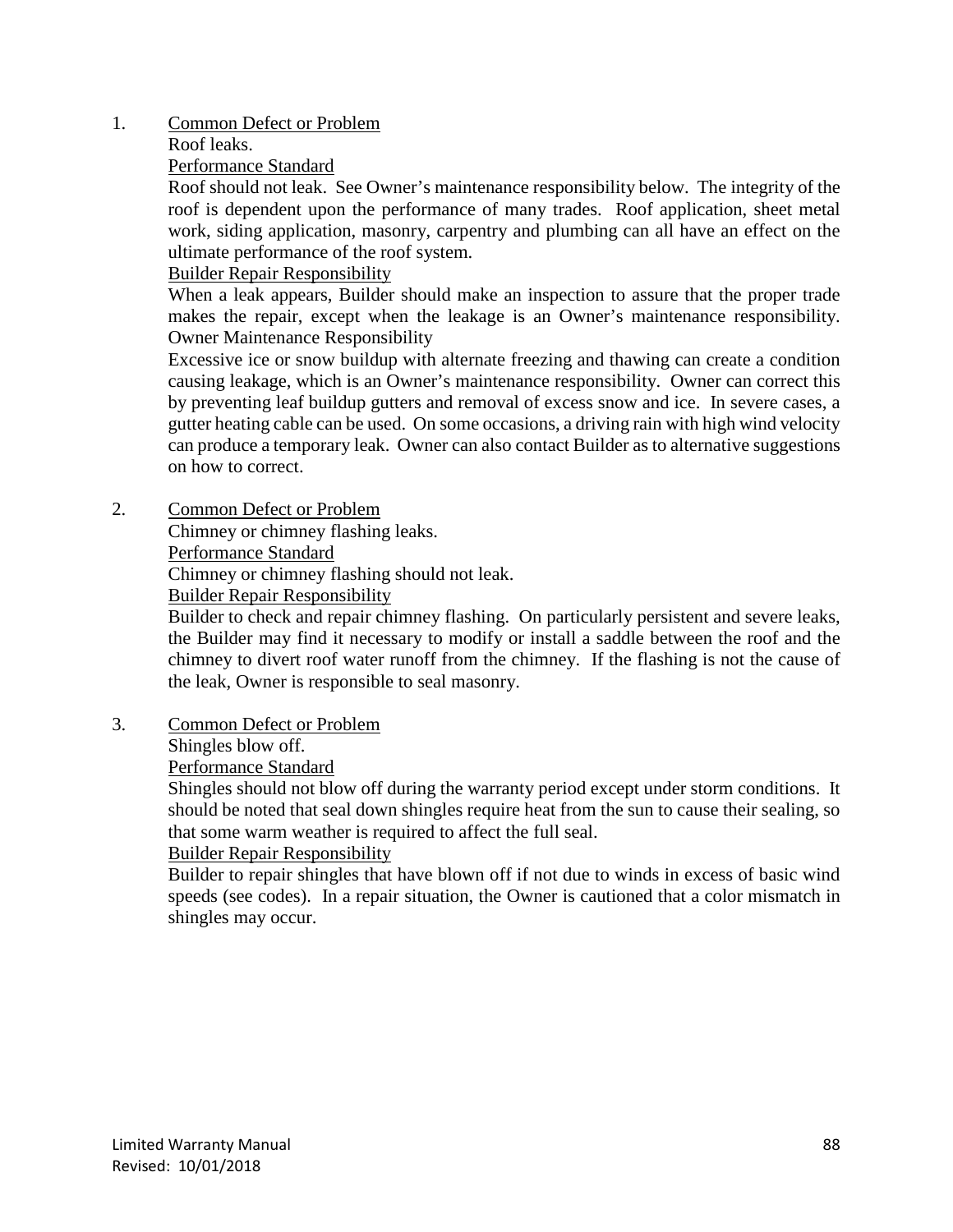- 4. Common Defect or Problem Shingle color mismatch. Performance Standard Color variations in roofing materials are normal and acceptable and are not covered under any warranty. Angle of the sun, granule placement, pitch of the roof, and many variables can all have an effect on the appearance of the roof. Builder Repair Responsibility None.
- 5. Common Defect or Problem Broken shingles. Performance Standard Broken shingles must be replaced if reported to builder in writing prior to occupancy. Builder Repair Responsibility Builder to repair and match shingles as closely as possible.
- 6. Common Defect or Problem Standing water on flat roof. Performance Standard Flat roofs must be installed according to manufacturers' specifications. Builder Repair Responsibility Builder to repair to manufacturer's specifications.
- 7. Common Defect or Problem Moss and fungus growth on wood shake shingles. Performance Standard Under some conditions, moss and fungus tends to grow on cedar shake shingles. Builder Repair Responsibility None. Owners may wish to pursue remedies on the market that can be applied to shingles to prevent or retard these conditions.
- 8. Common Defect or Problem Skylights leak. Performance Standard Skylights should not leak. Builder Repair Responsibility Builder to repair. Care should be taken not to confuse condensation for leakage. Refer to Chapter 20, Moisture Standards, and item #5.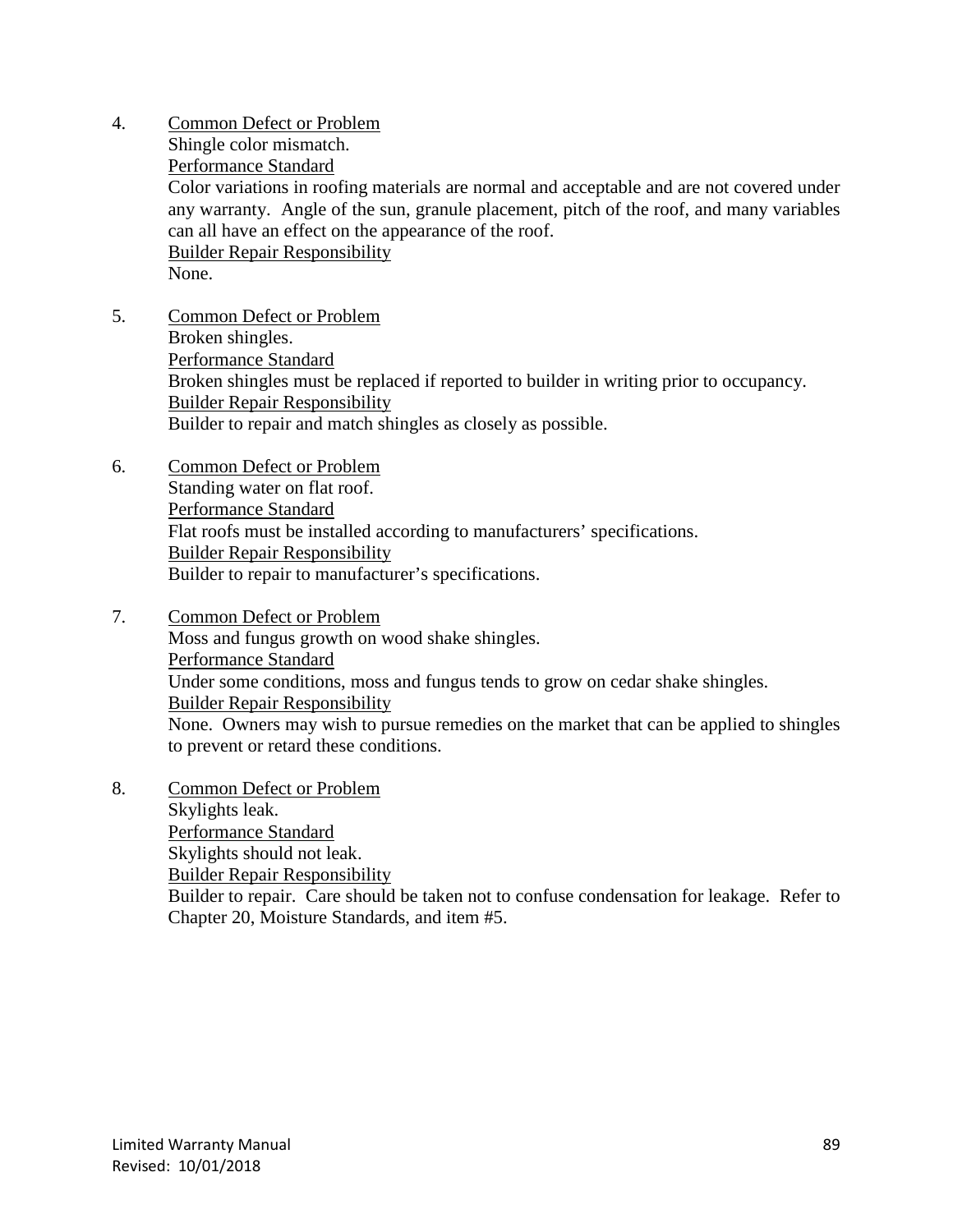- 9. Common Defect or Problem
	- Roof vents leak.

Performance Standard

Under driving rains or snow conditions, vents may leak. Vents are a necessary and integral part of a building. Anything that lets air out can, under certain circumstance, let snow or rain back in.

Builder Repair Responsibility

This is a normal, temporary condition, which should require no repair.

10. Common Defect or Problem

Ridges of roof decking showing through roof.

Performance Standard

If the ridge or depression effect exceeds 3/8" and cannot be corrected from below, the ridge must be corrected. The ridge measurements should be made by measuring the gap created when a 6" straight edge is placed tightly 3" on one side of the defect and the gap measured between the roof and the straight edge of the other end. Fiberglass shingles will magnify and mirror any uneveness of the roof decking below.

Builder Repair Responsibility

Builder to meet performance standard.

11. Common Defect or Problem

Chimney flashing leaks.

Performance Standard

Chimney flashing should not leak. However, some masonry is porous, allowing moisture/dampness to seep in under certain conditions.

Builder Repair Responsibility

Builder to check and repair chimney flashing. If the flashing is not the cause of the leak, Owner is responsible for sealing the masonry. On particularly persistent and severe leaks, the Builder may find it necessary to modify or install a saddle between the roof and the chimney to divert roof water runoff from the chimney.

12. Common Defect or Problem

Any other flashings, valleys and roofing leak. Performance Standard Flashings, valleys and roofing should not leak. Builder Repair Responsibility Builder to repair.

13. Common Defect or Problem

Gutters and downspouts leak.

Performance Standard

Gutters and downspouts should not leak, but may overflow during heavy rains. It shall be the Owner's responsibility to keep gutters and downspouts free of leaves and debris which could cause excessive overflow.

Builder Repair Responsibility

Builder to repair so gutters and downspouts do not leak.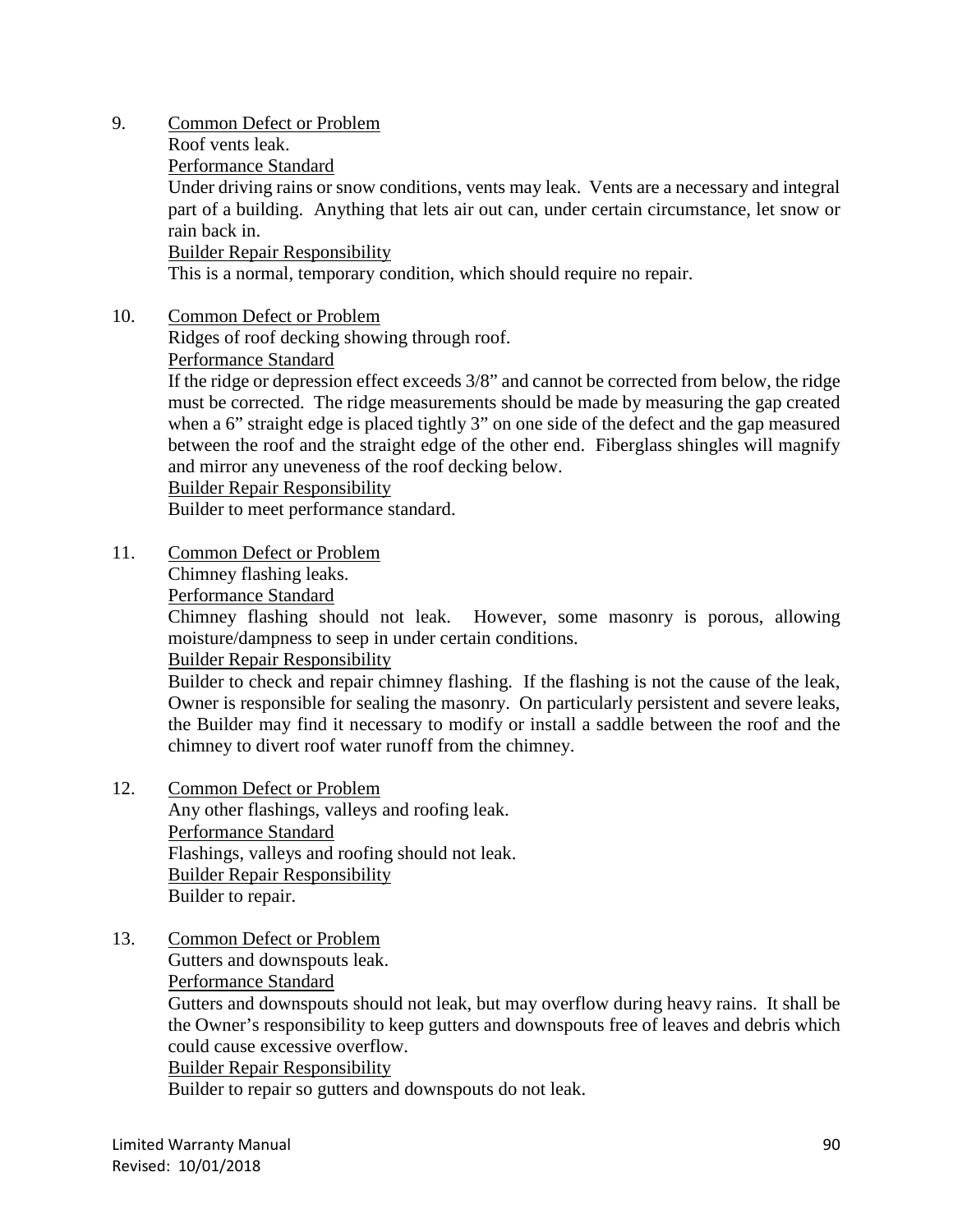14. Common Defect or Problem Water stands in gutters. Performance Standard

A water level not in excess of 1/2" depth in any gutter section after the rain ceases when unobstructed by debris is acceptable. Industry practice is to install gutter approximately level without pitch. Consequently, it is entirely possible that small amounts of water will stand in certain sections of the gutter after a rain.

Builder Repair Responsibility

Builder shall correct when water level is in excess of 1/2" in depth.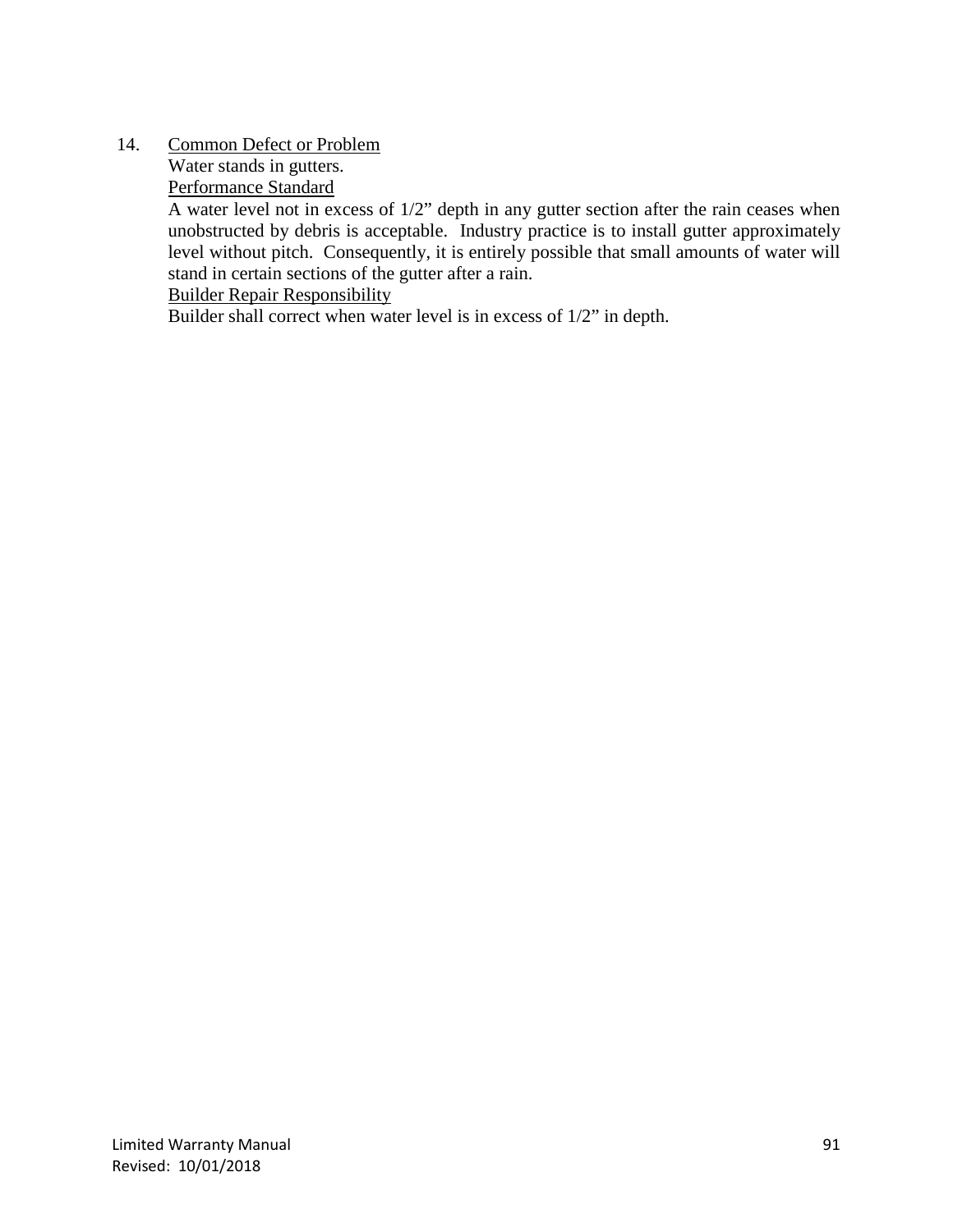# **ARTICLE 9 Section 19 Siding Standards**

Background:

There are numerous types of siding. Wood and wood products, aluminum and vinyl are the most prevalent types being used. Each product is different and has its own inherent characteristics.

Caulking is an Owner's maintenance responsibility after one repair. It should be noted that caulk does not adhere to vinyl siding and thus, as per manufacturer's recommendation, vinyl is not caulked.

1. Common Defect or Problem

Vinyl siding buckles or ripples.

Performance Standard

This problem may be inherent due to the shrinkage of the wood underneath. Some waviness in vinyl siding is expected. Siding should not be 1/2" out of plane in any 32"' length. This can be measured by laying a 32" straight edge at the highest point of the buckle. Builder Repair Responsibility

Builder to repair to meet Performance Standard.

2. Common Defect or Problem

Dents, chips or scratched on the aluminum/vinyl siding. Performance Standard Dents are to be noted in writing at the time the Owner closes or takes occupancy of the

Home.

Builder Repair Responsibility

Builder to repair within one year of substantial completion or initial closing if notified prior to occupancy, whichever is later. It should be noted that repaired area may not match in color and/or textures.

3. Common Defect or Problem Siding comes loose. Performance Standard Siding should not come loose. Builder Repair Responsibility Builder to refasten.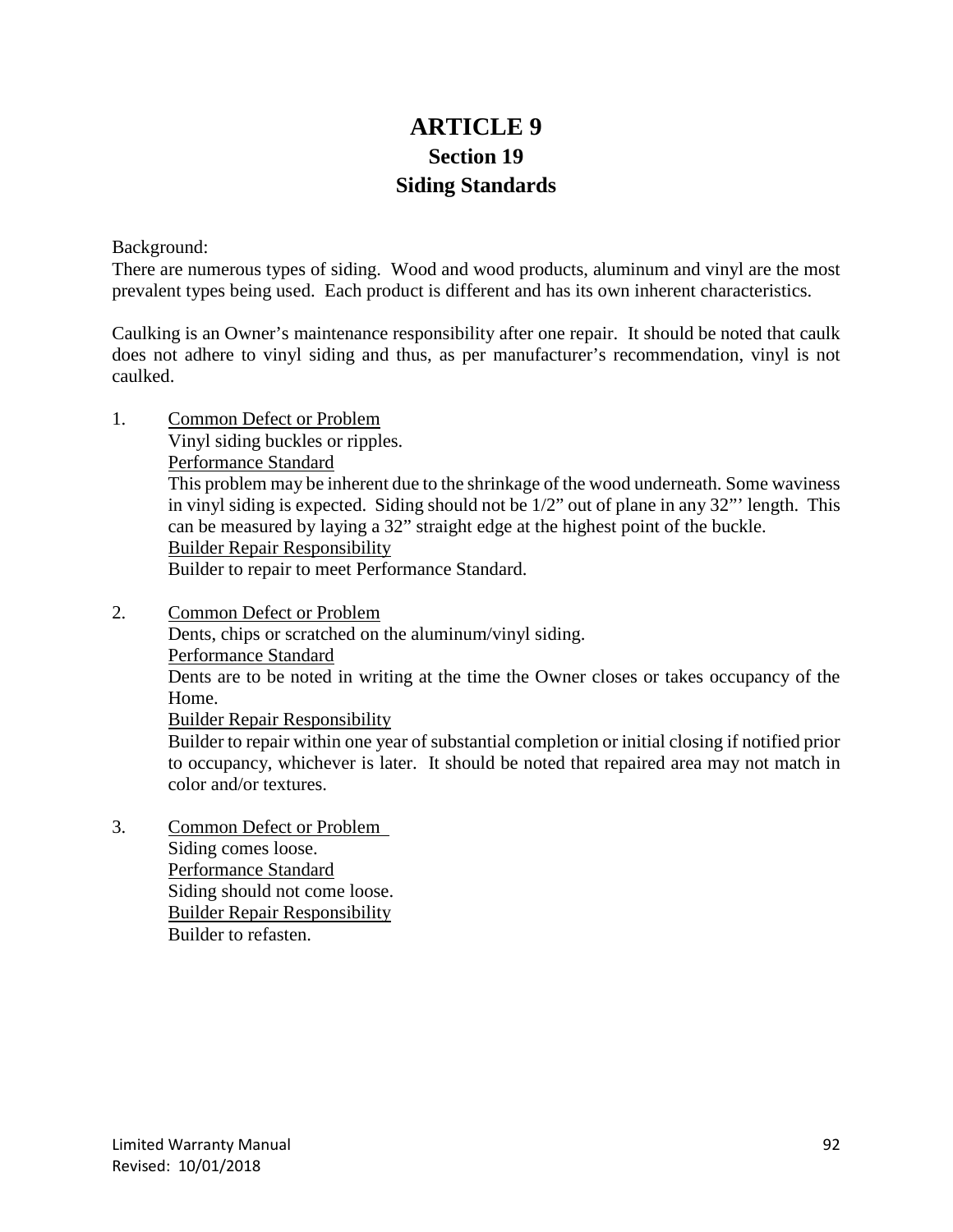- 4. Common Defect or Problem Caulking cracks. Performance Standard All types of caulk can dry out. All caulking is the responsibility of the Owner. Builder Repair Responsibility Builder does not warrant caulk or caulking.
- 5. Common Defect or Problem Fading of aluminum or vinyl siding. Performance Standard Aluminum and vinyl siding will fade. Builder Repair Responsibility None.
- 6. Common Defect or Problem Wood shrinks, cracks, twists, bows and knots fall out. Performance Standard Due to the inherent characteristics of wood, all of the above may happen. Builder Repair Responsibility After occupancy, this is an Owner maintenance responsibility.
- 7. Common Defect or Problem Wood siding splits where nail penetrates siding. Performance Standard If noted in writing to Builder within 30 days after completion of construction if a preoccupancy inspection was not conducted, Builder to replace piece and restain, if staining was Builder's responsibility. Builder Repair Responsibility Builder to repair in accordance with Performance Standard.
- 8. Common Defect or Problem Lap on wood bevel siding. Performance Standard Lap shall be no less than  $\frac{3}{4}$ " prior to shrinkage. Builder Repair Responsibility Repair to meet Performance Standard.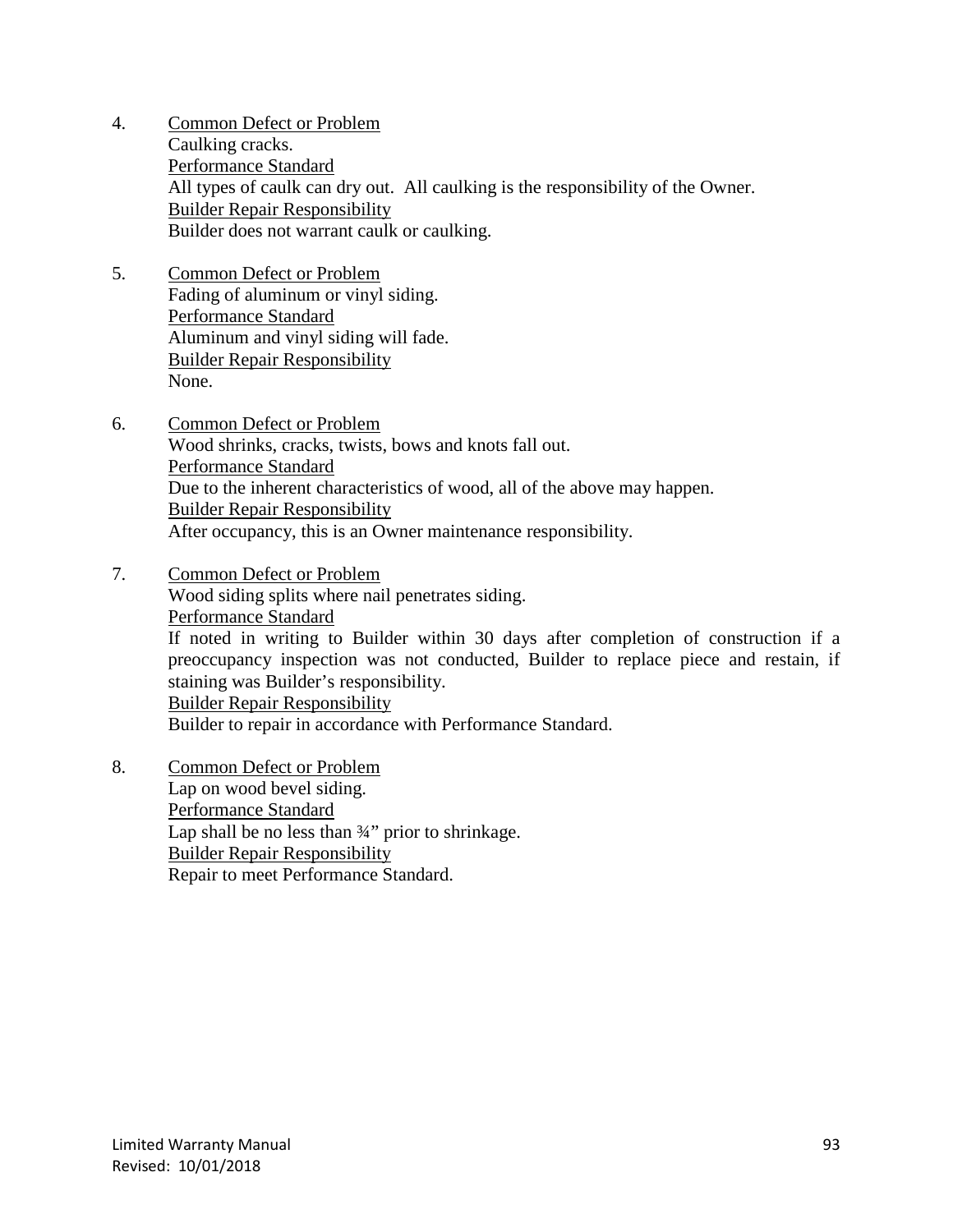Delamination of veneer siding.

# Performance Standard

All siding should be installed according to manufacturer's accepted standards. Delaminations shall be repaired or replaced. If Owner is responsible for staining or painting of exterior surfaces and does not do it, Builder is not responsible for delamination. Builder Repair Responsibility

Builder will repair or replace siding as needed unless caused by Owner's neglect to maintain siding properly. Repaired area may not match in color and/or texture. For surfaces requiring paint, Builder will paint only the new materials if Builder was responsible for exterior painting or staining. The Owner can expect that the newly painted surface may not match the original surface in color.

10. Common Defect or Problem

Paint peels or fades on wood siding.

Performance Standard

Exterior paints or stains should not fail during the first year. However, fading is normal and the degree is dependent on climatic conditions.

Builder Repair Responsibility

If paint or stain peels and Builder is responsible for painting, Builder will properly prepare and refinish affected areas, matching color as close as possible. Where finish deterioration affects the majority of the area, the whole area will be refinished. The Builder shall repaint in accordance with standards of good workmanship, but no warranty will be extended on the newly repainted surfaces.

## 11. Common Defect or Problem

Cracks in exterior stucco wall surfaces. Performance Standard Cracks are not unusual in exterior stucco wall surfaces. Builder Repair Responsibility Builder will repair cracks exceeding 1/8" in width or where causing water damage.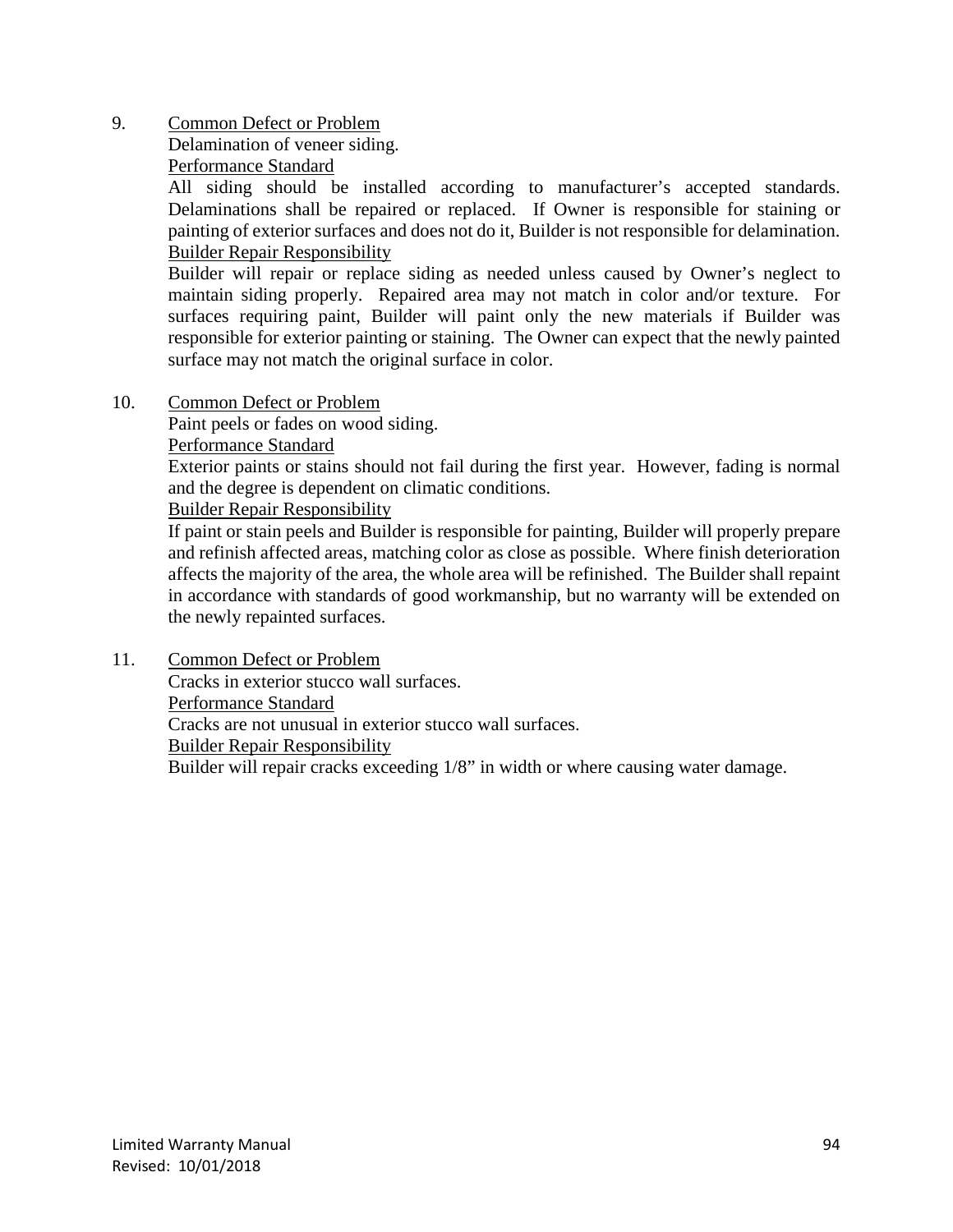# **ARTICLE 9 Section 20 Window and Patio Door Standards**

Background: Air infiltration around double-hung and slide by windows. Owners are cautioned not to use razor blades when cleaning windows.

- 1. Common Defect or Problem Scratches, cracks or breakage of glass not caused by vandalism. Performance Standard If glass damage is not reported to Builder in writing prior to occupancy, it is the Owner's responsibility. Builder Repair Responsibility Builder to repair only if noted in writing prior to occupancy.
- 2. Common Defect or Problem Hole in screens not caused by vandalism. Performance Standard If screen damage is not reported to Builder in writing prior to occupancy, it is the Owner's responsibility. Builder Repair Responsibility Builder to repair only if noted in writing prior to occupancy.
- 3. Common Defect or Problem Window check rails not even or flush. Performance Standard Acceptable tolerance is 3/16". Builder Repair Responsibility Builder to correct.
- 4. Common Defect or Problem Out of plumb windows. Performance Standard Windows must operate with reasonable ease as designed. Builder Repair Responsibility Builder to repair to be operable.
- 5. Common Defect or Problem Windows do not operate properly. Performance Standard Windows shall operate with reasonable ease as designed. Builder Repair Responsibility Builder to correct as required.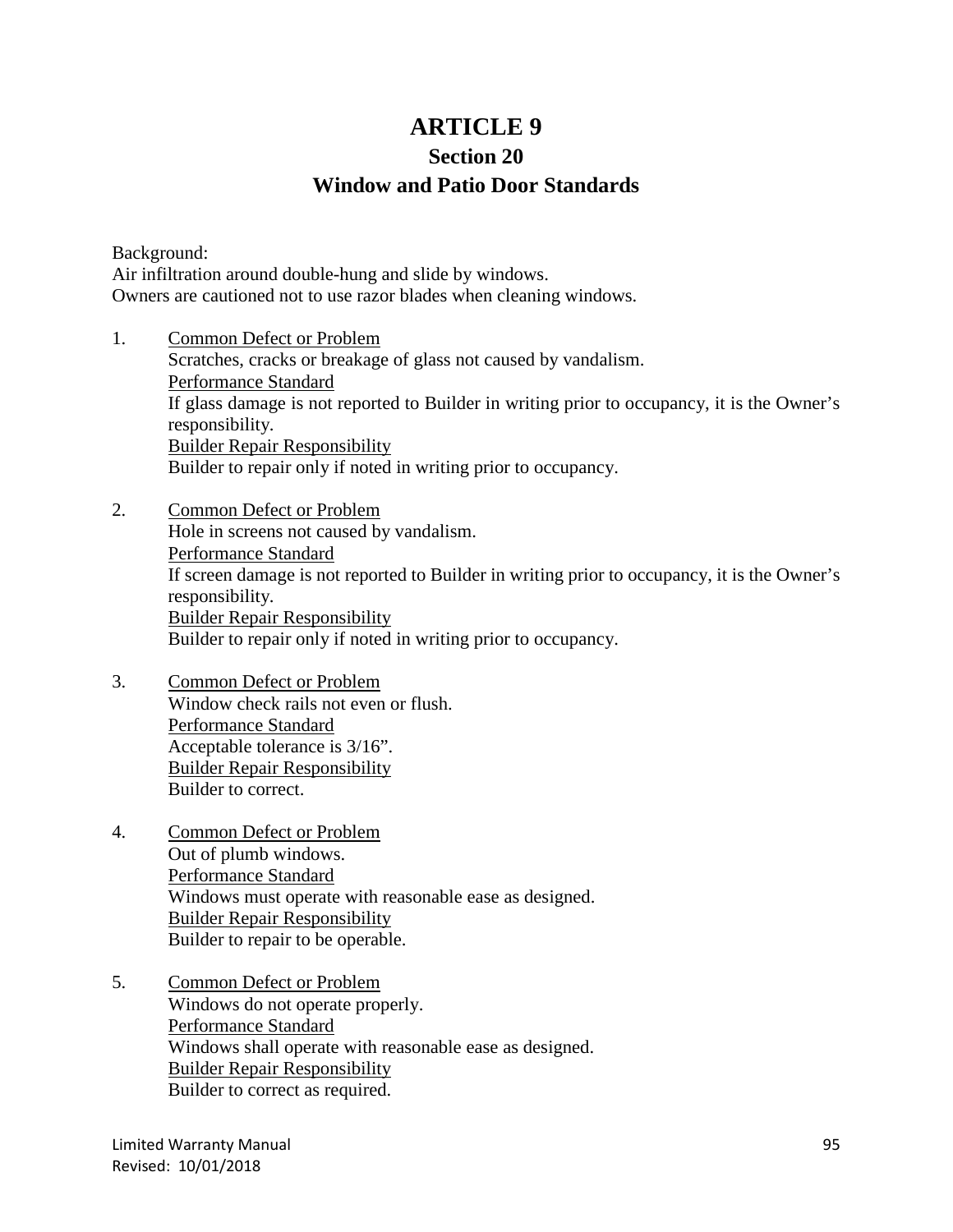Air infiltration around doors and windows. Performance Standard

Drafts around the doors and windows are cold spot sources. Proper weather-stripping and insulating around these areas can minimize air passage. However, under certain temperature and wind conditions, some infiltration will be observed by the Owner. Builder Repair Responsibility

Builder to adjust poorly fitted doors, windows and weather-stripping.

7. Common Defect or Problem

Moisture condensation on windows or patio doors.

Performance Standard

Moisture condenses on the window because it is the coldest object in any given room. Glass has a much higher rate of heat transmission than other surfaces; hence, it is the colder surface during the normal heating season. Moisture condensation on windows is an indication of either too much moisture in the room, or poor circulation of the moisture that is present. The Owner can minimize this condition by merely opening a window to permit the excess moisture to escape or by installing a dehumidifying system if the condition persists. It should be noted that in Homes with humidification equipment, the formation of moisture on the windows is an indication that the humidifying equipment is set too high and producing too much moisture. It is also recommended that screens be removed from casement windows during the heating season.

Builder Repair Responsibility

None, except to explain to the Owner more thoroughly how this condition is caused.

8. Common Defect or Problem

Window grids, grills or muntins fall out or become out of level Performance Standard Window grids, grills or muntins will not disconnect, fall, or become out of level. Builder Repair Responsibility Only one time during the warranty period, window grids, grills or muntins will be replaced.

9. Common Defect or Problem

A patio door or screen will not stay on track

#### Performance Standard

Patio doors and screens will slide properly on their tracks at the time of substantial completion of the project. The cleaning and maintenance necessary to preserve proper operation are consumer responsibilities. Proper operation should be verified at the time of substantial completion of the Home.

#### Builder Repair Responsibility

ONE TIME ONLY during the warranty period, the Builder will adjust the door or screen.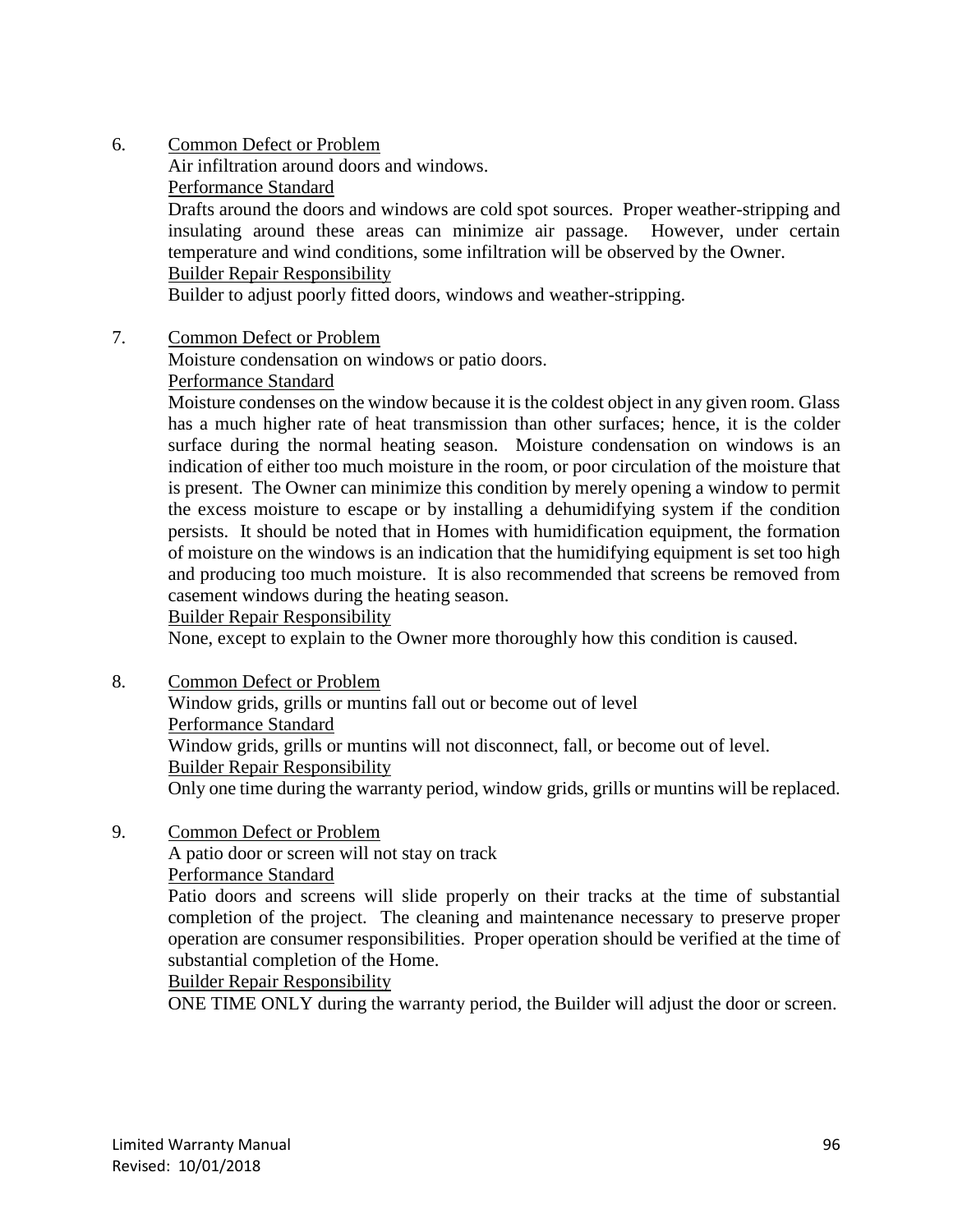# **ARTICLE 9 Section 21 Skylight Standards**

- 1. Common Defect or Problem Condensation on skylights. Performance Standard All skylights can develop condensation due to high humidity levels. Builder Repair Responsibility Builder not responsible for humidity levels in Home. Bathroom ventilating fans should always be used or window opened.
- 2. Common Defect or Problem Leaks around skylights. Performance Standard Skylights should not leak. Builder Repair Responsibility Builder to repair.
- 3. Common Defect or Problem Scratches, cracks or breakage of glass to skylight not caused by vandalism. Performance Standard If glass damage is not reported to Builder in writing prior to occupancy, it is the Owner's responsibility. Builder Repair Responsibility Builder to repair only if noted in writing prior to occupancy.
- 4. Common Defect or Problem Discoloration on plastic skylight windows. Performance Standard This is inherent in the product. Builder Repair Responsibility None.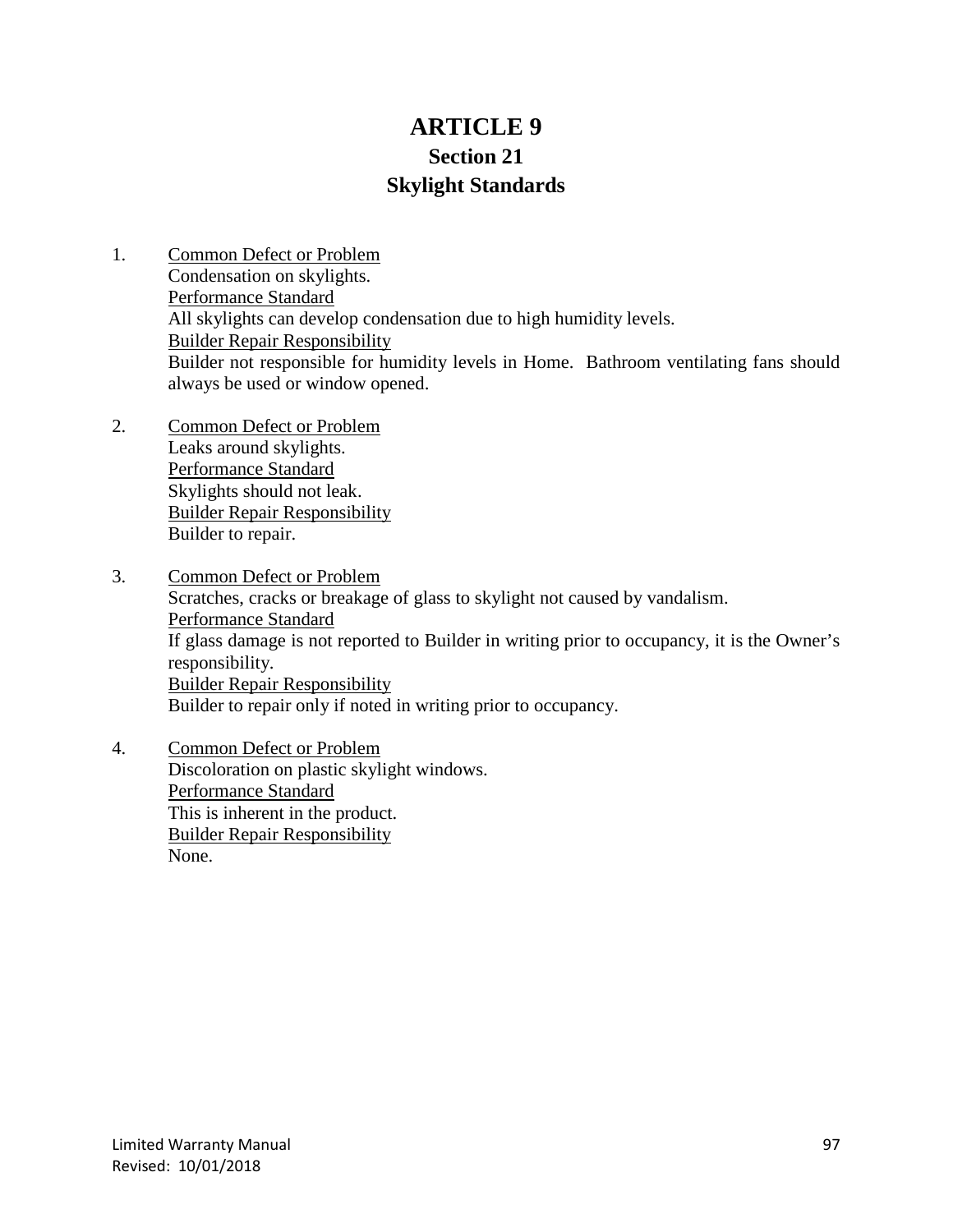# **ARTICLE 9 Section 22 Site Drainage and Erosion Standards**

Site drainage must comply with all Applicable Codes in subject jurisdiction. All sites must be prepared initially to prevent or reduce erosion from excessive water runoff. Owner maintenance is required after possession of site.

1. Common Defect or Problem

Heavy rains will cause erosion where grass and sod has not had time to be permanently established. Additional landscaping by Owner or his or her agents can change the topography of site.

Performance Standard

The defects or problems can be determined by visual inspection or by additional information gathered at site inspection.

Builder Repair Responsibility

Builder to repair to original finish as closely as possible. Repair will be made no more than one time during first year.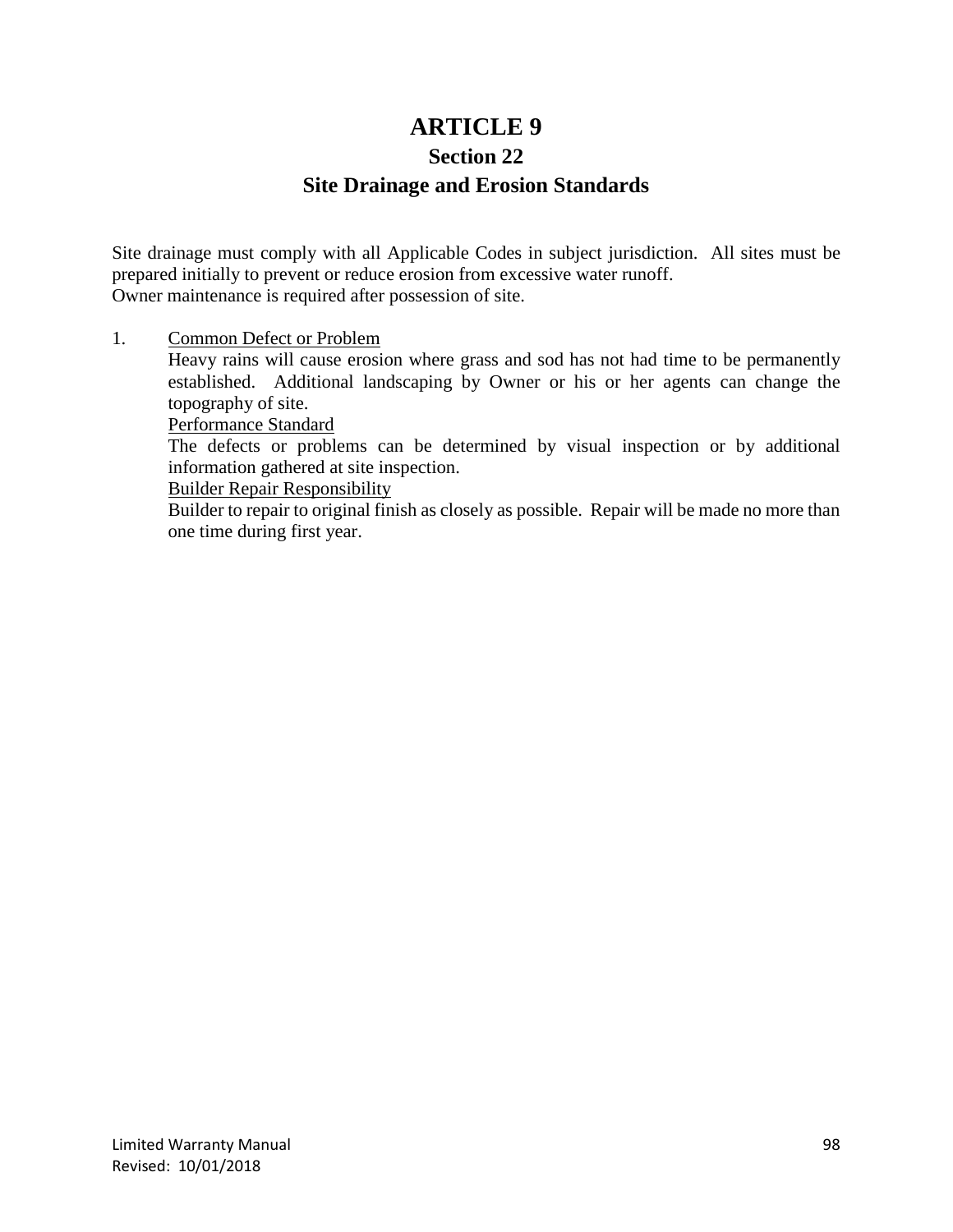# **ARTICLE 9 Section 23 Manufactures Installation Standards**

All building material affixed to the residential structure shall be installed in accordance with the adopted Applicable Codes and/or the manufacturers installation instructions.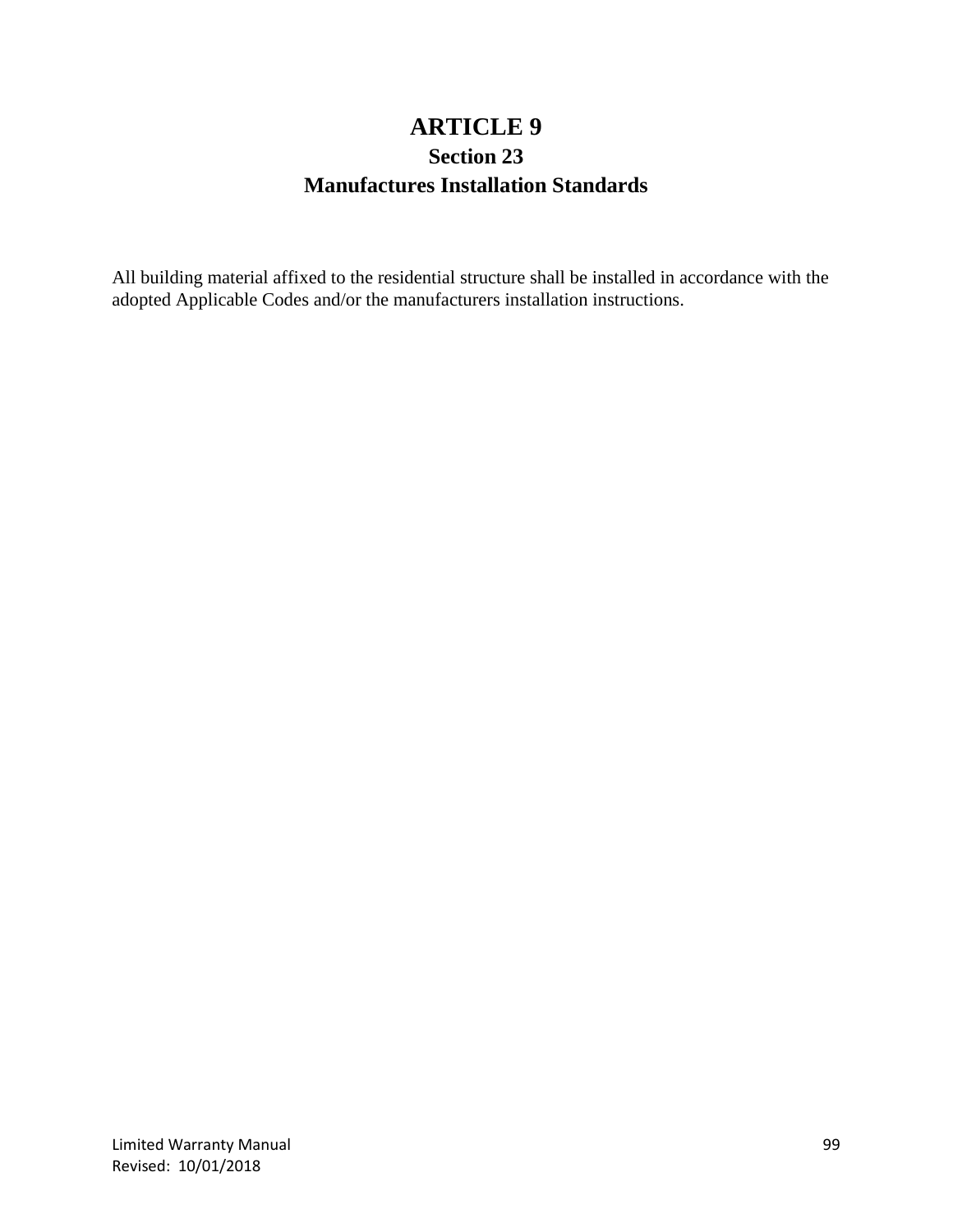# **ARTICLE 9 Section 24 Asphalt**

Background:

Asphalt pavements are an engineered mixture of aggregate (stones and sand) with liquid asphalt cement (a petroleum product). Varying sizes of aggregates are heated, then mixed, in exact proportions, with asphalt cement that has been liquefied at about 300°F. While the mixture is still hot, it is delivered to your property and placed atop a prepared base or subgrade. Very soon after paving, the mixture cools and hardens so that you can drive and park on it right away.

- 1. Common Defect or Problem Cracks appear in asphalt paving. Performance Standard Cracks are not unusual in asphalt paving. Cracks in excess of 1/4" are a deficiency. Builder Repair Responsibility Builder to repair or replace within the first after year after competition.
- 2. Common Defect or Problem Puddling of water. Performance Standard A limited amount of puddling is common. Puddling in excess of 1/4" measured in an 18" diameter is considered a deficiency. Builder Repair Responsibility Builder to repair or replace within the first after year after competition.
- 3. Common Defect or Problem Improper pitch. Performance Standard Asphalt paving that pitches toward a house foundation, garage door, or any other critical area is a deficiency. Builder Repair Responsibility Builder to repair or replace within the first after year after competition.
- 4. Common Defect or Problem Roller marks. Performance Standard Roller marks in asphalt paving are common and not considered a deficiency. Builder Repair Responsibility None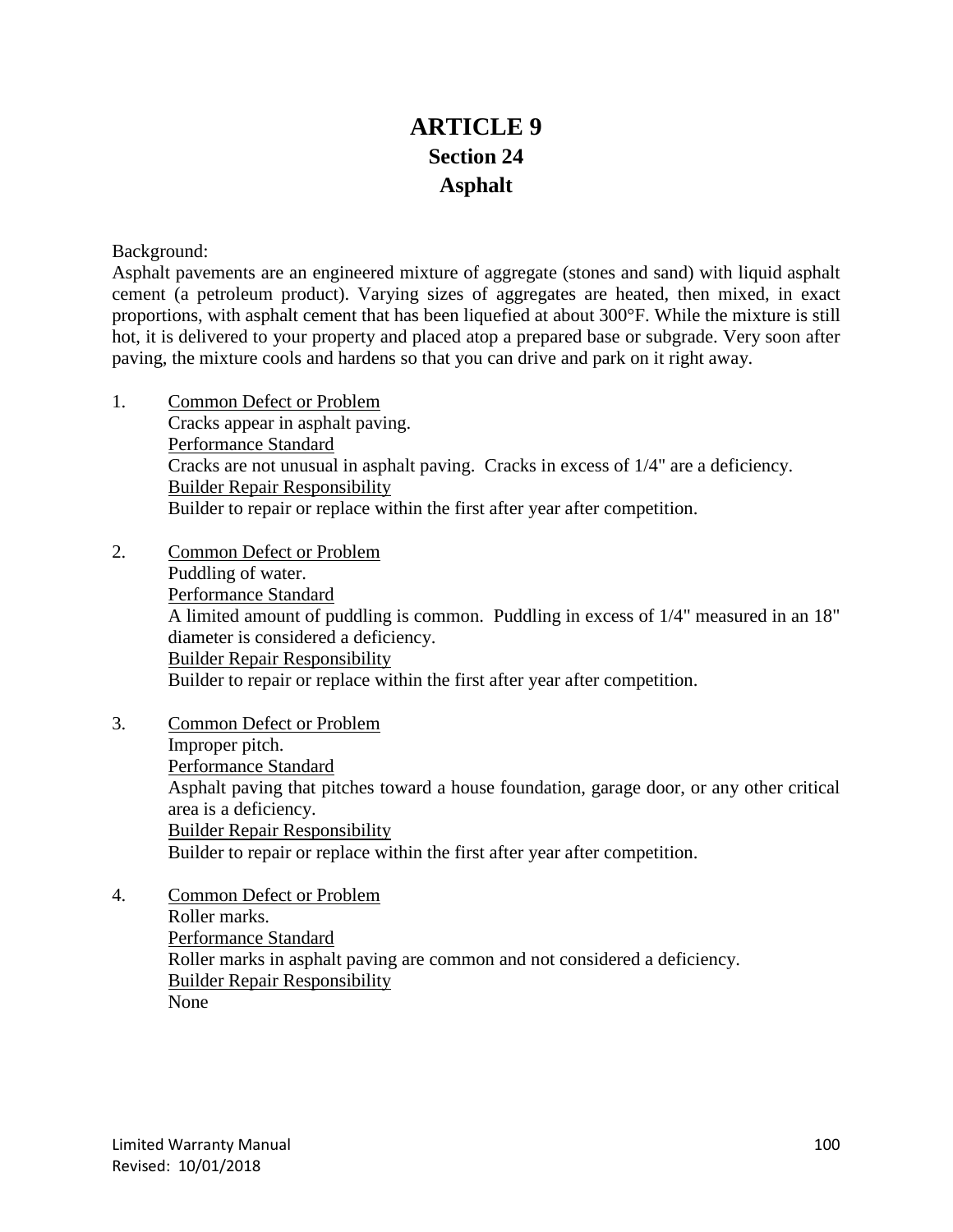# **ARTICLE 9 Section 25 Structural Columns, Posts, or Piers**

- 1. Common Defect or Problem An exposed wood column is bowed or is out of plumb Performance Standard Exposed wood columns will not bow or be out of plumb more than ¾ inch in 8 feet at substantial completion of the project. Builder Repair Responsibility Builder will repair any deficiencies in the excess of the Performance Standards. Wood columns may become distorted as part of the drying process. Bows and other imperfections that develop after installation cannot be prevented or controlled by the Builder.
- 2. Common Defect or Problem An exposed concrete column is installed bowed or out plumb. Performance Standard Exposed concrete columns will not be installed with a bow in excess of 1 inch in 8 feet. They should not be installed out of plumb in excess of 1 inch in 8 feet. Builder Repair Responsibility Builder will repair any deficiencies in the excess of the Performance Standards.
- 3. Common Defect or Problem A steel post is out of plumb Performance Standard Steel posts will not be out of plumb in excess of 3/8 inch in 8 feet when measure vertically. Builder Repair Responsibility Builder will repair any deficiencies in the excess of the Performance Standards.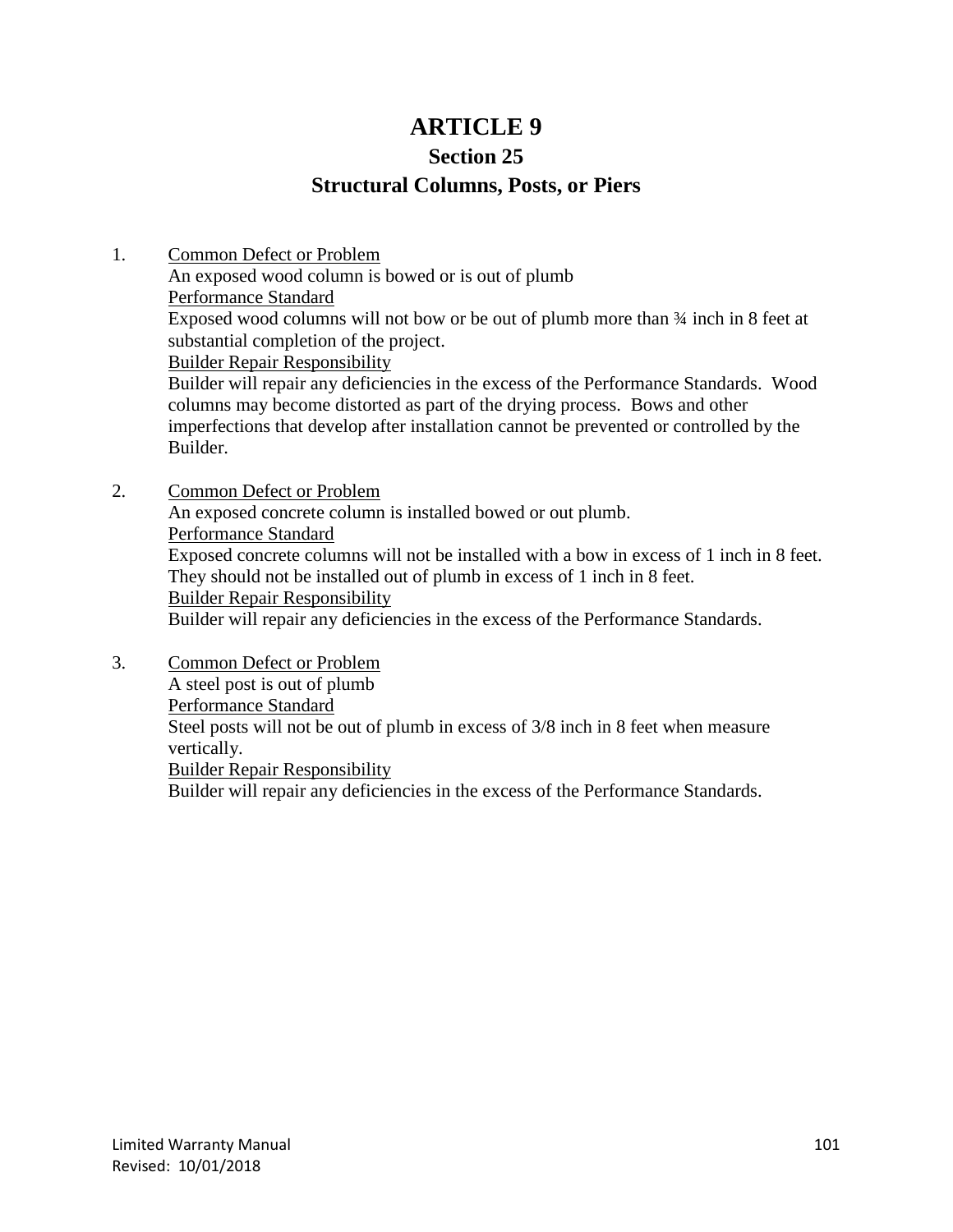## **ARTICLE 10 Major Structural Defect**

Major Structural Defect means actual damage to the load bearing part of a new home, including actual damage due to:

- (1) Subsidence;
- (2) Expansion; or
- (3) Lateral movement

of the soil affecting the load bearing functions, unless the subsidence, expansion, or lateral movement of the soil is caused by flood, earthquake, or some other natural disaster.

All of the following conditions must be met to constitute a Major Structural Defect (MSD):

- a. actual physical damage to one or more of the following specified load-bearing segments of the Home;
- b. causing the failure of the specific major structural components; and
- c. which affects its load-bearing function to the degree that it materially affects the physical safety of the occupant of the Home.

Load-bearing components of the Home deemed to have Major Structural Defect potential:

- 1. roof framing members (rafters and trusses);
- 2. floor framing members (joists and trusses);
- 3. bearing walls;
- 4. columns;
- 5. lintels (other than lintels supporting veneers);
- 6. girders;
- 7. load bearing beams and;
- 8. foundation systems and footings

Examples of non-load-bearing elements deemed not to have Major Structural Defect potential;

- 1. non-load-bearing partitions and walls;
- 2. wall tile or paper, etc.;
- 3. plaster, laths or drywall;
- 4. flooring and subflooring materials;
- 5. brick, stucco, stone or veneer;
- 6. any type of exterior siding;
- 7. roof shingles, sheathing and tar paper;
- 8. heating, cooling, ventilating, plumbing, electrical, and mechanical systems;
- 9. appliances, fixtures or items of equipment ;
- 10. doors, trim, cabinets, hardware, insulation, paint and stains.